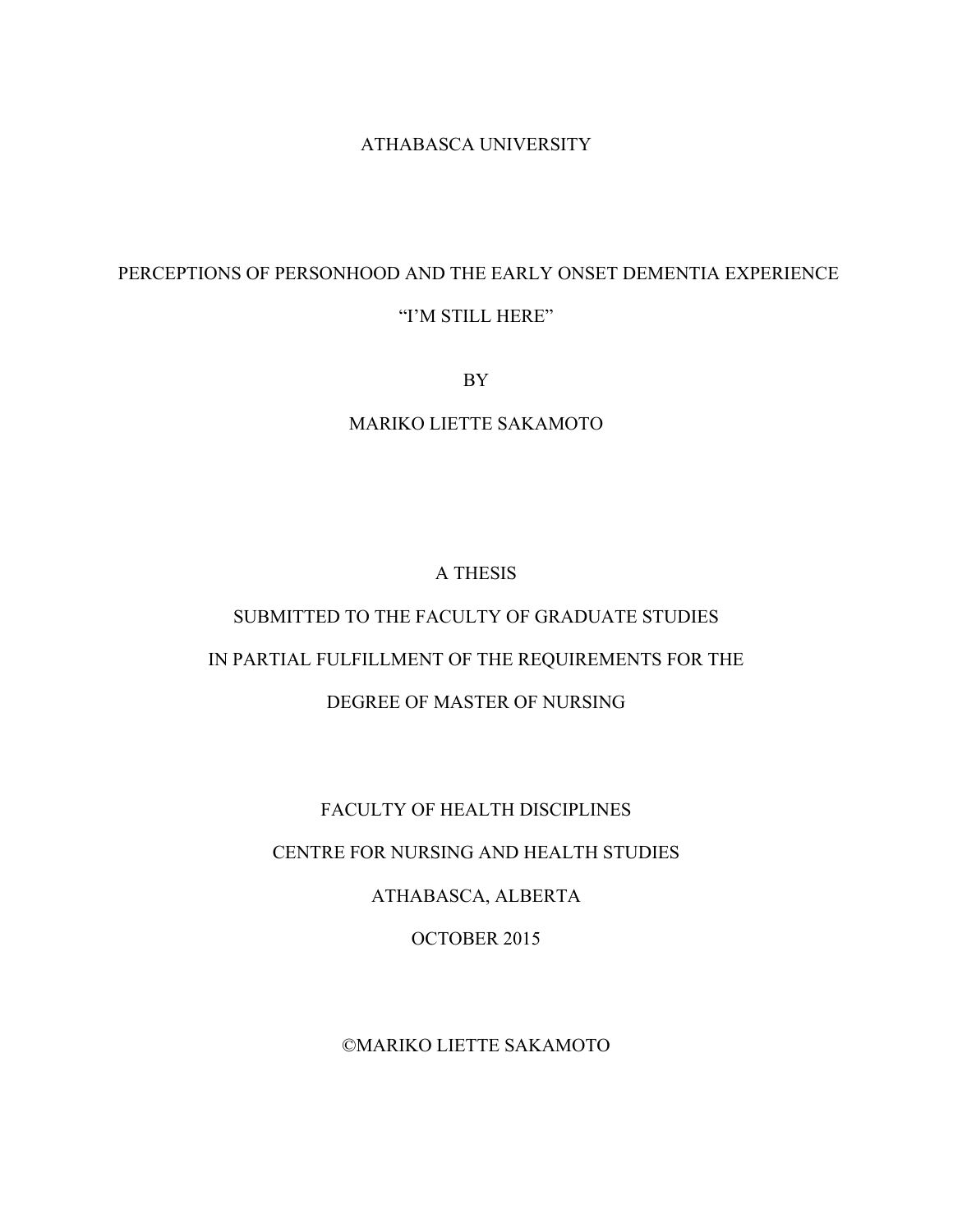

The future of learning.

# Approval of Thesis

The undersigned certify that they have read the thesis entitled

# **Perceptions of Personhood and the Early Onset Dementia Experience: "I'm Still Here"**

Submitted by

# **Mariko Sakamoto**

In partial fulfillment of the requirements for the degree of

# **Master of Nursing**

The thesis examination committee certifies that the thesis and the oral examination is approved

# **Co-Supervisors:**

Dr. Sharon Moore Athabasca University

Dr. Steven Johnson Athabasca University

# **Committee members:**

Dr. Carla Wells Memorial University

Dr. Diane Buchanan Queens University

October 21, 2015

1 University Drive, Athabasca, AB, T9S 3A3 Canada P: 780.675.6821 | Toll-free (CAN/U.S.) 1.800.788.9041 (6821) fgs@athabascau.ca | fgs.athabascau.ca | athabascau.ca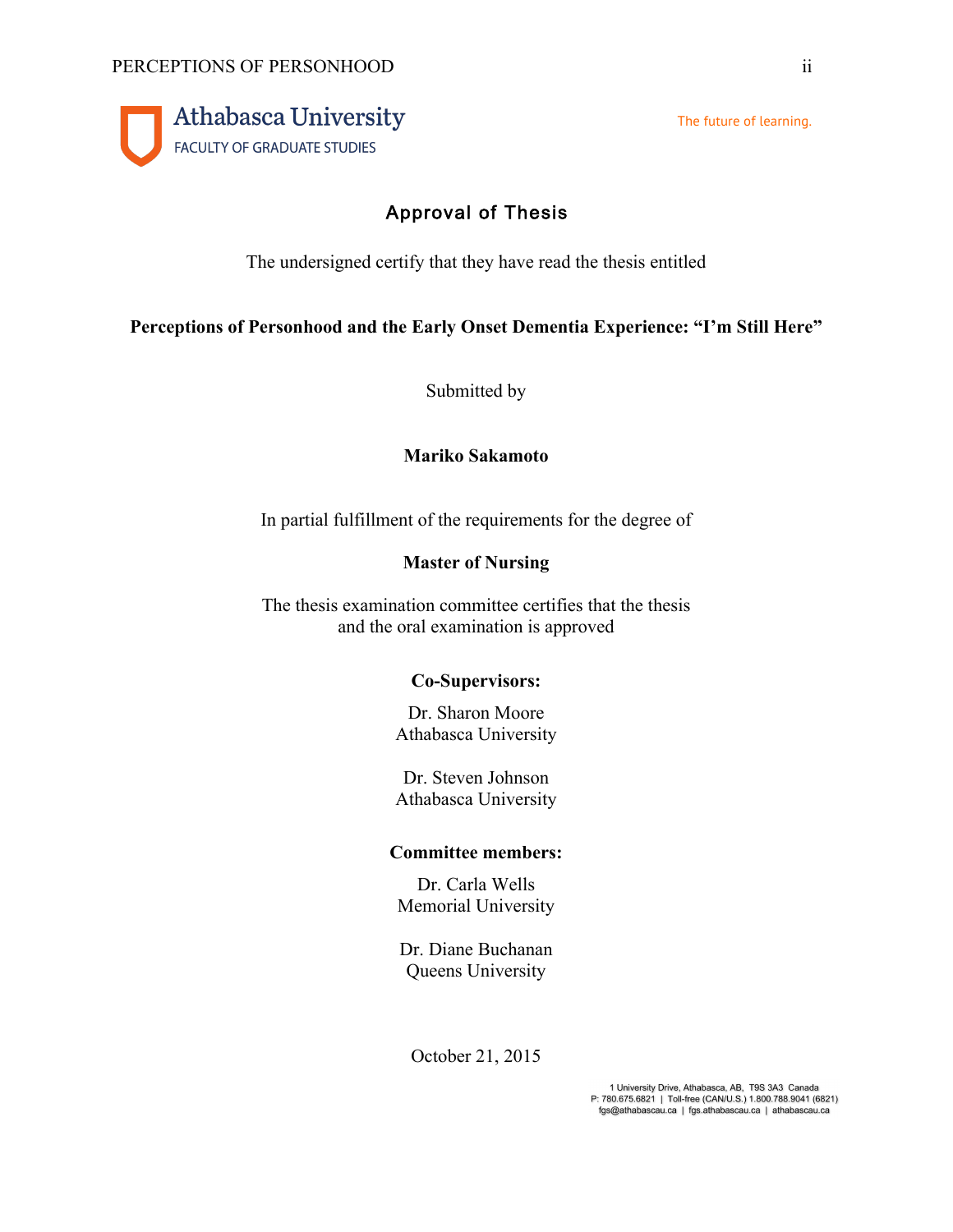#### Acknowledgements

I must begin by acknowledging the participants of this study. It was a privilege to be able to hear their personal accounts, to capture their words and to portray their experiences of living with early onset dementia. I thank them all for opening up to me and for sharing their stories.

I was very fortunate to have Dr. Steven Johnson and Dr. Sharon Moore as my cosupervisors. They guided me not only through the research process, but also through the process of self-discovery that is the graduate student's journey. I received constant support from them both and I am extremely grateful – for their kindness, their encouragement and for their knowledgeable assistance. I would also like to acknowledge Dr. Carla Wells and Dr. Diane Buchanan, for their excellent support and input as members of my thesis committee.

I thank Athabasca University and the British Columbia Nurses' Union for funding that I was fortunate to receive, enabling me to not only be able to complete my research, but for also allowing me to take advantage of some wonderful learning experience at conferences.

I am very fortunate in my support system of family and friends, a network of special people who steadfastly encouraged me along the way. Several friends read my thesis as it developed over time, and I always appreciated their input and suggestions. Thank you to my parents, Claudette and Bud, who encouraged me to pursue my studies in the first place and to my sister Emi, who proof read the final copy of this thesis.

My husband Elvis and two children, Adam and Elly, always believed that I would finish – even when I wavered. Their unconditional love and support allowed me to take the time to grow outside of my role as a wife, mother and registered nurse and to begin to explore new facets of myself as a novice researcher, fledgling academic and developing writer. I could not have finished this thesis and learned so much about myself, without them.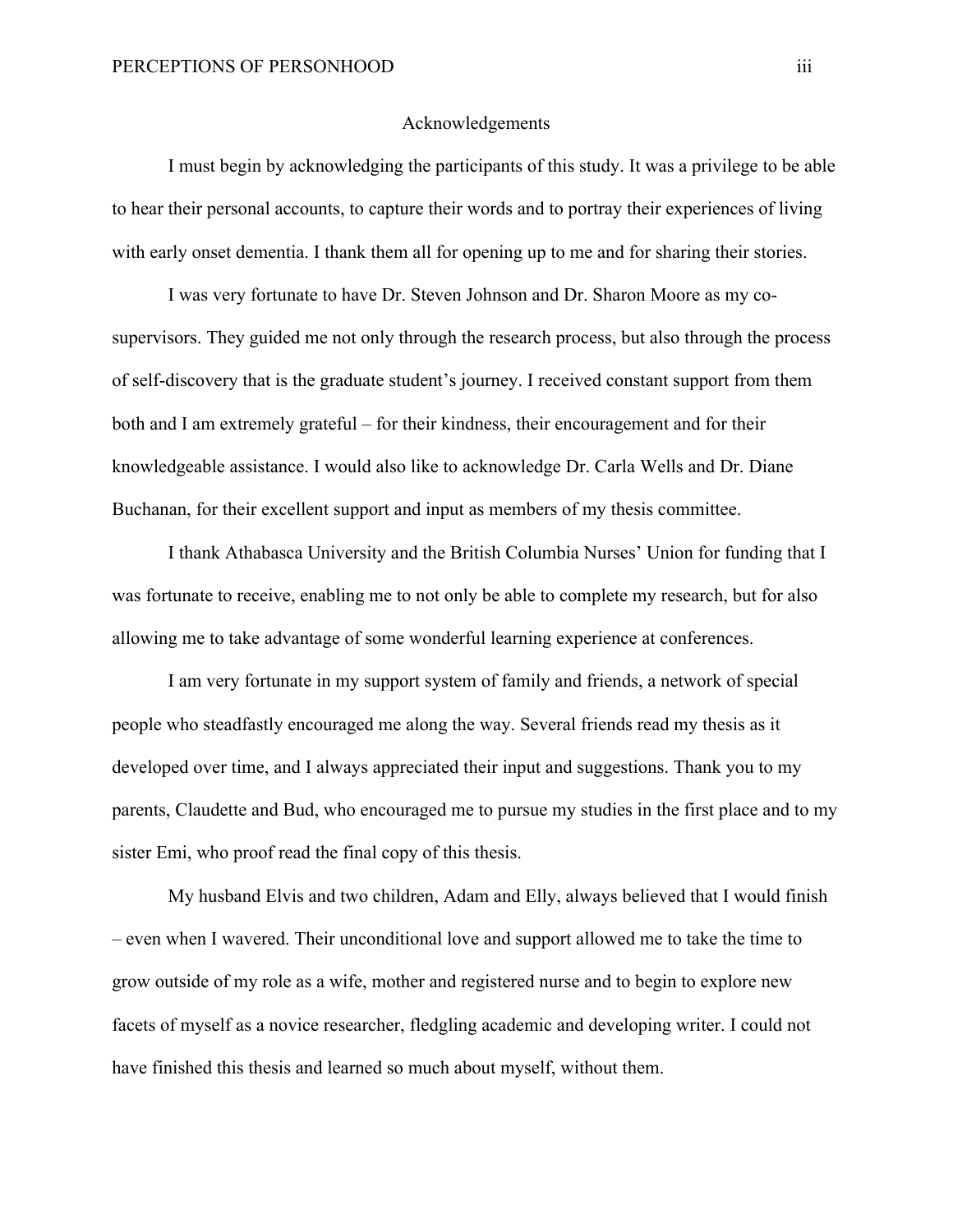In memory of my mother

Claudette Latulippe Sakamoto

(1944-2012)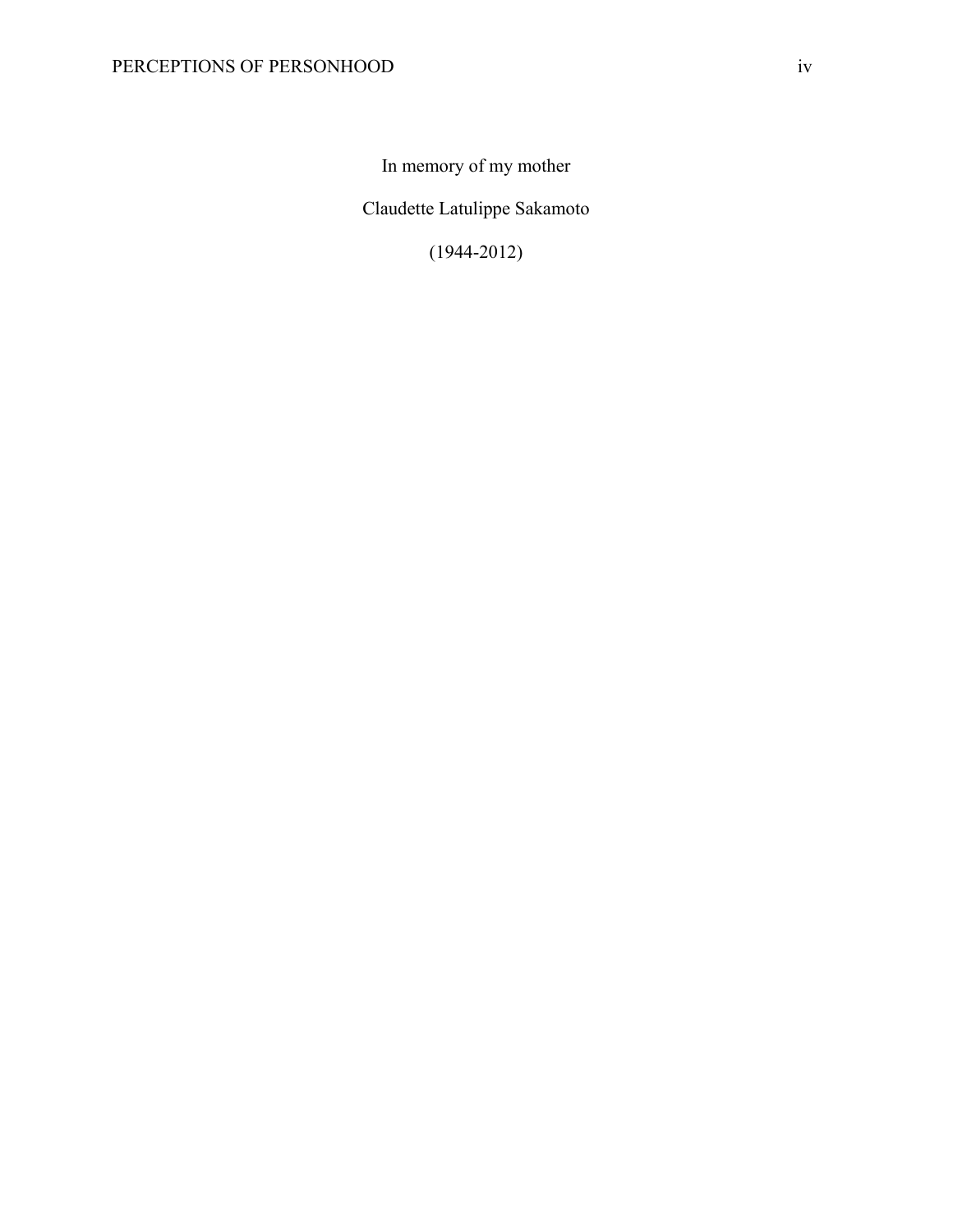#### **Abstract**

Early onset dementia (EOD) is dementia before the age of 65. This research study examined the lived experience from the point of view of four adults under the age of 65 living with dementia, in particular examining how these individuals perceive their own personhood. One family member was also interviewed. Using Interpretative Phenomenological Analysis (IPA) as the research approach, this study revealed that the EOD experience can be incorporated into six themes: A Personal Journey, Navigating the System, The Stigma of Dementia, Connecting to the World, A Story Worth Telling and I'm Still Here. The participants' stories as presented via these six thematic threads reveal that people with EOD can have a strong sense of personhood. Findings from this study are discussed and situated within the current EOD body of knowledge, and new knowledge is presented. Implications for practice, as well as recommendations for future research are discussed.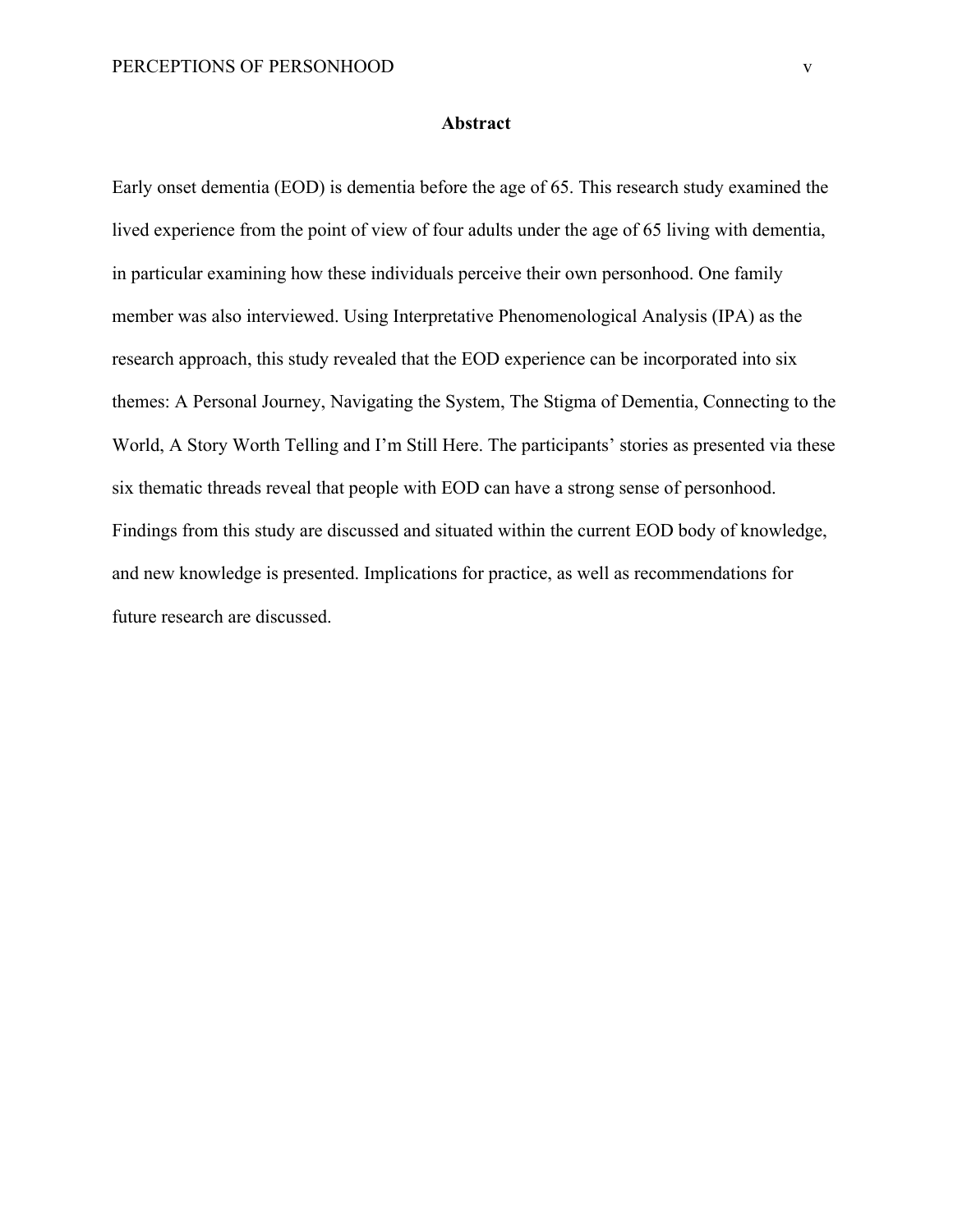# **Table of Contents**

|           | .26 |
|-----------|-----|
|           |     |
| Sampling. |     |
|           |     |
|           |     |
|           |     |
|           |     |
|           |     |
|           |     |
|           |     |
|           |     |
|           |     |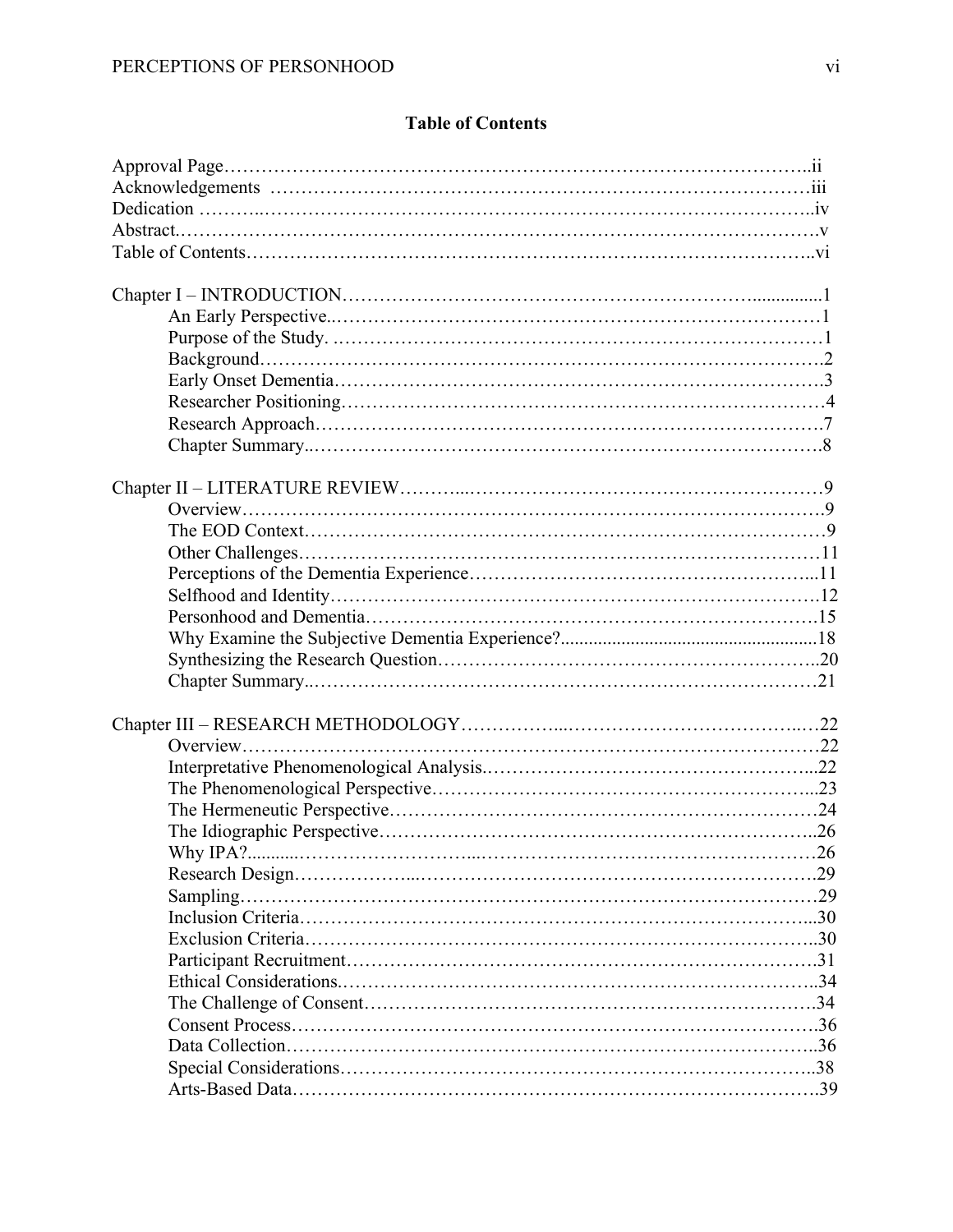| <b>CHAPTER V - DISCUSSION</b> | .73 |
|-------------------------------|-----|
|                               |     |
|                               |     |
|                               |     |
|                               |     |
|                               |     |
|                               |     |
|                               |     |
|                               |     |
|                               |     |
|                               |     |
|                               |     |
|                               |     |
|                               |     |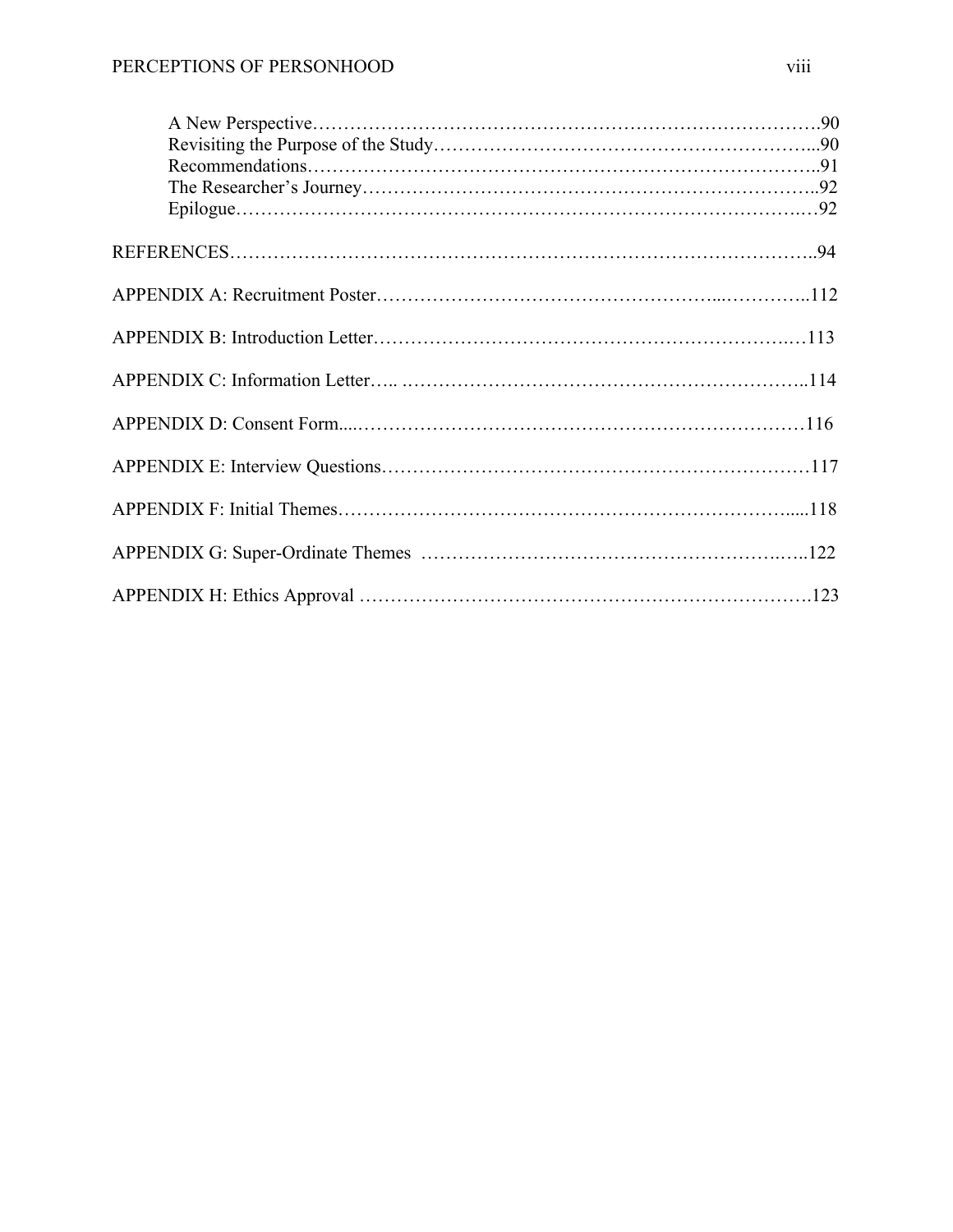#### **Chapter I: Introduction**

#### **A Picture to Paint**

*This is a story of a man surprised by his body and the sudden deterioration of his mind.<sup>1</sup>*

#### **An Early Perspective**

I sit at my desk as I work on this thesis project. Framed pictures of my family and mementos that I have collected over time are on the window ledge and bookshelves in the den where I have set up my desk. Well-loved paperbacks and old textbooks from my pre-graduate university days are stacked around me. I am in my milieu and I feel I know who I am: a person formed over time by my family, my upbringing and by my life experiences. I know that the person I will be in the future is still developing and I am comforted by the thought of the experiences to come that will help shape my future self. I am truly a being of past, present and future. Like an unfinished painting, I am the accumulation of layers of pigment on canvas built up over time, a picture still evolving.

But what would happen were I to have dementia? Would I know who I am as a person? What would happen to this sense of myself as an ever-developing person; would this cease? Similar to a painting stored in a forgotten corner its paint stiffening and cracking with neglect and its colours fading over time, I fear for who I would become as a person with dementia. Yet this is only my own conjecture and may not reflect the actual experience of having a disease like dementia.

#### **Purpose of the Study**

These initial thoughts and musings were the impetus for this research study. For some

 $<sup>1</sup>$  Thomas DeBaggio</sup>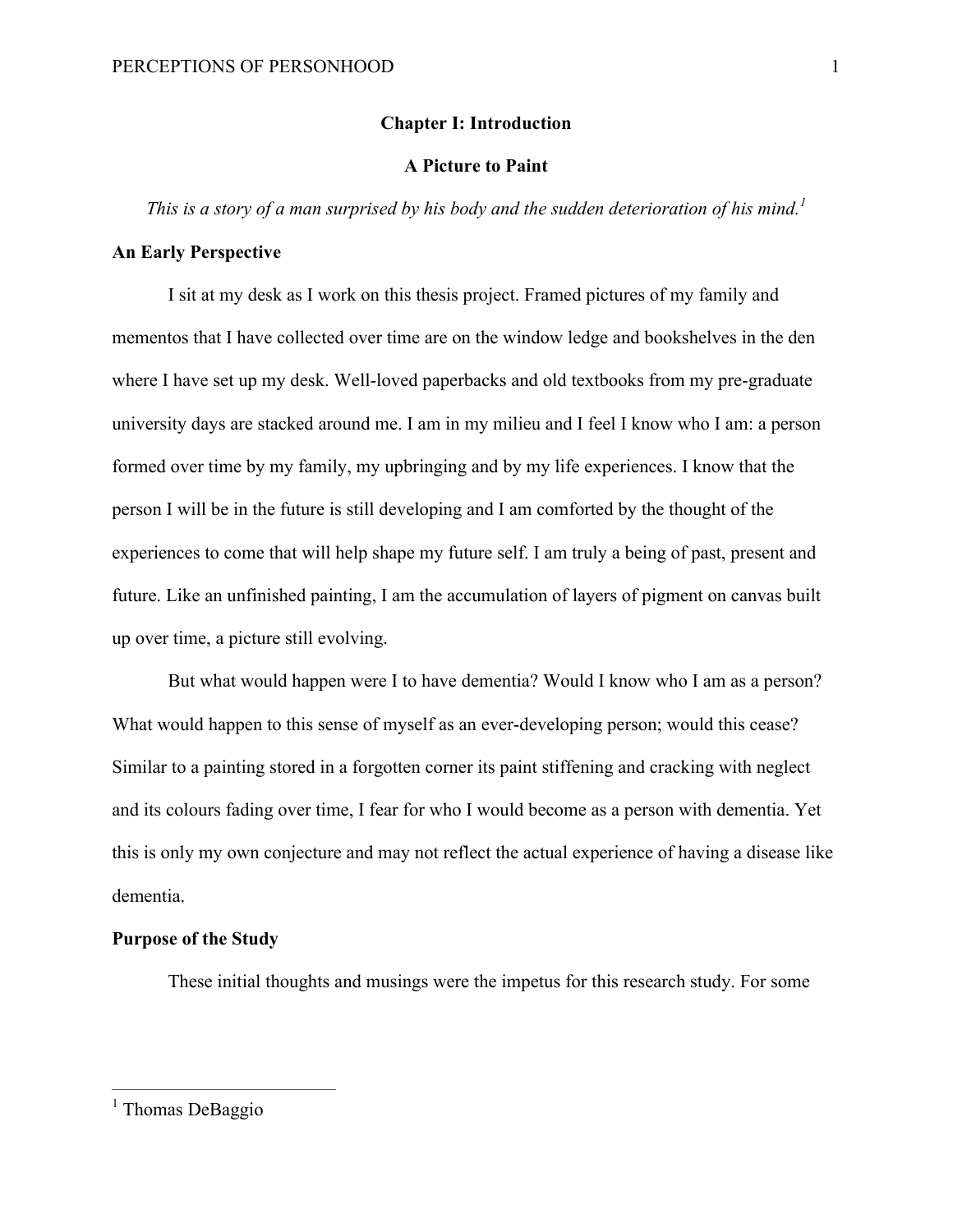time, I have wondered about sense of personhood when one has been diagnosed with a disease such as dementia. As an individual entering middle age, I have also speculated about what it would be like to have dementia at this time in my life. While a moderate body of research in terms of the subjective experience of late onset dementia (LOD) exists, the experience of younger adults with the disease has not been substantially explored. Thus, a study to explore the phenomenon of early onset dementia (EOD) from the point of view of younger adults was undertaken. This study sought to investigate how these adults' perceptions of their own personhood might be affected by a diagnosis of EOD. As a nurse, my goal was to shed light on an experience that is normally shrouded in confusion and deterioration, in the hopes that nurses and other health professionals will be able to understand and support younger adults in their dementia journey. This study is based on an assumption that in order to support and provide appropriate services for people with EOD, it is necessary to first understand how those with EOD perceive themselves, especially within their own context of younger people experiencing the disease.

#### **Background**

Dementia causes deterioration in cognitive ability with symptoms that include loss of memory, loss of reasoning and judgment, as well as changes in mood and behaviour (Alzheimer Society Canada, n.d.). It is an illness that eventually affects the ability to perform everyday activities (Alzheimer's Disease International, 2012). Dementia is a degenerative illness and the crux of its devastating effects is in the "gradual and unrelenting" (Sanders & Morano, 2008, p. 194) nature of its progression. Dementia is most often diagnosed later in life and it is often assumed that it is a disease that only affects older people. However, younger people can also be diagnosed with dementia, a condition that is known as early onset dementia (EOD).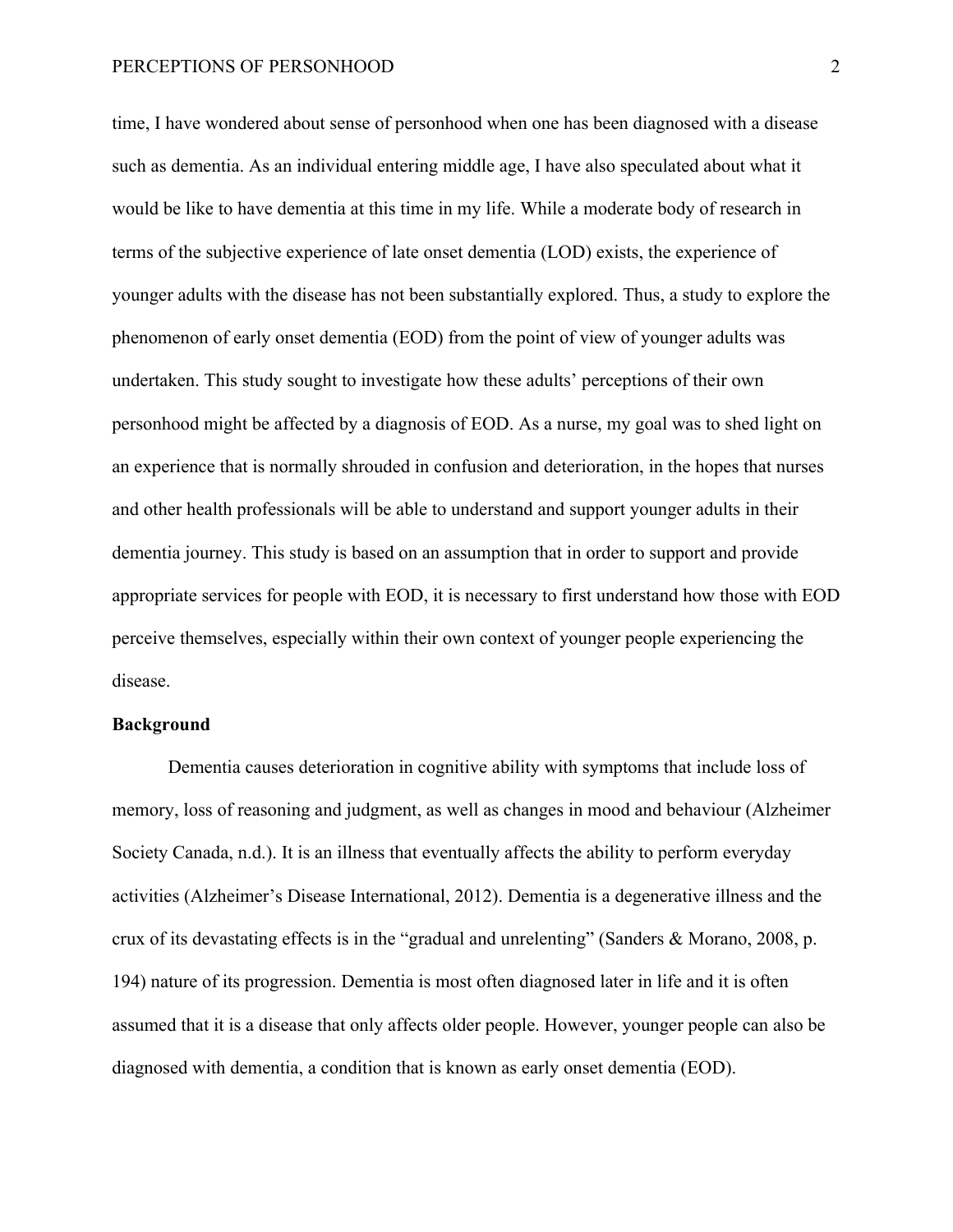#### **Early Onset Dementia**

EOD is dementia with onset before the age of 65 (Miyoshi, 2009). For the purpose of this thesis, the terms *younger adult* and *younger person* will refer to adults under the age of 65. It is estimated that between 2-10% of all dementia diagnoses are early onset (Alzheimer's Disease International, 2009). It is difficult to report exact prevalence rates of EOD as data are often based on referrals to services, which younger adults may not always take advantage of (Alzheimer Society UK, n.d.). In fact, EOD is often misdiagnosed and thus rates of diagnosis are likely under-represented in the literature. For instance, a 2012 WHO report indicates that prevalence may be closer to 6-9%, with all dementias serving as the denominator. While dementia at a younger age is a less common condition than older adult dementia, it is estimated that over seventy thousand Canadians are living with EOD (Alzheimer Society, 2009). Regardless of the prevalence, dementia at any age results in significant personal challenges as well as substantial economic costs to society (Alzheimer's Disease International, 2010; McCrone, 2008). There has been limited focus on the cost of care for those with EOD, but the existing findings do suggest that costs are equal to and possibly higher than costs for older adults (Werner, Stein-Shvachman & Korczyn, 2009).

Many different co-morbid conditions are associated with EOD, including Alzheimer's, Parkinson's and vascular disease (Werner et al., 2009). There is much research in terms of EOD epidemiology and symptomology and it is important to note that disease presentation tends to be different for younger adults compared to that of older individuals. People with EOD often experience higher levels of behavioural disturbances than those with LOD (Freyne, Kidd, Coen & Lawlor, 1999). They may become introverted, irritable and hostile, and can also exhibit paranoid delusions and hallucinations as the disease progresses (Kaiser & Panegyres, 2007). In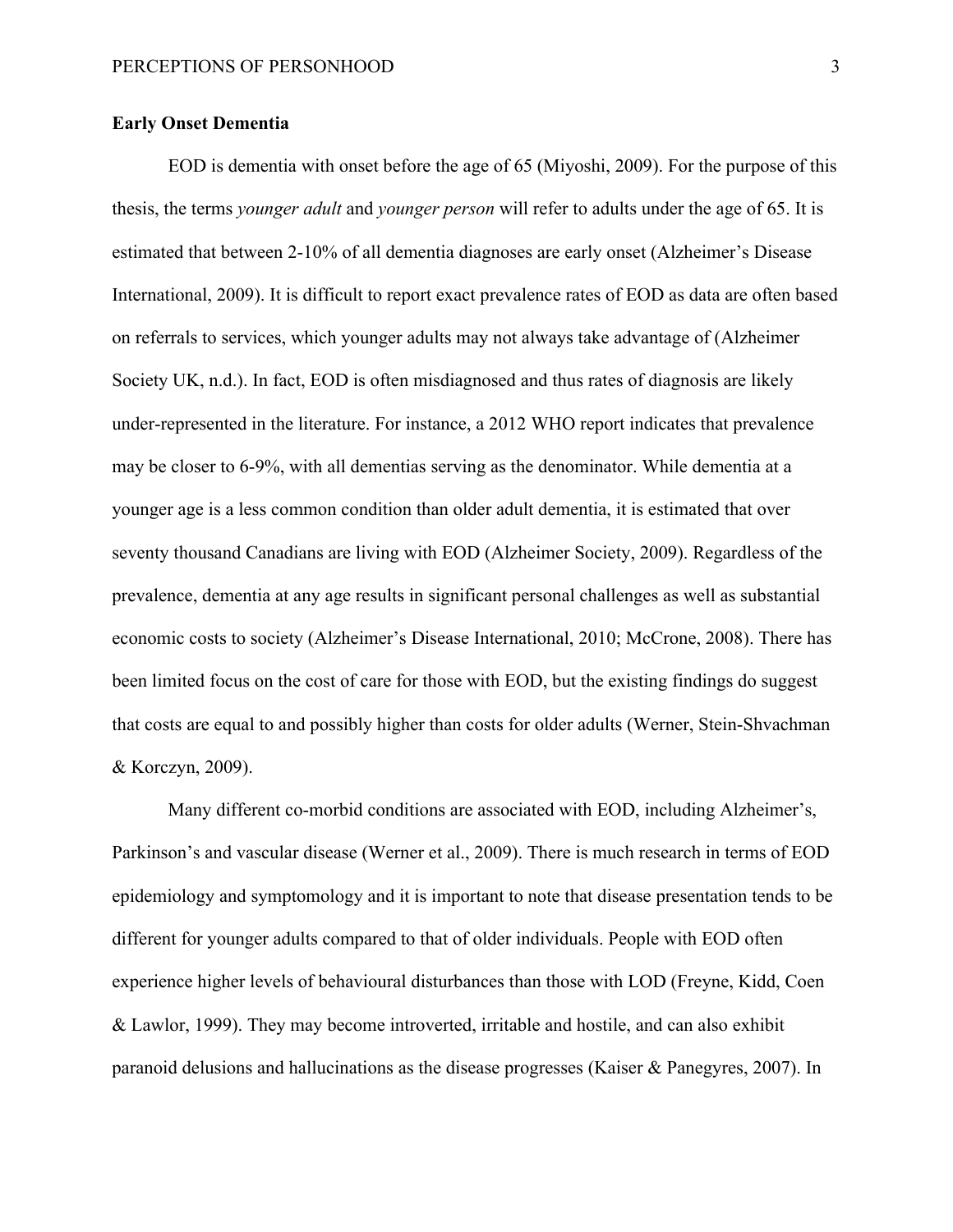addition to memory problems, it is also common for younger adults with dementia to present with language and word-finding problems, as well as visual-spatial dysfunction (Toyota et al., 2007).

Family members and caregivers of those with EOD also experience substantial caregiver burden and stress (van Vliet, de Vugt, Bakker, Koopmans & Verhey, 2010). Caregivers of younger adults with EOD report greater levels of stress and burden compared to those who care for people with LOD (Ducharme, Kergoat, Antoine, Pasquier & Coulombe, 2013). For spouses of younger adults with dementia there can be a "double burden" of caregiver and work-related responsibilities (Bakker et al., 2013). It has also been found that younger adults with dementia are at a higher risk of institutionalization compared to older people (Rosness, Haugen & Engedal, 2008), due in part to the fact that caregiver stress can make it difficult to care for these individuals at home (van Vliet et al., 2010). While a diagnosis of dementia at any age implies serious consequences and care concerns, it seems that those with EOD face specific age-related problems and challenges (Bakker, 2013). To this end, EOD is increasingly becoming recognized as a condition that has significant medical and social consequences that warrant further research (Bakker et al., 2010).

#### **Researcher Positioning**

Interest in the EOD experience and personhood evolved from personal and professional experiences that I feel are important to articulate, as a part of further explaining the motivations for this study. My paternal grandmother was diagnosed with Alzheimer's dementia when she was in her early seventies. As a young girl, I was puzzled as to why my normally efficient and intelligent grandmother kept repeating tasks and seemed to forget conversations that had just taken place. By the time she died, and her Alzheimer's disease was long established, she no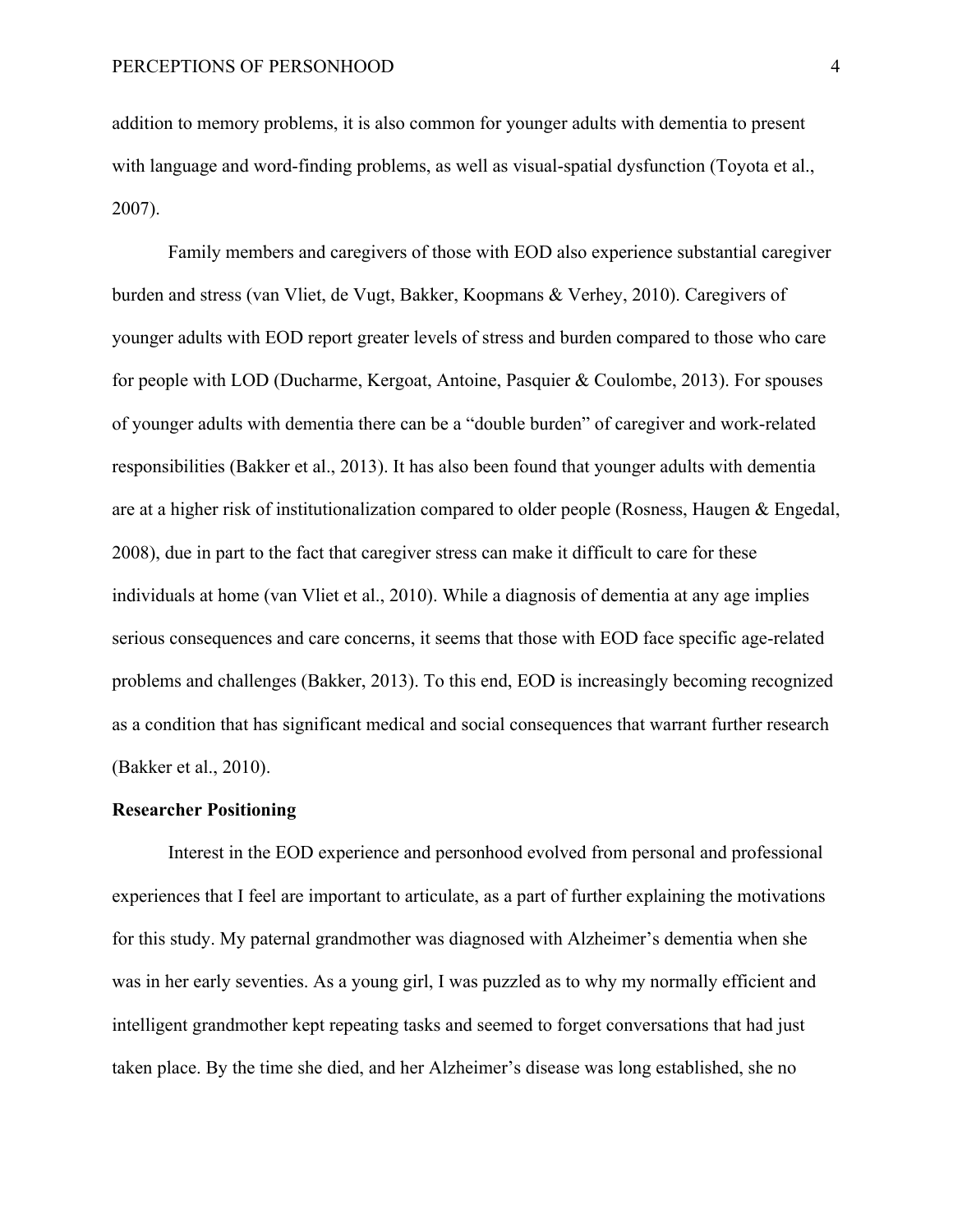longer seemed to be the person I had known. She was wheelchair bound and had to be cared for in all aspects of daily life. She no longer resembled the strong Japanese woman who had gone through internment during the Second World War. Nor was she the patient woman who had taught me how to fry an egg and how to fold origami cranes out of newspaper. My family and I had watched her slowly become subsumed by the brain-ravaging effects of her illness. Our one consolation was that my grandmother had lived a full life prior to the illness and we saw her disease, while very sad for her and the family, as something that did happen to some people as they aged.

I am a nurse and one of my very first nursing jobs was in a residential care facility. Many of the residents I helped care for had some form of dementia and seemed to live each day in a state of confusion. One day I came across a living will in the chart of one of the facility's residents, a woman who was particularly challenging to care for. She was mostly non-verbal and could be combative during care. What struck me the most when I read her living will was how clearly her sense of self came through in the words that she had written. Her words evoked a strong, passionate and articulate individual, and conjured an image of who she had once been as a person, an image that did not fit with the one that my youthful and inexperienced eyes saw before me. Without realizing it at the time, I started to wonder more about the personhood of people with dementia. What happens to sense of self as dementia progresses? What happens to the person? Nevertheless, I still felt that the patients I was caring for, including this remarkable person, were ailing in a context that I understood: They were older people with dementia.

For the last 15 years I have been a community health nurse and I have had the opportunity to care for many people with dementia. Three years ago I met a 50 year-old man with early onset dementia while I was working as a nurse case manager. He had been diagnosed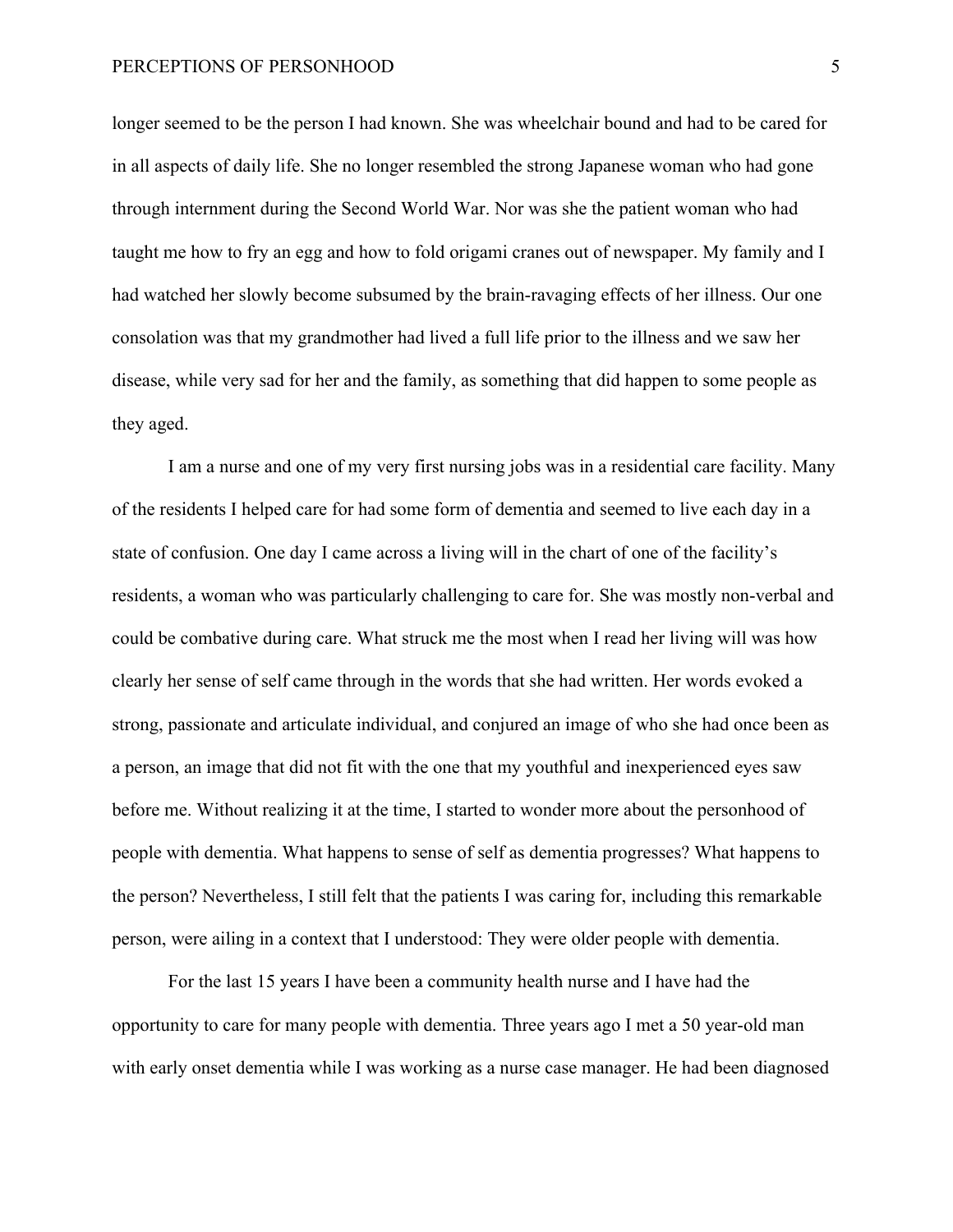just a few years earlier and was quite far along in his disease trajectory when I had the opportunity to meet him. My main task as his case manager was to help waitlist him for a residential care facility, as his family could not longer meet his needs at home. He could no longer dress or bathe himself and could not be safely left alone at home. It was not uncommon for him to experience dementia-related hallucinations and to easily get upset. He had been the main breadwinner for the family but now his wife had to go to work each day in order to make ends meet. His appearance was quite youthful; in fact he seemed younger than his fifty years and did not at first give the impression of a person struggling with dementia. Yet, when I asked him to remove his jacket so that I could take his blood pressure, he could not figure out how to do this simple task.

I will never forget the look of confusion in his eyes when he tried to take his jacket off on his own. He sheepishly apologized and gently smiled at me, as I helped him with his coat. Here was a man who should have been in the prime of his life, yet he was now an individual much affected by his dementia. His family told me that they felt he was no longer the person he had once been. I wondered what it must have been like for him earlier on in his disease process, when the parts of him that made up the whole person began to slip away? Had he ever been aware of the loss of "himself"? What had the experience of having dementia been like for him as a person? These questions seemed especially relevant as I informed his family that a bed in a local care facility had become available. He shortly afterwards moved there, a facility where the majority of the residents were elderly. Since that time, I have thought of him and his family frequently and wondered how appropriately they were supported from the time of diagnosis and onwards: A younger person, not only living with a disease normally associated with older people, but also cared for in a system designed to provide dementia services for the elderly?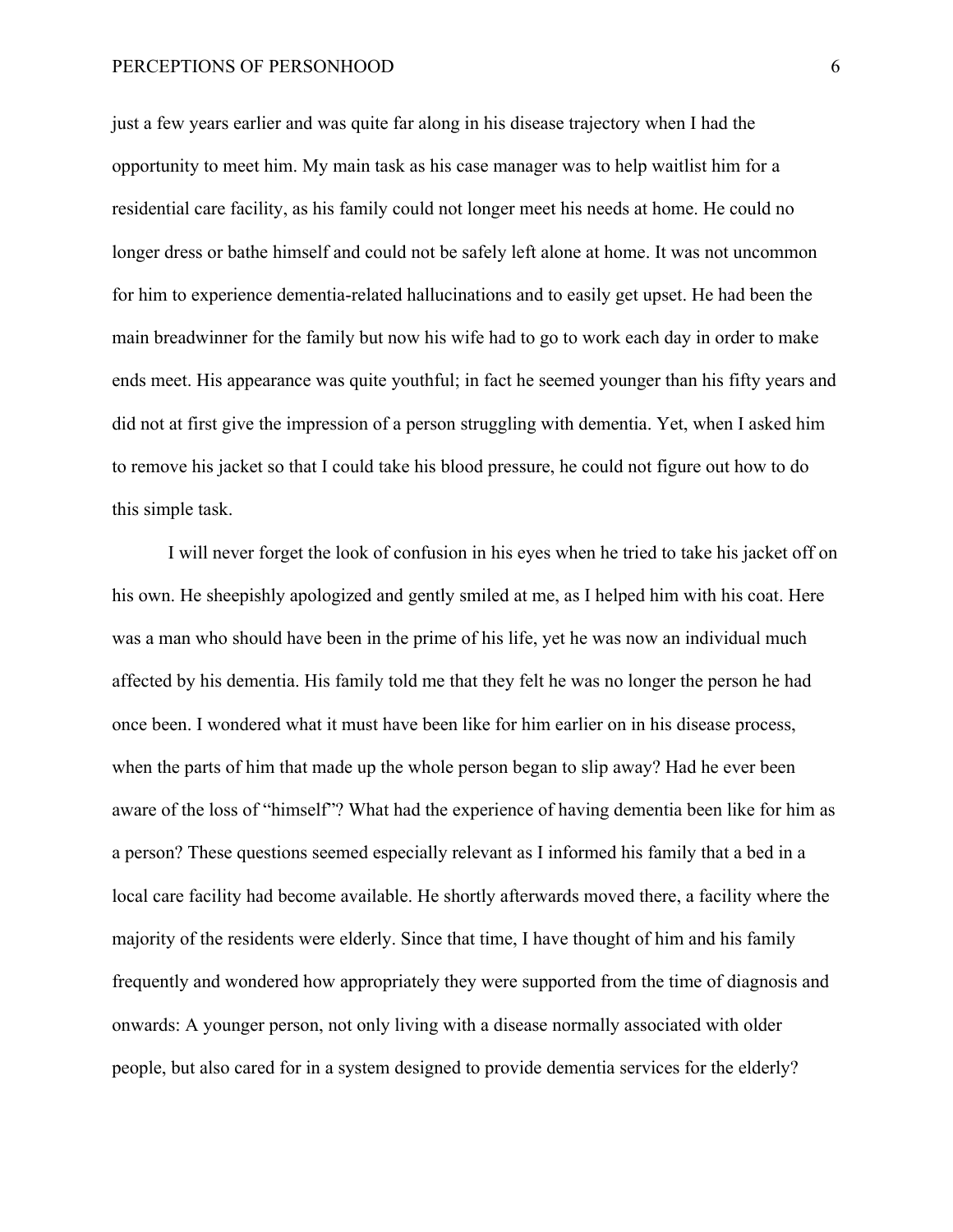#### **Research Approach**

van Manen (1990) describes the concept of lived experience as "the breathing of meaning" (p.36). As a corollary to this idea, in order for a researcher to "breathe meaning" into a study that explores other people's lived experience, and does justice to the breadth of meaning that this experience embodies for them, an appropriate research approach is required. Interpretative Phenomenological Analysis (IPA) was chosen as the framework to meet the objective of this research study. IPA incorporates a two-stage interpretive process known as a double hermeneutic (Aisbett, 2006), which involves the researcher attempting to make sense of the participant's experience, who is in turn trying to make sense of his or her world and experience (Pringle, Hendry & McLafferty, 2011). Similar to considering another person's work of art, such as a painting, and trying to understand and interpret what a person "meant" when creating his or her piece, attempting to understand, as well as translating another person's life experience into words, requires an interpretive stance. This framework from which to consider the EOD experience also seems fitting when considering the extent of "sense-making" that must occur when one has dementia.

This particular research approach also fits well with my own philosophy of nursing. I view nursing as an interpersonal and caring process that is an act of "moving between the universal and the uniquely particular with people as they live their health experiences, in order to collaboratively reveal possibilities in human healing" (Spenceley, 2004, p. 205). I have always felt that in order to best help and nurse others, I must try to relate to each individual as a person, as well as try to understand what each person is going through. I share in the human experience simply by being another human being, living and experiencing life. Yet despite one's best efforts, there is the realization that another person's subjective life experience, while at times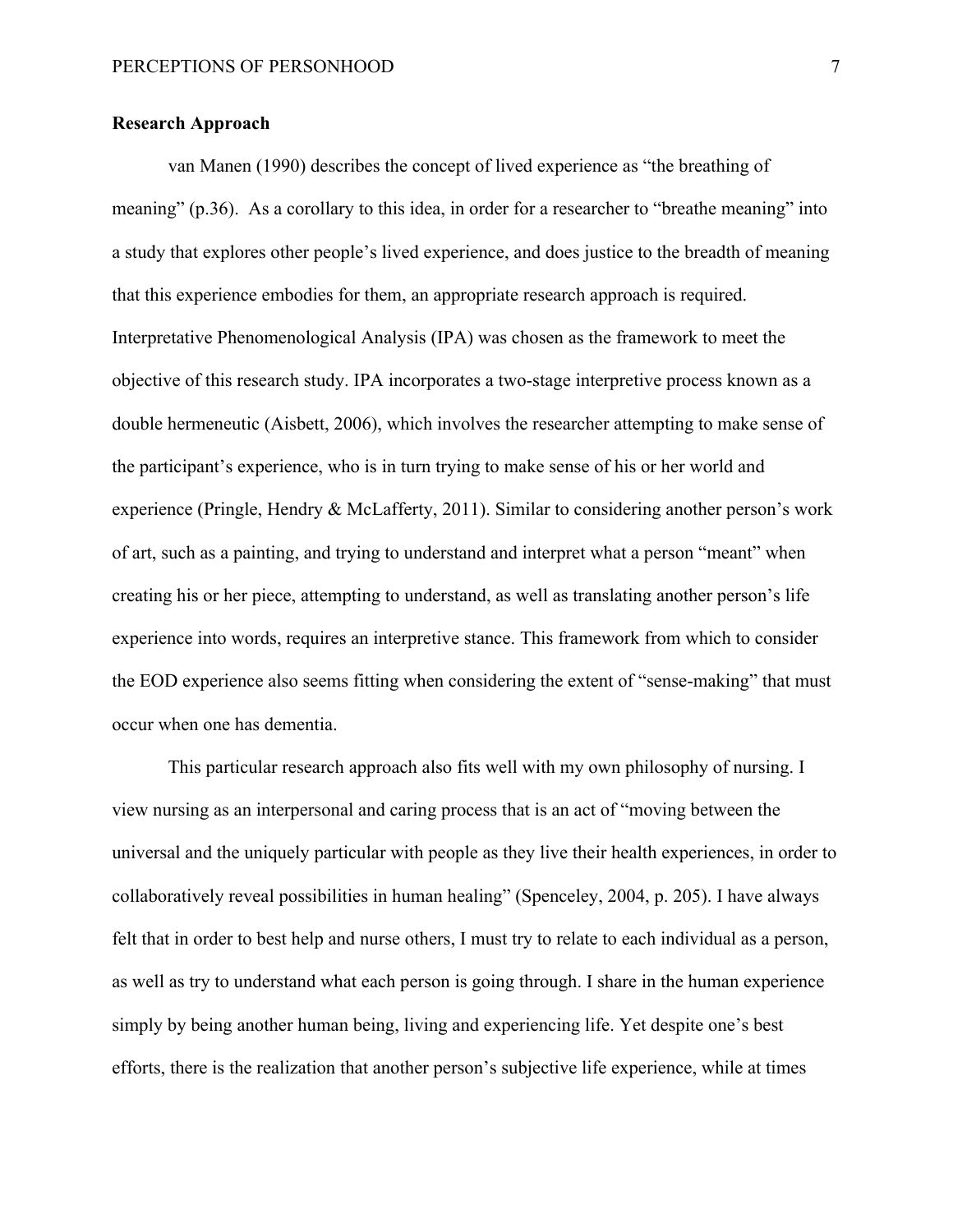encompassing universal themes, is ultimately a unique phenomenon. We may all be human beings and share experiences and understanding, yet we are also individuals and thus, experience and understand life and health in our own manner. This view of nursing and of the world translates naturally to an interest in phenomenological enquiry, particularly from an interpretative standpoint.

#### **Chapter Summary**

This research study evolved from my experiences as a family member and as a nurse interacting with others with dementia. An interest in the subjective experience of younger adults with EOD, and particularly these individuals' perceptions of personhood as younger people with dementia, was at the root of this study. Understanding how younger adults with dementia perceive and experience personhood is important as this likely determines how they cope with the illness, how they relate to others, and could also ascertain what types of services and interventions could be most helpful for them: younger people with dementia. This study incorporated IPA as the research approach from which to examine personhood and the EOD experience. The following pages examine the existing literature on the subject of EOD and personhood to "prime the canvas" for the next parts of this study. It is my hope that as a nurse and novice researcher, as well as a person in my own right, that I have been able to paint a picture for the reader of what it does mean to be a younger person with early onset dementia.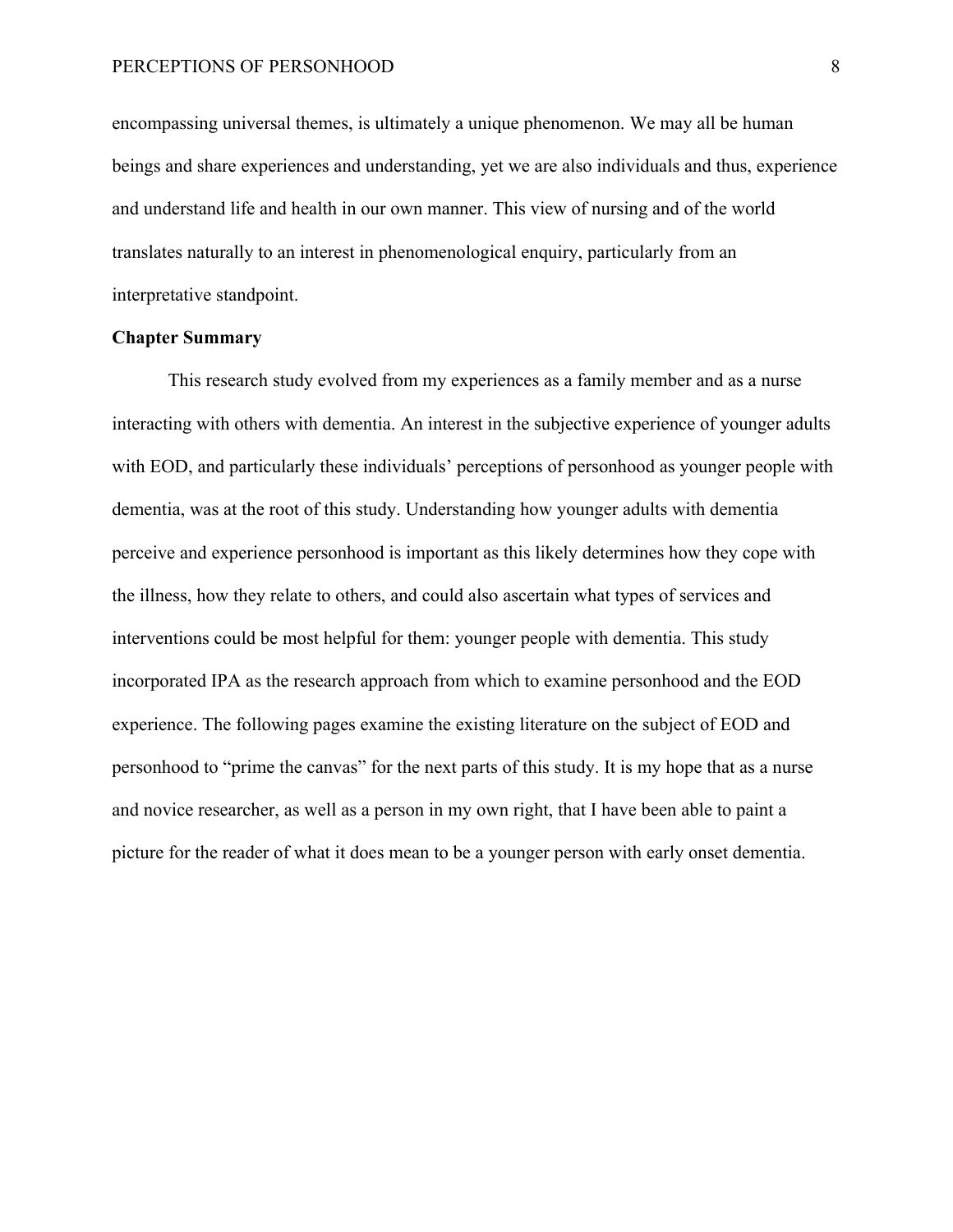#### **Chapter II: Literature Review**

#### **Priming the Canvas**

*I am forced into old age against my will and I am full of rage.*<sup>2</sup>

#### **Overview**

In order to lay the foundation for this work and especially as a way of situating and developing a research question, it is necessary to position this study within the existing knowledge and literature regarding dementia and the EOD context. The following pages will illustrate what EOD is in terms of the particular challenges younger people with dementia face. This chapter will also consider the different frameworks that exist for conceptualizing personhood and dementia, as well as discuss why it is important to involve those experiencing the illness directly in dementia-related research. As EOD is a less studied phenomenon than LOD, there is only a slim body of research that pertains to the younger adult experience of the disease. For that reason, the more extensive literature pertaining to the later adult dementia experience must be considered, especially as a way to contextualize the discussion of self, identity and personhood.

#### **The EOD Context**

EOD occurs within the period of middle life in terms of the cycle of adult development, a period believed to begin around the age of 40 and end at age 65 (Lachman, 2004). Erickson's (1980) psychosocial theory of development asserts that generativity is one of the main developmental tasks of middle adulthood. Generativity is concerned with productivity in terms of work, caring for family and maintaining social relationships (Hunt, 2011). In fact, middleaged adults typically deal with multiple life roles, experience high levels of mastery and usually

 <sup>2</sup> Thomas DeBaggio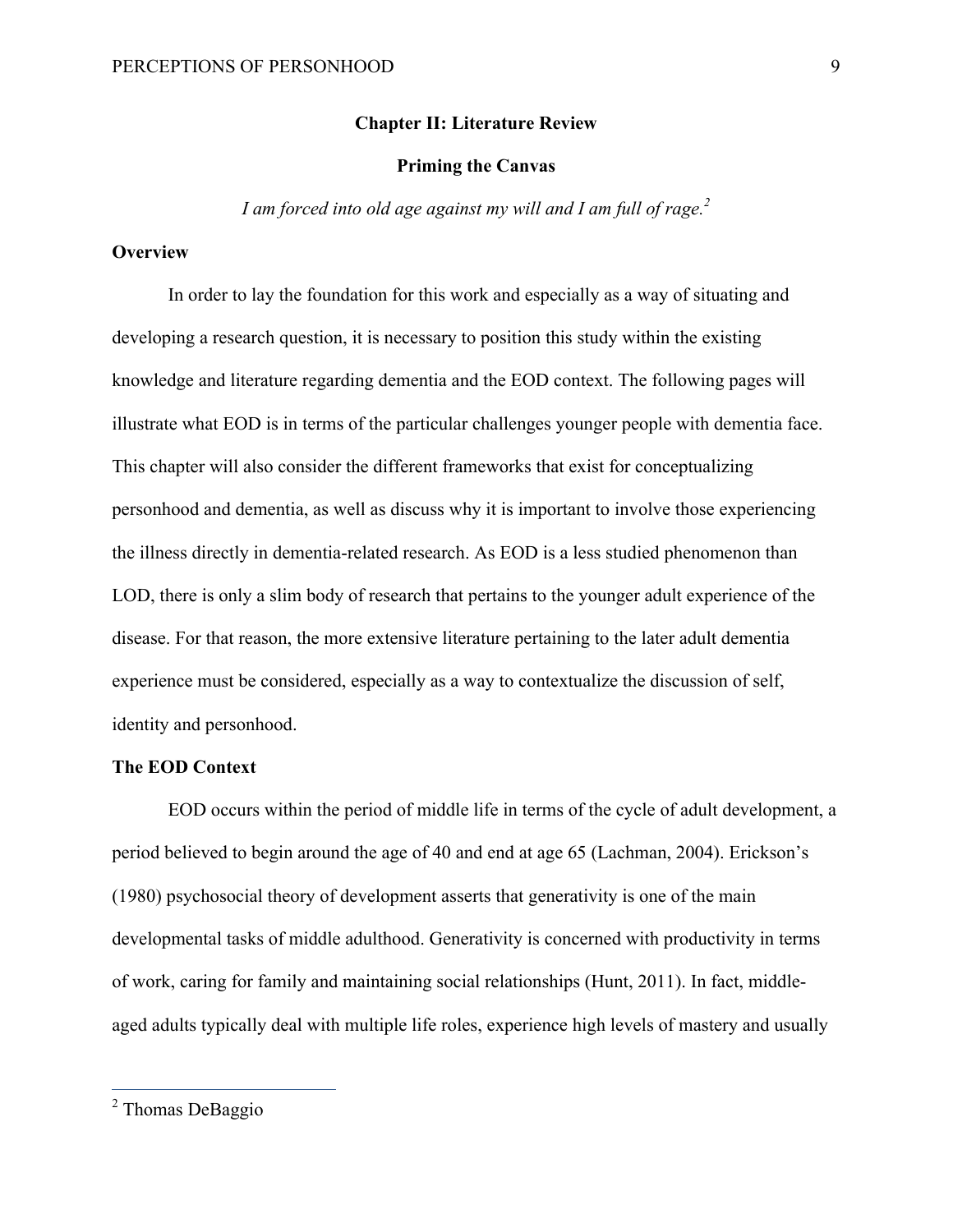are at the peak of their physical and social functioning (Lachman, 2004). Dementia diagnosed after the age of 65 occurs during a very different time of life compared to EOD. For instance, the period of life after age 65 is most often associated with retirement. In comparison, younger adults with dementia are often still employed at the time of diagnosis (Beattie, Daker-White, Gilliard & Means, 2002) and forced retirement at a younger age can cause financial stress and difficulties (Freyne et al., 1999). If the person with EOD is especially young, he or she may still have dependent children at home (Martin, 2009). It is also important to note that middle-aged adults may not only have children to care for, but may also have aging parents, situating them within what is known as the "sandwich generation" where tension exists between caring for both children and parents at the same time (Lachman, 2004). Thus, the impact on family dynamics for the person with EOD and for family members is significant.

Individuals diagnosed with EOD are also likely to be in better physical health than older people with dementia (Beattie et al., 2002). As a result, people with EOD do not fit the predominant image of an elderly person with dementia and they can experience a form of reverse ageism (Chaston, 2010). Unfortunately, services for younger people with dementia are commonly provided within the framework of older adult care (Roach, Keady, Bee & Hope, 2008). Most existing dementia services have been designed for older adults and do not meet the specific needs of people living with EOD (Flynn & Mulcahy, 2013; Martin, 2009). Overall, younger adults with dementia tend to experience high levels of unmet needs and concerns in several areas: lack of daytime activities, need for social company, changes in intimate relationships, and overall psychological distress (Bakker et al., 2013). It is also not uncommon for younger adults to struggle for quite some time before a diagnosis of dementia is confirmed (Martin, 2009). As EOD is not as common as LOD, it frequently is not recognized as such by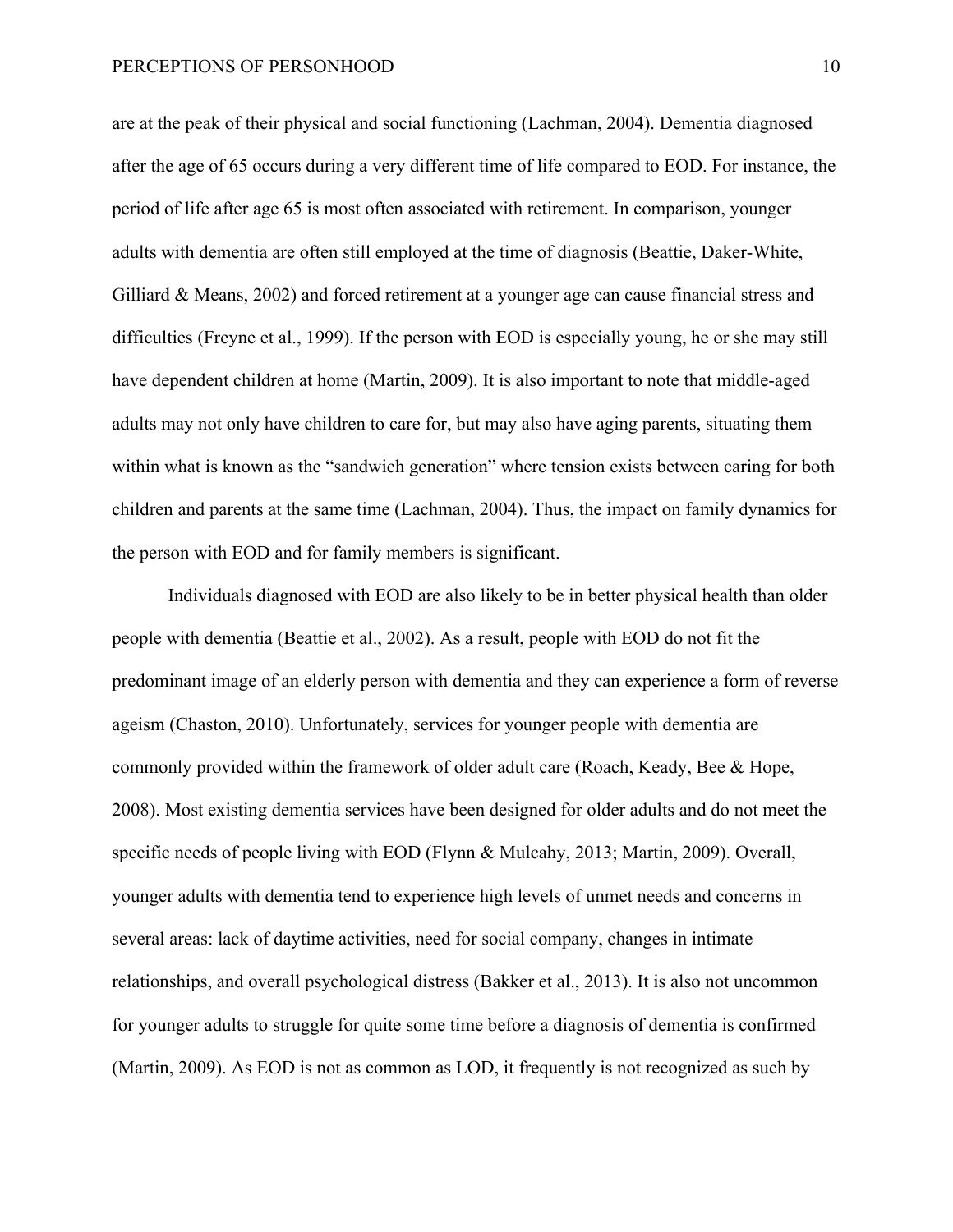health professionals (Bakker et al., 2010). Much of the research examining the EOD experience has found that many people identify timely diagnosis as an issue of concern and a substantial hurdle early on in their disease journey (Bakker et al., 2010; Harris, 2004; Johannessen & Moller, 2013).

#### **Other Challenges**

Along with ageist challenges, those living with EOD simply feel that they are too young to have the disease (Clemerson, Walsh & Isaac, 2013). Many find it embarrassing to have dementia at a young age (Johannessen & Moller, 2013), while others discover that some of the people in their lives become uncomfortable around them once the diagnosis of dementia is known (Clemerson et al., 2013). It is not uncommon for people with dementia to experience stigma, which can create a sense of shame and inadequacy, as well as low self-esteem (Alzheimer's Disease International, 2012; Rose, Yu, Palmer, Richeson & Burgener, 2010). Often, people with dementia attempt to minimize or "cover up" their difficulties so as to avoid the social stigma that comes with a dementia diagnosis (Robinson, Clare & Evans, 2005). In terms of the younger adult context and stigma, dementia has been shown to cause a sense of isolation and exclusion, as well as feelings of guilt and helplessness (Beattie, Daker-White, Gilliard & Means, 2004; Roach et al., 2008). Maintaining existing friendships, as well as making new friends, can be challenging when suffering from dementia, especially at a young age (Johannessen & Moller, 2013).

#### **Perceptions of the Dementia Experience**

As evidenced by the discussion above, younger adults experience dementia in a specific age-related and social context, resulting in unique challenges that older adults with the illness may not face. Overall, the depiction of EOD in the literature is of a conflicting illness experience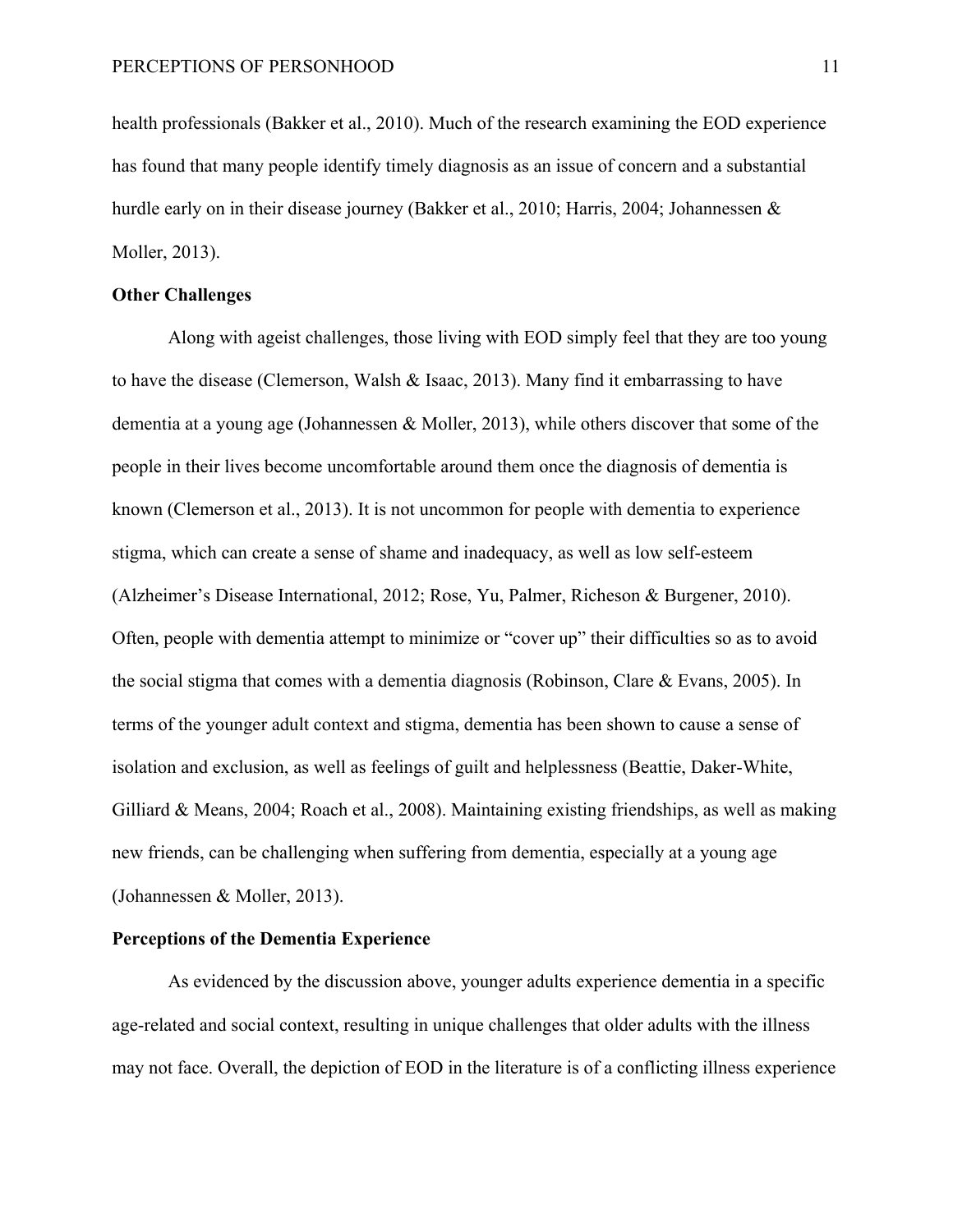at odds with more normative perceptions of dementia as a disease of the elderly. One way to consider the experience of having dementia is as follows: "In the end stages of dementia, patients are a shadow of their former selves – profoundly disoriented, incoherent, amnestic, and incontinent" (Kaiser & Panegyres, 2007, p. 398). This is quite a hopeless description of dementia's deteriorating process. Research that delves into the subjective experience of people with LOD, has shown that those diagnosed perceive the concept of hope as an important factor in maintaining well being and quality of life (Wolverson, Clarke & Moniz-Cook, 2010). Yet despite such evidence, it seems that the greatest challenge presented by a degenerative disease such as dementia is the difficulty in trying "to hold on to certainty about self, the fundamental knowledge of who one is, arising from a growing uncertainty, a widening chasm in a hitherto reasonably robust sense of self-awareness and self-esteem" (Gillies & Johnston, 2004, p. 438).

In terms of the physical body, the person with dementia, even far along in the disease process, is still the same person they have always been. Yet how is the sense of self or of identity, as well as personhood, affected by the degenerative nature of dementia? The terms of "self", "identity" and "personhood" are used frequently in the dementia literature and at times seem to encompass similar meaning. The following paragraphs will attempt to first distinguish between self and identity and discuss these concepts as they relate to dementia, in the hopes that this will clarify how these concepts are pertinent to the younger adult experience and the examination of personhood.

#### **Selfhood and Identity**

Social constructionism is a term used in psychology and is a stance utilized for understanding the world, in particular the social processes and interactions that people are engaged in (Burr, 2003). A social constructionist perspective is one way that the self can be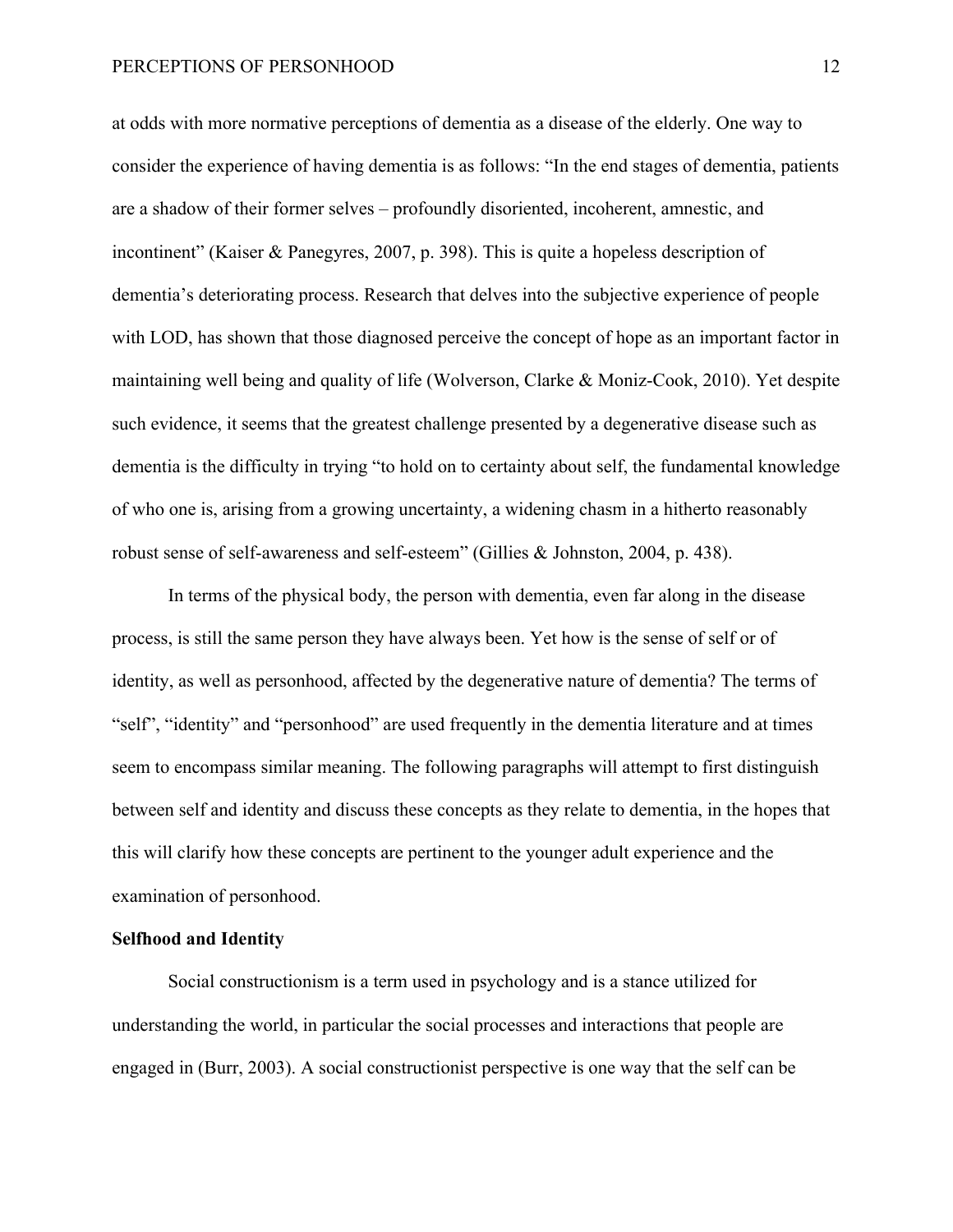conceptualized, where the self is constructed through social interactions with others (Caddell  $\&$ Clare, 2010; Sabat, 2002). From a social constructionist point of view, three different "selves" exist (Caddell & Clare, 2010). Self-1 is embodied and manifested through the use of personal pronouns such as "I" or "mine" (Hedman, Hansebo, Ternestedt, Hellstrom & Norberg, 2013). Self-2 comprises an individual's beliefs and attributes, while Self-3 involves a person's varied social personae (Hedman et al., 2013). Dementia can affect perceived selfhood, especially in terms of Self-2 and Self-3 characteristics (Sabat, 2002; Sabat, Johnson, Swarbrick & Keady, 2011). People with dementia have been able to describe how certain Self-2 attributes have been affected by the disease, as well as how construction of their Self-3 social persona could be influenced by how others perceive them (Hedman et al., 2013). A diagnosis of dementia and the onset of memory problems can affect how people with EOD view themselves and for some, dementia is definitely viewed as a threat to self (Clemerson et al., 2013). It is important to note that dementia is commonly socially constructed as an illness that "robs" people of their sense of self (MacRae, 2010). Nevertheless, LOD research has demonstrated that individuals with dementia do maintain sense of self by reappraising and reconstructing selfhood (Pearce, Clare & Pistrang, 2002). As Fazio (2013) states, "Self is the core of who we are as an individual, as a person, as a human – no disease can take that away" (p. 18).

Similarly to selfhood, construction of a person's identity is a lifelong process and it is formed, maintained and altered over time and through interactions with others and life events (Beard, 2004). Identity can be conceptualized as a cumulative image of the self (MacRae, 2010). In general, loss of identity is thought to be a significant aspect of any chronic or enduring illness, and maintaining a sense of identity can be challenging when memory, thinking, judgment, and behaviour are all affected (Gillies & Johnston, 2004). In terms of the EOD context, identity in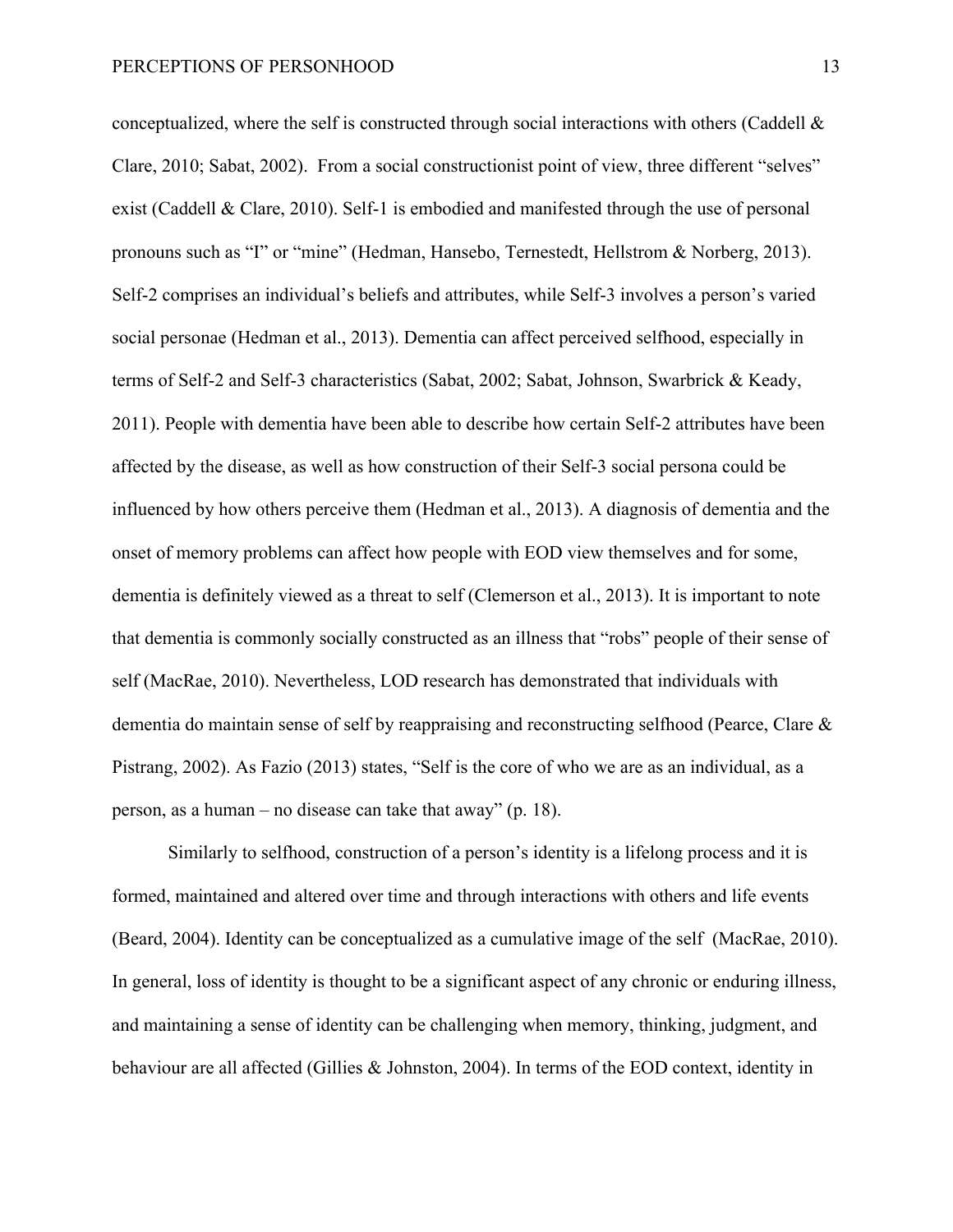middle adulthood is defined by work and by one's relationships with others (Clemerson et al., 2013). In fact, one study that examined the perspective of younger adults with dementia found that multiple aspects of their self-identity were affected, especially characteristics that defined them as a productive younger people (Harris, 2004). Similarly, a study by Harris and Keady (2009) examined perceptions of selfhood in people with younger onset dementia and several themes surrounding changes to identity were uncovered. These included changes to their identity as family members, as workers and as social beings (Harris  $\&$  Keady, 2009). Although there exist other studies that examine the subjective experience of EOD, the Harris (2004) and Harris and Keady (2009) studies were the only ones found as part of this literature review that specifically examined identity and selfhood.

Research with older adults has shown that dementia does not necessarily represent a complete loss of identity and that people with dementia purposely engage in a process of identity preservation (Beard, 2004). It is not unusual for individuals to develop coping strategies to help them come to term with having dementia and in order to compensate for any losses associated with the illness (Williams et al., 2014). A literature review by Caddell and Clare (2010) of studies that have examined the impact of LOD dementia on self and identity reveals that these elements of the person are preserved to a certain extent, even into later stages of the disease. In some instances, this was based on the continued use of first person pronouns, while in other studies evidence of retained self was demonstrated in the way that some participants were able to talk about past attributes, as well as reflect on new attributes of self that developed as part of dealing with the illness (Caddell & Clare, 2010).)

It is clear that certain aspects of self and identity can be retained, although altered as part of experiencing dementia. These concepts, while constructed in a social context, also relate to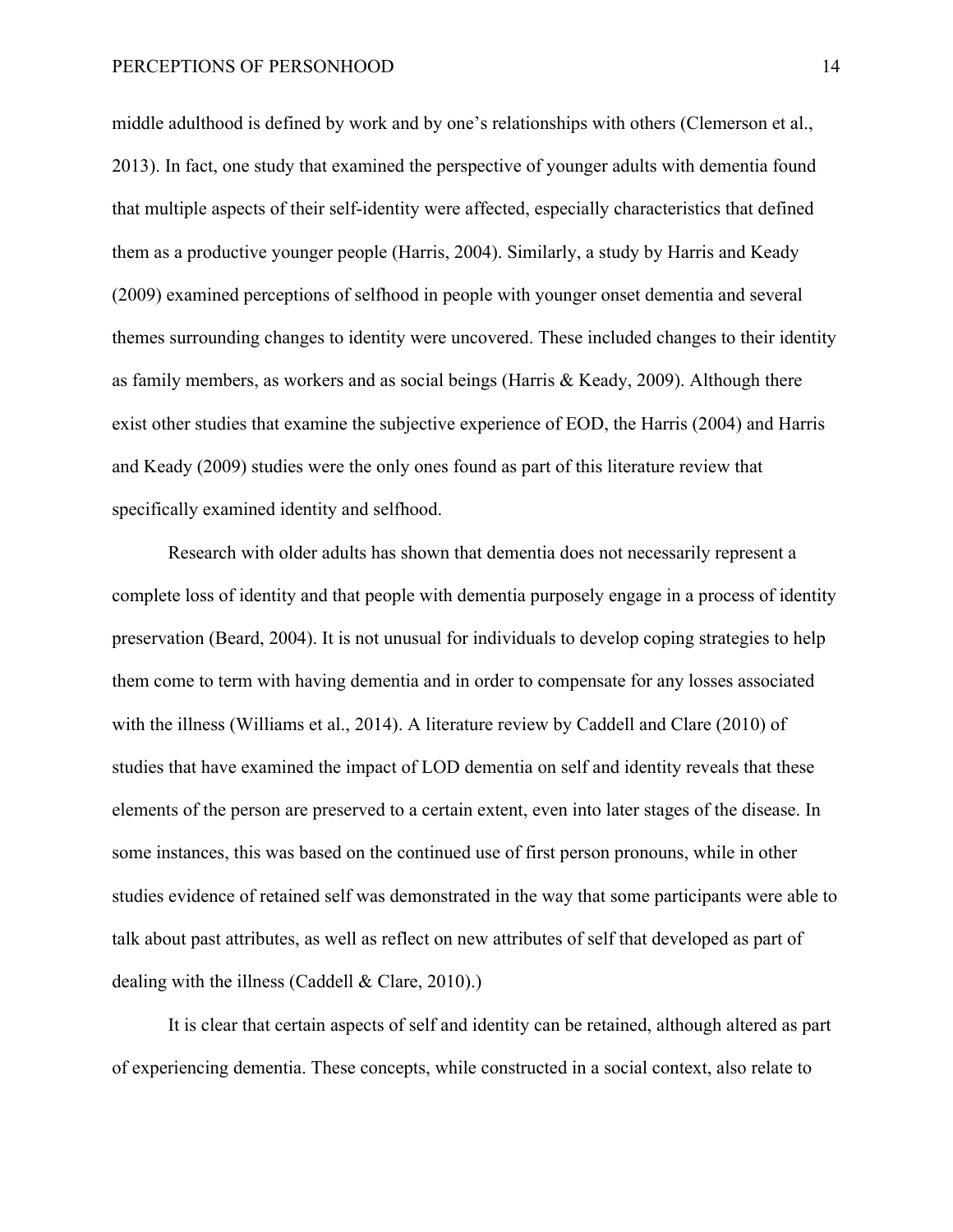how individuals see themselves. Research suggests that relationships that are supportive and encouraging can help the person with dementia protect and preserve identity (Williams et al., 2014). However, what does it mean when another person considers an individual with dementia and thinks: "He is no longer the same person anymore?" How is the person with dementia's sense of who she or he is affected by other peoples' points of view?

## **Personhood and Dementia**

Traditional views of personhood tend to focus on an individual's cognitive attributes as a way of conceptualizing what personhood is. These would include qualities such as consciousness, rationality, memory and a capacity to communicate (Bartlett & O'Connor, 2007). From this traditional perspective, as dementia is characterized by progressive deterioration in these cognitive functions, one *could* view dementia as a disease that eventually negates personhood altogether (Bartlett & O'Connor, 2007; Dewing, 2008). Yet, personhood must consist of more than just cognitive function. For instance, as Reid, Ryan and Enderby (2001) state: "People with dementia are persons first with views, likes and requirements that co-exist with their illness" (p. 391). This idea of a co-existence of disease and of the person with an individual point of view and distinct characteristics implies that personhood, especially within the dementia context, can be more broadly considered.

Defining personhood is difficult and determining its essence is essentially an ontological act. As Malloy and Hadjistavropoulos (2004) state: "A person's ontological position forms the manner in which one perceives the self and others" (p. 149). This point of view has interesting implications when it comes to considering how people in general perceive personhood. Is personhood determined by how we envision the self or identify ourselves, or is it determined by how others "see" us? Kitwood's (1997) work on personhood and dementia is frequently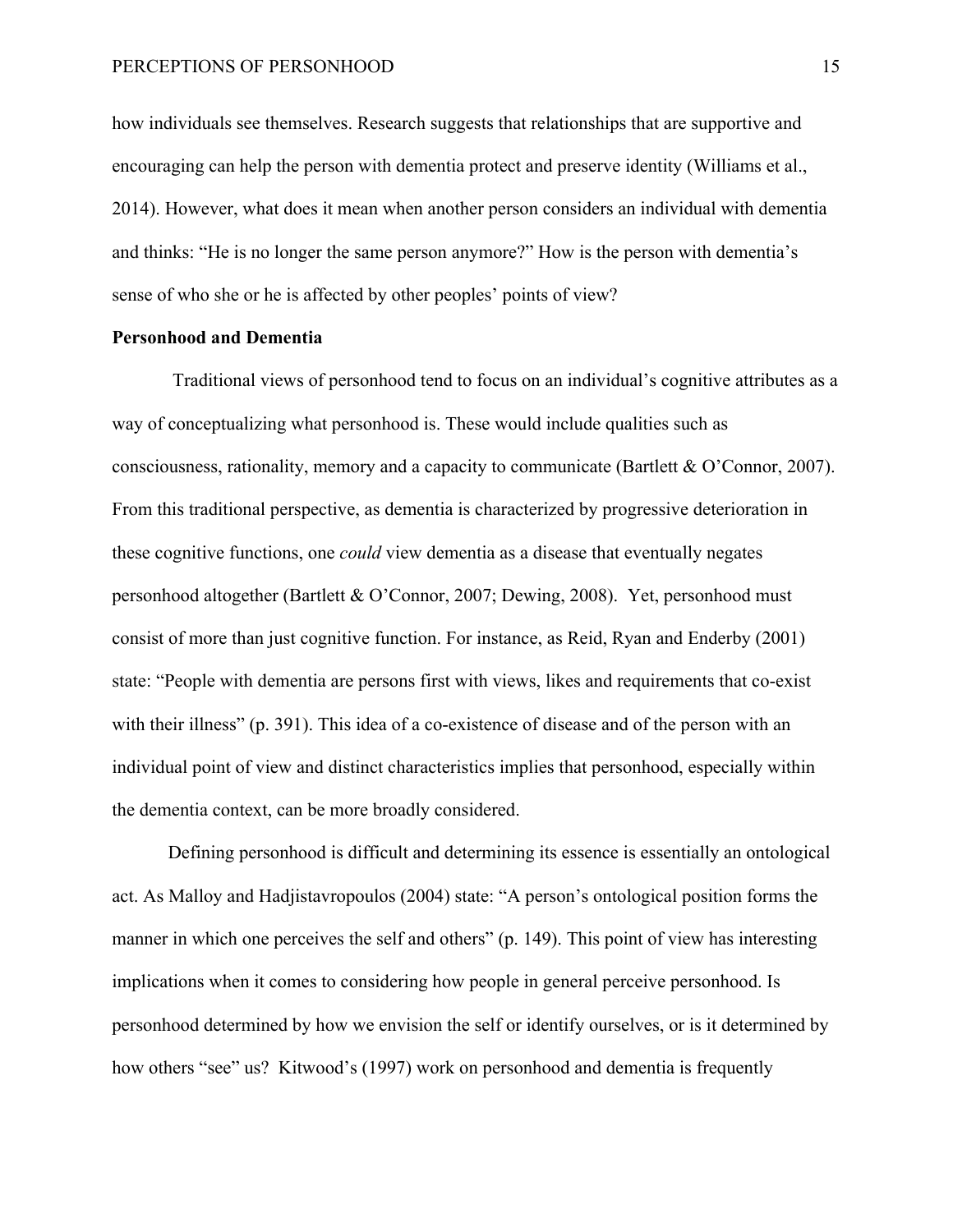discussed in the literature. His definition of personhood is as follows: "It is a standing or status that is bestowed upon one human being, by others, in the context of relationship and social being. It implies recognition, respect and trust" (p. 8). This involvement of others in terms of granting personhood is an important distinction. It calls to mind the efforts of various cultural and social minority groups in their endeavors to attain recognition of civil rights and liberties and acknowledgment of their personhood, and the fact that this involves seeking and establishing recognition and respect from others. It also demonstrates the power "others" have in recognizing and bestowing, or conversely eliminating, a status of personhood. This perspective seems particularly relevant in terms of the dementia experience, especially as individuals with dementia must increasingly depend on the care and regard of others as their condition deteriorates.

Kitwood (1997) argues that a diagnosis of dementia does not in itself occasion a loss of personhood. Rather, Kitwood and others have stressed that loss of personhood can occur as a result of the way that people with dementia are treated by those around them (Bartlett  $\&$ O'Connor, 2007). While it cannot be denied that people with dementia will become different in many ways compared to who they were prior to the illness, it can be argued that if they are considered as lesser persons by others because of the effects of the disease, the quintessential nature of their personhood is no longer valued (Dewing, 2008). How often do health professionals and others in society look at a person with dementia and sum up their state of being as: "She is demented" or "He's just a shell of who he was" and how do such limiting attitudes and perceptions affect personhood status? Kitwood (1997) coined the term "malignant social psychology" to denote the effect of depersonalizing and objectifying a person living with dementia, and the ill effect this can have on that person's perceived state of personhood. In fact, society tends to view dementia as representing a complete loss of self and of identity, an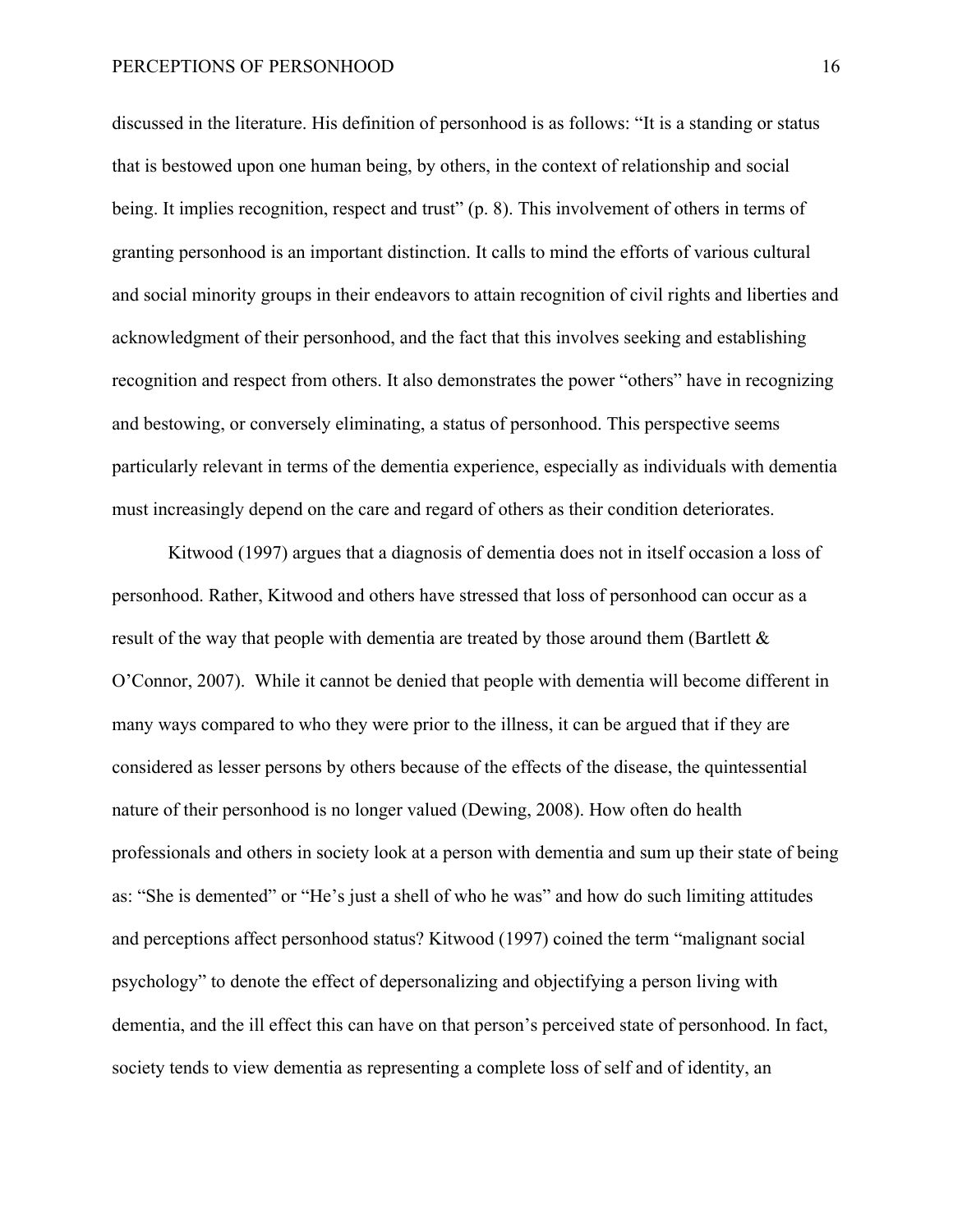assumption that can situate the person with dementia within a category of difference and otherness compared to those who do not struggle with the disease (Naue & Kroll, 2008), essentially stripping them of their personhood.

While Kitwood's definition highlights that other people can powerfully influence sense of personhood, it seems that this perception is ultimately a subjective understanding. Were one to randomly ask several people about their subjective notion of personhood, it is likely that responses would be different. This highlights the unique aspect of being a human being: That we are all individuals in our own way. However, despite our individuality, we also share common life experiences such as illness, and the countless other experiences we share as living sentient creatures. This connecting thread of our humanness is how concepts of personhood can be collectively examined. Younger adults with dementia may be quite different people in their own right, but do share the experience of having a deteriorating illness that is most commonly associated with old age. This shared context provides the platform from which the EOD experience and personhood can be examined.

Thus, recognizing the subjective experience of the person with EOD is essential in order to understand and appreciate the individual's perspective and self-conceptualization of how they view themselves and what personhood means to them. O'Connor et el. (2007) also state that along with the subjective point of view, personhood is also constructed through interactions with the world, which could involve interactions with others, as well as with the physical environment within which the person with dementia is situated. Perception of personhood is further shaped and influenced by the socio-cultural context within which dementia is experienced (O'Connor et al., 2007). This is similar to Hughes' (2001) situated-embodied view of the person. According to this view, the person acts and interacts in a cultural and historical context in which he or she is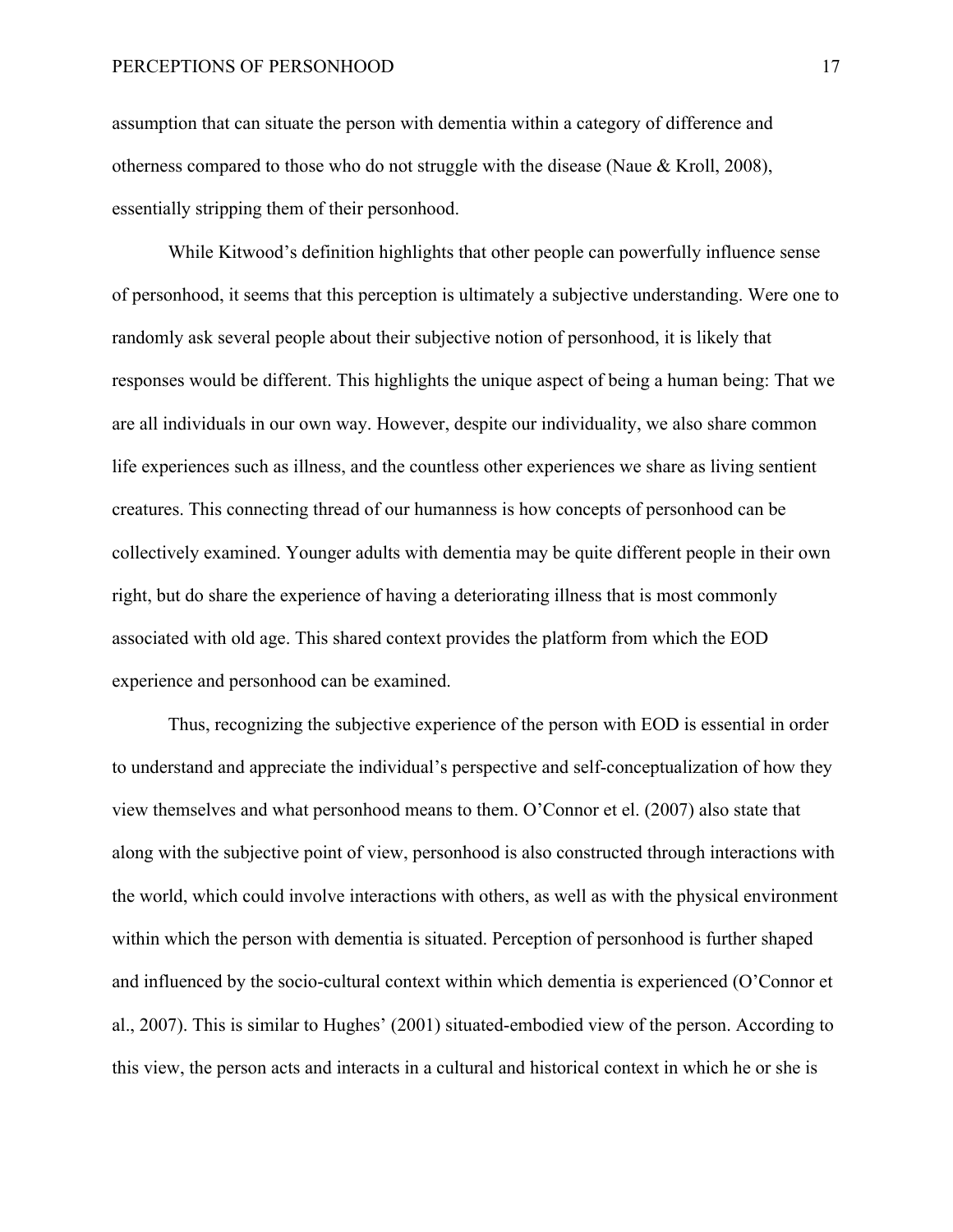embodied (Hughes, 2001). The specific context and environment in which a younger person is embedded, and how this impacts how younger people living with dementia perceive their personhood, seem important to consider. It seems valid to also comment that any form of decline is part of being a person and does not in itself signify the ceasing of being one. One could state that:

Experience demonstrates that to be a person is to be liable not simply to change but also to gain and lose strength and ability, both mental and physical: a person is not only the sort of being that has memories and a sense of self, but also, like it or not, the sort of

being that can lose memories and can lose the sense of self. (Lesser, 2006, p. 60) Such losses do occur with dementia, but this does not mean that there is not worth in discussing personhood and recognizing the subjective experience of this phenomenon.

#### **Why Examine the Subjective Dementia Experience?**

In general, much of the existing research examining the dementia experience has investigated the phenomenon from the point of view of family members, caregivers and clinicians (Nygard, 2006; Phinney, Chaudhury & O'Connor, 2007; Reid et al., 2001). There has been less research that directly involves the people living with dementia, especially as it relates to the subjective experience of the illness (Mast, 2009). This is likely due to a belief that it is counter-intuitive to examine the experience from the point of view of someone who is suffering from cognitive and memory deficits (Aggarwal et al., 2003). Many likely question whether those with dementia have the cognitive capacity to contribute to a better understanding of the experience. However, studies have shown that people with dementia, especially earlier on in the disease process, can provide valuable insight into their experiences (Cowdell, 2008; de Boer et al., 2007; Nygard, 2006). It is important to note that research has also shown that the concerns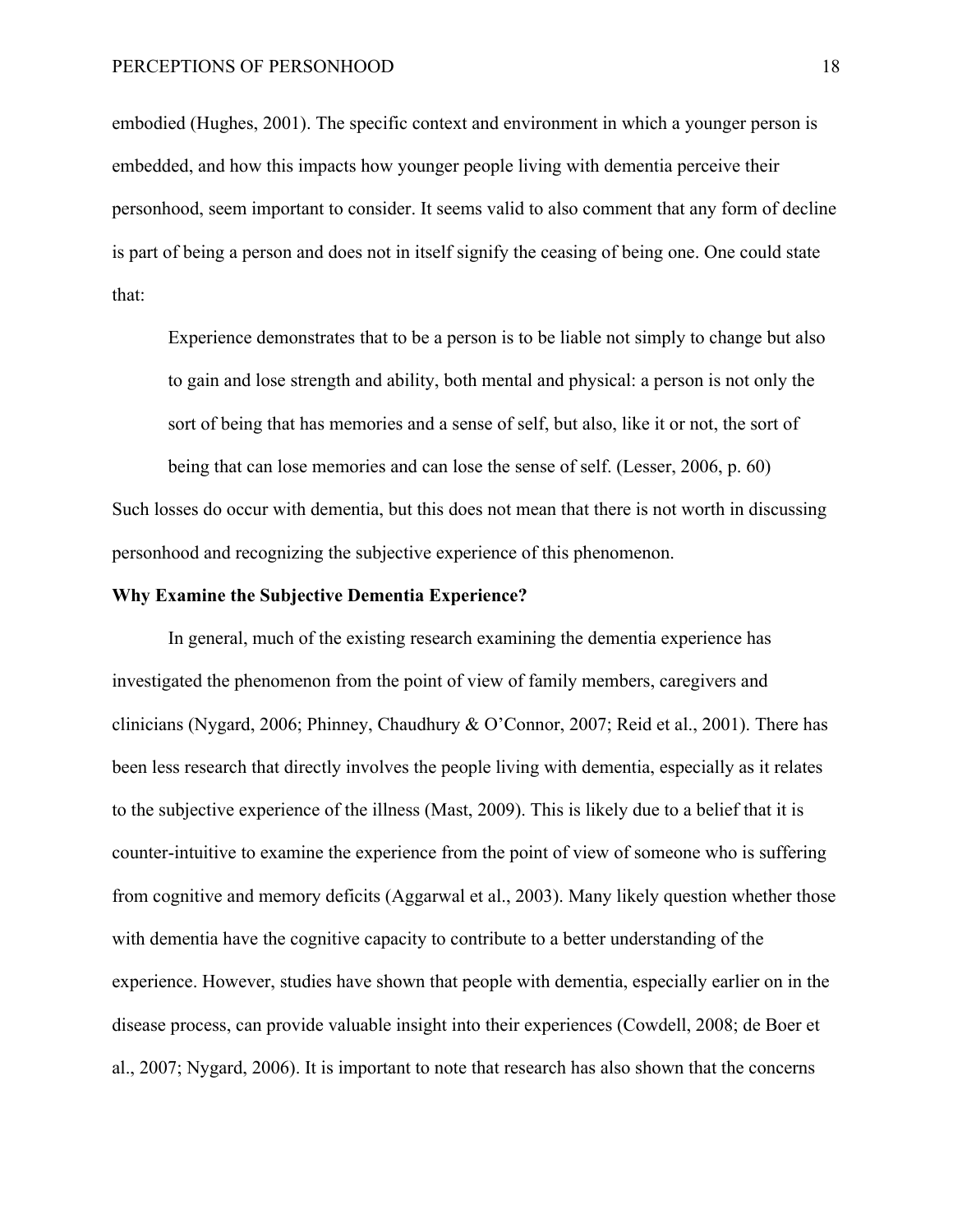and perceptions of people with dementia differ from those of family and caregivers (Armari, Jarmolowicz & Panegyres, 2013; Reid et al., 2001). For instance, Aggarwal et al. (2003) revealed disparities in responses about aspects of care between those with dementia and their family members. This demonstrates that it is important to approach those with dementia directly to learn about their views and better understand their perspective. Furthermore, in order for service providers and policy makers to best support people with dementia, they should be able to draw on these individuals' views and experiences (Wilkinson, 2002). Younger people with dementia are an under-researched group and there is a paucity of evidence regarding their subjective needs (von Kutzleben, Schmid, Halek, Holle & Bartholomeyczik, 2012). While there is literature that examines personhood within the older adult dementia experience, there is a lack of research that considers this within the younger adult context (Tolhurst, Bhattacharyya & Kingston, 2014). In fact, the literature search for this paper did not result in a single study that specifically examined "personhood" from the EOD perspective.

One could argue that to involve the person with dementia directly in research is an affirmation of personhood. From a nursing point of view, it also affirms "the person", a foundation in many nursing theories and models (Dewing, 2008), as well as supports and validates care models such as person-centered care. Person-centered care involves "promoting a continuation of self and normality" (Edvardsson, Fetherstonhaugh & Nay, 2010, p. 2614). It is also an approach that "respects the inner life of persons with dementia, honors the individual's subjective experience of illness, recognizes the continuity of personhood in the face of cognitive decline…" (Williams et al., 2014, p. 499). This seems a worthwhile endeavor when considering that while dementia does impact identity and self, those very same aspects are reconstructed by the individual in order for "the person" to continue onwards. Furthermore, there is evidence that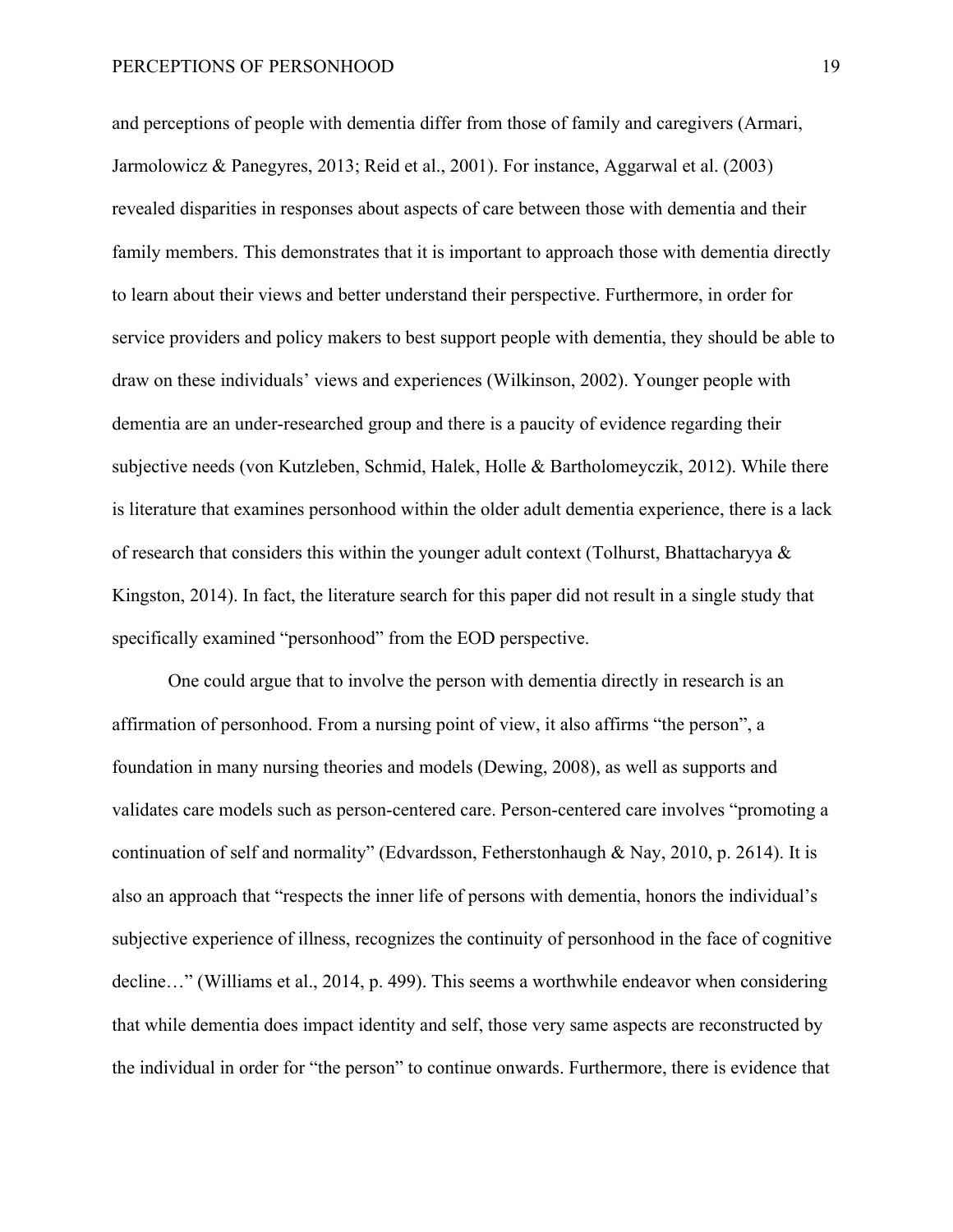the dementia experience can be improved by an approach to care that respects and supports personhood, and thus, enables further development of personhood throughout the disease process (O'Connor et al., 2007). While it seems vital to view people with dementia, although changed in many ways by the disease, as whole people who can still "experience the same feelings, thoughts and responses as we ourselves do" (Nowell, Thornton & Simpson, 2013, p. 395), it is also essential to seek their perspective on how they view themselves.

#### **Synthesizing the Research Question**

It is apparent that younger adults experience dementia within a distinct social context when compared to their older counterparts. Given that EOD occurs within a period of adult life characterized by specific age-related tasks and challenges, one cannot help but wonder how the experience of having dementia at a young age affects sense of personhood? The literature has shown that while personhood is a subjective experience, it is also a perception that is powerfully influenced by others. The literature also demonstrates that a person subjectively experiences dementia from his or her own socio-cultural and interactional context. As limited research has been conducted in terms of personhood and the EOD experience, it seemed worthwhile to pursue investigation into this particular realm of being. Thus the research question specific to this study was as follows: *"How do individuals with EOD perceive the impact of dementia on their sense of personhood?*" This question was based in the assumption that it is vital to understand how younger people with dementia see themselves and that answering this question would provide valuable information in terms of developing appropriate services and supports for this distinct population. It was also thought that care providers, as well as society as a whole, would also benefit from understanding the lived experience of this vulnerable group of people. Furthermore, it was hoped that telling their story and having their voices heard would be a powerful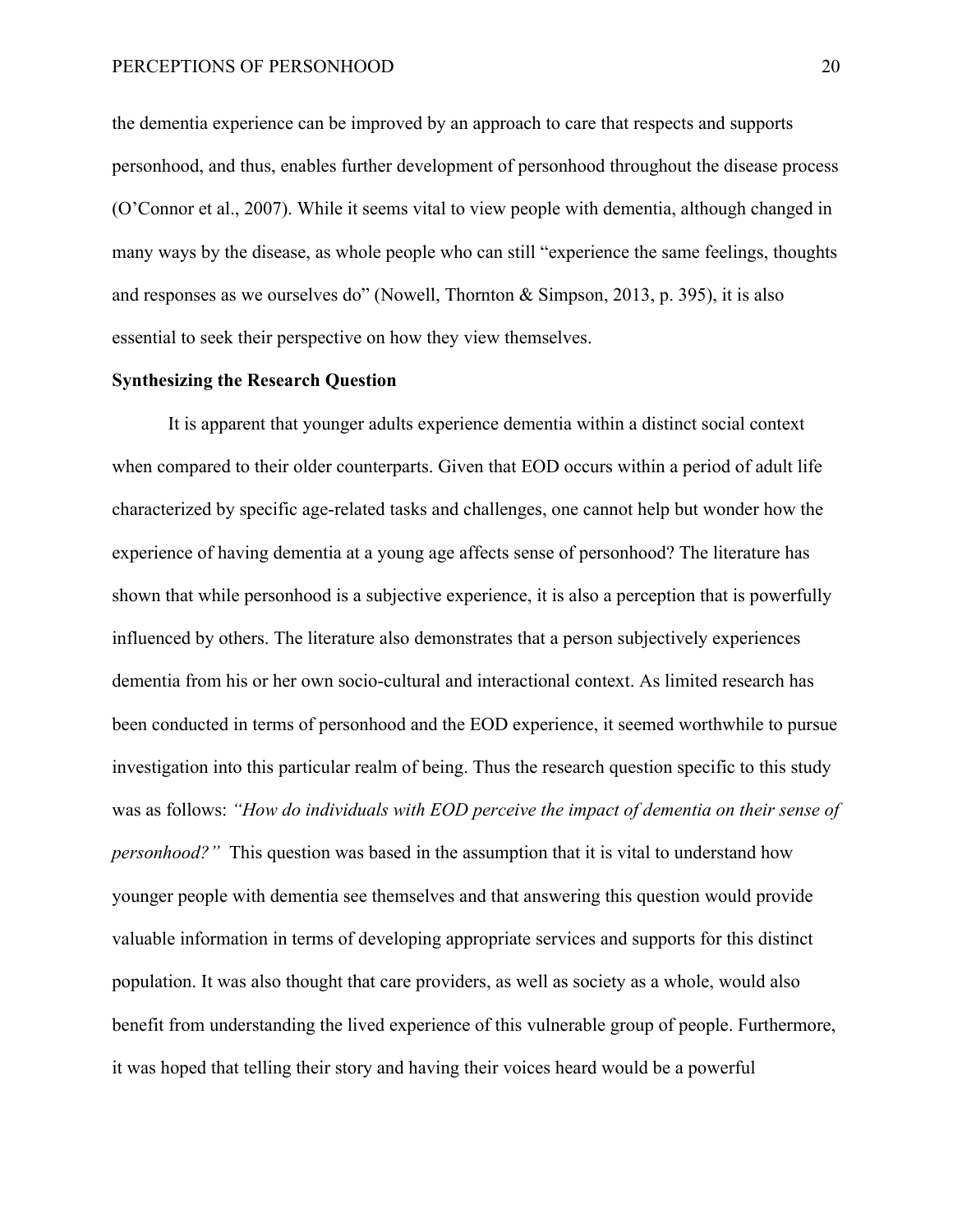experience for the participants themselves.

#### **Chapter Summary**

Dementia is a disease more often experienced by older adults but it does occur in younger people as well. This literature review has demonstrated that the psychological and psychosocial burden of a dementia diagnosis at a young age is substantial. Dementia is a devastating disease and its effects are compounded for younger adults by the ordeal of experiencing an illness normally associated with the elderly. The specific cognitive deterioration that is part of dementia's degenerative nature forces the person with the disease to over time reconstruct sense of self and identity, as part of maintaining overall well being. While identity and sense of self are challenged by the illness, the personhood of an individual with dementia can be negatively affected by how others perceive the person diagnosed. Personhood is also a subjective experience, which is affected by the socio-cultural context and environment in which the person interacts. As there exists limited knowledge of the EOD lived experience, especially as it pertains to perceptions of personhood, it is hoped that this study has shed light on this particular phenomenon.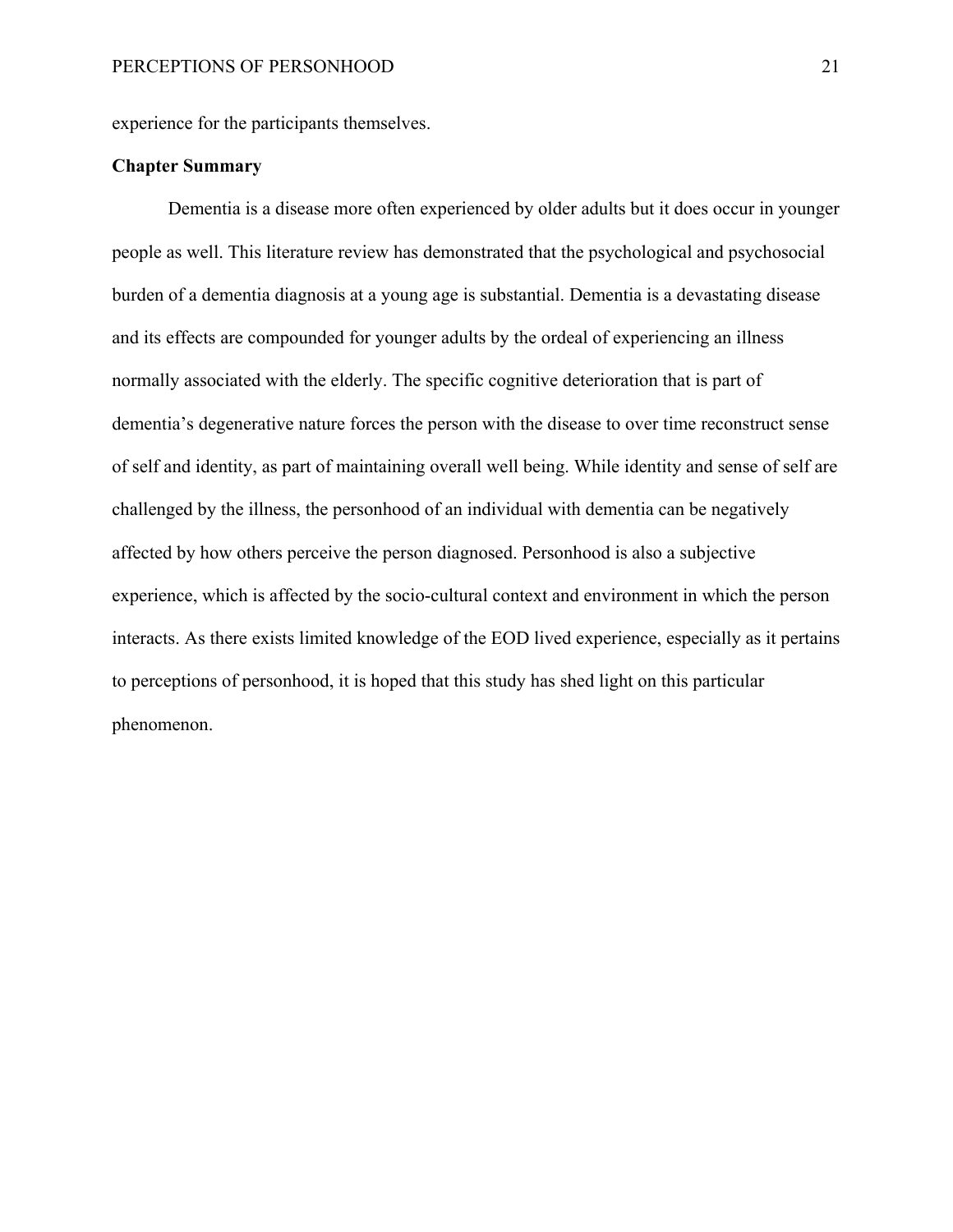#### **Chapter III: Research Methodology**

#### **A Contour Emerges**

*My crippled mind constantly sends me searching for meanings to inhabit my life.<sup>3</sup>*

#### **Overview**

As part of considering a research question and in preparing to undertake inquiry, it is essential to frame the process within a research paradigm, as this helps to give direction to a study. It is also important that the chosen research framework is appropriate to the research focus and question. This chapter will discuss the theoretical framework of Interpretative Phenomenological Analysis (IPA), as well as consider the value of using this particular research approach to examine the EOD experience. While theories and concepts form the foundation of a study, the actual research itself was carried out using certain methods. This chapter will also detail the sampling, data collection and analysis methods that were utilized in this study. A discussion of important ethical considerations is included.

#### **Interpretative Phenomenological Analysis**

IPA is a relatively recent qualitative method of research that was originally developed within the field of psychology. It was first discussed in Jonathan Smith's 1996 paper *Psychology and Health* and is an approach devoted to examining how individuals make sense of their life experiences (Smith, Flowers & Larkin, 2009). Smith et al. (2009) explain, "When people are engaged with 'an experience' of something major in their lives, they begin to reflect on the significance of what is happening and IPA research aims to engage with these reflections" (p. 3) IPA is a method of inquiry that is based in phenomenological, hermeneutic and idiographic traditions (Smith et al., 2009). The theory that informs these different perspectives provides the

<sup>&</sup>lt;sup>3</sup> Thomas DeBaggio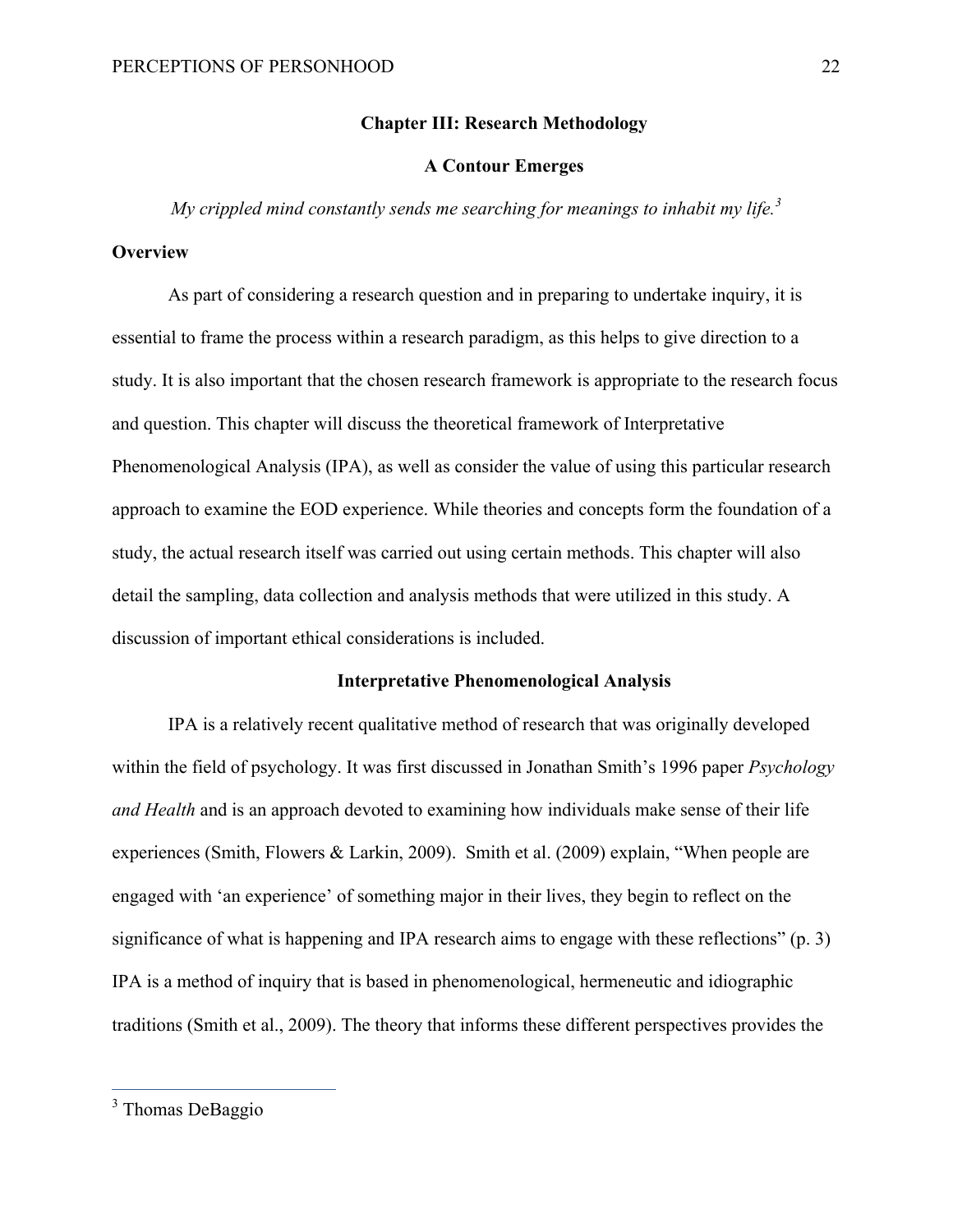context from which to understand the totality of IPA, as a method for qualitative inquiry, and as a research approach that best suit the goals of this study. Thus, prior to discussing the actual procedures and methods that were used in this IPA study, it will be helpful to explore these separate paradigms further.

#### **The Phenomenological Perspective**

A phenomenological approach to research involves examining a person's lived experience of a particular phenomenon (Balls, 2009). As stated by van Manen (1990), "from a phenomenological point of view, to do research is always to question the way we experience the world, to want to know the world in which we live as human beings" (p. 5). While the common goal of all phenomenological research is to gain an understanding of lived experiences, there exist variations in research approaches that use phenomenology (Dowling & Cooney, 2012), and there is worth in examining how phenomenology has evolved in order to best understand its application with IPA.

This discussion begins with philosopher Edmund Husserl's view of phenomenology as he described it in the early 1900's (Pringle, Hendry & McLafferty, 2011; Richards & Morse, 2013). Husserl envisioned phenomenology as the exploration of the experience of life and of living, and what that experience is like "pre-reflectively" (Tuohy, Cooney, Dowling, Murphy & Sixsmith, 2013). Husserlian phenomenology involves examining an experience in the way that it occurs to the individual experiencing the phenomenon, focusing on the experience itself and describing its particular and essential features (Smith et al., 2009; Tuohy et al., 2013). Husserl was interested in the consciousness of the person experiencing the phenomenon (Smith et al., 2009). He also believed that in order to access the essence of the experience, the observer's preconceived notions of the world are to be put to one side (Dowling & Cooney, 2012). This involves a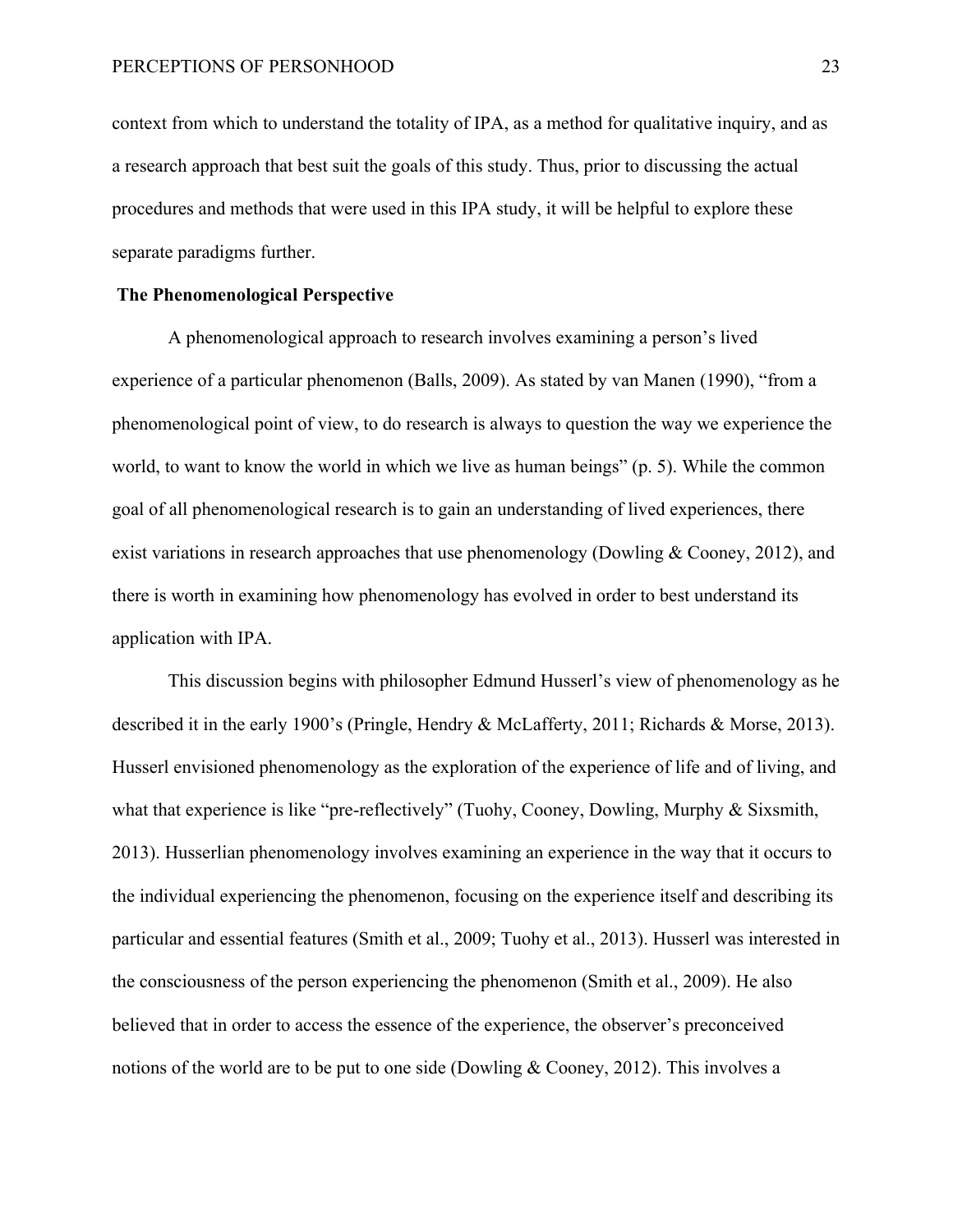philosophical practice of reduction that Husserl called "bracketing", a process where the goal is the setting aside of preconceptions in order to approach the phenomenon in an unbiased way as possible (Converse, 2012). Methods of research inspired by Husserl's philosophy are often called descriptive phenomenology, as phenomena are usually precisely described (Converse, 2012).

IPA utilizes a phenomenological approach in that the goal of an IPA study is to examine the lived experience of a particular phenomenon, from the point of view of the person experiencing it. However, an IPA analysis is not solely descriptive in the sense of the traditional phenomenological approach as described above. IPA is interpretative as its name suggests, and this leads naturally to a discussion of hermeneutics.

#### **The Hermeneutic Perspective**

Hermeneutic phenomenology is a philosophic approach aimed at attaining an understanding of the lived experience by means of an interpretative lens (Dowling & Cooney, 2012). Accordingly, hermeneutic research is concerned with interpreting the meaning of experience, rather than simply describing it (Lopez & Willis, 2004). Hermeneutics was first described in the  $17<sup>th</sup>$  century as way of interpreting the meaning of biblical texts (Dowling, 2004; Smith et al., 2009). Schleiermacher, a philosopher in the  $19<sup>th</sup>$  century, subsequently provided a human sciences context for hermeneutics (Ortiz, 2009). Schleiermacher was interested in grammatical and psychological interpretations of text and living speech (Ortiz, 2009; Smith et al., 2009) and this relates to the hermeneutic assumption that human beings experience the world through language (Dowling, 2004). Philosophers such as Martin Heidegger expanded the notion of interpretation further, especially as it relates to understanding the lived experience.

Heidegger was a student of Husserl's and he believed in examining and trying to understand the lived experience interpretatively rather than descriptively (Pringle, Hendry  $\&$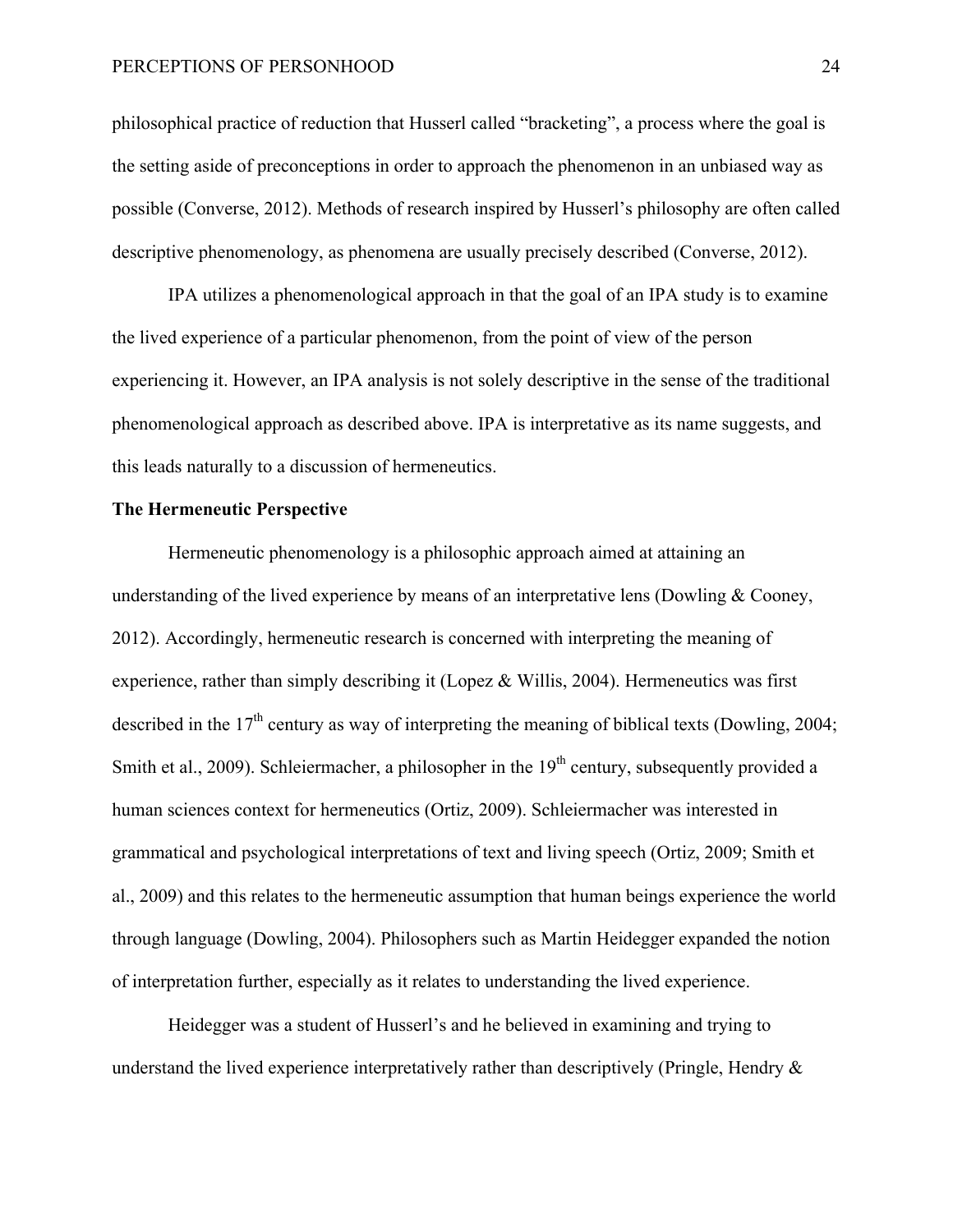McLafferty, 2011). Heidegger was interested in the "being" of a phenomenon, rather than just its essence and this is an important ontological shift away from Husserl's experiential epistemology (Converse, 2012). In his seminal work *Being and Time* published in 1927, Heidegger discussed the concept of "Dasein" which literally means "there-being" (Smith et al., 2009). According to Heidegger, Dasein is "the uniquely situated quality of 'human being'" (Smith et al., 2009, p.16), and this concept involves "being-in-the-world" (Tuohy et al., 2013). Being-in-the world refers to the manner in which human beings act within, are involved with and exist in the world (Dowling, 2007). This interconnectedness of being in the world underscores that in order to understand life experience, one needs to acknowledge that living is contextual and perspectival, and thus requires an interpretive act so as to understand its meaning. To elaborate: Rather than objectivity, the interpretivist paradigm is concerned with the intersubjective realm of experience (Shaw, 2010).

While Husserlian phenomenology calls for bracketing in order to avoid preconceptions, the hermeneutic view is that this is not always possible (Pringle, Hendry & McLafferty, 2011). The hermeneutic perspective does allow for the concept of fore-structure: Any pre-awareness or pre-understanding that may stem from prior experiences (Tuohy et al., 2013). As the forestructure is always present, it can inadvertently influence interpretation. At the same time, one's preconceptions or fore-structure are what allow for new ideas to emerge and what guide interpretation (Maggs-Rapport, 2000). Thus, assumptions and preconceptions must be acknowledged as part of the interpretive process, and this also relates to research where the researcher must recognize and identify preconceptions and engage is continuous self-reflection (Tuohy et al., 2013). Hermeneutic phenomenology has been considered and further developed by various others through the years from philosopher Hans-Georg Gadamer to social sciences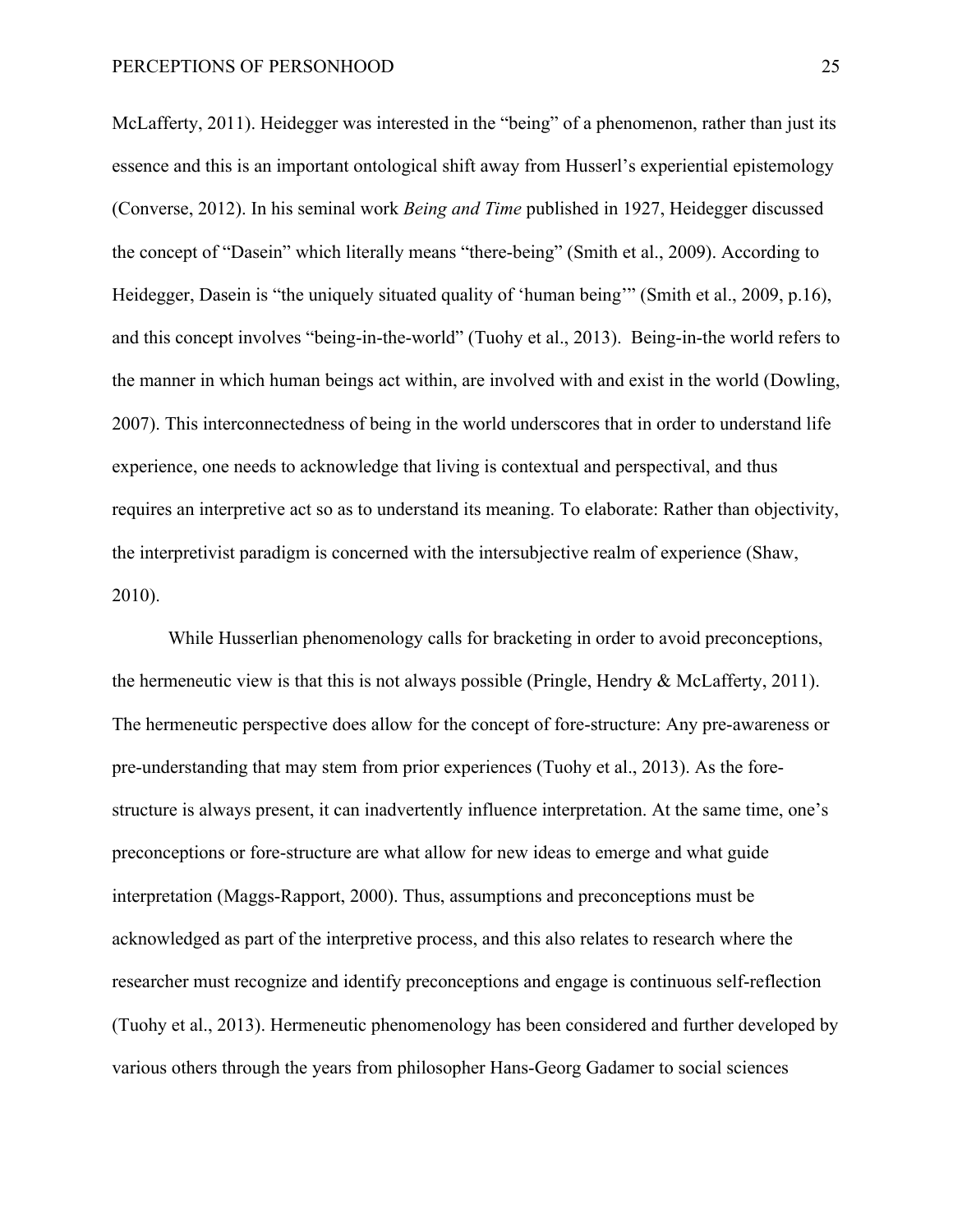researcher Max van Manen (Earle, 2010). Regardless of permutations, the essence of hermeneutics found in IPA is that trying to comprehend others' lived experiences involves understanding how people "make sense of" their experiences. This is an act that requires interpretation on behalf of the observer. In fact, IPA identifies the analyst as having a central role in making sense of participants' subjective experiences (Pringle, Drummond, McLaffferty & Hendry, 2011).

#### **The Idiographic Perspective**

Idiography is concerned with the particular, where "experience is uniquely embodied, situated and perspectival" (Smith et al., 2009, p. 29). The term "idiographic" stems from the Greek work "idios" which means "own" or "private" (Simply Psychology, 2007). It is an investigative approach that involves considering the personal and in-depth details of individuals in order to achieve a unique understanding of them and of their situation (Idiographic versus nomothetic approaches to psychology, n.d.). An idiographic focus allows insight into how "a given person, in a given context, makes sense of a given phenomenon" (Wagstaff & Williams, 2014, p. 9). IPA has an idiographic orientation in that it offers detailed analysis of particular aspects of lived experiences and allows for shared and unique experiences to be identified (Wagstaff & Williams, 2014). IPA's idiographic nature is most evident throughout the analysis process and thus, further discussion of this perspective is best left for the methods section of discussion found later in this body of work.

#### **Why IPA**?

IPA is a synthesis of phenomenological, hermeneutic and idiographic perspectives. IPA studies involve detailed examination of human lived experiences and this is what connects it to phenomenology (Smith et al., 2009). It is a hermeneutic style of inquiry in that it involves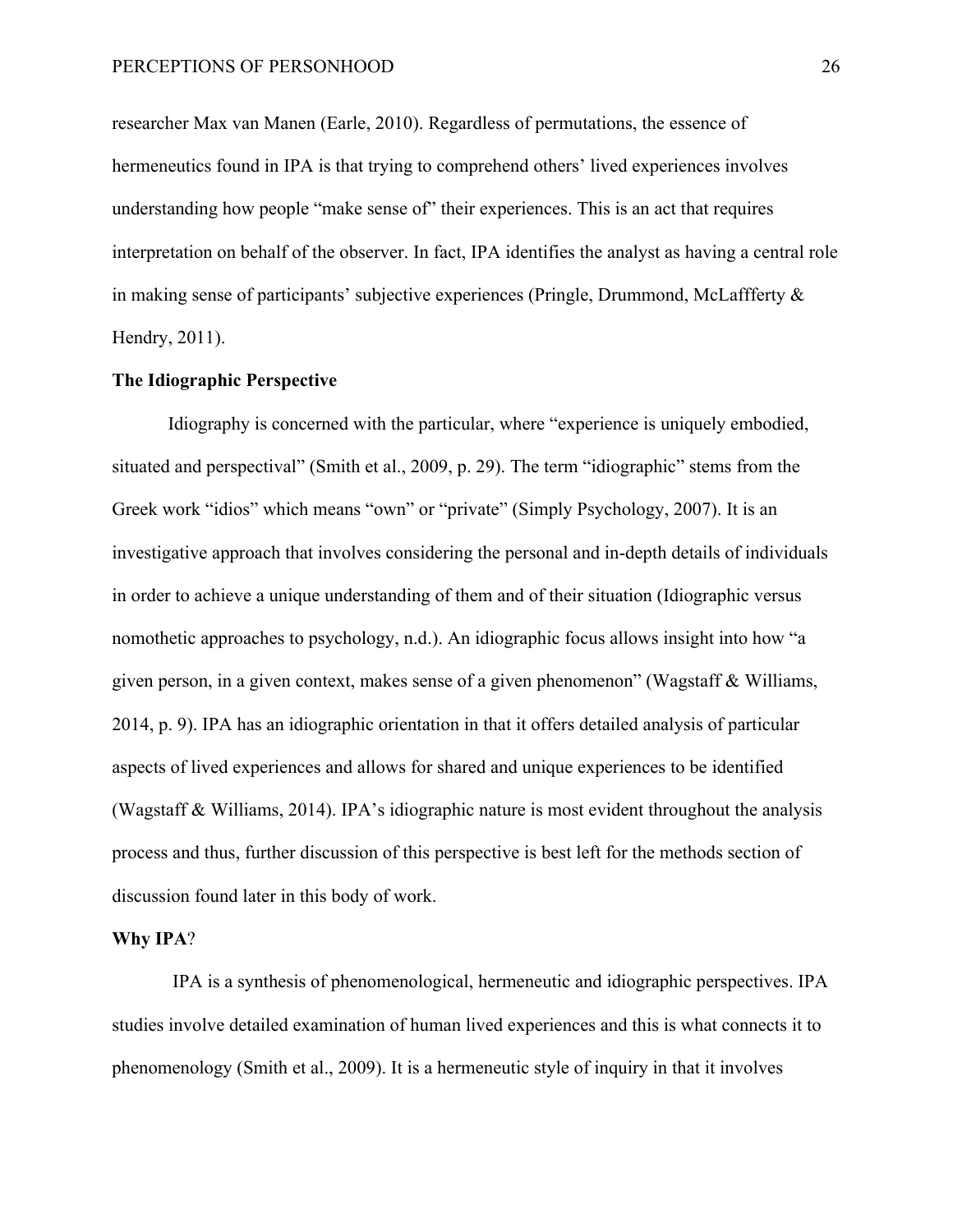interpreting the meaning of the human experience (Smith et al., 2009). Finally, it is idiographic in the way that it situates participants in particular contexts and explores their subjective experiences specifically (Smith et al., 2009). While the different traditions discussed above make up important aspects of IPA as a whole, it is also a research approach that promotes a perspective of its own. Much of the following discussion concerning IPA will be based on the Smith, Flowers and Larkin's (2009) method described in *Interpretative Phenomenological Analysis: Theory Method and Research.*

As the goal is not to test a pre-determined hypothesis, but rather to explore a phenomenon in an in-depth but flexible way, IPA is best suited to research questions that are broad and openended (Aisbett, 2006). In general, an IPA study enables the revelation of detailed perceptions and understandings of a particular group, rather than allowing for the making of claims about the nature of the world at large (Smith & Osborn, 2008). Thus, an IPA study typically asks how individuals are making sense of and perceiving a particular situation (Roberts, 2013).

Rather than the traditional view of bracketing or the hermeneutic concept of forestructure, Smith et al. (2009) refer to an "enlivened" form of bracketing that is envisioned as a cyclical and evolving endeavor that occurs throughout a research study. This relates to the important need for reflexivity and self-awareness on behalf of the IPA researcher (Biggerstaff  $\&$ Thompson, 2008). To be reflexive requires one to self-examine prejudice and bias and be aware of values, beliefs, interests and ambitions that might affect the research interest and focus (Clancy, 2013). The researcher needs to be self-aware and be prepared to bracket preconceptions and biases as much as possible. As part of being reflexive and self-aware, the researcher is then able to adjust bracketing as new awareness of fore-structures arises (Smith et al., 2009). It is important to note that this type of reflexive approach does not eliminate bias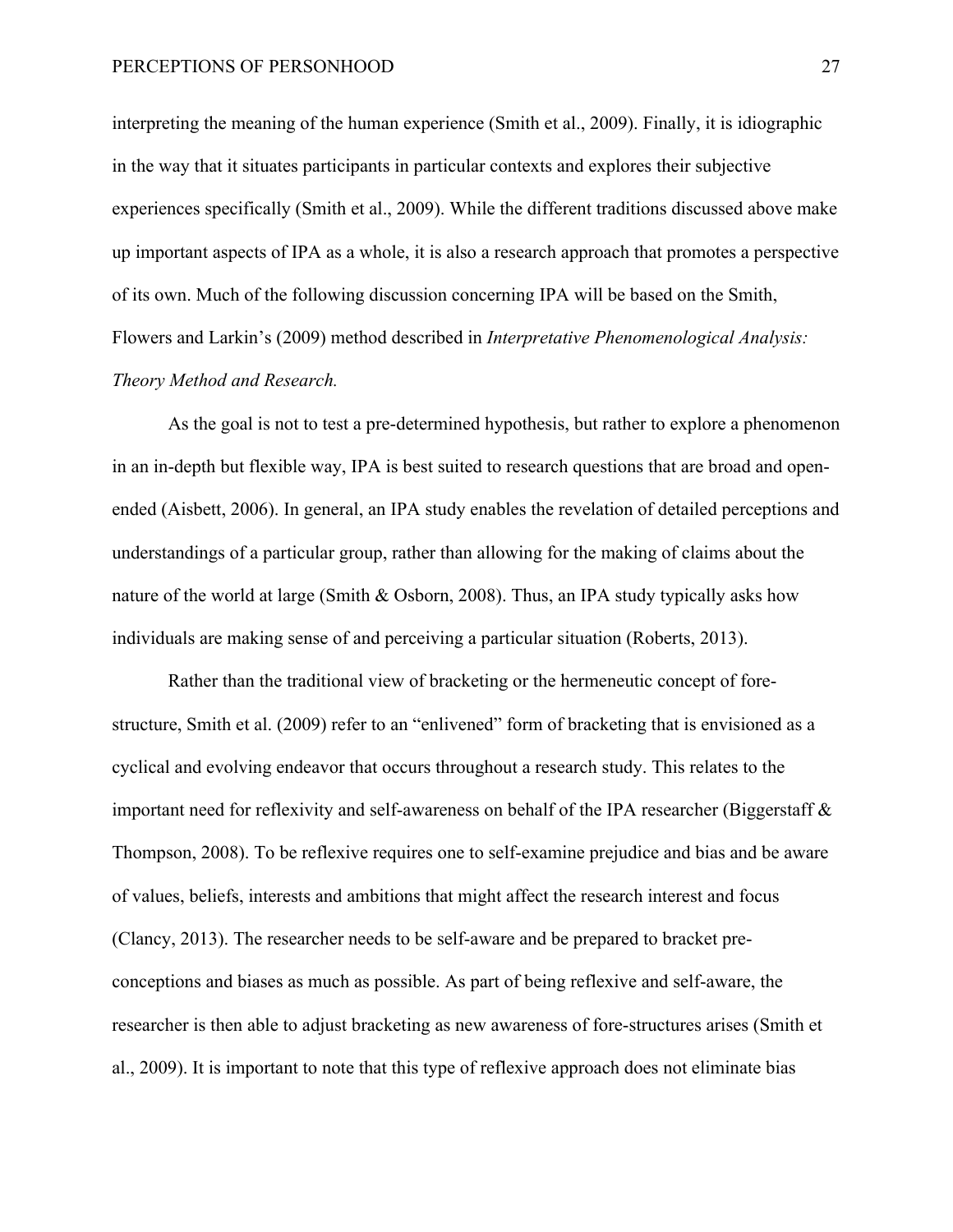altogether but brings it to the forefront, allowing interpretations to be more credible and realistic to the participants' accounts (Clancy, 2013).

While IPA has its origins in psychology, it has also been used as a research method in other fields, particularly in health studies where the meaning of lived experience in terms of health and illness can be insightfully explored. Research studies involving a diverse range of health professionals from nurses to physiotherapists, have either utilized or considered IPA as a means to uncover and better understand different aspects of the health and illness experience (Barrs, 2012; Cassidy, Reynolds, Naylor & De Souza, 2011; Fade, 2004). IPA has also been the research approach of choice for several dementia studies. For example, an IPA framework was used in a study that explored the shared experience of couples when one partner is diagnosed with dementia (Robinson et al., 2005). In two other studies, IPA was utilized to examine awareness of the changes and impairments that are part of having dementia (Clare, 2003; Clare, Roth & Pratt, 2005).

An important feature of IPA research is that it is well suited to examining the social and psychological aspect of a lived experience (Campbell & Scott, 2011). As with any health experience, living with dementia can only be truly understood by those who have been diagnosed with the disease and who are coping with the implications of the illness on a daily basis. IPA was ultimately chosen as the research framework for this study because the goal is to gain an in-depth understanding of what is like to be a younger adult suffering from an illness most often associated with old age, and how this affects sense of personhood. This understanding can only be achieved via a phenomenological lens. Furthermore, attempting to understand the experience of any illness requires not only the capacity to imagine what it must be like, but also requires an interpretative outlook in order to express the experience in words. In the case of this study's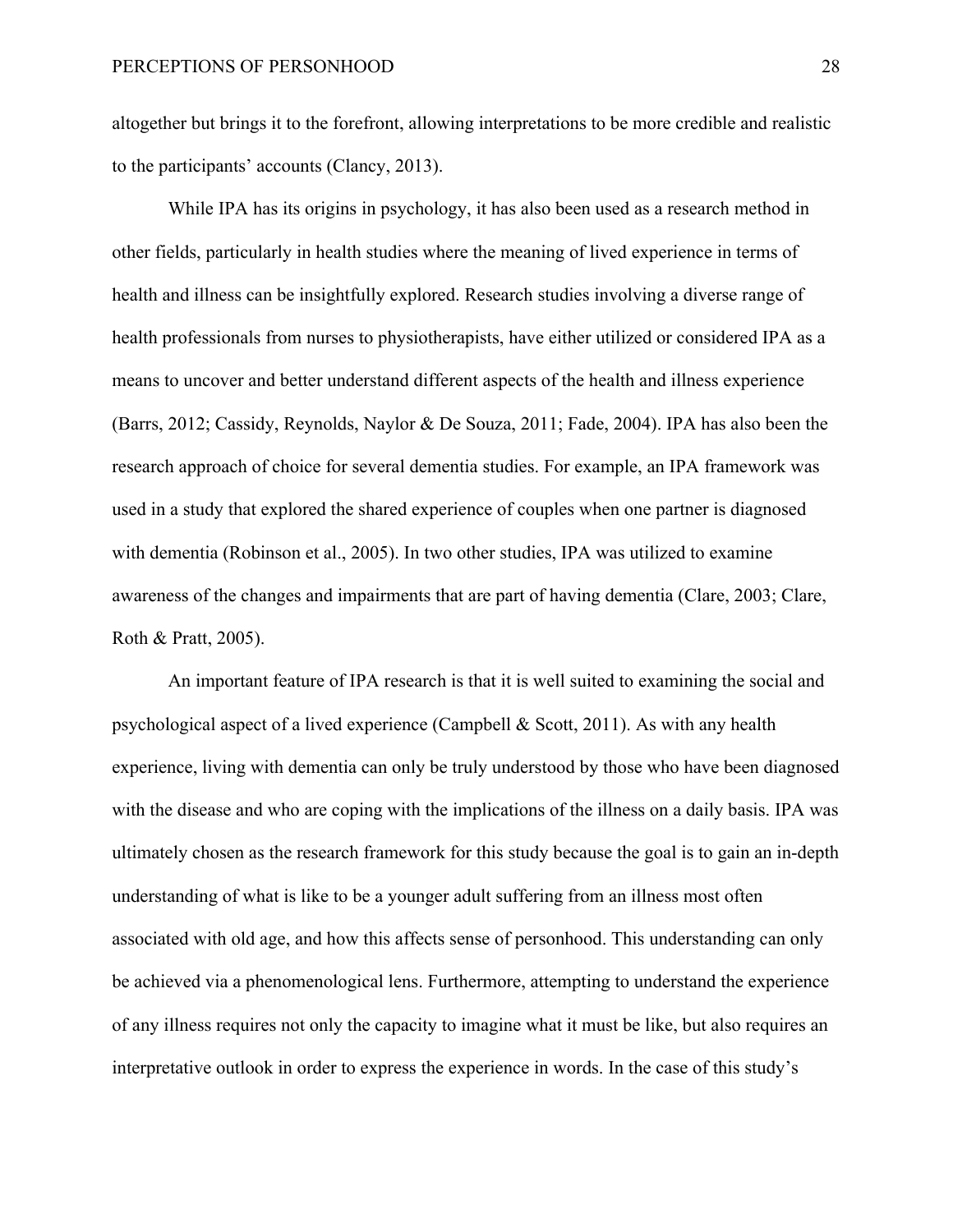focus, understanding of a particular aspect of the EOD experience was desired: The perception of personhood as a young person with dementia. This was the idiographic commitment in this particular study.

The concept of the double hermeneutic has already been mentioned, whereby the researcher is trying to make sense of the participant's experience, who is in turn trying to make sense of his or her experience (Smith et al., 2009). This is an important characteristic of the IPA approach to examining the lived experience, in the way that there is a double process of sense making and interpretation occurring. This concept of the double hermeneutic seems well suited to investigating the dementia process. For the person with dementia, it must be a challenging process to try to come to terms with the disease, especially as it threatens cognition and the person's sense of self. Not having dementia myself, I could not truly understand what this experience would be like. However, as the researcher, I attempted to try to understand the participants' experiences of living with EOD, as they were in turn trying to make sense of this experience themselves.

### **Research Design**

# **Sampling**

As IPA is idiographic in nature and is concerned with detailed accounts of individual experiences, Smith et al. (2009) recommend a small number of participants to focus on, usually between three to six people. A smaller sample size allows for a deep and rich analysis, which would be more challenging with a larger group of participants (Pringle, Drummond, McLafferty & Hendry, 2011). Selection of participants is also based on the assumption that they will be able to offer access to the particular experience the researcher is interested in examining (Wilde  $\&$ Murray, 2009). Thus, ensuring a sample of participants who share common characteristics is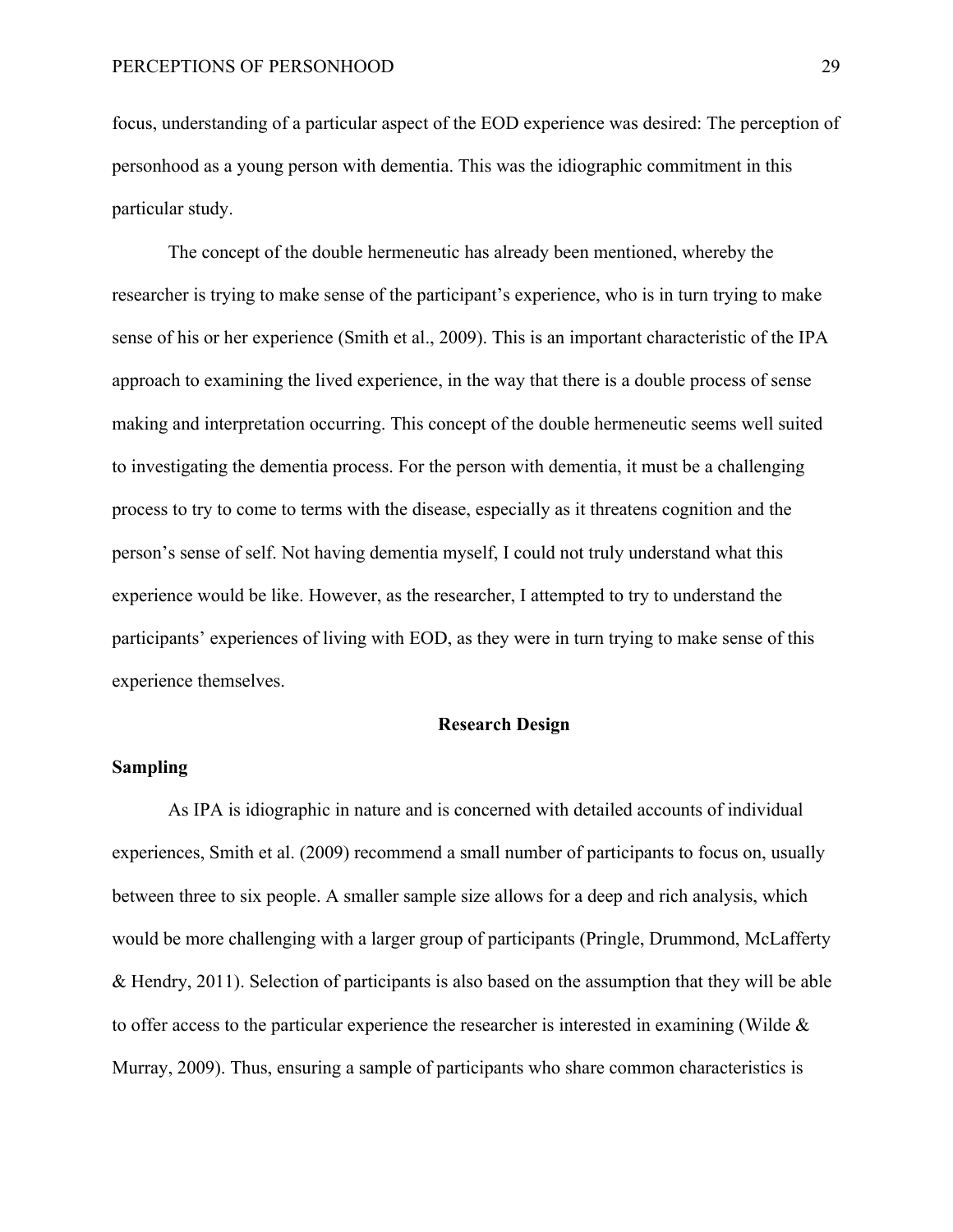ideal (Roberts, 2013). It is vital that the sample consist of individuals for whom the research question will have meaning (Smith et al., 2009), as the goal is to be able to reach as deep an understanding of the phenomenon of interest as possible. The intent of the sampling strategy in this study was not to be able to form generalizations but to be able to establish a sample of participants that permitted exploration of the unique context of having dementia as a younger adult. This involved purposeful sampling and the following inclusion and exclusion criteria were utilized:

# **Inclusion Criteria**

- 1. Individuals who are under the age of 65 with a diagnosis of EOD.
- 2. Individuals who speak and understand English.
- 3. Individuals who despite a diagnosis of dementia are able to carry on a conversation with others, even for short periods of time.
- 4. Individuals who have an awareness of their diagnosis, are in the earlier stages of the illness and are able to provide informed consent.
- 5. Individuals who have a primary caregiver or contact person. While this study does not seek a caregiver or spouse's perspective, it will be important that there be a person who knows the participant well, can assist with setting up interview times, ensure that the participant understands the purpose of the study and act as their advocate as needed.

## **Exclusion Criteria**

- 1. Individuals with dementia who are over the age of 65.
- 2. Individuals whose dementia is so far progressed that they are unable to participate because they cannot provide informed consent and/or no longer have the language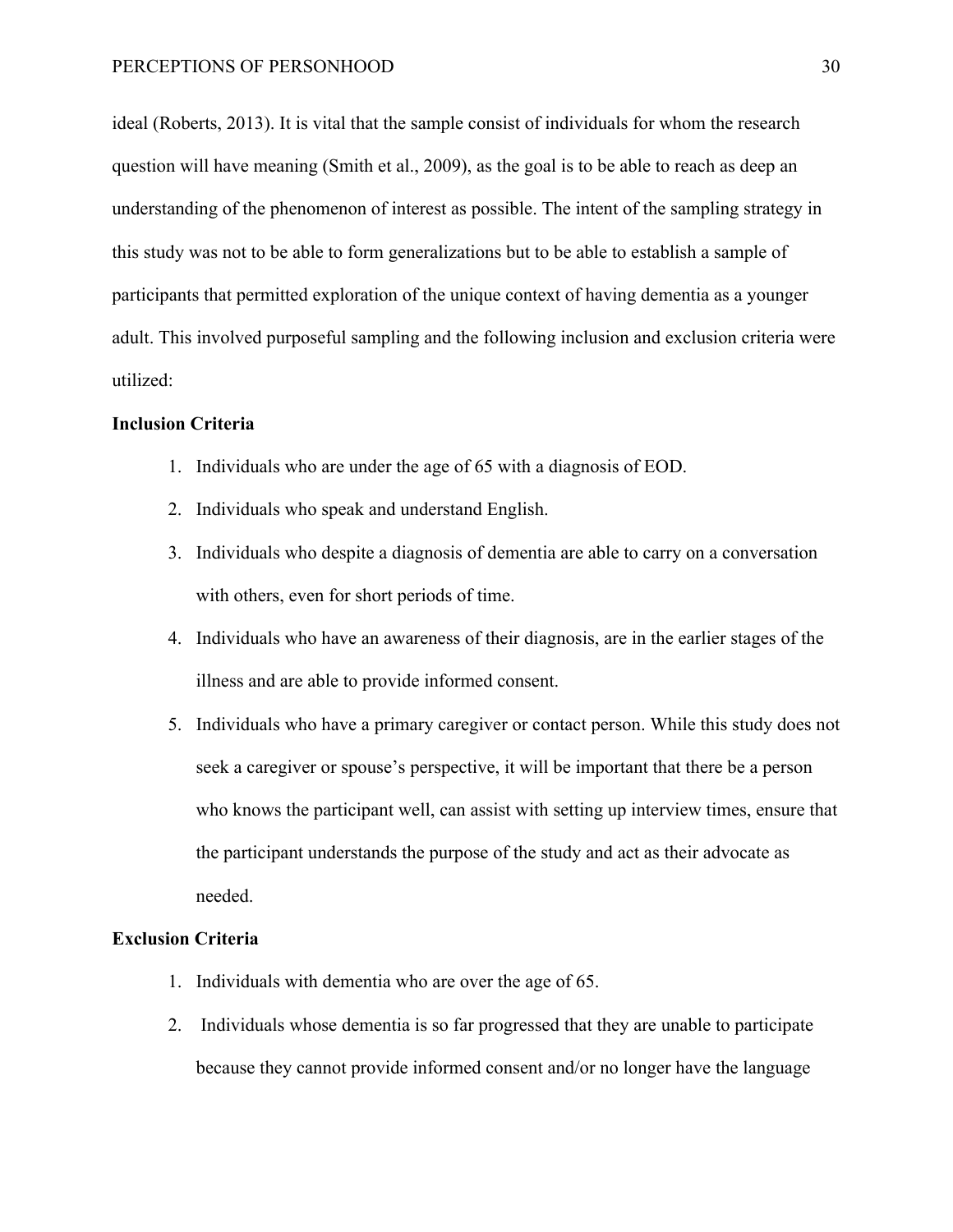and communication abilities to participate in a semi-structured interview.

3. Individuals who do not have a main caregiver or contact person.

As the researcher, my goal was to locate individuals with EOD who were not only willing, but also able to take part in the study. The intent was to be able to interview at least three participants. Ultimately, I was able to interview five participants, although only four of the participant accounts were used for analysis for reasons that will be explained shortly.

# **Participant Recruitment**

Initially, as part of this study's proposal, the University of British Columbia (UBC) Alzheimer Disease and Related Disorders Program was approached as a potential site for recruitment. This program is the main tertiary care and referral center in the province for dementia assessment and management. It is also affiliated with Vancouver Coastal Health, a regional health authority for the Greater Vancouver area. In order to place recruitment posters (Appendix A) in the program's offices and waiting rooms, ethics approval from UBC and the Vancouver Coastal Health Research Institute had to be attained. Following ethics approval, an introduction letter (Appendix B) detailing the study's purpose and plan was provided to the program's manager. The goal was that individuals who might be interested in participating in the study would be able to contact the researcher directly, without having to involve any of the program staff. Thus, prospective participants would feel that participating would not have anything to do with their treatment or medical assessments.

First Link was also approached about recruitment for the study in the first wave of recruitment efforts. First Link is an intervention service for those affected by Alzheimer's disease and other dementias, offering support and education to individuals and families. It is associated with the Alzheimer Society of British Columbia and has several chapters in BC.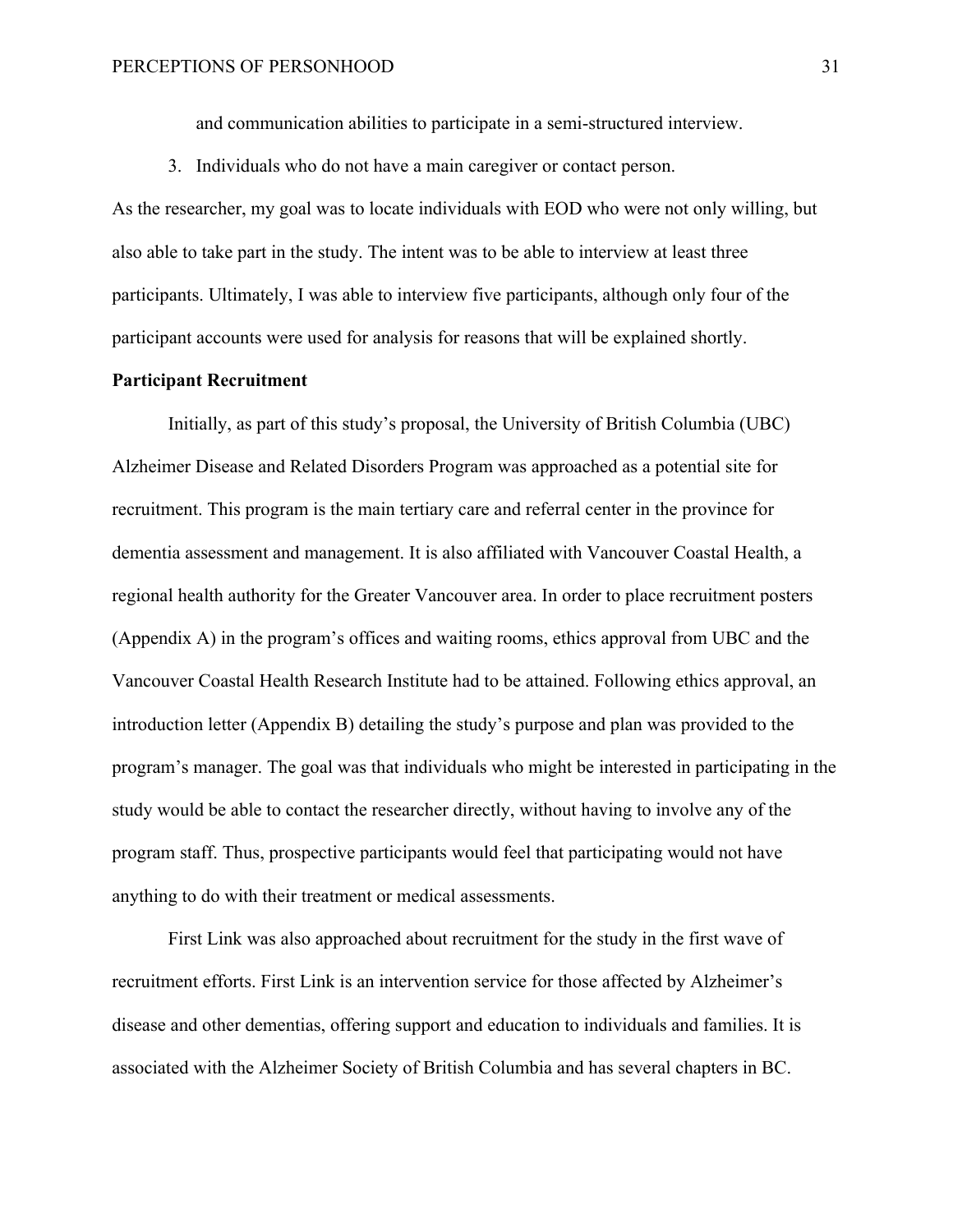Contact was established with the Alzheimer's Society's manager for program development, coordination and evaluation. She was able to facilitate dissemination of the study's recruitment posters to several First Link programs within the Lower Mainland of BC. A URL named earlyonsetdementia.net was also created which featured study recruitment information. This URL was included on the Alzheimer's Society website under a section called "Participating in Research" where people who are interested in participating in research can be directed to study information links.

Despite these recruitment efforts, which were initiated in early 2015, there was no contact from interested individuals. It is possible that people with EOD who might have come across study information at either UBC or First Link, may have been too far along in their disease trajectory to consider participating in the study. They may also have been occupied with specialist appointments and/or already involved in support groups, and thus, not have the time or energy to consider participating in a research study. I started to feel that in order to connect with individuals with EOD who were still well enough to participate, I needed to consider posting recruitment material in community-based venues, as alternative locations where people with EOD might come into contact with study information and recruitment material. Thus, recruitment efforts were expanded and included dissemination of recruitment posters to local community centers, community newspapers, neighbourhood houses and libraries. I also advertised on the well-known website Craig's List, in its "Volunteers Needed" section, where study information for research studies is commonly posted. Shortly after the first posting on Craig's List in early March 2015, the first participant for this study came forward and volunteered.

This study has also benefitted from snowball sampling, as part of the overall recruitment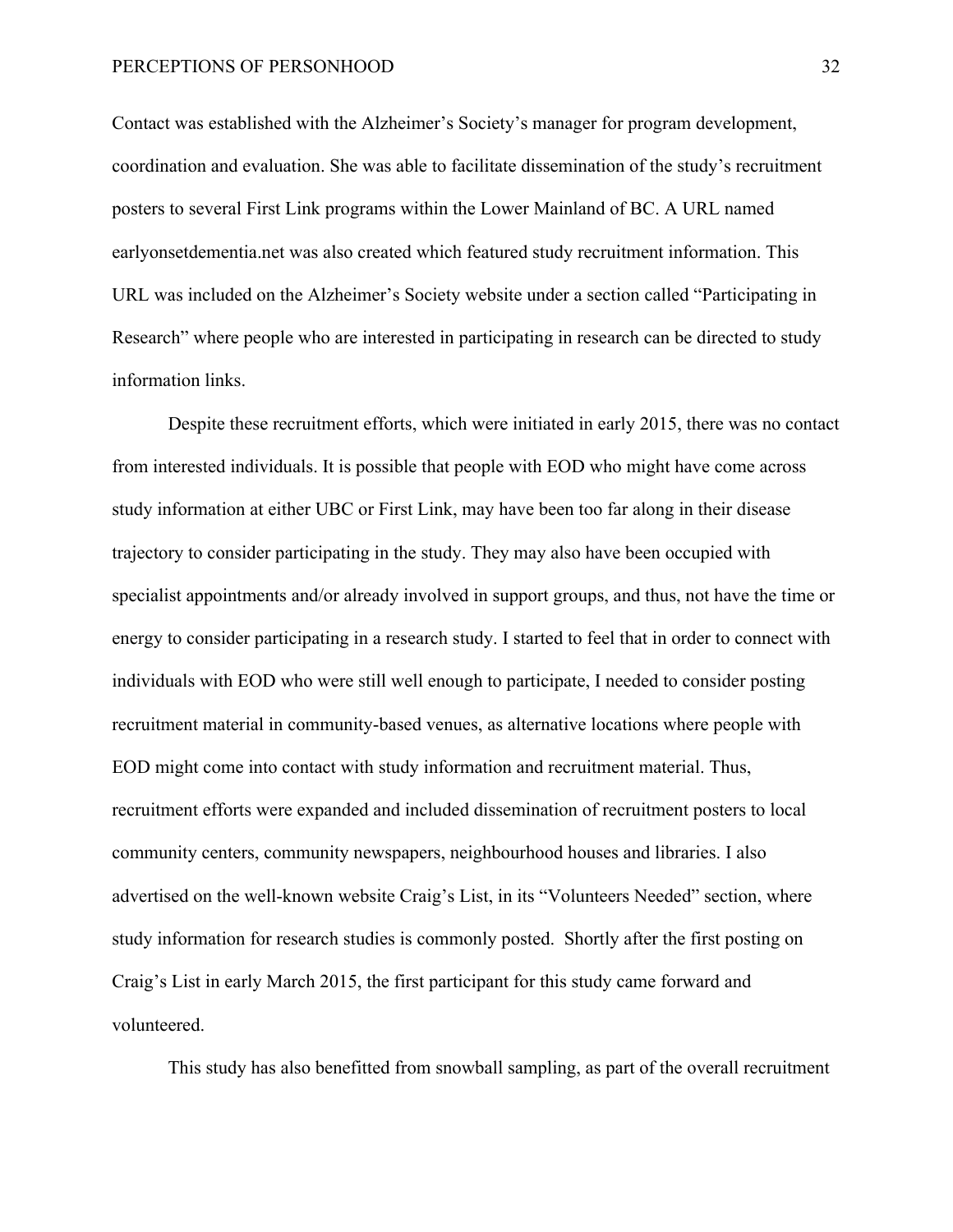strategy. In late May 2015, I was fortunate to be able to attend the Canadian Gerontological Nurses' Association Biennial Conference in Charlottetown, PEI to present this research study. At the end of the presentation, I mentioned that recruitment had so far been quite challenging and that any suggestions and assistance would be welcome. From this addendum to my presentation, contact and follow up with three registered nurses attending the conference led to two prospective participants contacting me. Around the same time, I also reached out to a Facebook community support group based out of Australia called the "Young Onset Dementia Support Group". The facilitator of the support group agreed to post information about the study on the group's web page, and I was soon after contacted directly by two Australians who had been diagnosed with EOD and who were interested in participating. At this point in the study, I did notify the Athabasca University Research Ethics Board of this expansion in recruitment strategies and received approval for these changes.

By the end of the recruitment phase, five individuals had been interviewed, two in person, one via Skype and two over the telephone. All of the interviews were audio-recorded and transcribed verbatim by a professional transcriptionist; from these, only four of the participant accounts were appropriate for data analysis. In particular, one of the participants, a 61 year-old woman, had great difficulty answering questions and it quickly became obvious that her dementia was quite far progressed. It was also very challenging to interview her over the telephone. I ultimately ended up interviewing her daughter instead. Although the goal of this study was to interview people with dementia directly about their experiences, I did find that speaking with the participant's daughter was particularly illuminating and some of her account has been included in the findings section of this study.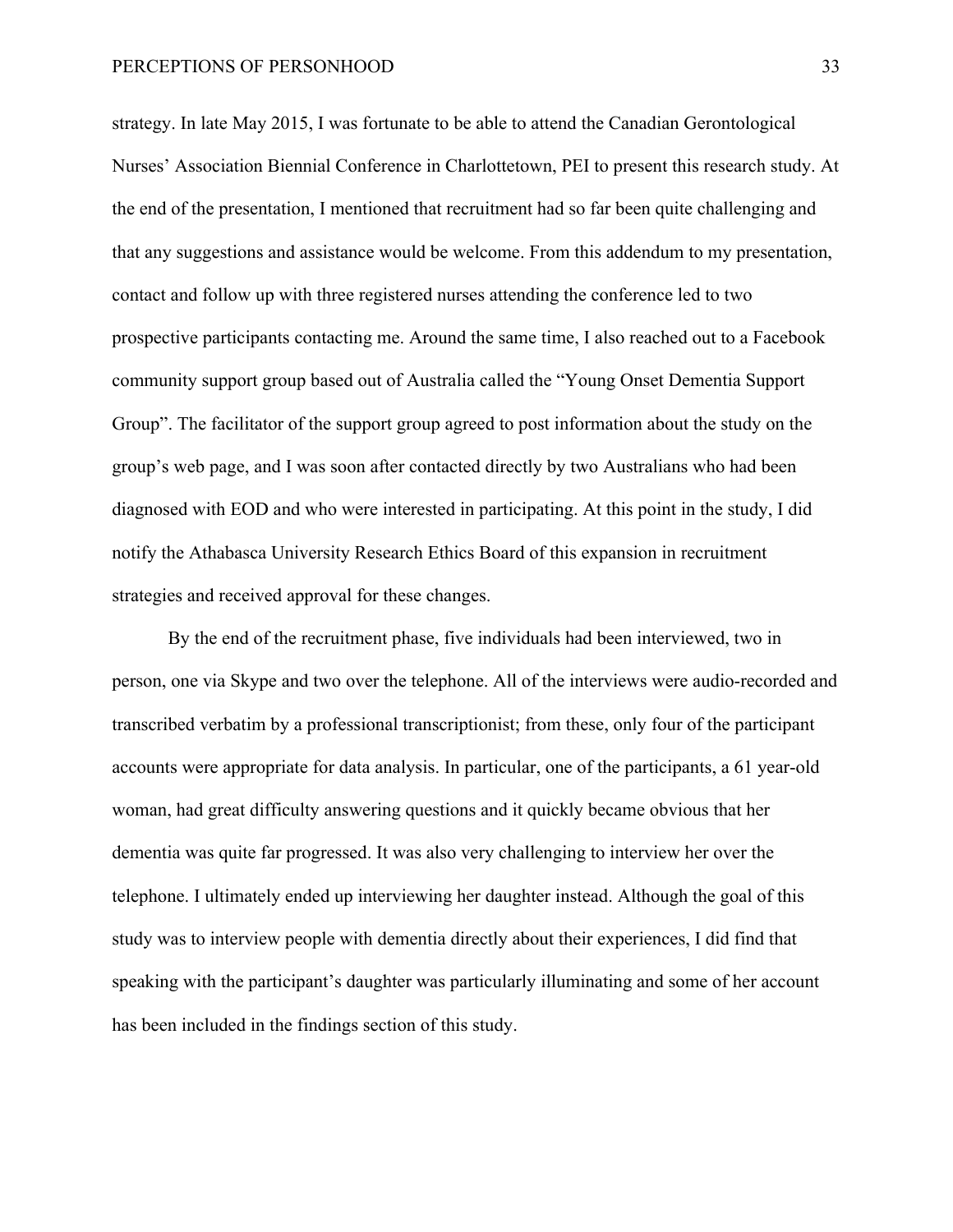# **Ethical Considerations**

It could be argued that people with dementia, regardless of stage of disease, are a vulnerable population and thus could be put at risk in terms of participating in a research project. In the past, research among vulnerable people has been avoided due to the concern that it could be unethical and difficult to undertake (Alexander, 2010). Nevertheless, it is important to note that those who are considered vulnerable have a right to be heard (Wilson & Neville, 2009). It is also vital that research among vulnerable groups occur so that these populations are not excluded from any benefits that might be gained from research findings (Alexander, 2010). In fact, participation in research can provide a sense of catharsis and empowerment, as well as a sense of altruism whereby sharing one's story allows one to make a contribution to others (Alexander, 2010). Thus, researchers must overcome the challenges inherent in involving vulnerable people in research so that participants and others in similar circumstances can benefit from increased knowledge and improved interventions that may come from research (Alexander, 2010). While it is important that research involving vulnerable populations occur, it is imperative that this be ethically undertaken.

**The challenge of consent.** The 2010 Tri-Council policy statement for ethical conduct for research involving humans indicates that consent must be freely given, informed and ongoing. Furthermore, the decision to participate must be based on a full understanding of any possible risks of participating in the study, as well as potential benefits (Pesonen, Remes & Isola, 2011). The challenge inherent with wanting to involve people with dementia directly in research is that it is often presumed that they will not completely understand the implications of participating, and consequently, will not have the capacity to fully consent. It is important to note that incompetence or lack of capacity in one area does not necessarily indicate lack of incompetence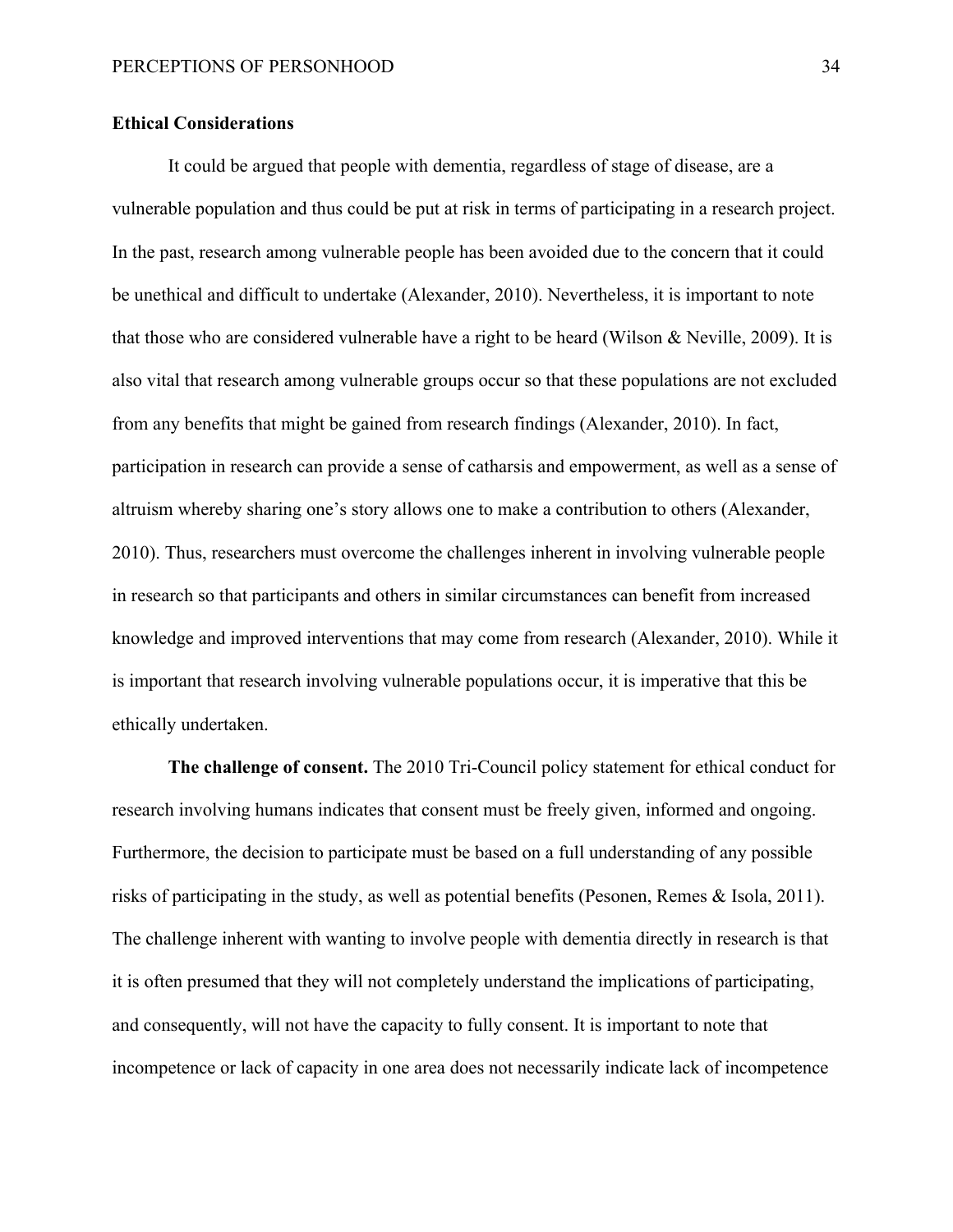in another (National Council on Ethics in Human Research, 1996). As such, it should not be automatically presumed that some of the cognitive changes associated with dementia would render those living with the disease incapable of research participation and of being able to consent to do so. In fact, to assume that a person is incompetent to consent because of a diagnosis of dementia is excluding (DuBois et al., 2012; Heggestad, Nortvedt & Slettebo, 2013), and can reinforce stereotypes of incapacity (Slaughter, Cole, Jennings & Reimer, 2007). Thus, when it comes to involving people with dementia in research, capacity should be initially presumed (Sherratt, Soteriou & Evans, 2007).

In certain cases, when there is valid concern in terms of competence to consent, a third party such as a spouse or caregiver, can provide consent. While this may provide a solution to any concerns about acquiring informed consent, allowing a third party to determine capacity seems to undermine the person with dementia's essential personhood. As this study sought to understand personhood, it seemed important that consent to participate should come directly from the participants themselves. As Dewing (2002) states: "Informed consent via proxies is unsatisfactory in the moral context of person-centered values and relationships. Quite simply, another person has made decisions on behalf of the person with dementia" (p. 160).

Many people in the early stages of dementia still have capacity to consent when it comes to participating in research (Alzheimer Europe, 2009). This study did involve people with EOD who were still in the earlier stages of the illness and thus, retained the capacity to consent for themselves. This should not be viewed as a statement or a belief that those with dementia whose illness trajectory is more advanced cannot provide valuable information about and insight into their experiences. Nevertheless, people who are experiencing less severe symptoms were seen as more able to participate in the interview process that was a major part of this study. This study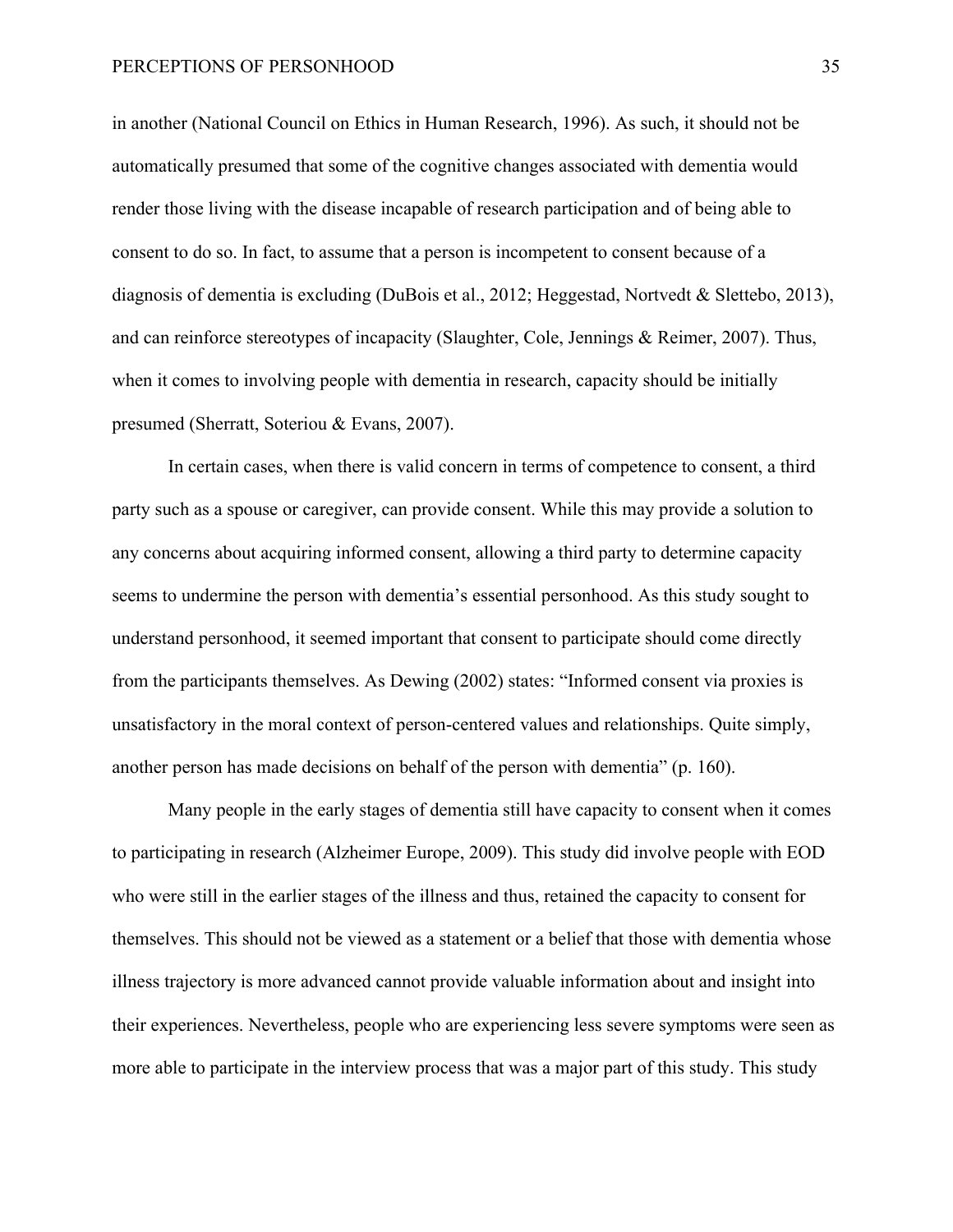did not use neuropsychological tests such as the Mini Mental State Examination (MMSE) to evaluate the capacity to consent, as such tests do not reveal whether or not participants are able to express their feelings or talk about their experiences (Heggestad et al., 2013).

**Consent process.** Once prospective participants contacted me indicating their interest to participate, an information letter (Appendix C) was sent to them. After the individual reviewed the letter and indicated that he or she was still interested in participating, further contact was made to set up a time for the interview. The study was discussed with each participant prior to beginning the interview and before seeking consent. The participant was encouraged to ask questions about the study. Following this discussion, I then reviewed the consent form (Appendix D) with the participant. Originally, I had planned to ask that the participant's main contact, a person that they know and trust, be present in order to witness the consent form, as a final check to ensure that consent was informed and freely given. However, all of the participants, except for one, were capable of providing consent on their own. This was evidenced by their ability to connect with me by email and telephone on their own behalf, by the questions they asked me regarding the study, and by their obvious understanding of what participating entailed. One participant was still gainfully employed, while several of the other participants were quite involved in dementia advocacy and community groups. It was quite apparent that it would have been an affront to their sense of personhood and autonomy if I had asked them to have their consent forms witnessed.

## **Data Collection**

Data collection in an IPA study involves accessing detailed first-person accounts of life experiences (Smith et al., 2009). As a qualitative approach, IPA does not "seek to find one single answer or truth, but rather a coherent and legitimate account that is attentive to the words of the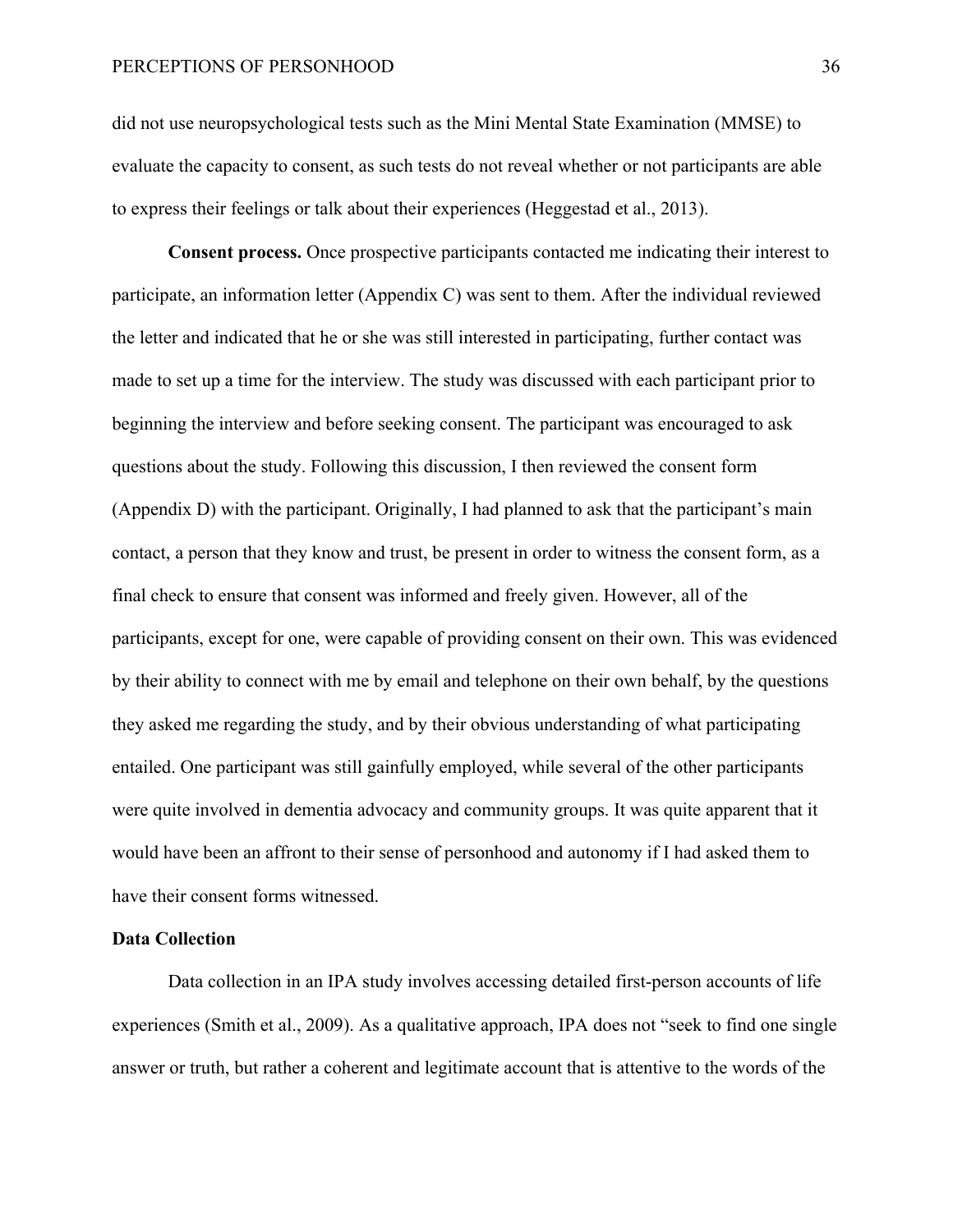participant" (Pringle, Drummond, McLafferty & Hendry, 2011, p.23). Rich data in the form of expressed ideas and concerns can only be accessible if participants are able to speak freely and reflectively and are able to tell their stories. This is best achieved with the use of one-on-one semi-structured interviews (Smith et al., 2009). I interviewed two participants in person, both in locations that best suited them in terms of convenience and accessibility. One participant did not feel comfortable being interviewed at home. I was able to secure a quiet and private room in a community center located close to his home for the interview. The other participant was from another province but was visiting Vancouver and made time during his visit for me to interview him. He asked that I meet him at his hotel in downtown Vancouver, and I was able to interview him in a quiet sitting area of the hotel. Two of the participants live in Australia, and I was only able to interview them by telephone conference call and Internet Skype. The final interview, which was mostly with the participant's daughter, was also carried out via telephone conference call, as the participant and her daughter live in a rural town and at a significant distance from me. All of the interviews were audio-recorded using a digital recording device.

A semi-structured interview schedule was developed (Appendix E) that helped to facilitate a comfortable interaction yet still allowed for flexibility. The goal was for each participant's "story" to unfold spontaneously without me as the researcher leading the process in any way. Smith et al. (2009) advise that the interviewer approach the research question in a "sideways" manner. This involved facilitating discussions that were relevant to the question but that allowed for it to be "answered" later via the analysis process. This also included the use of open-ended questions that did make assumptions about experiences (Smith et al., 2009). The researcher's observations and thoughts that emerge as part of the data collecting process can also provide additional data (Smith et al., 2009). This not only enriches and adds to overall data, but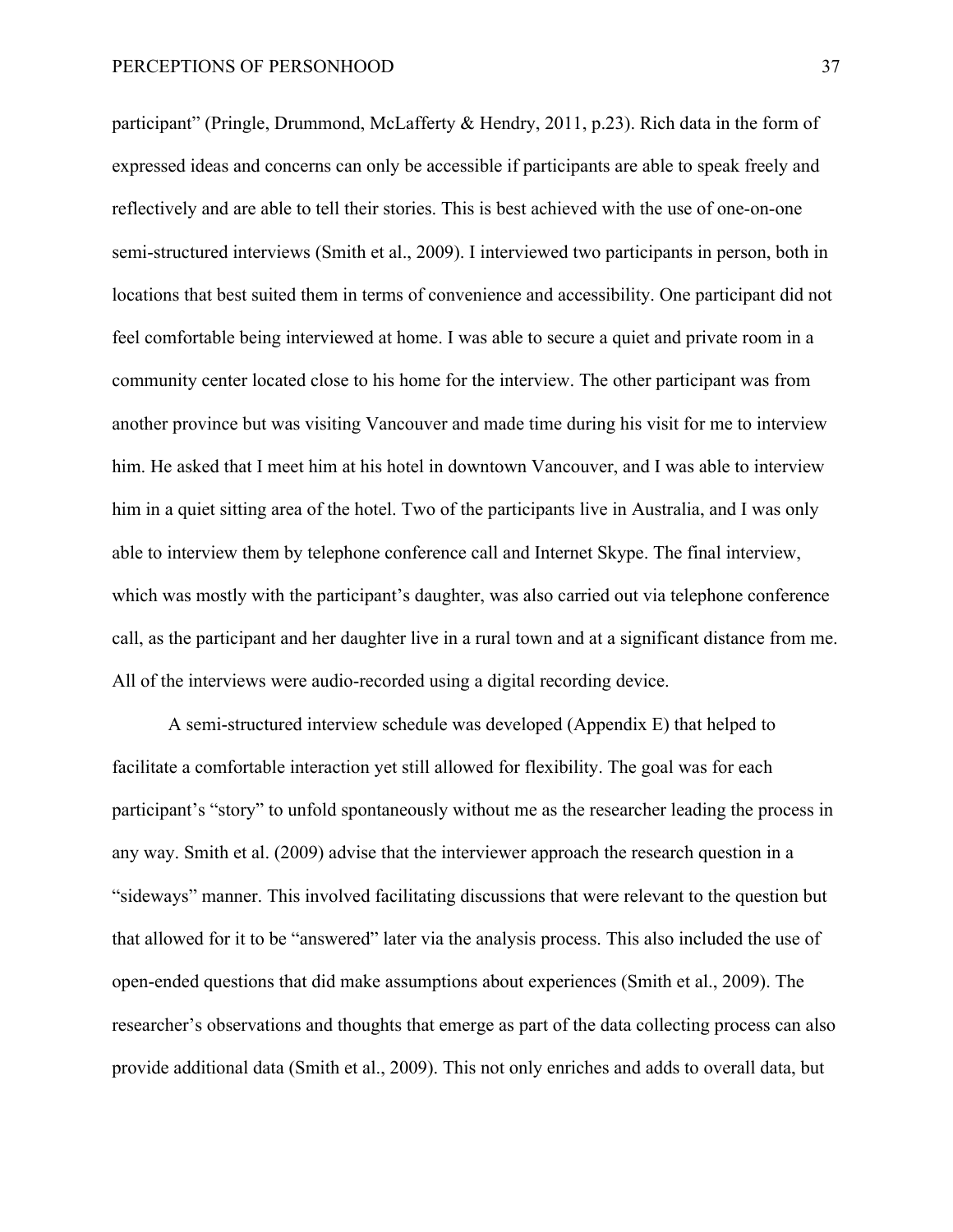can also impact the manner in which ensuing interviews take place, based on the knowledge and insight that the researcher acquires as part of interacting with participants. Thus, I endeavored to record thoughts, ideas and impressions in a reflexive journal throughout the research process.

**Special considerations.** As the participants all had dementia, I was aware that communication and memory deficits could affect the interview and data collecting process. Data collection and interviews should always be managed with sensitivity and care (Smith et al., 2009) and this is especially vital while interviewing people with dementia. A wide array of interview and observational skills were required to adapt each interview according to participants' communication abilities and severity of disease. This was particularly the case with the interviews that took place via telephone conference call, as I was not able to rely on any visual cues in order to assess how the participant was doing. As the interviewer I needed to draw upon my sixteen years of nursing experience, during which I have worked and interacted with many different people in a variety of settings and contexts, and honed interview and assessment skills along the way. Although I was interacting with participants as a researcher, I did not forget that I am foremost a nurse. In a way, each participant was similar to a nursing client whereby the relationship between the nurse and client is "focused on empathy, understanding, and an acknowledgment of both the individual and the situation" (McCabe & Homes, 2007, p. 19).

It was vital to build trust, warmth and empathy during encounters in order to reduce anxiety (Clarke & Keady, 2002), and I relied on my background as an experienced community nurse in order to do this. Throughout each interview, I kept foremost in my mind the idea that the person with dementia should be acknowledged as the expert, as well as respected as "the master of his/her thoughts" (Clarke & Keady, 2002, p. 35). Thus, the interview process was approached in a flexible manner and I was sure to take cues from participants regarding the flow and pace of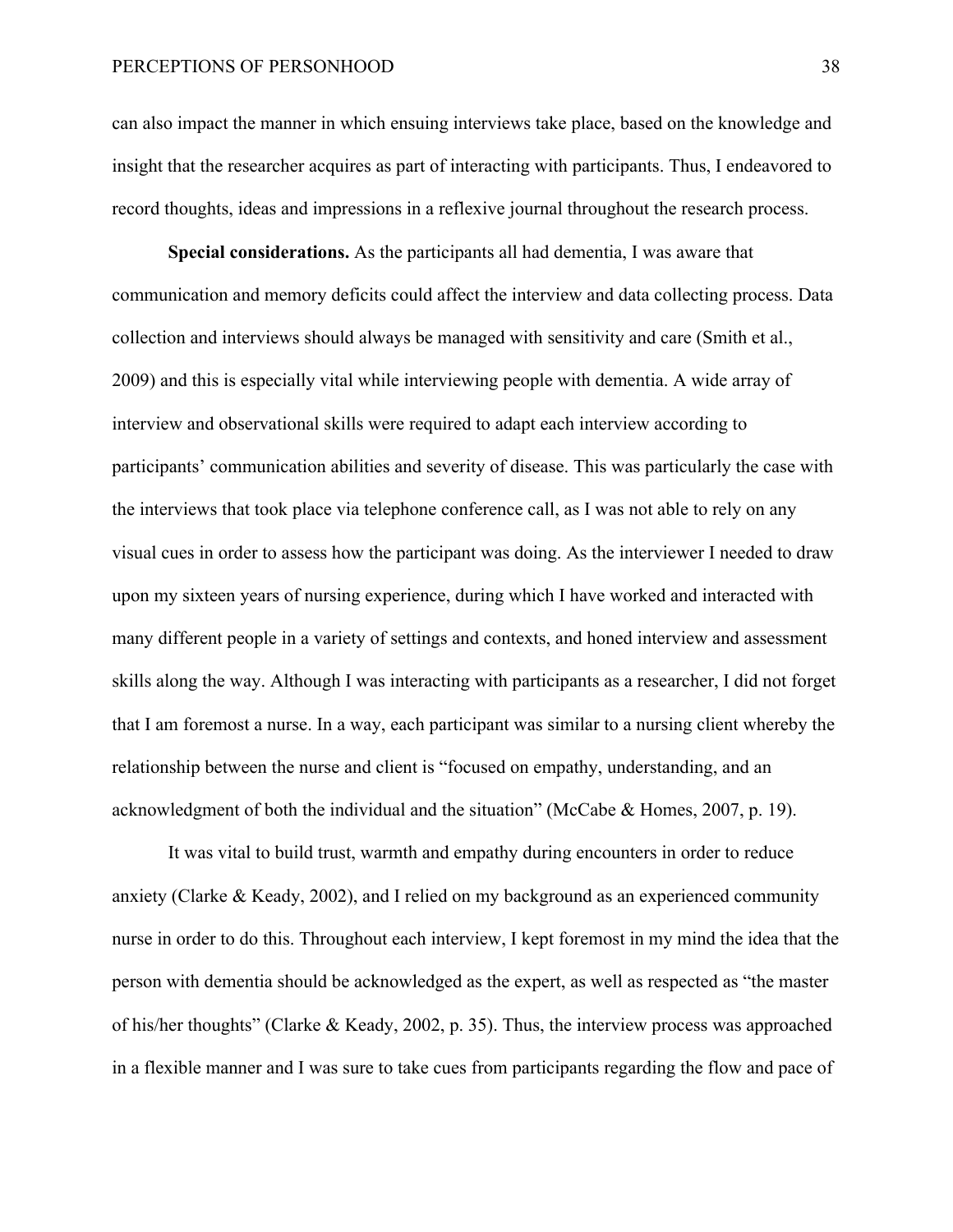the interaction. Fortunately, four of the five participants were quite eager to tell their stories and answered my questions without difficulty. All of these interviews lasted over 60 minutes. In terms of the fifth participant, it became quickly obvious that she was having difficulty answering questions, other than with one-word answers and with substantial cueing from her daughter, who was also present during the interview. I realized within minutes of the conversation starting that she was not an appropriate candidate for this study and thanked her for agreeing to speak with me.

### **Arts-based Data**

There are times when an account of an experience can be enriched in additional ways, such as through the use of art-based strategies for data collection. Arts-based research is increasingly recognized as a method with which understanding of the health and illness experience can be augmented (Boydell, Gladstone, Volpe, Allemang & Stasiulis, 2012). Artsbased research incorporates the use of any art form, which can be considered a representation of an experience, enhancing understanding while both engaging and empowering the participants (Boydell et al., 2012). Thus, participants were all invited to express themselves and their sense of personhood other than just through their words. They were given the option to include the use of photographs, drawings, poetry or music, or via whatever means they should choose, as part of the process of relaying their experiences as a person with dementia.

While the overall goal was to have participants "tell" their story in an interview setting, if they also chose to supplement their accounts in a more artistic fashion, this was encouraged. It was felt that since dementia can affect language abilities, remaining open to alternate forms of expression could provide additional data that could potentially be quite rich and meaningful, and add to the fullness of the analysis and discovery process. Three of the participants provided arts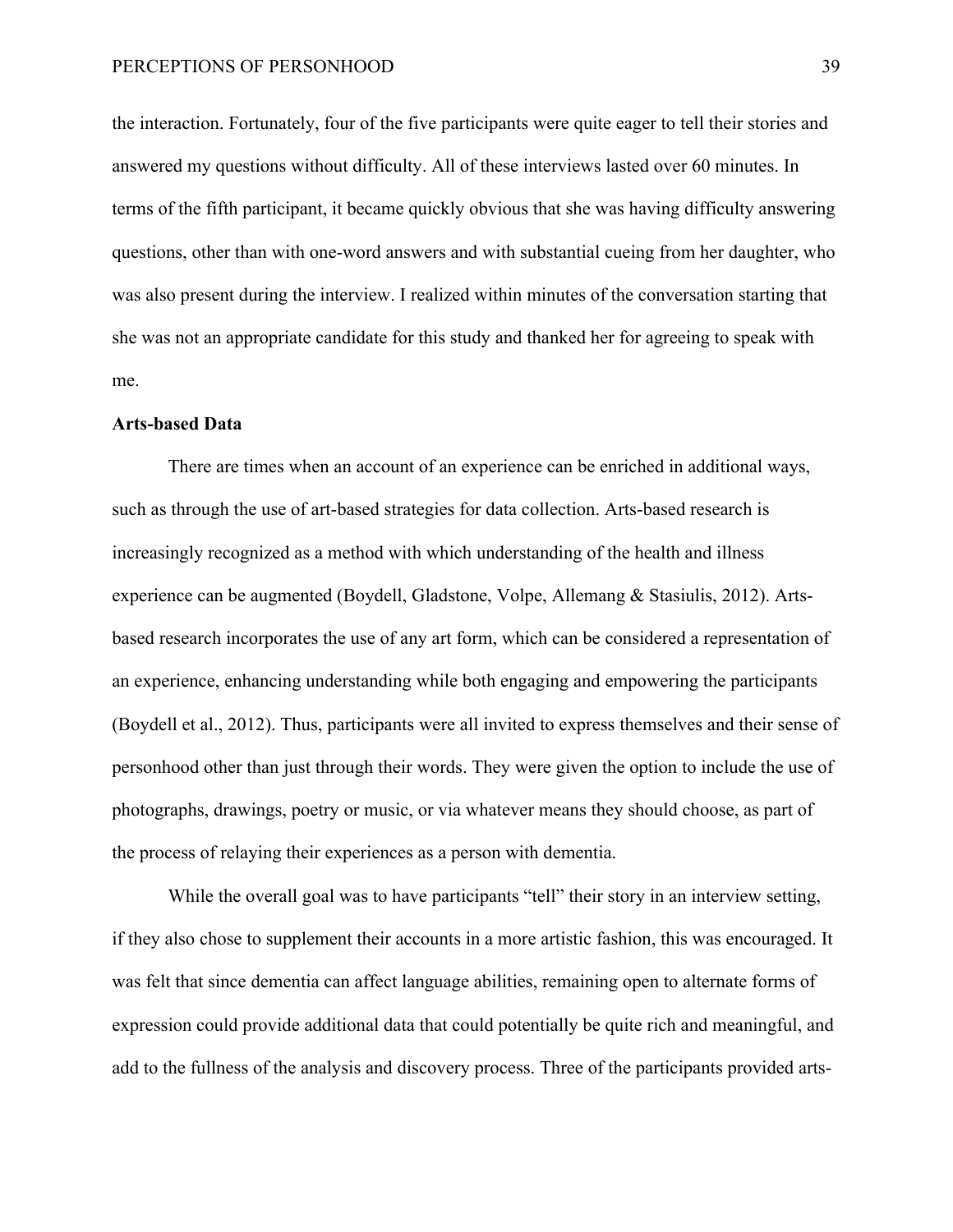based data, two in the form of music and one with the use of poetry. These arts-based accounts will be further discussed and incorporated in the "Findings" section of this paper.

# **Data Management**

Interviews were audio-recorded from which verbatim and semantic interview transcripts were produced. The professional transcriptionist hired for this project signed a confidentiality pledge prior to transcribing the interviews. The audio recordings and the transcripts were kept in a password secure computer file that only I was able to access. Each transcript and audio recording was identifiable by the participant's initials only. Copies of the consent forms, which did include the participants' full names, were locked in a separate and secure file cabinet designated for this research project only and kept in my home. Data from this project will be kept for the minimum five years as per university policy. The participants are aware that data may be used for possible future research and that it will be kept confidential and secure at all times.

# **Data Analysis**

The aim of IPA analysis is to interpret meaning, and this interpretation can only be derived from the content of participants' interviews. The first analytical step was to immerse myself in the data to ensure that the participant's account was the focus of the analysis, and this involved the reading and re-reading of each interview transcript (Smith et al., 2009). This also included listening to the audiotapes, in some cases listening to them several times. The next step was to make initial notes with the goal of eventually producing detailed and comprehensive notes and comments that were descriptive, linguistic and conceptual in nature (Smith et al., 2009). As Smith et al. (2009) state, analysis "involves looking at the language that they use, thinking about the context of their concerns (lived world), and identifying more abstract concepts which can help you to make sense of the patterns of meaning in their account" (p. 83).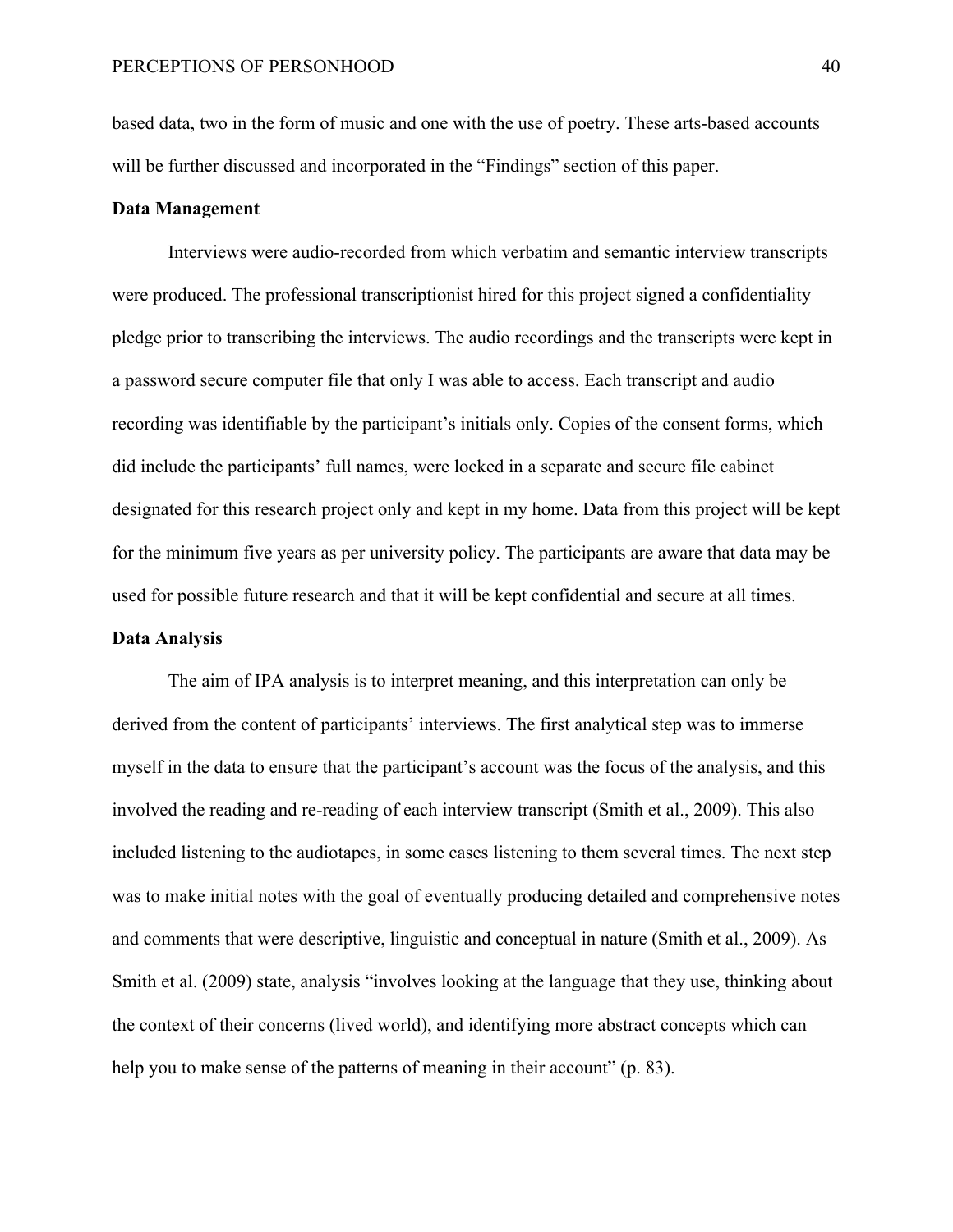Eventually, the data set evolved into what Smith et al. (2009) refer to as exploratory notes or codes. Developing codes from the interview transcript involved an important analytic shift, a questioning and abstract form of thinking where analysis moved beyond the simply descriptive (Smith et al., 2009). From this point, I was working more with the initial notes rather than with the transcript itself. From the codes or notes that emerged, the development of themes became possible. Themes emerged as a result of discovering connections and patterns amongst the initial notes. Above all, themes represented ideas that were developed from the participant's original thoughts and words, but also were a result of my interpretations as the researcher (Smith et al., 2009). In the process of developing themes, I wrote all of the exploratory notes on pieces of paper. I then sorted through them, reading and re-reading them, until I was able to connect notes together into groupings, where the concepts and sentiments expressed in each of them seemed to correspond to one another. From the collected groups of notes, I was able to develop a theme that assimilated the meaning in all of the notes. These themes and corresponding notes were incorporated into a table (Appendix F).

As part of IPA's idiographic orientation, the entire analytic process focused on one interview transcript at a time (Rassool & Nel, 2012), as it was "important to treat the next case on its own terms, to do justice to its own individuality" (Smith et al., 2009, p. 100). I initially developed themes within each transcript prior to looking at themes across all of the transcripts. As part of focusing on one transcript at a time, I had to bracket as much as possible any ideas and themes that emerged from prior transcript analysis when working on the next one (Biggerstaff  $\&$ Thompson, 2008). While challenging, this was a vital process that allowed for new themes to emerge with each account. The final step in analysis involved looking for patterns or overall themes that connected all of the interview transcripts and that could be developed into master or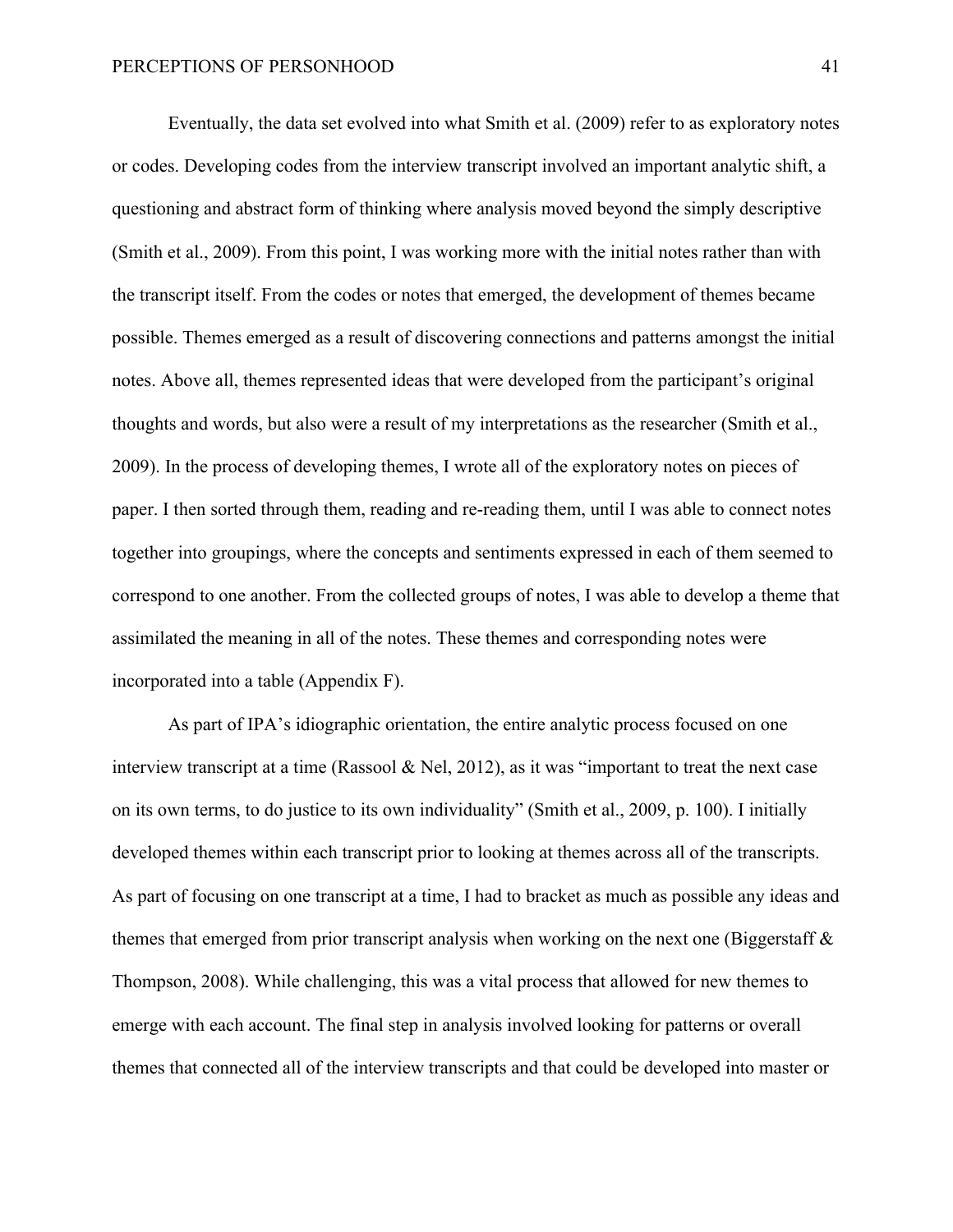super-ordinate themes (Smith et al., 2009). Here, the interpretative leap was most obvious, as I was searching for themes to emerge that told a collective story of the experience of living with EOD. Ultimately, six master themes surfaced that incorporated the various themes from each transcript (Appendix G). If participants chose to express themselves is an artistic fashion, the participant's artistic rendering or offering became the "transcript" from which further analysis took place.

# **Chapter Summary**

This chapter has discussed the theoretical underpinnings of IPA. It has also demonstrated why this particular research approach has been useful and appropriate for examining personhood and the EOD experience. This chapter has also described the methods that were undertaken in order to carry out this IPA study, including how analysis of the data occurred. Four people with EOD and one family member were interviewed for this study. The outline on the metaphorical canvas is complete and the themes that emerged from analyzing the interview transcripts and arts-based data can now be presented. It is time to paint the experience and illustrate what it means to be a younger person living with EOD.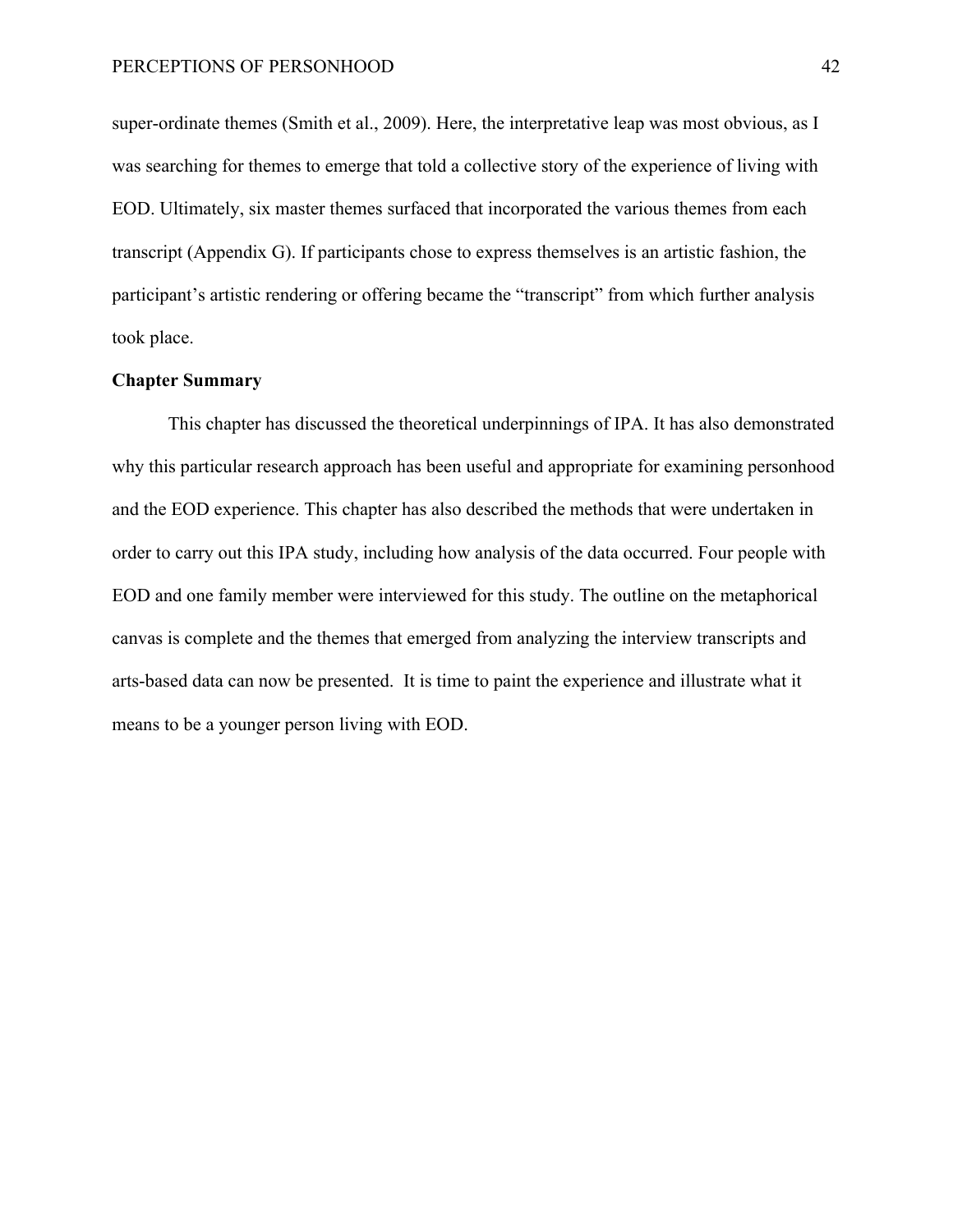## **Chapter IV: Findings**

# **Painting the Experience**

*They see me differently. I see the outside world as they do, but I also see the inside, what I am thinking and feeling. 4*

# **Overview**

An analysis of participants' accounts of their experiences is of no use unless it can then be explained to others (Smith et al., 2009). As van Manen (1990) states, "research and writing are aspects of one process" (p.7). The written account of the lived experiences of participants is a crucial stage in the IPA process. Writing the story that will hopefully answer the research question, as well as shed light on the experience, is both a process of presenting the data and interpreting it. It is similar to trying to paint an experience, of trying to get the light and colouring just right, while at the same time painting from one's own point of view. The following pages include transcript extracts to assist in illustrating the experience, as well as detailed analytic interpretations of text (Smith et al., 2009). It also includes descriptions and analysis of the artistic data. In effect, the act of writing is considered the final and ultimate interpretative step, where all of the information that has been accrued throughout this research process is subsumed into an organic meaningful account.

## **Personal Reflections**

Over the course of this thesis project, I sat for many hours at my desk, analyzing data, listening to the recordings and ultimately, writing text that articulates the experience of living with EOD. For clarity, I must say that I myself do not have EOD and in that sense, I cannot truly know what it would mean to have this illness, and how this might affect my sense of personhood.

 <sup>4</sup> Thomas DeBaggio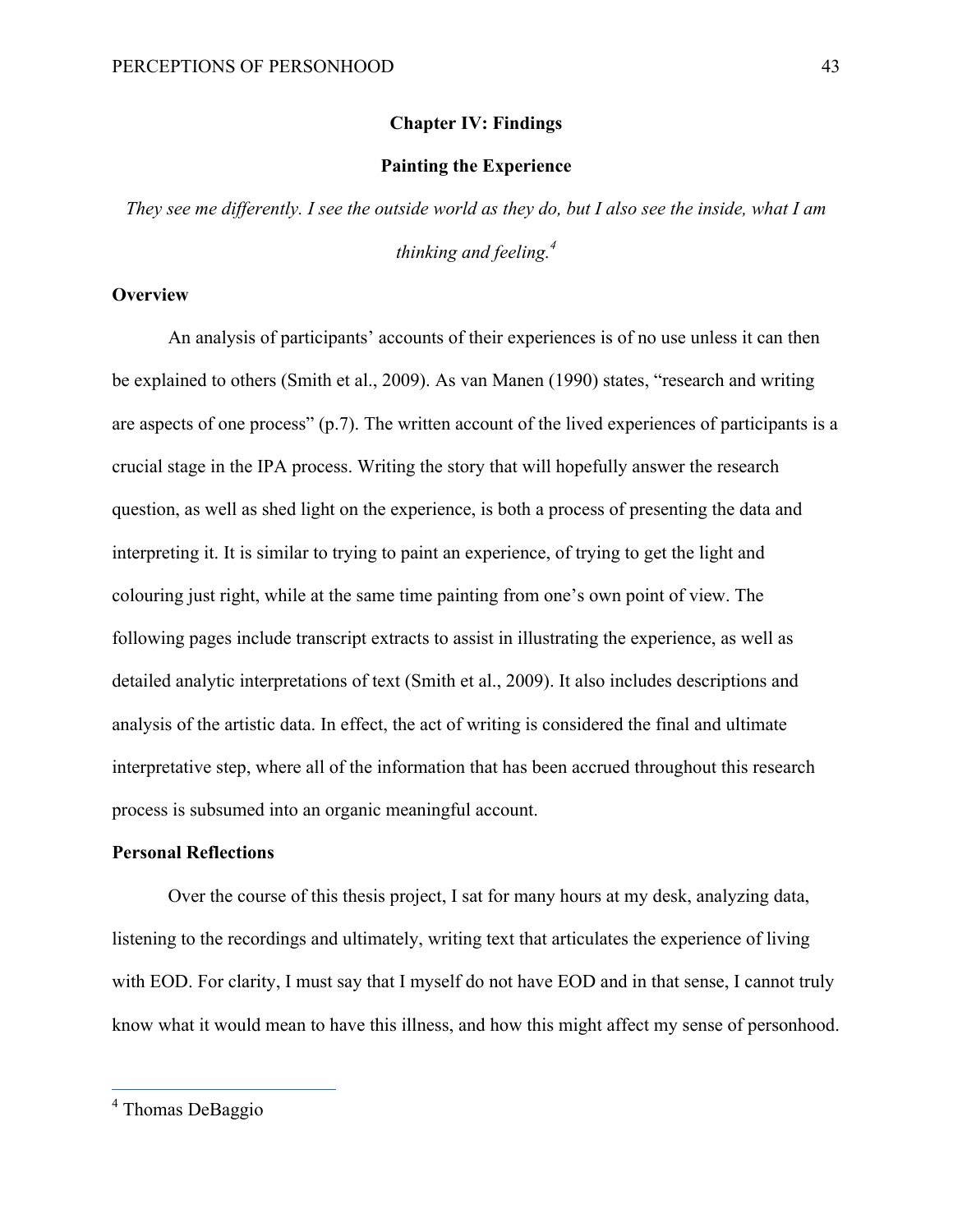Yet, I have been very fortunate to be able to talk to people who do have EOD and who have entrusted to me their own personal accounts of being that person: a younger adult diagnosed with some form of dementia. Throughout the process of analyzing the data, a representation of the experience of being a younger person with dementia has emerged. My hand has been behind the figurative brush, but it is the participant's experiences and accounts, the pigments and paint if you will, that are the foundation for the "picture" of this experience that has emerged.

# **Participant Biographies**

Prior to presenting the themes that make up the whole of their separate accounts, it seems essential to present a brief participant biography, to provide insight into the lives and people who have made all of this possible. It is also important to identify the participants by a name rather than just a participant number, even if it is an alias, in order to reflect the very personal nature of their stories of living with dementia. With the exception of one participant who wanted to have his actual name used, the participants' names have been changed in this account to protect their confidentiality.

Paul was the first participant to come forward. He is a 56-year old man living in a large western Canadian city. Originally born in Ontario, he was 52 years old at the time of being diagnosed with Alzheimer's disease. He believes that he began to experience dementia symptoms around the age of 49. Paul is divorced and currently single, he does not have any children and he is currently working as a security guard.

Barry is originally from the United Kingdom but currently resides in a western Canadian city. He is 62 years old and was diagnosed with a Frontal Temporal dementia at the age of 61. He is married and has one adult son. Barry has not been able to work for the last two years following symptom onset and eventual diagnosis.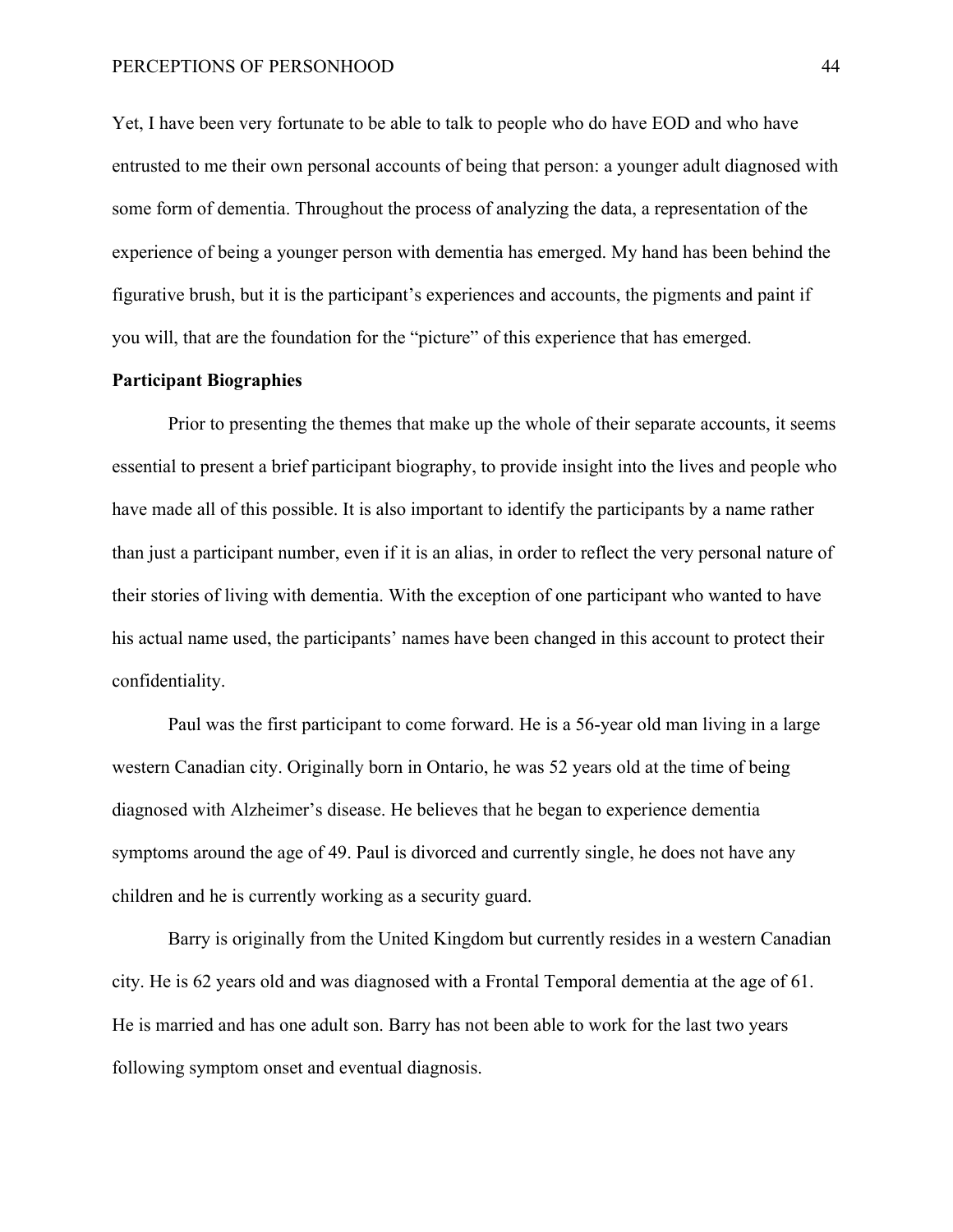Simon was born and lives in Australia. He is 46 years old, is married and has four children: two from a first marriage and two stepchildren from his current marriage. Simon was diagnosed with a Lewy Body dementia related to his Parkinson's disease when he was 41 years old. He has been unable to work for some time.

Mick is 59 years old and was diagnosed with a Frontal Temporal dementia when he was 57 years old. He is also from Australia. He is married with two adult children and one grandchild. He also has had to stop working due to his dementia. I asked Mick if he would like to have his real name used in acknowledgement of his original poetry, some of which he has also allowed to be used in the following pages. He asked that only his first name be used to identify him.

I also attempted to interview Joanne. She is 61 years old and was first diagnosed with dementia at the age of 59. Joanne and her family have never been given a clear idea of the type of dementia that has affected her. Joanne lives in an intermediate care facility in a small rural Western Canadian town. She is married, has 9 children and 15 grandchildren. I have not included Joanne's personal account below as part of the discussion of themes as I was not able to interview her in depth, as it became quickly apparent that her dementia was too far progressed for her to participate fully. Although I was not able to use Joanne's interview, I would like to acknowledge her effort in trying to speak with me. I cannot include her perspective in the following pages, but her own circumstances serve to remind us that while there are many people who can no longer share their own stories themselves, they still have a place in the tale to be told. With this in mind, I have included some of her daughter Beth's words, in a way part of Joanne's story, to supplement the following thematic discussion.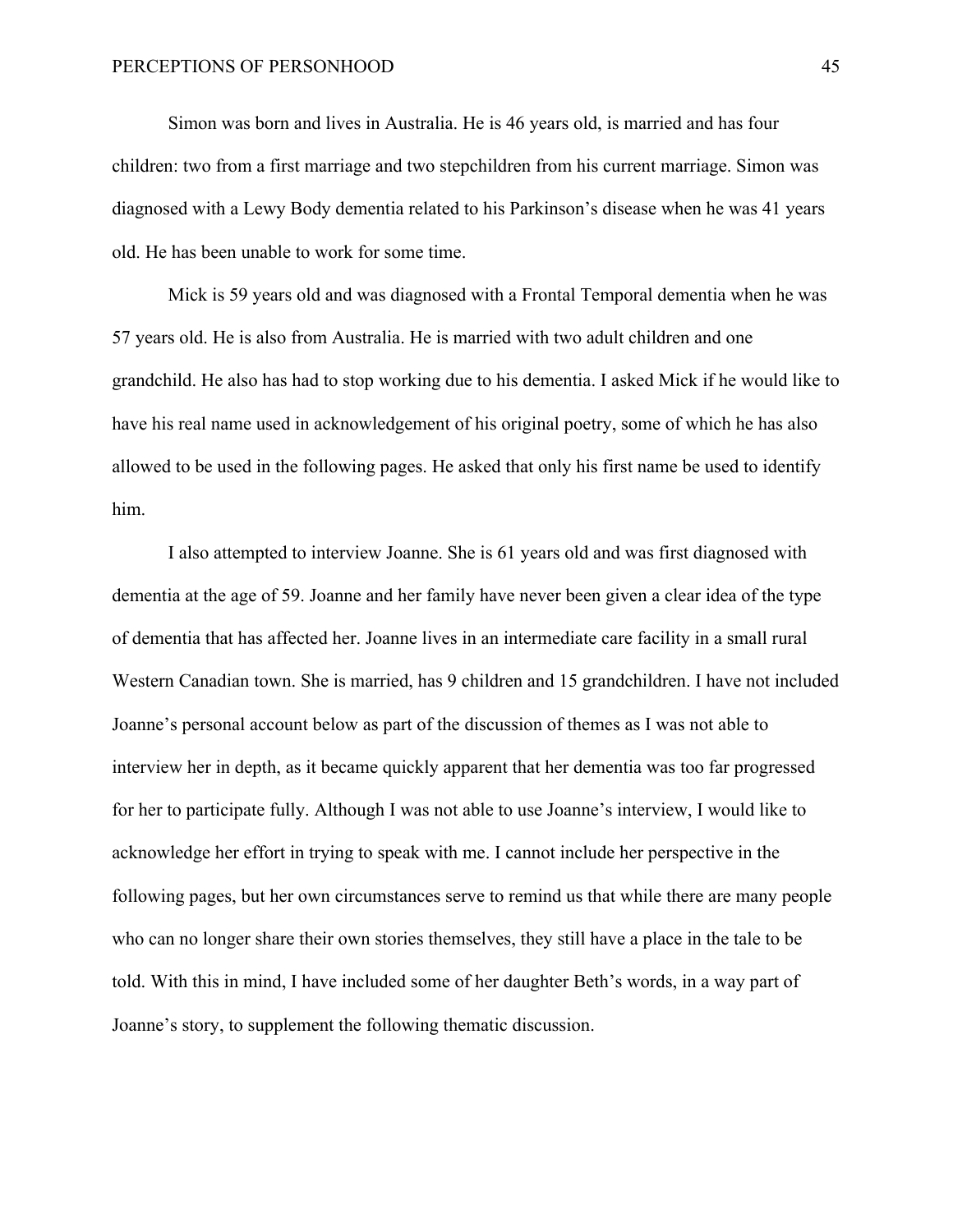### **Presenting the Themes**

As I collectively examined and analyzed Paul, Barry, Simon and Mick's accounts of their experiences of living with EOD, six overarching and super-ordinate themes became readily apparent. They are as follows: A Personal Journey, Navigating the System, the Stigma of Dementia, Staying Connected to the World, A Story Worth Telling and I'm Still Here. At times, I have included Joanne's daughter Beth's point of view, to highlight similarities and differences between the family and person with EOD's perspective.

### **A Personal Journey**

When I think back on my life so far, I can only see it from my own lens, from my own personal perspective. This reflects part of the discussion in chapter one, that each person's life experience is truly a subjective and unique phenomenon. The theme of "A Personal Journey" embodies this idea and takes into account that although the participants shared similarities with one another in terms of being a younger person with EOD, each had his own story to tell about a personal journey of dealing and living with dementia at a young age. This interpretation of the EOD experience speaks to the reality that dementia is a diagnosis that encompasses many different brain conditions and reminds us that we cannot consider all types of dementia, including EOD, as the same. Nor can we assume that the person living with dementia is living the same experience as another person with dementia. As part of the interview process, I often asked the participants to tell me about themselves. Without asking them directly about the symptoms of their disease, telling me "about themselves" involved detailing their dementia symptoms, along with the effects dementia has had on their lives. Despite this similarity in approach in terms of telling me about themselves, all of their accounts were distinct in their own ways, reflecting each participant's point of view and experience, in effect their personal journey.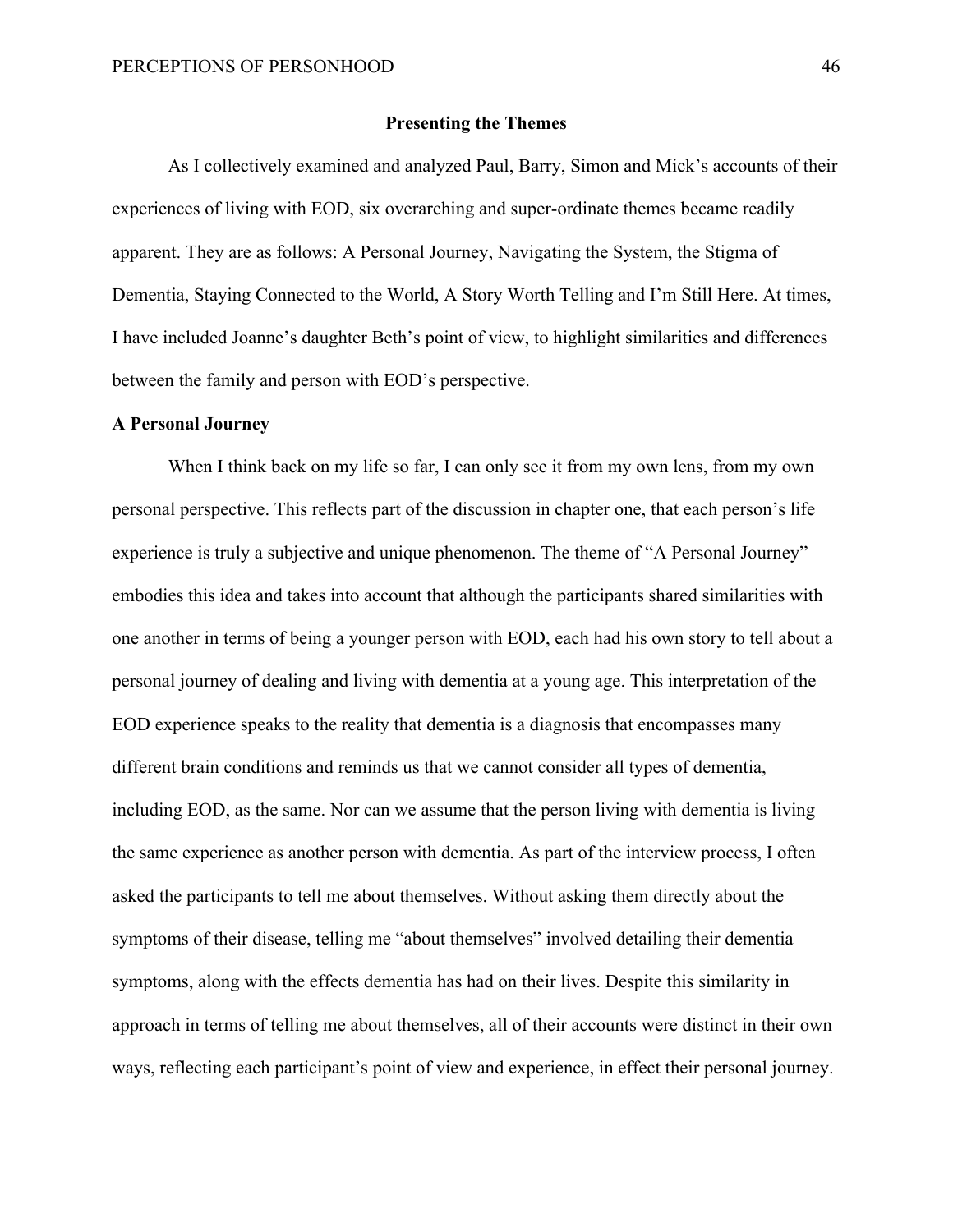It seems important to validate the participants' personal journeys by revealing the ups and downs of this journey in their own words.

**Distinct symptoms.** What became apparent amongst all of the participants' stories is the plethora of symptoms that people with dementia can experience and how these symptoms affect them all differently. The participants all felt that many of their symptoms are distinct to their personal dementia experience, and they also believed that this "distinctiveness" is common among people with dementia. As Barry stated, "Everyone is so different" and "there's no one the same" and Mick explained, "there's 47.5 million people in the world with dementia and no people have the same symptoms". While all of the participants did report memory difficulties of some kind, each person also described symptoms and challenges that were distinct to his own experience and journey as a person living with EOD. For instance, Barry has experienced changes in the way he tastes food, as well as daily and "extreme nausea" that has confounded his medical specialists. He also has great difficulty with sleeping and often has "vivid" and "terrible" dreams. While sleep disturbances are a common symptom of dementia, several participants experienced these difficulties in their own ways. Simon can go several days without sleeping at all: "I have sleep disturbance and I can go 3, 4, 5, 6, 7 days without sleep. I just cannot sleep. My head doesn't sleep." While Mick simply can only get a few hours of sleep each night: "I probably have 3 maybe 4 hours a night and on a good night I'll have 5 hours." Mick can also experience what he termed "epileptic-like episodes".

Where I'd just blank out and the eyes would be very dilated and I wouldn't know what was going on for the whole episode. I can still function but wouldn't know exactly what was happening. I just couldn't remember and couldn't comprehend it. And they could last anywhere from 10 minutes up to  $7\frac{1}{2}$  hours.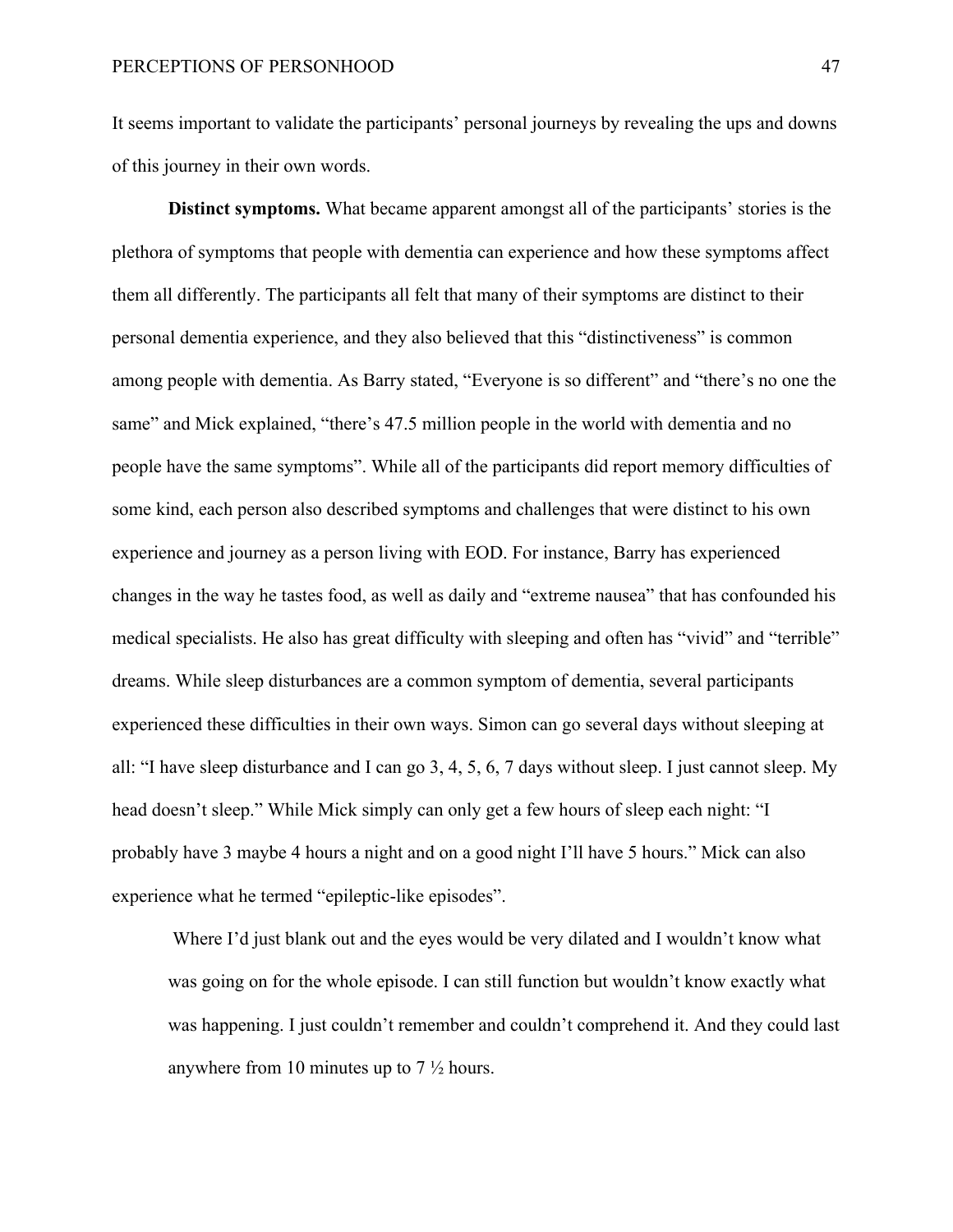Simon's symptoms are intermixed with those of his Parkinson's disease. He finds that when his Parkinson's is worse and he is in pain and experiencing more fatigue, his dementia symptoms are exacerbated.

With the Parkinson's I'll have muscles in my body that will switch on like that and it can be very painful and very tiring and it may be strong for hours or days or even weeks sometimes so being in pain can definitely affect things.

For Paul, living with dementia is a bewildering process of the familiar becoming less so over time. As he stated when describing the city he lives in:

It's not familiar anymore. And I've changed. I don't remember. I just don't remember. I'll be in the same area that I used to be, maybe even lived in but nothing is familiar to me anymore. It becomes less familiar.

**Age-related experiences.** While the varied symptoms and experiences that each participant described are distinctive to each person's own journey along the dementia continuum, it was also quite evident that each of these personal journeys is tinted by the fact that they are experiencing the illness from a younger person's perspective. As Simon explained, having dementia in his 40's has been extremely challenging, especially as most people his age are usually busy establishing their careers and personal lives.

But yeah, people in their 40's, they you know, people are buying houses, they've got good jobs, they've got good cars, they go on holidays and things like that so all that stopped. Everything completely stopped. I had the whole…it was like I felt like the rug pulled out from underneath me.

For Barry, who is in his early sixties, a diagnosis of EOD represents an end to his dreams of retirement. He has had to stop working early and register for a disability income. As he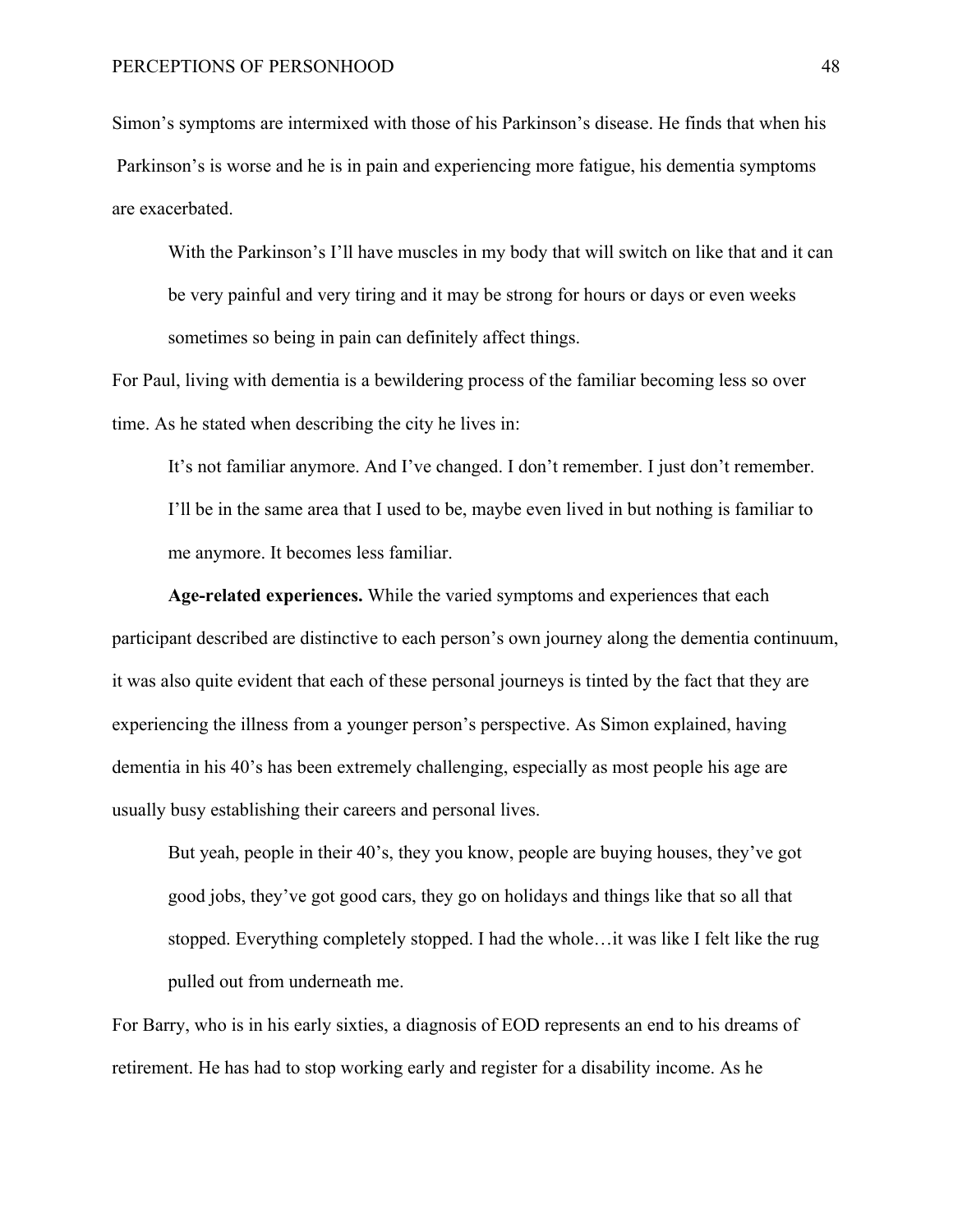explained, "It screws up all your plans. Just what you think of what your time is going to be like down the road as you're working, going through life. You know it's not going to be that way now." What is significant about these accounts is that EOD is a distinct experience for each person that can differ depending on the actual age of the individual experiencing it. Barry has already raised his son and is focused on his sixties and what should have been his early retirement years. Simon still has young children at home and struggles financially, as it is very difficult to manage on his wife's sole income. Despite facing challenges that older adults with dementia likely do not have to face, it is apparent that each person's experience with EOD can be specific to quite definite phases in mid-life, for instance one's 40's or 60's, as the two cases above illustrate.

**A dichotomy of perspectives.** Two very different points of view also became evident, in terms how the participants reflect on and evaluate their quality of life. For both Mick and Paul, it is very important for them to maintain a positive outlook and to celebrate new skills that they have learned since being diagnosed. While Mick is very open about how difficult the first year of his life was after diagnosis, he now feels that he is able to enjoy his life as much as possible and focuses on "living well" with dementia. Mick does find his symptoms challenging and is aware of the degenerative nature of his disease. Yet it is vital for him to remain as positive as possible, even in the face of his worsening symptoms.

There's a lot of things that are frustrating and a lot of people look at them and say, you know, I'm getting bad and things are getting worse. Well I say, it's part of it. Suck it up sunshine and keep going. I mean, you know, you're not going to stop it. They are going to appear. Things are going to decline. Just build a bridge and get over it!

This perspective is also evident in his poem "Be Positive":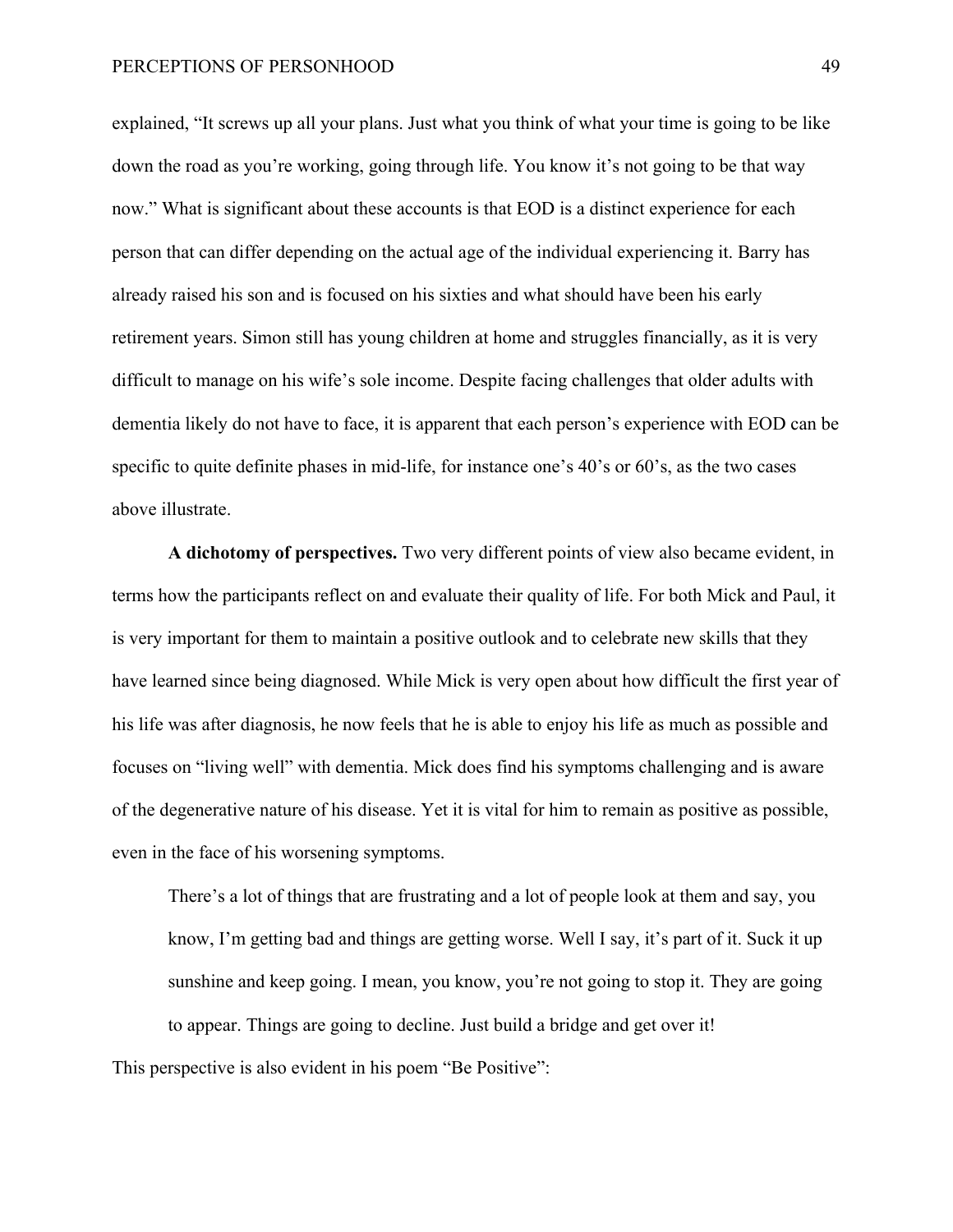I start my day just like you do except some days I start with mentia from early in the morning

Sometimes Sue tells me I have been snoring

Each day starts without a plan, because when an episode occurs you know not where or when

Some days we go to the local plaza, some days we stay home every now and then Jigsaw puzzles are a big part of our life, make you use your brain they say Personally I can't see any improvement but puzzles are here to stay Stability is a big problem along with cognitive skills are getting harder each day Frustration becomes a daily event at little things getting worse are here to stay I often ask myself where did I go wrong what have I done wrong Sometimes the feelings are so strong A thousand questions only one answer, Dementia is here to stay Blame and guilt do not help even though they will not go away

All of this can bring a tear to my eye giving in to a good old cry

I often say I am sorry to my wife for putting her through all of this does leave us dry

Enough of sad times now for good times

Be positive and say each day I will smile

Writing poetry is a new talent that Mick discovered after being diagnosed with dementia, and he has found that it helps him express what he is going through. For Paul, living with dementia has made him "a better person". He has discovered new aspects about himself, as well as new talents as he has learned to deal with his symptoms. Paul feels that he must continually challenge his mind, as a way of delaying worsening of symptoms. One of the challenges that he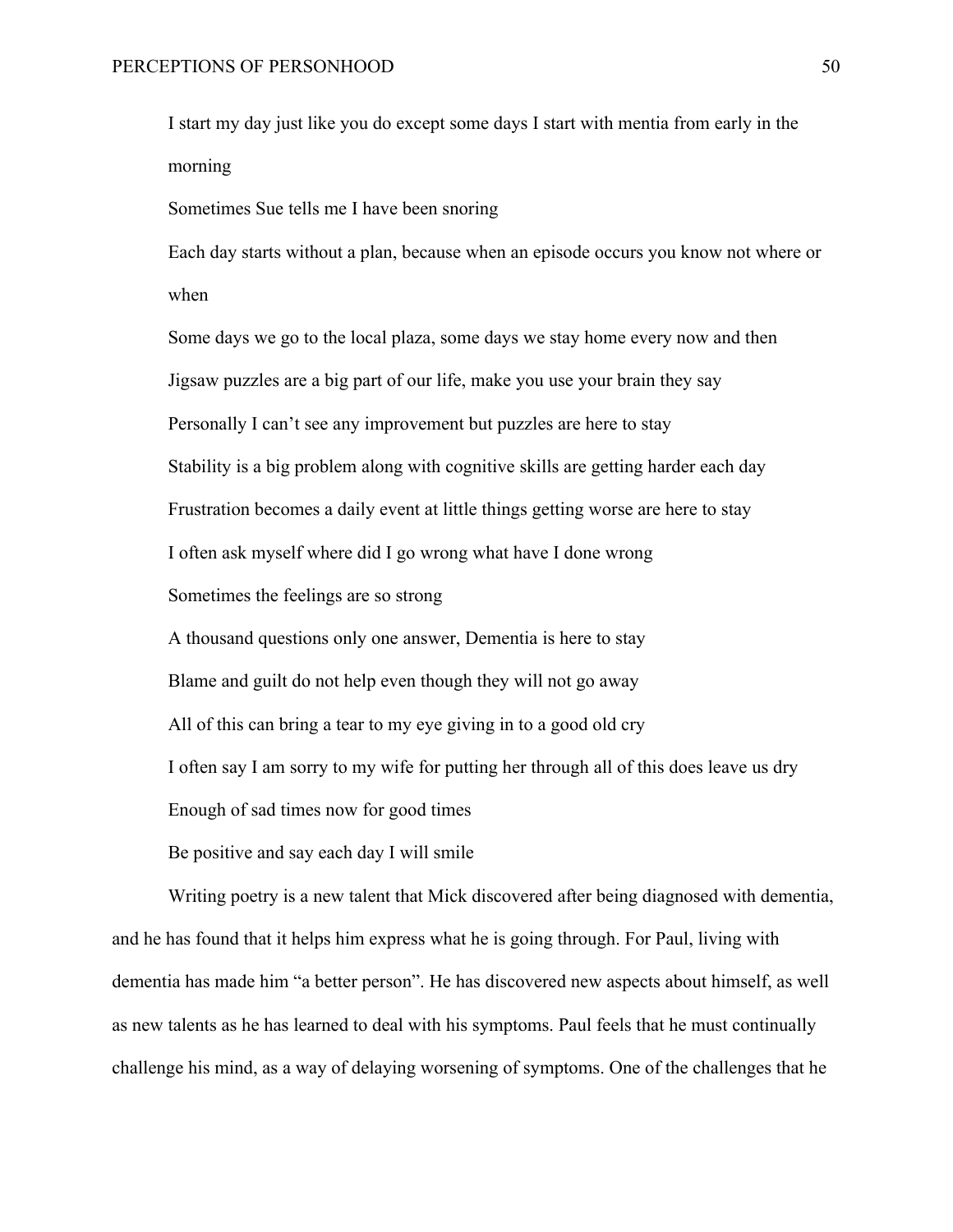set himself after his diagnosis was to learn a new language. He attempted to learn Dutch as his girlfriend at the time of diagnosis was from Holland. It turns out that he had a previously unknown talent for languages and this came as quite a revelation to him.

But I found that it was really easy. I had a knack for learning language and with dementia! Like that really shocked me! Like why my brain all of a sudden will let me learn another language like Dutch, which is what I was told was the most difficult language to learn.

While both Mick and Paul feel that they are living well with dementia, despite the challenges the disease presents them with, Simon and Barry feel quite differently. Barry is aware that not all people live well with dementia, and he seems to count himself in with those who struggle with the disease's effects on their lives, particularly in the way that much enjoyment in life is now gone. As he explains, "It's just…you know, there's no enjoyment in life anymore. You know, I used to enjoy food, cooking it, eating it, you know, cooking it for others. I don't enjoy that anymore." When Barry hears of other people with dementia who appear to be living well with the disease, he finds that he cannot relate.

I mean, I know I've got a problem and I try to get around it. I try to do the best I can but you know, I wish…I find it irritating to read stories about people that you know, with dementia, they'll ride bikes and climb mountains, and run. And I don't know how they do it. I don't know how they do it!

Simon feels similarly and while he understands the need for positive language when it comes to describing the dementia experience, he also feels that it is important that both side of the story be told.

There are people like me that don't live well with dementia. And when you see a lot of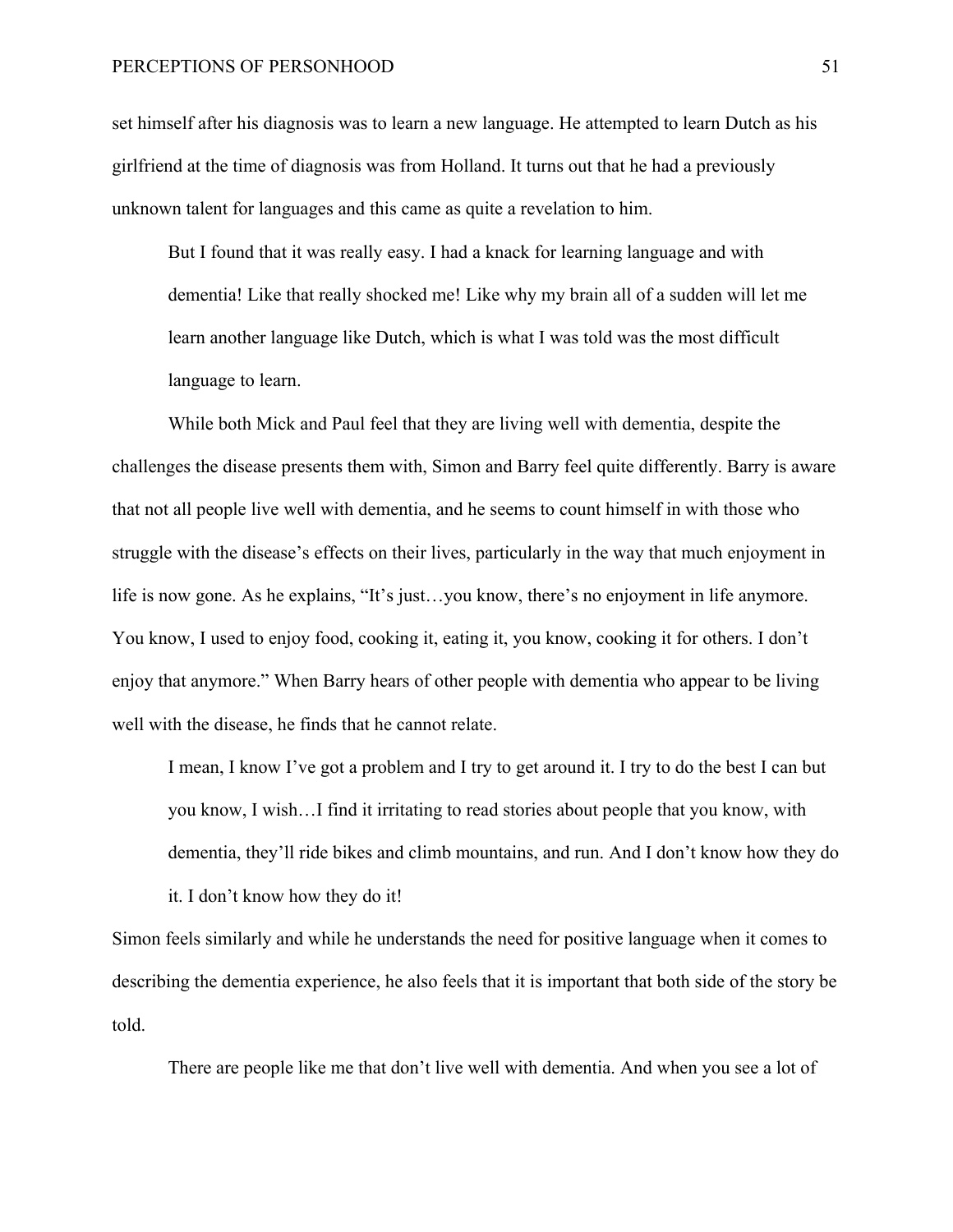the advocates and a lot of the news articles and a lot of things that are out there, they're all about people that are getting about and they're doing things and they're being positive, and they're able to travel. I can't do that. That's not my life and I can't relate to those advocates of dementia…living well with dementia. So for me it's really important to know that that sometimes people don't live well with dementia. And it's important that that side of the story gets told as well.

All of the accounts above relate to the personal nature of dementia and how the type of dementia, its symptoms and challenges, can differ dramatically from person to person, and within different phases of mid-life. A person's outlook can differ substantially as well, whether one feels he is living well or suffering with dementia. The disease's course and that person's overall experience of living with the illness is indeed a personal journey.

## **Navigating the System**

When one is about to embark on a journey, maps and direction come to mind in terms of navigating and finding one's way. The idea of "navigating" evokes planning, clear paths and a sense of direction. However, rather than navigating a road as in a literal journey or trip, the personal journey of living with EOD seems to entail navigating a challenging medical and resource system, one that is particularly difficult for younger people with dementia to negotiate. Based on the participants' accounts, as well as on Joanne's family's story, the theme of navigating the system unfortunately reflects the obstacles they have faced and lack of direction and resources they have encountered, as part of living with EOD and trying to find help and assistance along the way.

**The uneven road to diagnosis.** A significant aspect of each participant's dementia journey began with the process of getting diagnosed with EOD. All of the participants had their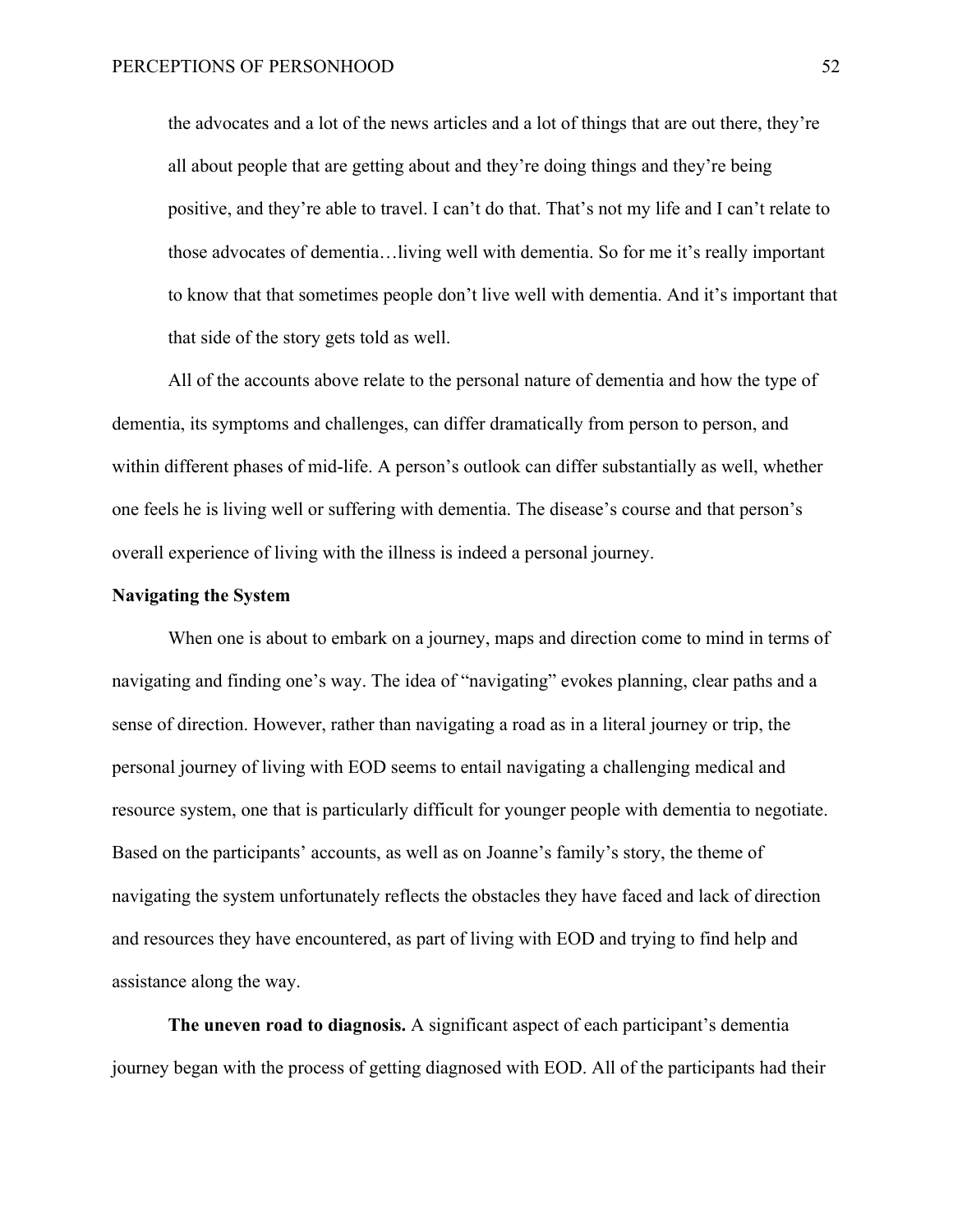own story to tell in terms of the difficulties they encountered in dealing with physicians, and of how challenging it can be to get an actual diagnosis of dementia when one is a younger person. Barry explained how he ended up seeing several doctors in his search for a diagnosis, and he expressed how he felt that he was often not listened to when trying to explain his symptoms and concerns.

You see, I saw one guy you know, as the journey goes you're you know, when you're trying to figure out what's wrong with you. You see different specialists and doctors and they all have different opinions and the one thing I find is that doctors never listen to the patients. They just listen to their textbooks and what they're told to look for and what they're told to…they'd don't listen to your story, you know?

Several of the participants were initially told that they were likely suffering from a depression, or that their symptoms were related to causes other than dementia. As Mick described it, "They blame depression, they blame stress, they blame everything else." When their symptoms were finally being more thoroughly investigated, this often involved seeing multiple specialists. As Barry explained, he has seen "about six neurologists." Seeing multiple specialists and having to re-tell one's story over and over again seems an exhausting, demoralizing and depersonalizing experience. Barry described this process:

You know, and initially, my family doctor was…he was very good. He sends us to all sorts of you know, specialists but he was totally in denial. And I think he shouldn't have been. He was…he never listened to everything I told him about what my problems were. He would just oh okay, yeah, yeah. You know, go and see this guy and…they don't listen to what you're telling them. Well they don't have the time. You've got a ten minute meeting with them right? They just give you a pill and okay, we'll get you in to see a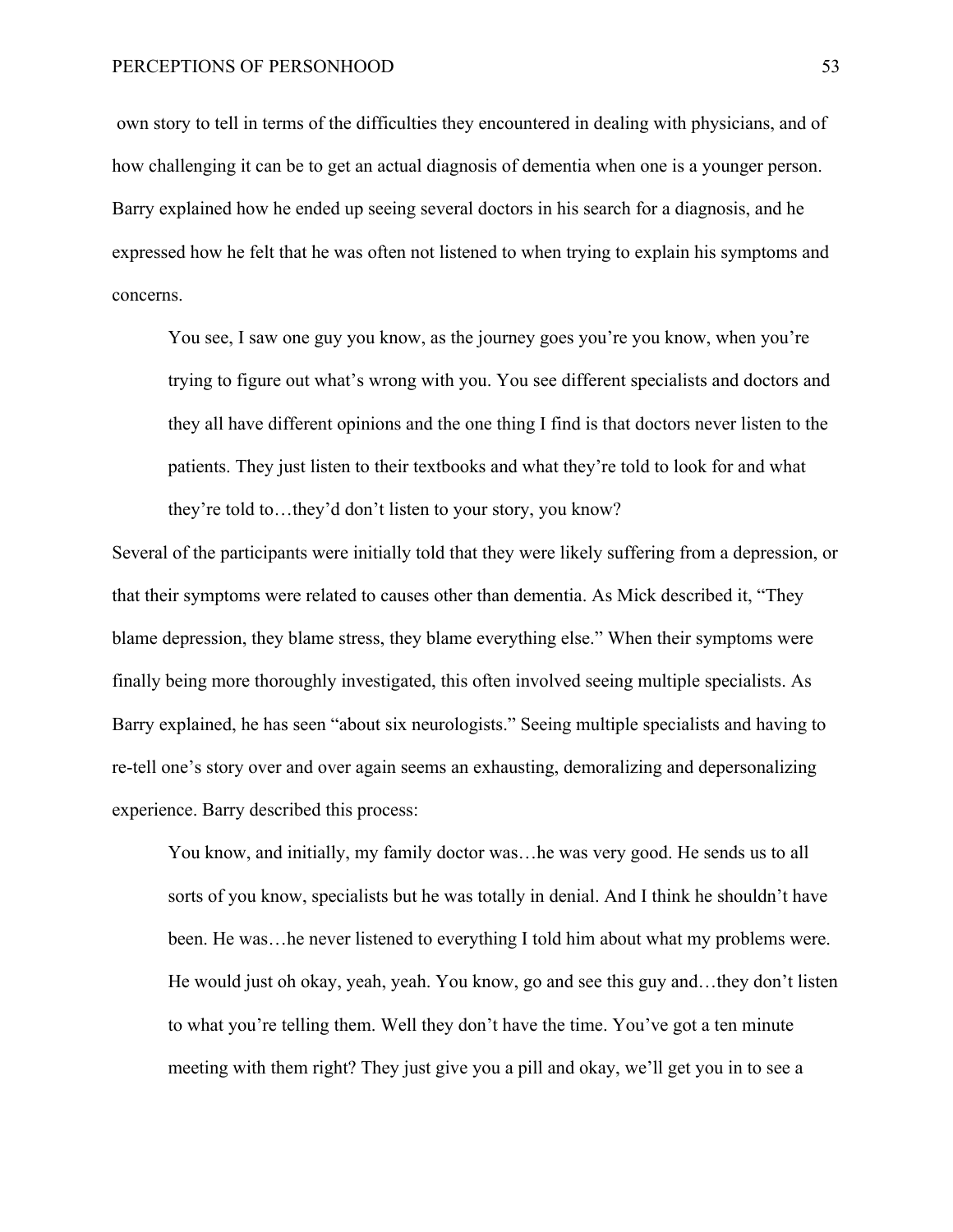specialist you know. You wait six months to see a specialist and then you see them and then they say, "Well, we can't help you."

For Paul, the process of dealing with doctors and specialist was so unhelpful that he simply stopped seeing his doctors. Similar to Barry, it was a de-humanizing process, and one that brought up feelings of anger and frustration. As he explained:

…I was already angry because every time I came there I didn't learn anything and nobody was telling me anything or helping me or doing anything that benefitted me in any way at all. It's just like I was just you know, a doll that they were just like testing or something but not offering any solutions or you know, nothing and I found it very, very frustrating and I just stopped going.

Getting a diagnosis of EOD can take a long time, and in Simon's case it took "three and a half years." As he was in his early 40's at the time, he found that he had to "jump through hoops", in order to not only get a diagnosis but to access resources normally easily available to people with dementia. As he stated, "According to the government here in Australia, I'm not supposed to have this disease until I'm after 65." Joanne's family also described similar frustrations in dealing with the diagnosis process. In fact, they felt left out of the diagnosis process, especially as they felt that they could provide vital collateral information. As her daughter Beth described, "it did take a long time for us to convince the doctor that she was not well." Joanne's family knew that there was something wrong but felt that the doctor was not taking their concerns seriously.

It was always…you know, she's under stress and so it didn't seem to matter how often we told the doctor that you know, things weren't right. Like even my sister sitting right in there, the doctor right out told my sister that she had no right to speak for my mother.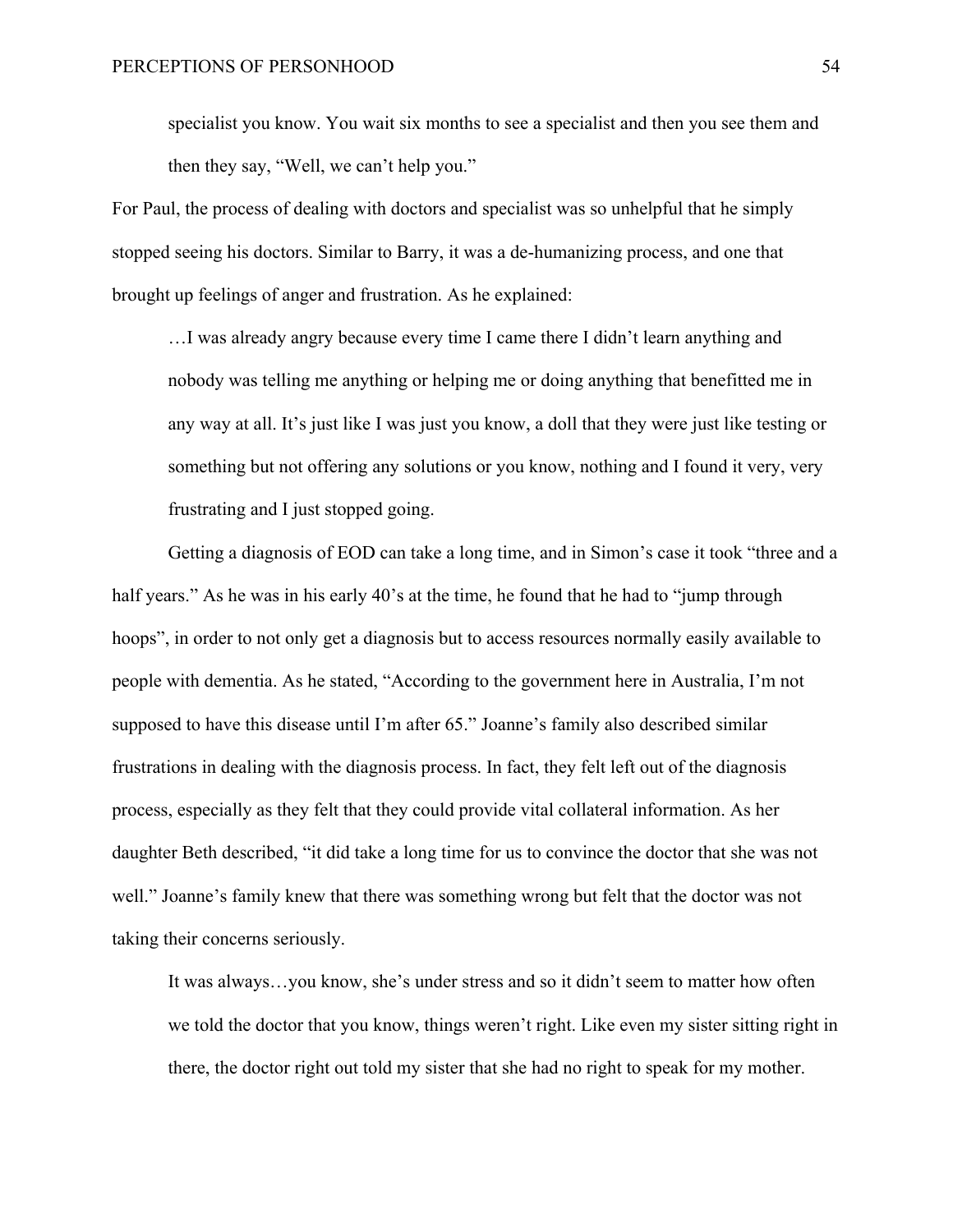When my sister was trying to say like this isn't right. Mom's doing these things that are totally abnormal and the doctor kept saying you don't know what's normal. You don't live with her 24/7 and you know, this is what happens when people age and like just kept

Based on the participants' stories, along with Joanne's family's perspective, an image of the road to diagnosis as a challenging and long process for all involved is evident. Unfortunately, they all found that there were few resources to support them in this process, and even after diagnosis the supports available to them did not fit their needs.

kind of brushing off what we believed to be turning into a serious problem.

**Resources: No sense of direction.** The resources that are available to people with dementia are often not very helpful for a younger person, as some of the participants divulged. Barry attends a monthly support group with other people dealing with dementia. Unfortunately, he does not find the support group very useful, mostly because he finds that he cannot relate to the other members in the group. As he stated, "most of the time you know, you look at these people and they're all totally, totally different symptoms than you have. So you can't really relate." It also does not help that Barry finds the support meetings "boring as hell".

When Mick was first diagnosed, he struggled for about a year, trying to come to grips with his diagnosis and its implications. He did not find that there was much support available for him during that difficult time, and the resources that were in place were in his opinion "pretty damn useless anyway". As he further described that challenging first year: "That year it's absolute hell. You don't know where to go, you don't know what to do. They don't advise you." Joanne's family found that her age was a barrier to accessing resources. As Joanne's daughter explained, "Well, you can't get funding for this and you can't get funding for that. You're not the right age." Paul similarly echoed what he feels are a lack of resources, especially for younger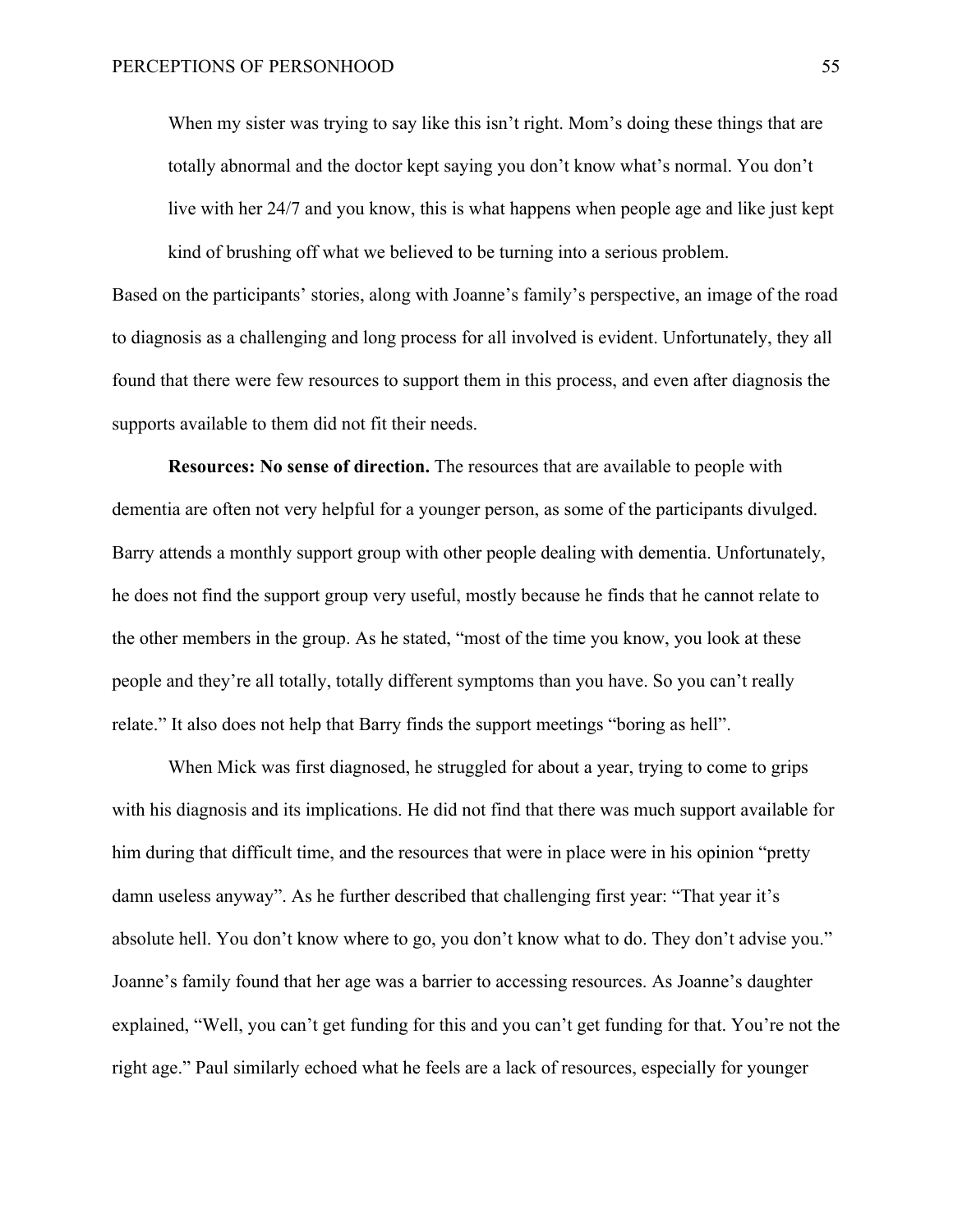people. As he stated, "there's very little for somebody my age you know, not that I'm super young but I'm 56."

A common thread within the participants' accounts is that they strongly feel that it would be helpful to have resources that reflect their experiences of being younger people with dementia As Paul explained:

But I think the best thing that could have happened for me in a perfect world was when I was having these difficulties, was diagnosed with having dementia, that there was people that I could have gone to talk to, to see how they're coping.

In the end, it has not so much been government or system-organized resources that have been helpful to Mick, rather it has been being able to access the support of other people with dementia through programs that have actually been organized by people with dementia. Mick is part of a weekly discussion group that he accesses via Dementia Alliance International, which he described as a self-funded organization run by people with dementia. For him, it is most helpful to talk to people who can relate to what he is going through: "And you're sitting there talking to people that have the same…not the same symptoms but they've all got some form of dementia and to talk to like-minded people about their issues and they understand you, it's so empowering." Barry brought up Paul's Club, a recreational group in Vancouver that he had recently read about in a Globe and Mail newspaper article. Paul's Club attendees are viewed as members and not patients of the club, and the focus is not on discussing or focusing on the members' dementia symptoms but rather on social and recreational activities. As Barry explained, "And that sounded very interesting, what they do. They kind of meet and they do…that sounds really good. I wish I had something like that. Yeah, I'd really get into that. I like that."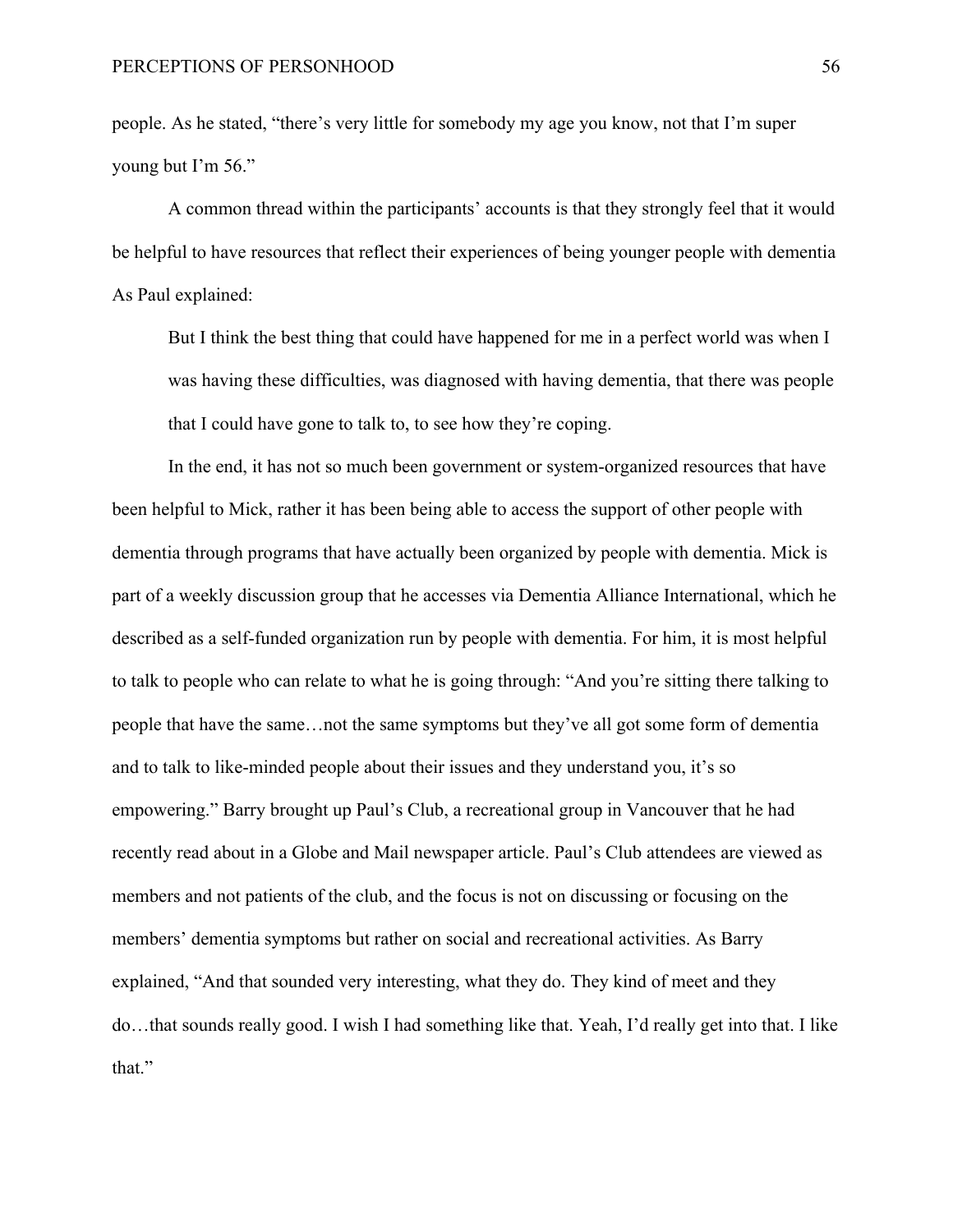Simon is very aware of the fact that he likely will require facility care as time goes on and as his dementia symptoms worsen. As Simon is still in his 40's, he knows that he will still be quite young, probably in his 50's, when that time comes, and that the facilities that would cater to his needs are in fact set up for adults who would be much older than him.

If I get to that point in the next 5 or 10 years, I'm only going to be 50, 55 years old and the only facilities that are available for me to go into are aged care homes so somebody my age who uses computers and the internet and you know, pay TV and all those sorts of things, I'm going to be going into a completely different environment where the people

who I'm going to be with are in their 60's, 70's, 80's and 90's. So that's a big difference. Paul is similarly aware of the age difference between himself and the people he often saw at the doctor's office:

A lot of Alzheimer's patients, the only ones that I ever saw, I didn't see anybody in my age bracket at UBC. They were all in their 70's and 80's and 90's. They were you know, well in their years. I think it's a totally different experience for them than it is for somebody who's my age who's going through it. But there is no resources really.

Navigating the system has been challenging and frustrating for all of the participants, not only in terms of diagnosis and treatment of their dementia, but in the way it has revealed to them the gaps in resources available for younger people with dementia. While some have eventually come into contact with helpful services, or have identified services that they feel would be useful to them, the sense that navigating a medical and resource system that does not recognize the needs and challenges of younger adults is a strong theme that colours the participants' and family's collective story of living with EOD. Along with the difficulties of navigating the system, each participant has also experienced stigma, a third overarching theme prevalent within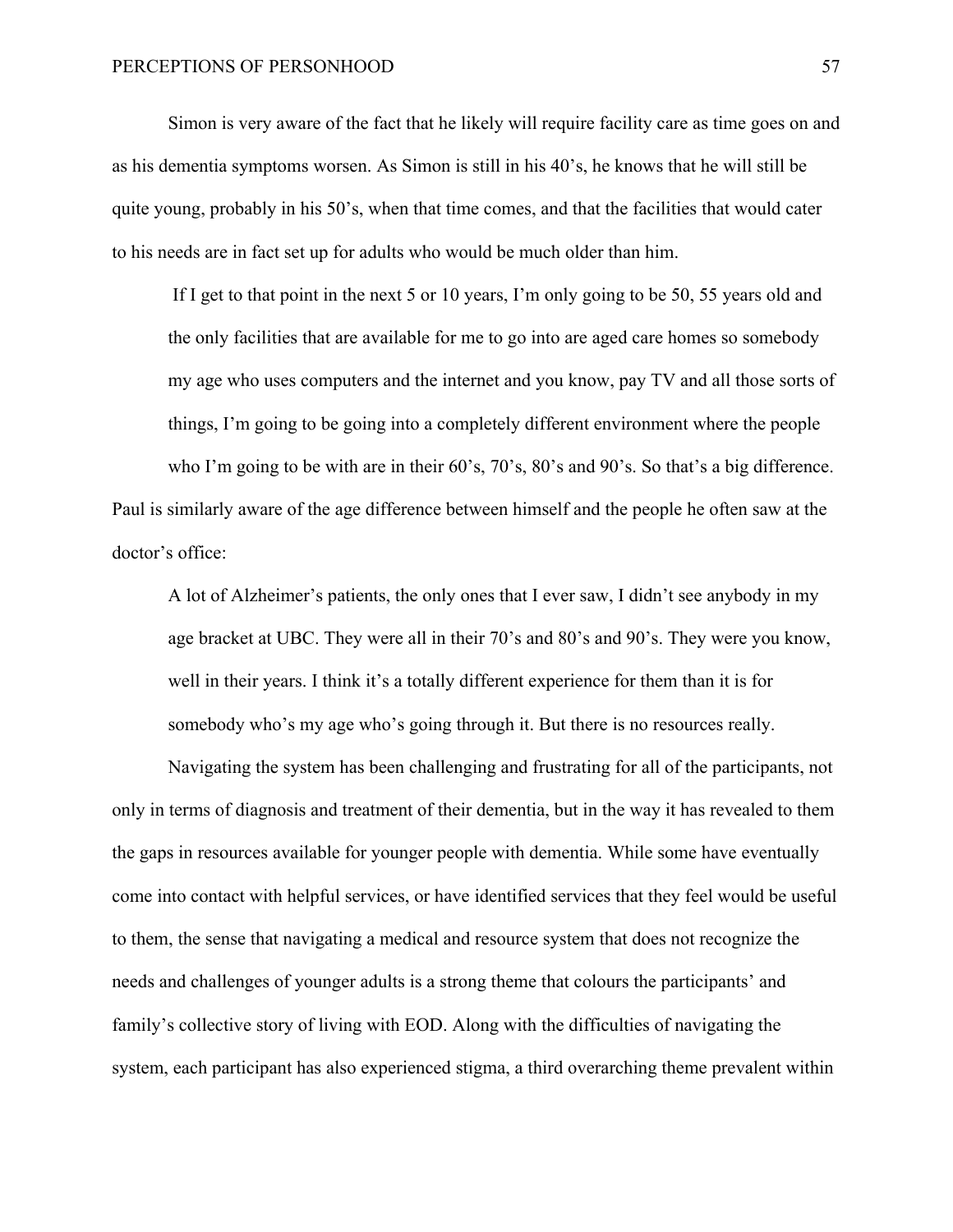all of their accounts.

## **The Stigma of Dementia**

Stigma is a powerful theme that weaves in and out of all of the participants' descriptions of living with dementia. All of the participants experienced various levels of lack of understanding, misperception, and poor treatment from other people, where their diagnosis of EOD became the "stigmata", the mark that distinguished them from others, making them feel different and affecting their self-worth. It is fitting to begin the discussion of this theme with another of Mick's poems which is appropriately entitled STIGMA.

As I lay awake at two am I wonder what today will bring I will face all challenges head on if I have to even sing I am told when I sing it rhymes in verse every time Great amusement and delight to my grandson that it does rhyme How long, how often will Mentia last My greatest challenge is to reduce the amount of stigma and put it in the past Stigma to me is the greatest education factor not which is the last Make it your personal quest spread the word and educate all I tell as many people about dementia and stand tall Today will be just another day in the life of a person living with Dementia which will stay No you can not catch it like a cold No need to avoid me like you have been told If you know me well, I am still here, even though I may not remember your name Yes its still me I am still the same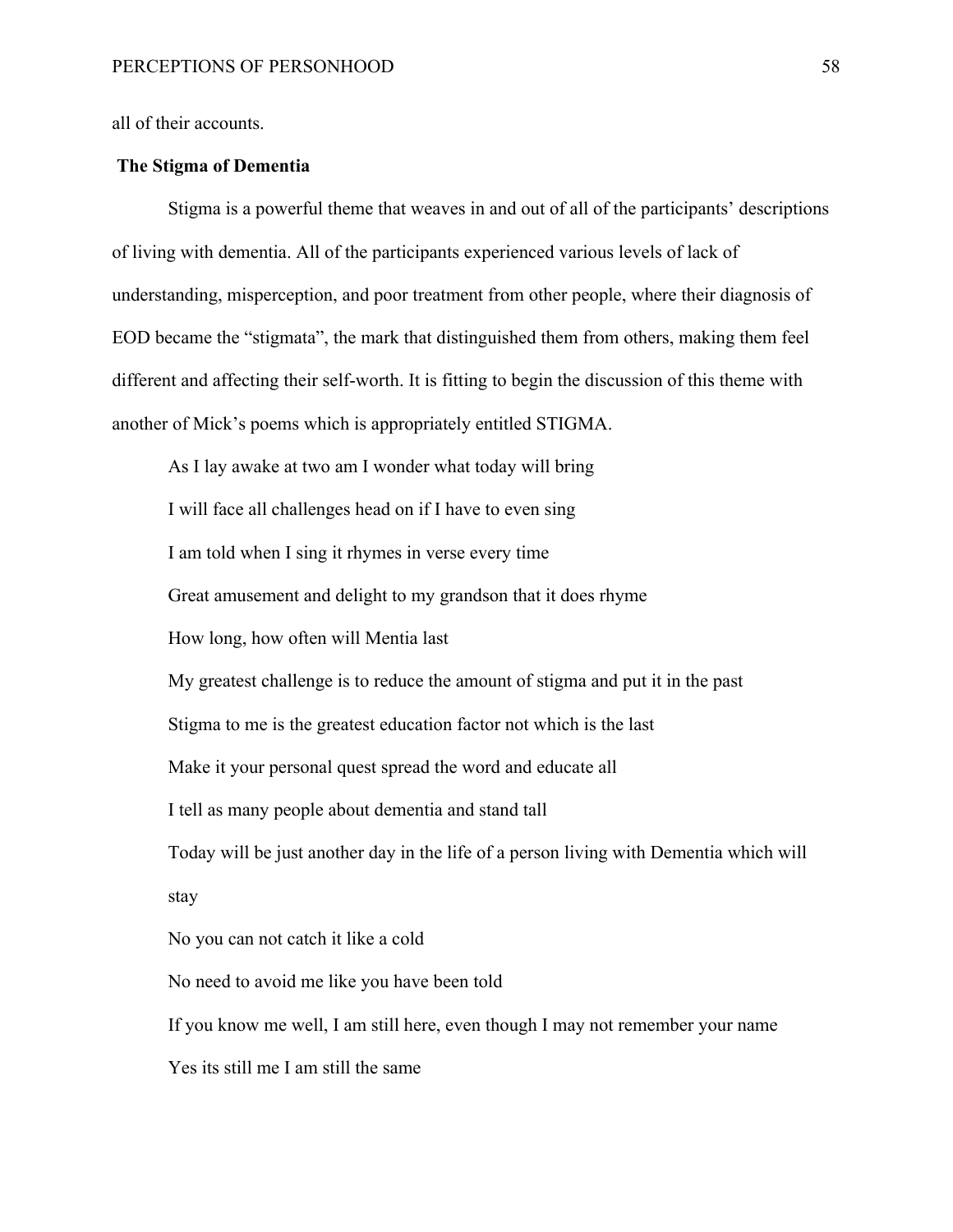Mick's words that dementia cannot be caught "like a cold" and that there is "no need to avoid me" emphasizes the unfortunate power of stigma: the discomfort others can feel around the stigmatized which causes the sense of being avoided and treated like second-class citizens.

**Lack of knowledge and understanding.** At the root of stigma is often ignorance and lack of knowledge. Part of the problem in terms of ignorance and the EOD experience, identified by several of the participants, is that because they are younger than most people with dementia, they simply do not "look" like how a person with dementia is expected to look. This seems partly due to the fact that younger people with dementia can appear healthy and well at first glance. Barry often finds that people are surprised at how well he seems outwardly. As he related:

One of the frustrating things of people, well I find is that you meet people you know, the relatives and friends, and they'll say, "Oh you look fantastic!" And you feel like saying, "Well yeah, I probably do but I don't feel it."

While at first it seems a positive comment to tell a person with EOD that they "look fantastic", it can also create a feeling of dismissiveness and of not acknowledging the reality of living with EOD. Dementia is not always obvious to others as Mick's description of a recent encounter with a woman who had just found out that he has dementia reveals:

One of them said, "Oh, you don't look like someone with dementia. You're talking just like us and you're functioning just like us." And I said to her, "What does a person with dementia look like?" I asked her that. Oh she didn't know. I said to her, "Ok I don't have one arm and one leg off because it's in my brain. It's not in…it's not a disability that you can see."

Barry also iterated this same idea, that dementia is not always physically noticeable. He also talked about how the younger person with dementia does not fit the image of an elderly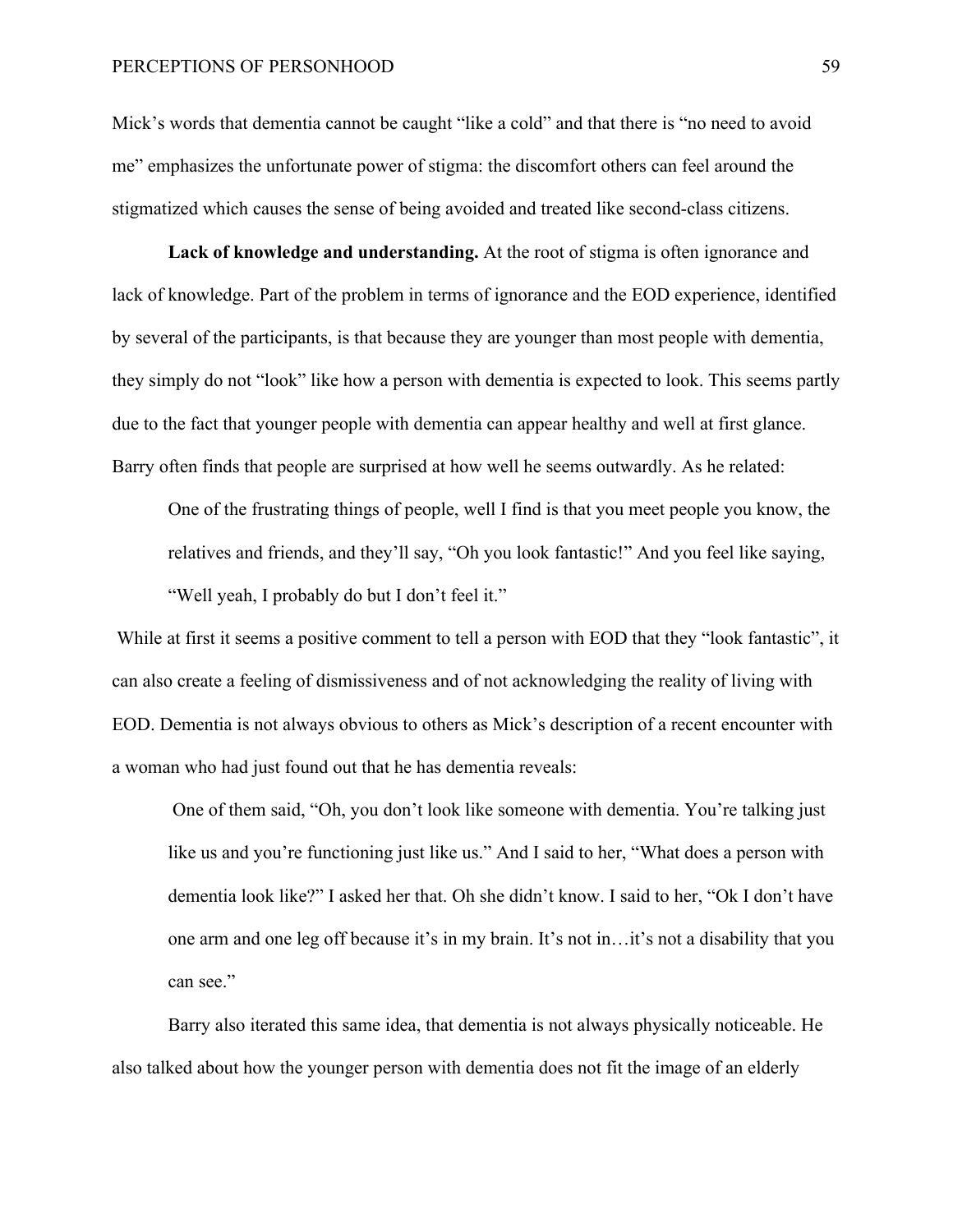person with dementia.

…that's what's so hard about this disease is that it's not noticeable on the outside. You know eventually, you know, probably, yeah. You know, and they always think you know, someone with Alzheimer's/dementia, it's an old guy sitting in a corner with a cane and they don't expect to see a younger man that can walk around, function, talk…

Mick believes that younger people have to deal with more stigma than older people with dementia. As he explained:

Because we're out a lot more. Like the most common thing is as I said before, you don't look like someone with dementia. You talk normal, you act normal, and as I've said to them, "You don't see what's going inside my brain. You don't see the way that I act at home. You don't see the difficulties I do have in everyday life."

**The dementia label.** Once a person's dementia diagnosis is out in the open and known to others, "a label of dementia" as Simon explained, is bestowed upon them. While those with dementia may still see themselves as normal people, having a dementia label has given them a sense that they are now different, an experience that is reinforced by the way they are treated by others. According to Simon, "when you have that dementia, people seem to treat you differently." As he stated, "It's sad that you can be talking to somebody and once you mentioned the D word, dementia, you can tell the conversation is going to end or change." Simon also recounted that at times it can seem that others are not even recognizing his presence, in the way that people will talk about him and not to him:

If we went to say a friend's house and they know that I have dementia, quite often they won't talk to me. They'll talk to my wife. So instead of saying, "How are you [Simon]?" They'll say to me wife. "How's [Simon] been doing?"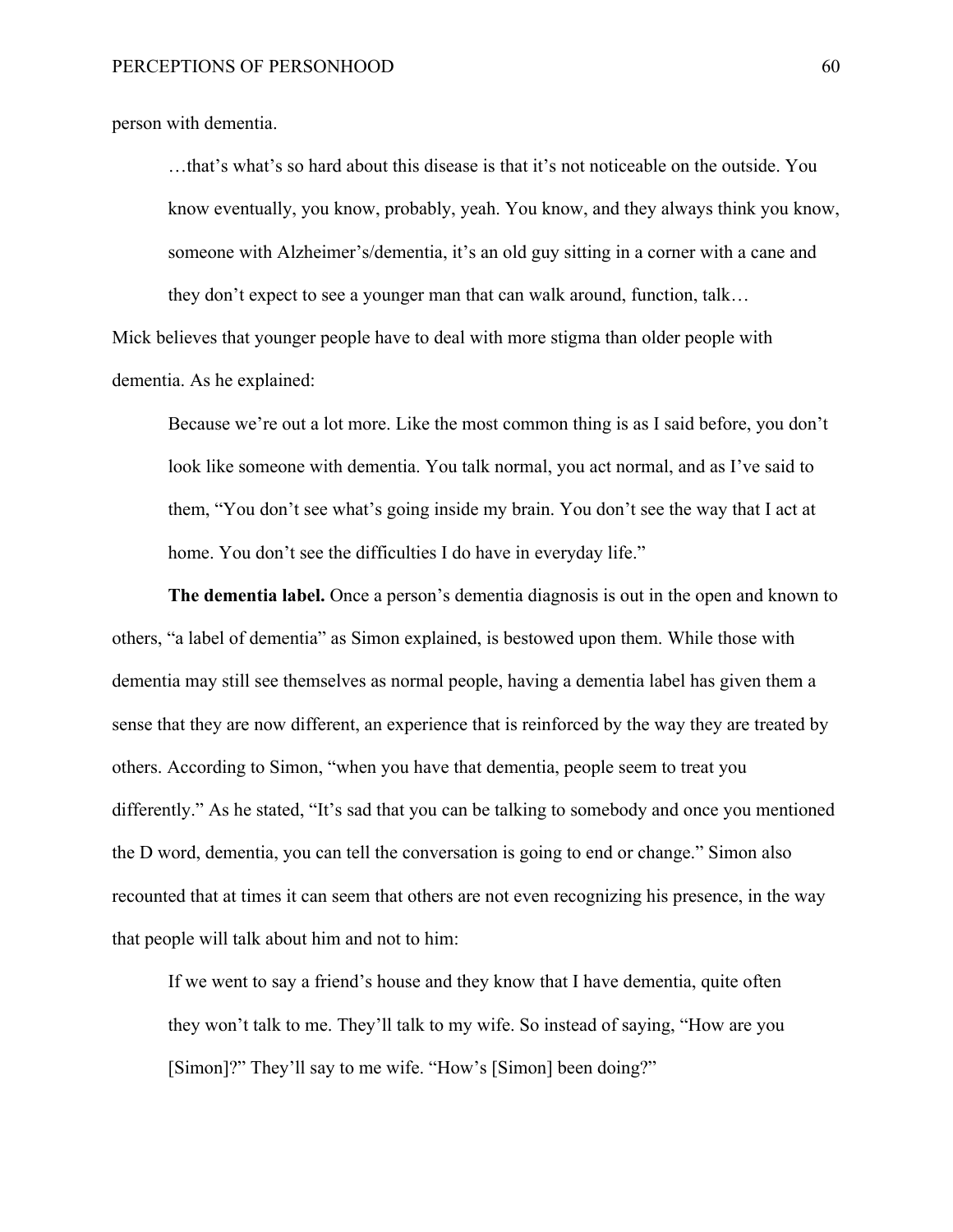According to Mick, "people don't know what to do. They don't know how to talk to you." Mick has experienced a woman at his local shopping center speaking very loudly to him, almost as if he were deaf. "She thinks I'm deaf and that's how she handles me with dementia, you know? And she speaks very plainly as if I'm supposed to read her lips. I'm not deaf!"

While several of the participants are open about their diagnosis, it is a subject that Paul does not always bring up. While his family and friends are aware of his diagnosis of Alzheimer's, Paul has developed coping mechanisms to "hide" his dementia from others. Of the four participants, Paul is the only one that is still working. He struggles a great deal with facial recognition and he has learned not to "let on" to people when he does not recognize them. He finds that eventually people will drop enough hints without realizing it in a conversation, and then he is often able to figure out how he actually knows people. As Paul stated, "that's how you fool people I think, with dementia." Paul is aware that he must hide his diagnosis from certain people in order to be able to keep working, highlighting the stigma that people with dementia must deal with regularly regarding their ability to cope and function. It is interesting that Simon has found that people can be more accepting if he uses the term "degenerative brain disease" rather than dementia. As he explained, "If I say I have a degenerative brain disease, people act more positively or respond better but if I say I have dementia, then that's when I notice that things can drop off".

**The isolative nature of stigma.** In fact, many of the participants have lost contact with friends and family members since being diagnosed with dementia. This loss of contact is attributed to people feeling uncomfortable and not knowing how to act around them, and this process of people distancing themselves or losing contact is extremely hurtful and difficult to reconcile. For Paul, it was an emotional experience to talk about how loved ones distanced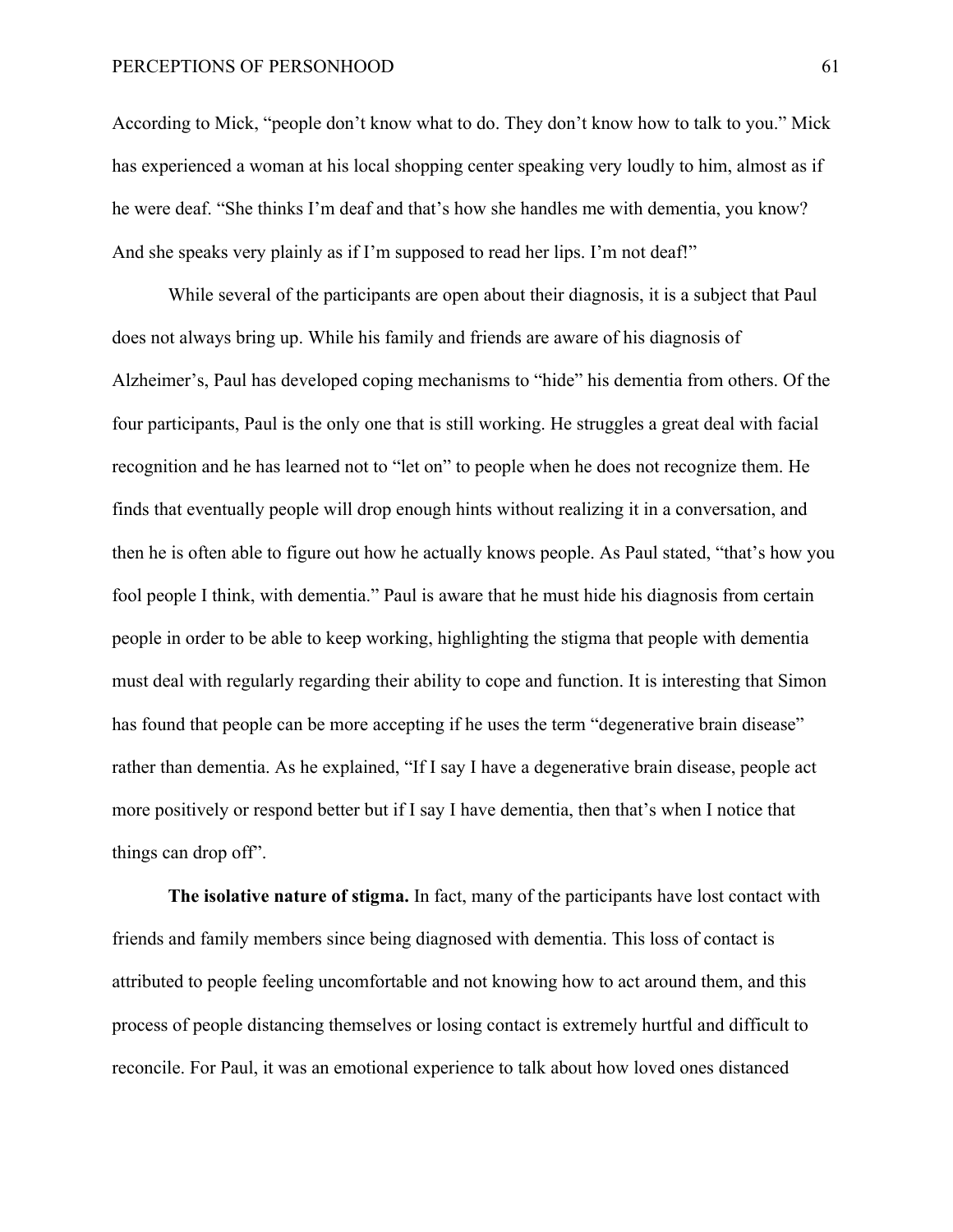themselves over time after his diagnosis. As he explained, "I think that same year that my girlfriend left me my brother stopped calling me. My sister stopped calling me." As Simon recounted his experiences with family and friends, "I was shocked. I was actually shocked. I honestly thought people would make more of an effort to ring and talk and I've actually found the opposite in fact…"

As illustrated in his poem earlier, stigma is an issue that Mick feels very passionately about and he works to break down the notion of stigma as a dementia advocate. According to Mick:

People have…it's always been look, go and sit down in the corner. Sit there and stare into space and try not to dribble on the floor and they don't think that we've got you know, our brains still function, that we've got feelings…basically we're the same person inside. It's just the functions, the normal functions don't work and it's so hard to break that stigma down. Stigma is the number one issue facing people with dementia worldwide.

As Mick so powerfully explains, that pervasive perception that the person with dementia is no longer the same person and no longer has the same worth is terribly damaging and a constant challenge for those living with dementia.

## **Staying Connected to the World**

While dealing with stigma can be hurtful and demeaning to a person with dementia, the changing life circumstances imposed by dementia, such as severed or affected social and family roles, can cause further isolation. The theme of Staying Connected to the World relates to the participants desire to find continued purpose and meaning in their lives, and of staying connected to the people and world around them.

**Challenges to staying connected.** While Paul is still able to work, most of the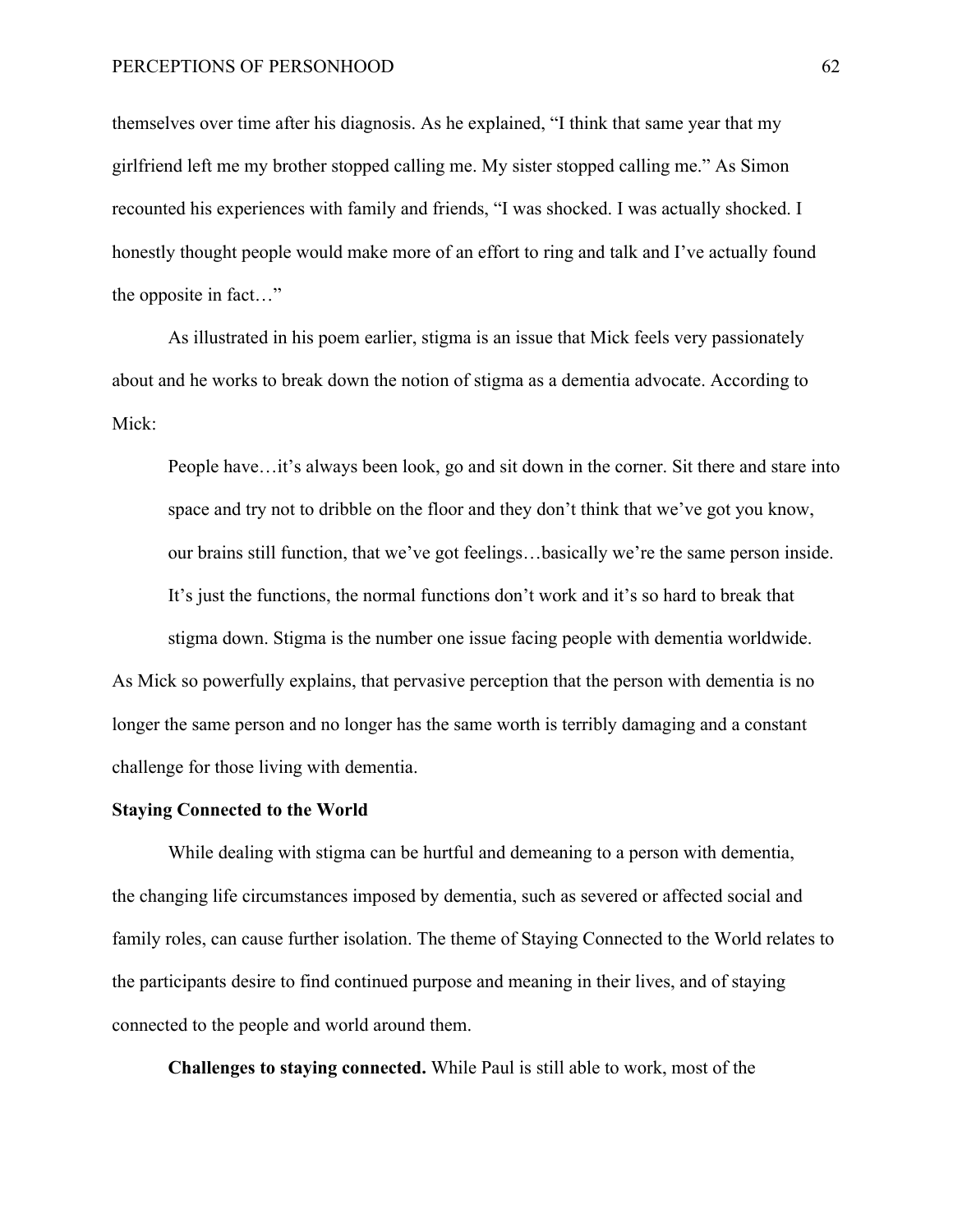participants have had to stop working. This has represented a great loss to all of them, not just in terms of loss of finances, but also in terms of their feelings of self-worth and of not feeling connected to the world around them. For Simon, the youngest of the participants, not working has been very difficult. As he explained, "...I've always had that work ethic where I have always worked hard so to go from that to not working has been awful!" It is not just the inability to be gainfully employed that is hard to deal with, but also the fact that there are many tasks he can no longer help out with.

…if a bill comes in and we're struggling to pay it or is something needs moving around the house or we have to go and help somebody do something, I can't do those things anymore. I just struggle and so that self-worth that I had has decreased a lot.

When Simon is having a "good day", he really notices that it feels good to be "doing tasks or being able to complete something or being able to step in and take charge of something." However, he often recounted a feeling of being a "third wheel", a "third party" and "an outsider" when describing the world around him and his frequent inability to participate and be included. For Barry, it is his struggle with motivation and pervasive exhaustion that isolate him from the world around him. It is extremely challenging for him to stay active and he described his daily life in a way that underscores his isolative and likely lonely days. "I'm stuck in a condo seven days a week doing the tai chi and trying to do my odd walk and that's about it. That's my life."

**Finding meaningful activity.** It appears that being able to take part in an activity, that allows the person to feel that they are productive and contributing is some way, is crucial to helping the person remain connected to the world and increase feelings of self-worth. As Paul described, "But I do know that feeling wise, quality of life wise, I feel better if I'm doing something and contributing to society, especially working." This could be anything from being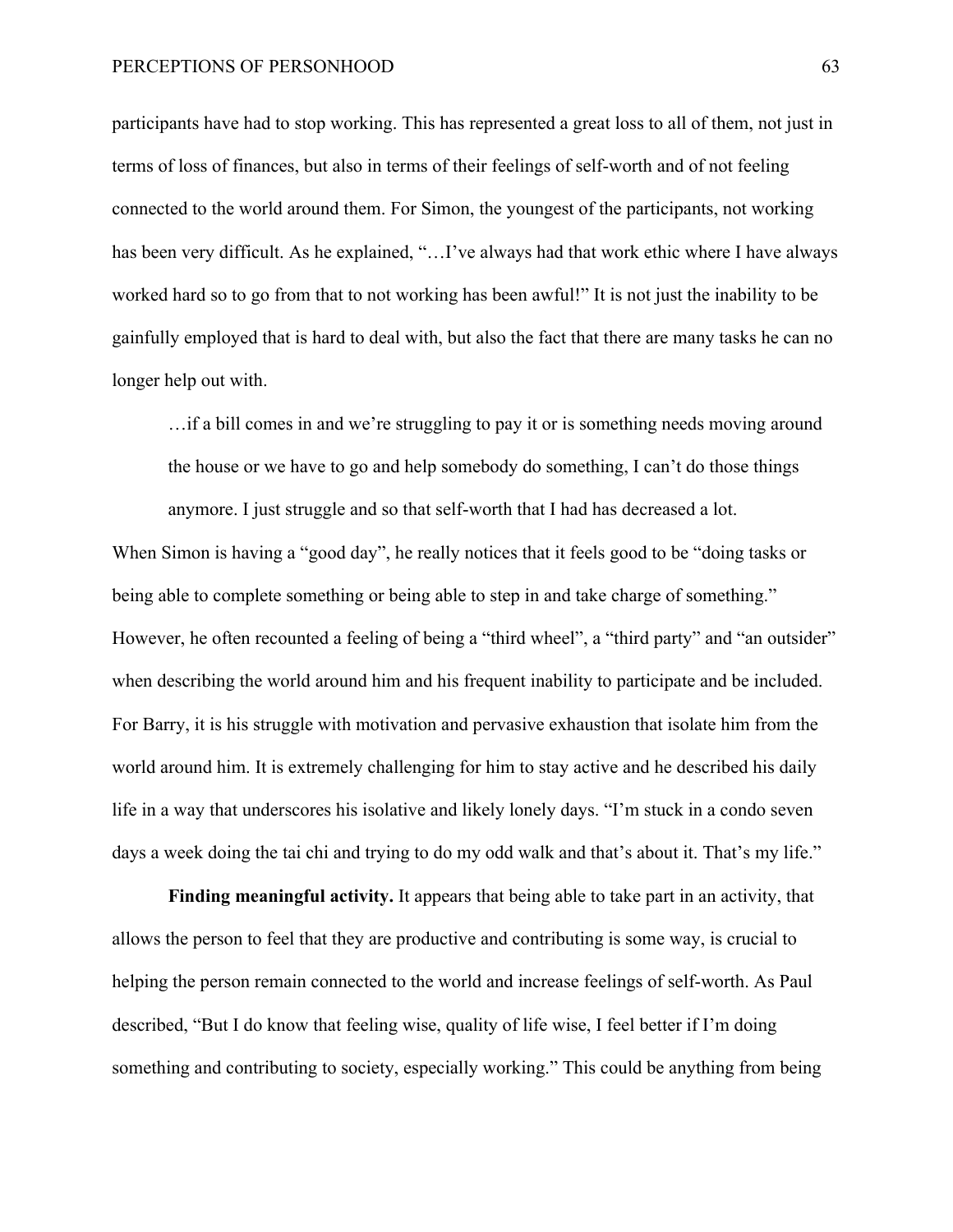able to work as Paul does, to advocacy work and volunteering, or even participating in an enjoyable hobby. Simon enjoys stamp collecting and is the administrator for a large on-line stamp collection group. He really appreciates being able to participate in an activity that he can share with others and which makes him feel that he is making a contribution of some kind. "To me that's become like my work and it gives me purpose and that's something that's really important to me is my stamp collecting and being involved in a Facebook community." Mick feels similarly: "You've got to find something that you're interested in and go out and do it. It's got to be meaningful." Mick credits meeting other dementia advocates and becoming involved in advocacy for helping him to pull out of the "dark place" his life was in the first year after being diagnosed. Mick is now involved in running his own on-line discussion group in Australia, work that he finds immensely empowering.

It is difficult for people with dementia to remain engaged with the world around them, especially when dealing with other people's negative perceptions and attitudes about living with dementia. Mick finds these negative perceptions start right at diagnosis, especially when people are often told by their specialists to get their life affairs in order. As he explained:

Well the biggest thing out here too we're fighting against is the day you're diagnosed out here by the specialist and it's the same worldwide, you're told to get your life affairs in order and go home and prepare to die.

Thus, finding activities that give purpose and meaning seems crucial, as a meaningful way to stay engaged with the world and to combat the prevailing message that all is hopeless. It also seems important to remember that even once symptoms worsen, people with dementia are still connected to the world around them. Paul articulated this idea:

My facial recognition is bad but I also recognize that I'm not going to lose that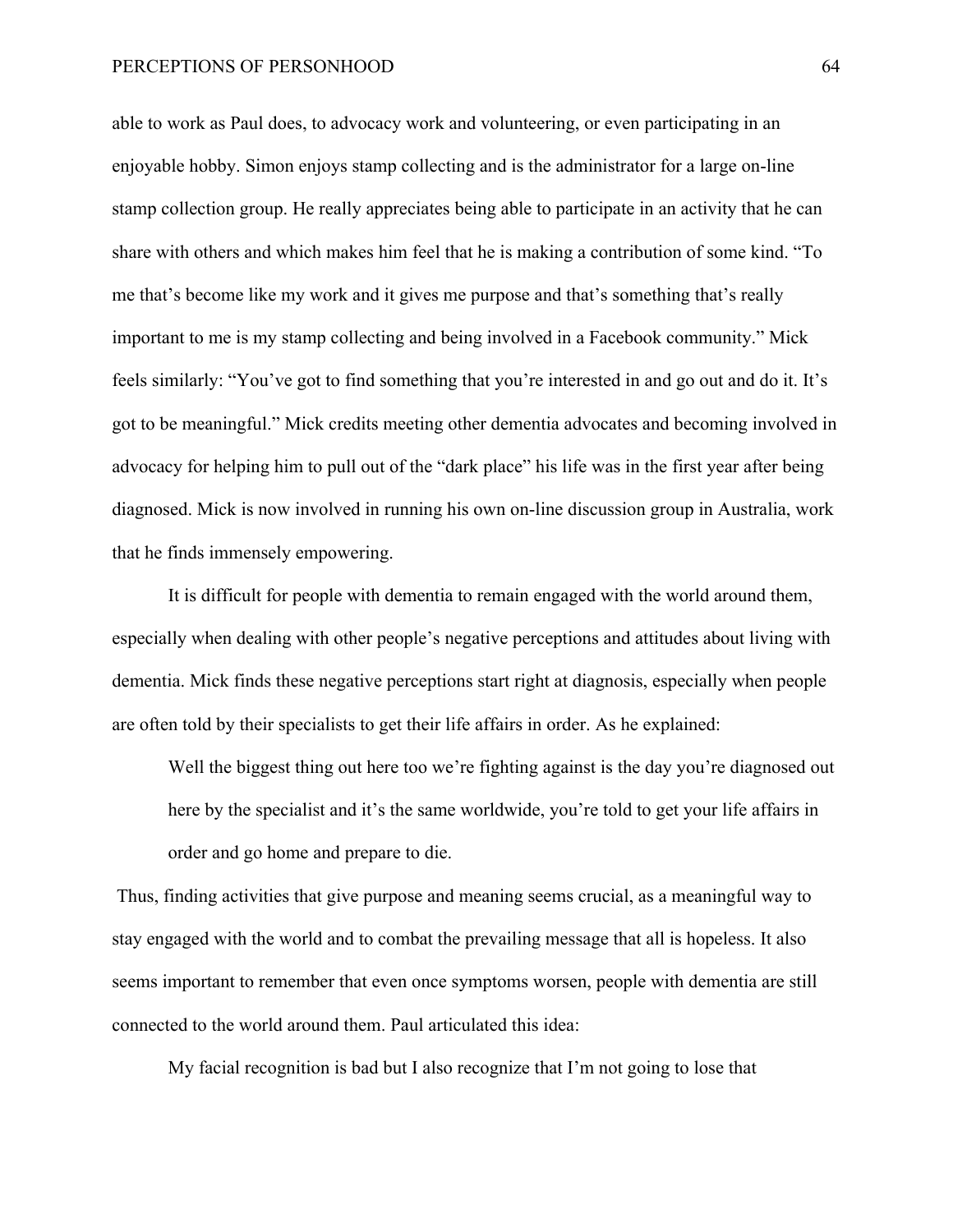connection like they think I am. You know, I think with dementia when your brain gets to the point where it's damaged enough that you're not remembering you know, cognitively, your memory you know, much of anything, to the world, you still have a conscience going on in there. You still have a world that you're living in in your head. You may not be able to express it but it's there.

As Paul also succinctly explained, "Everyday is a bit of a challenge at times, but at the same time, you're still connected to the world."

#### **A Story Worth Telling**

As part of helping people with dementia stay connected to the world, it seems important to hear their stories in order to understand their personal dementia journey and the challenges they live with everyday. All of the participants felt that they had a story to share that was worth telling, and this was largely what led them to wanting to participate in this study in the first place. There was a strong sense within all of their accounts that not enough of the EOD experience is known about and understood, particularly from the person's subjective point of view.

**The power of the personal account.** Mick believes that if other people hear personal stories about what it is like to live with dementia, this will resonate with them and be more meaningful. "But unless they hear a personal story from somebody with dementia, they're not going to take a lot of notice." All of the participants expressed a desire for other people to ask them directly about their experiences living with dementia. Simon explained, "I would love people to ask information and ask questions because if they can understand where I'm coming from, they'll probably understand my situation a lot better and probably be a little more forgiving." Paul is aware that his family and friends have a lack of knowledge and understanding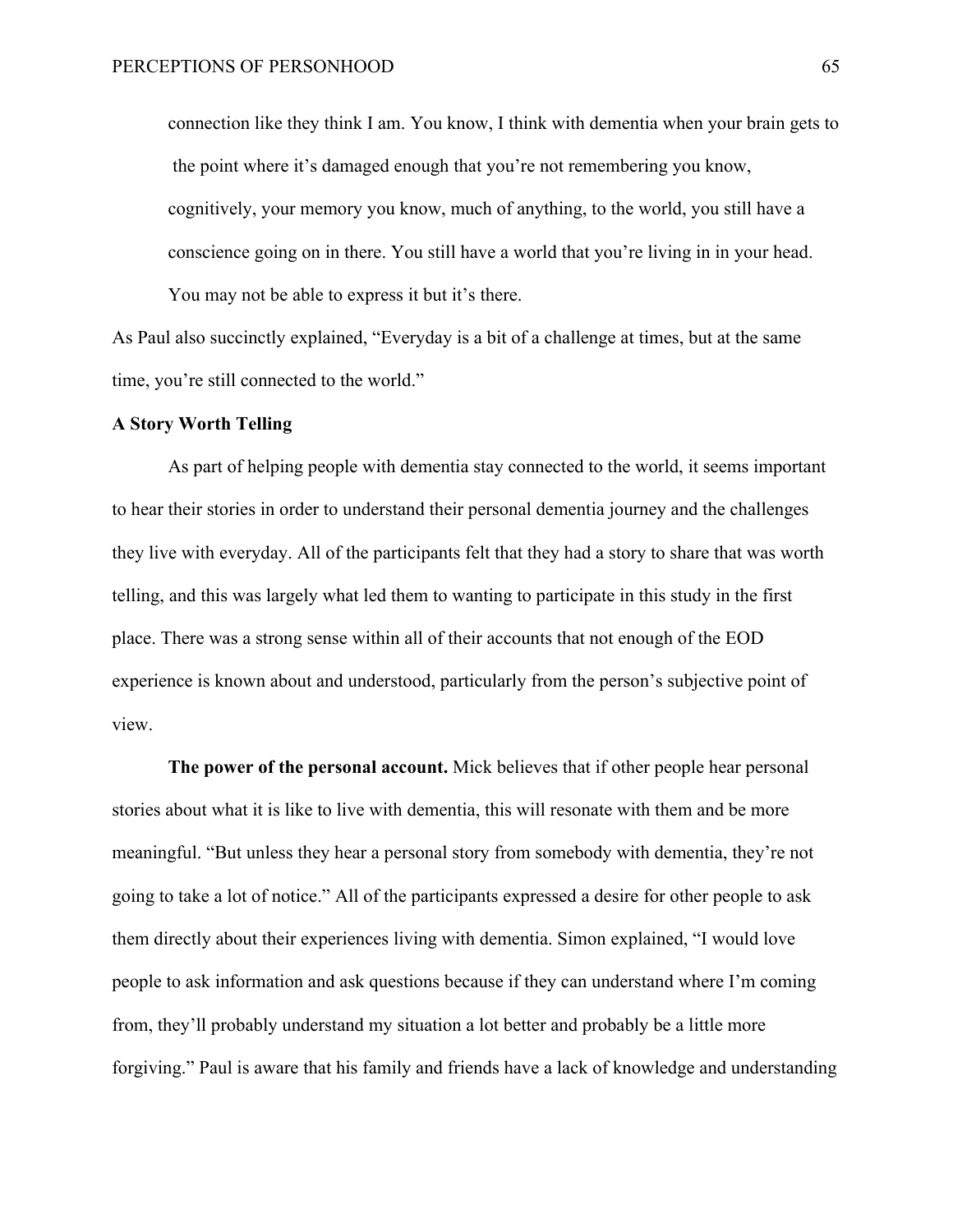when it comes to his dementia. "I think it's like a lot of people who don't understand dementia or understand you know, the symptoms of Alzheimer's. It's that they just look at the worst possible scenario and it scares them."

Mick gives presentations about dementia as part of his advocacy work and he has realized that the general public has a lack of knowledge about what it means to live with dementia. He finds it dismaying at how little people know about dementia, especially as it is a disease that touches many families.

…it's becoming very apparent that people, they know of the word dementia but they don't know what it means. They don't know how to treat people with dementia. It's quite often been a very close member of their family and they don't know anything about it. I mean to me, that's got to be changed.

As he continued to explain, "…I'm finding that wherever I go and give presentations and talks, talks too, people are so hungry for information."

**Listen and try to understand.** Along with hearing the person's story, it also seems that this also involves asking the person how they are doing and avoiding the use of platitudes. For Barry, this reflects back to his annoyance and dismay when people tell him he is looking "good" or "great". As part of trying to hear his story, he feels that "people should be saying like…you know, you're having a hard time. Just ignore how he looks. Just say like you know sorry, how are you? Don't say you look great because that doesn't make it any better." Trying to get people to really see the challenges that he deals with on a regular basis is very frustrating for him. As he stated, "You know it's like what do you have to do to get it into them that there is a problem?" Having one's story heard properly includes not only family and friends taking the time to listen and understand, but health care professionals as well. When Barry found a doctor whom he feels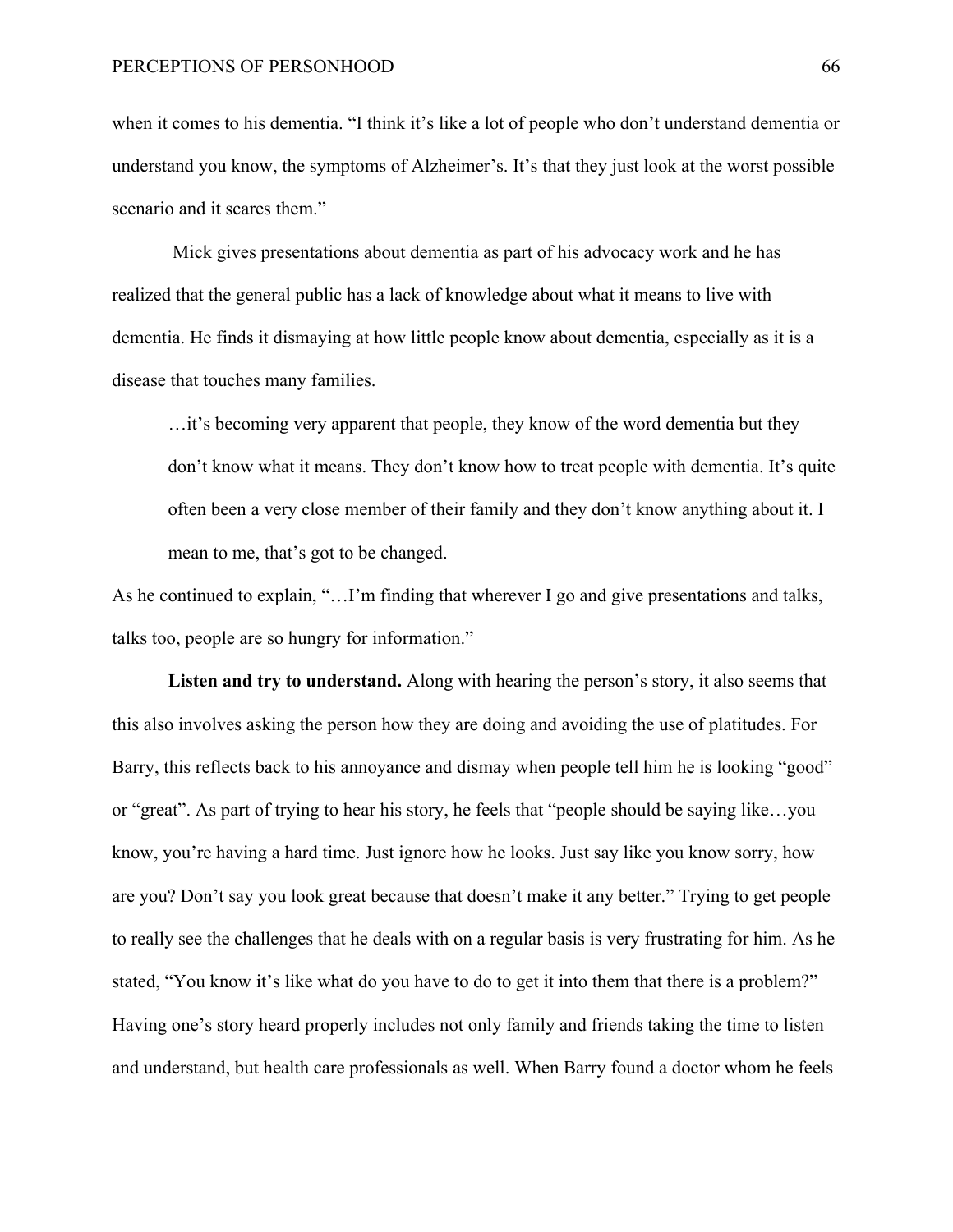finally took his symptoms seriously, it was very affirming to his sense of self and what he was going through.

And God! I mean, it was just so good. He listened to you. Yeah. He was the only doctor who even did. And I can't even remember what he…an internist…I can't remember if he was an internist or what it was. He might have been. I can't remember. But he was good you know, like all the others just sit you down. Oh yeah, yeah, and you just you know, they don't listen to you. Don't listen to your story, what's going on. Because you know yourself, they're all different. I was always different, right?

The theme that each person's story is worth telling harkens back to the theme of a Personal Journey, in that every experience with dementia, at any age, is distinct. As Simon simply but powerfully stated, "Their story is not my story" and this speaks to the uniqueness of the dementia journey. Mick explained that only the person going through dementia can really understand what it means, "see no one understands what we go though." The theme of a Story Worth Telling underscores an important reality, and this study's final thematic account, that the participants feel they are "still here" and that their experiences and realities need to be heard and understood.

#### **I'm Still Here**

This is an incredibly powerful theme that was collectively revealed when examining the participants' personal stories. Of all of the themes, this one was also most evidenced in the artsbased data that was shared by some of the participants. Mick's poem "Nothing for YOU to fear" speaks to his sense that he is still a person, not one to be feared or felt uncomfortable around because of his dementia, but a human being, deserving of respect and dignity:

Dignity and respect are what we expect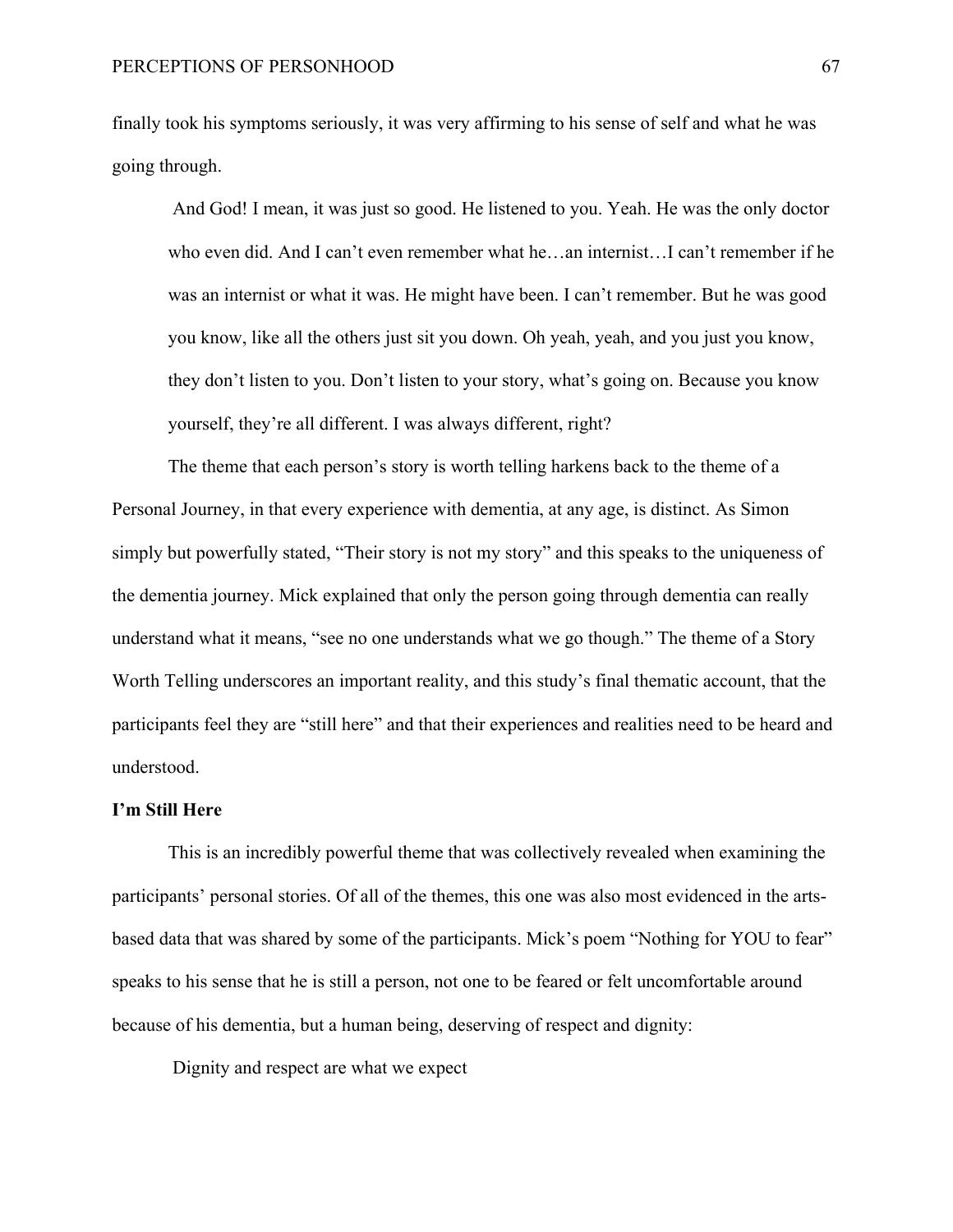We have no obvious disability signs, that is correct I don't dribble at all I often come close to a fall Treat me as you wish to be treated There is no need to be conceited I am still me Can you not see I am still here There is nothing for you to fear

**I'm still a person.** Mick encourages people with dementia to speak up about living with the disease, "we need more people to stand up and say, 'Hey! I'm still me, I'm still here.' You know? 'I'm still a person.'" It seems it is a constant challenge to remind people of this idea, as the losses and changes that dementia force upon the person are difficult to look beyond, particularly for family members. Mick further elaborated:

And it's so hard to convince them that they are still the same person. Sure they've lost a lot of abilities, and yeah, as I've said, cognitive functions and memory and everything else and their brain's not all there like it was. There's part of it missing and whatever else but they can still think. They still feel the same. They basically still act the same….

While this subjective point of view is compelling, Beth provided a family perspective that is quite different. As Beth emotionally explained, "Mom's still here with us physically but she's not in other ways." This serves as a reminder of the losses family members and loved ones must reconcile with, as they deal with the changes that dementia incurs in their loved one over time. As Beth further recounts, "I sometimes feel like Mom's just been stolen from us right? I just feel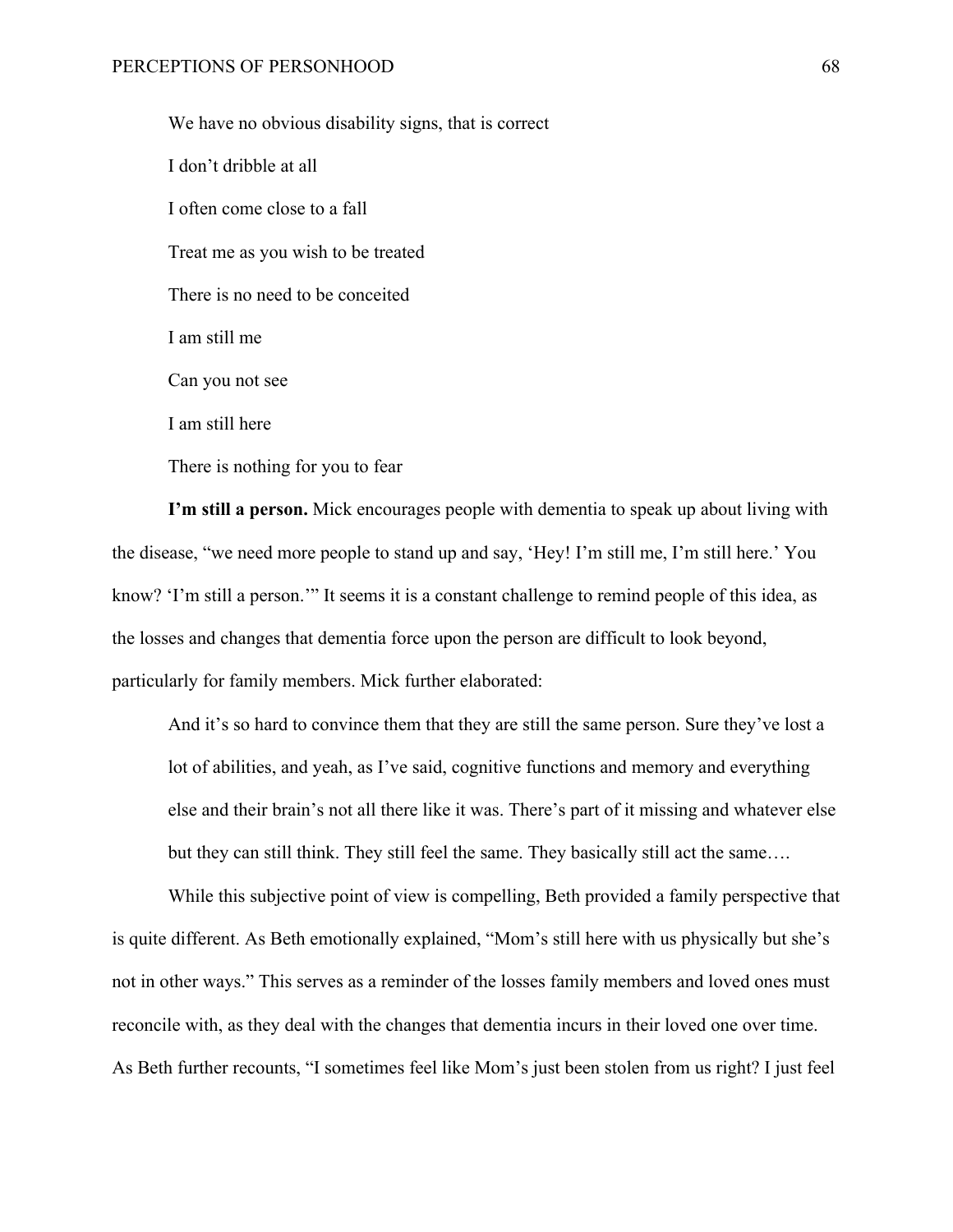#### PERCEPTIONS OF PERSONHOOD 69

kind of…as her family and the ones who love her, I feel kind of like we've been robbed of something really precious to us." Beth also stated, "I would describe her as somewhat empty and I don't think she realizes it but it definitely affects us." I was not able to discern how Joanne sees herself as a person, now that her dementia is quite far progressed. Yet her family's point of view is significant and heartbreaking, revealing the extent of dementia's reach and its effects on the person's loved ones.

**A person worth including.** Mick strongly feels that if people with dementia are included in decision making and in basic conversation even, this could make a great difference for them. "They've got to include them. They must include them because that's when they get unhappy. That's when they start and act differently because decisions are being made without them and it shouldn't happen." While Beth and her family feel that Joanne is very different in many ways than prior to the advent of her dementia, they do notice that Joanne reacts positively to activities that she very much enjoyed in the past, such as family get togethers.

This past weekend we were all together at my sister's home for a birthday party and it was like Mom sat there and her eyes were light. She was smiling. She wasn't responsive in that…normally she would have been right up there making jokes with everybody and you know like if anybody was going to start a food fight, it would have been my Mom right? So she's not doing those things anymore but yet she's still enjoying that interaction that she sees happening and it's like calling to something deeper inside of her right?

This account speaks to the idea that a connection can still be made with the person, despite advanced disease, and that there is worth in still including the individual in the world around him or her.

**Different but the same.** The theme "I'm Still Here" speaks to the sense that the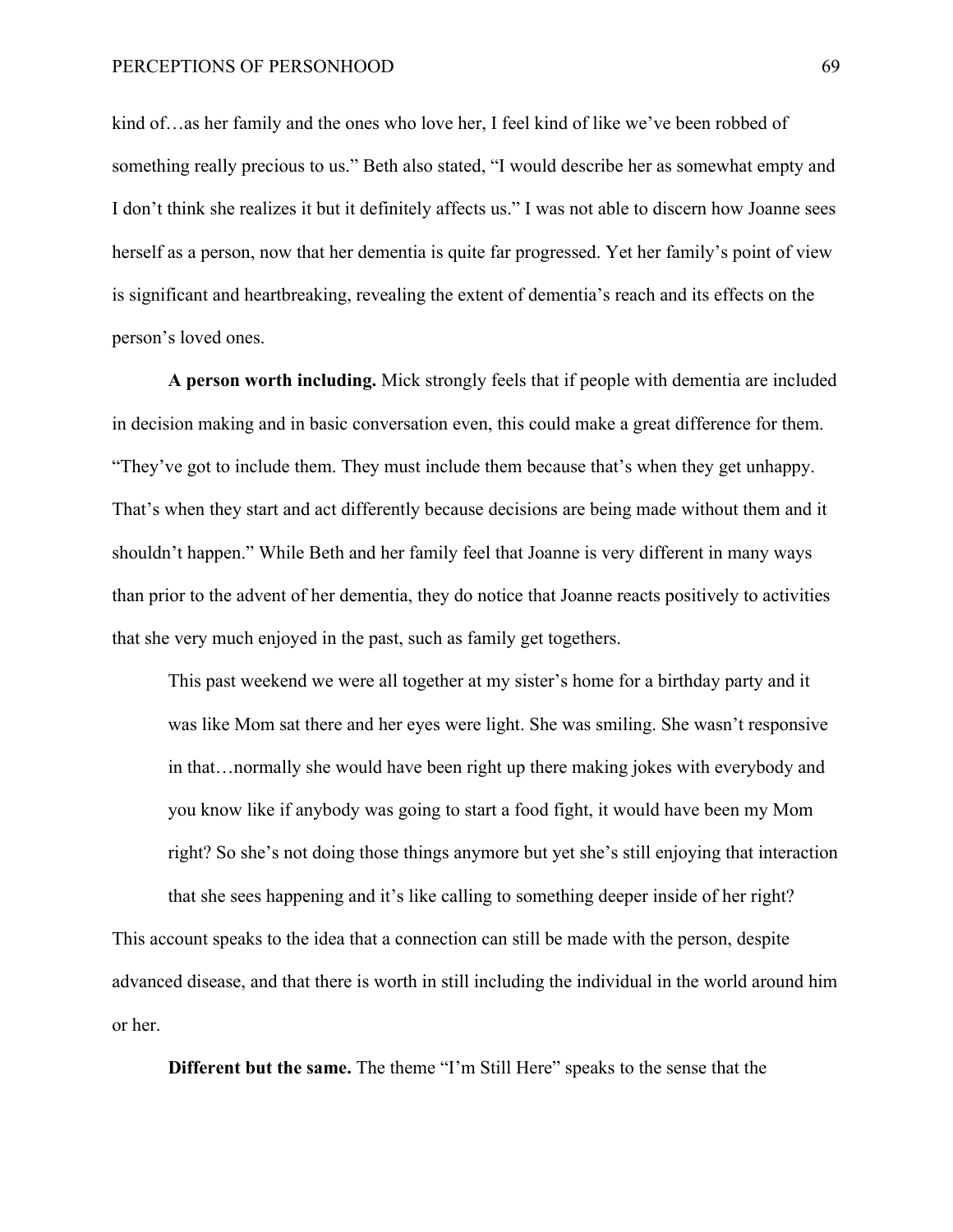participants on the most part feel like themselves and that their continued presence as fellow human beings in society needs to be recognized. This sense of still being here does include the perception that parts of themselves have been altered by dementia. Simon explained that because there are many tasks that he can no longer take part in, it does make him feel less of a person at times.

I can't drive anymore. Even just to get to the local shops, I can't do that. I've lost most of my independence. So from a feeling point of view, I feel less of a human being, less of a man. I struggle with that.

However, what is important for him is to be treated as he was before, as it seems this would help him feel a whole person. As Simon added, "I would tell the people just treat me like you treated me before. As simple as that."

Barry was able to relay his own sense that while he still feels that he is the same person in many ways, he does realize that parts of himself are different. As he explained, " I still feel like me. But different. It's like you know, I know I'm still me. I know I'm still there. But I know a lot of me isn't still there." Paul also was able to describe a sense that there are parts of himself that are now different, particularly in the way that he can no longer rely on his memory and on his brain. For him, recognizing that he could no longer trust his memory was a turning point for him in terms of accepting and managing his dementia.

I always trusted my own intellect, my own mind, my memories, trusted all of it but I recognized that I couldn't anymore and that was the start of really self-healing or you know, active-participation and making myself better, not giving up.

No longer trusting his memory and his "own mind" has not meant that Paul cannot trust himself. As he stated, "…I trust myself." He has a strong sense of who he is as a person with dementia,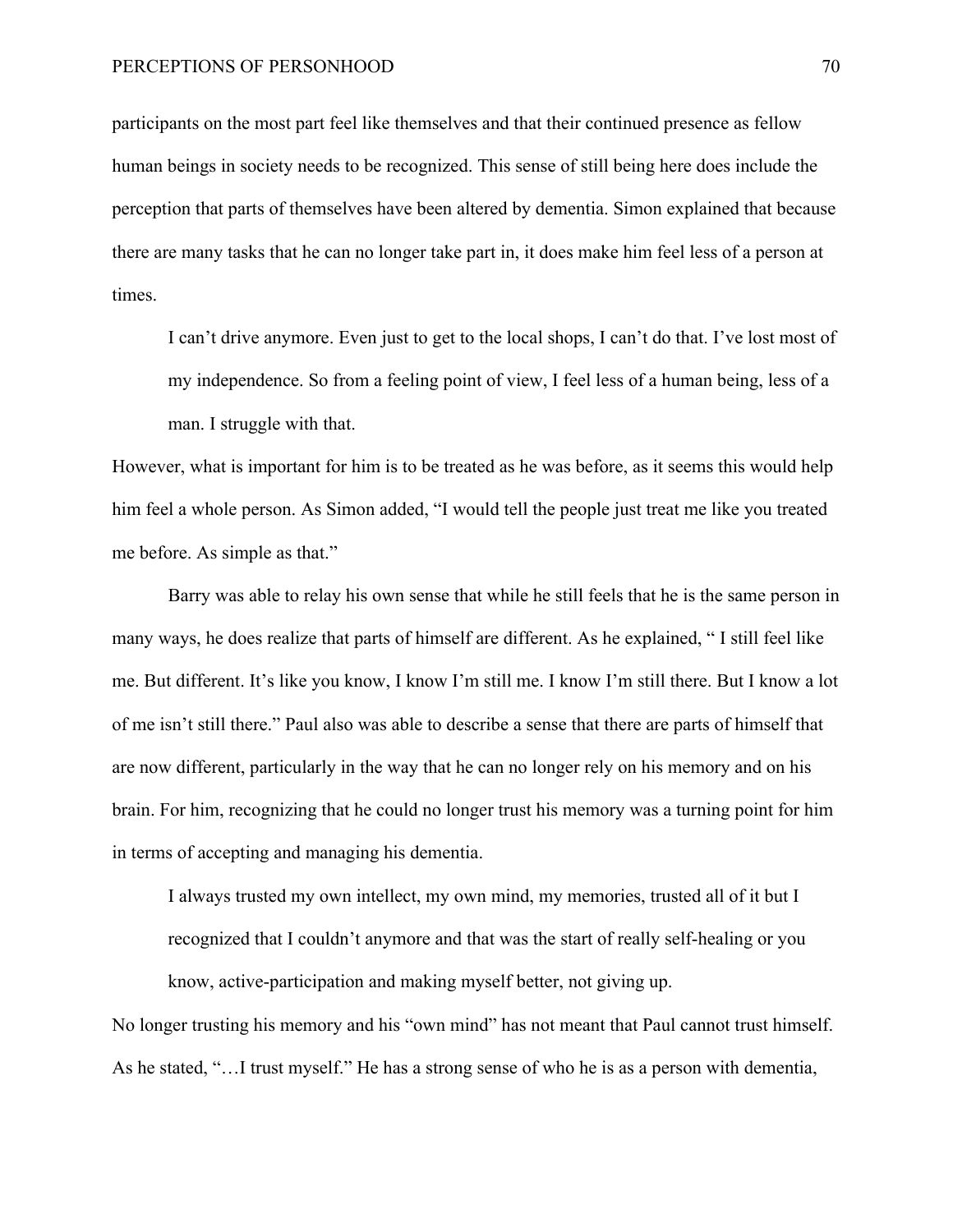that any difficulties and challenges he faces are due to the illness, and that who he is essentially has not changed. As he explained, "It's how the brain works but it doesn't change who you are."

Paul contributed the song "I'm Still Here" as part of his arts-based data contribution. It is a song written by family members of a person with dementia. Paul finds it meaningful to him because he feels that it has an important message. According to Paul, "I love that it speaks from the person's point of view who has dementia. It kind of expresses that point to the world…to the people listening that I'm still here you know?" An excerpt from the song has been included below:

Don't get so frustrated This is not what I had planned I'm slowly losing control And it's out of my hands But you came to my rescue

You hold me up

Stand by me….I'm still here (Steele & Rubino, 2009).

Simon iterated that the losses he has experienced and the challenges that he faces take away from his feeling of being a successful person. As he put it, "So…yes, I feel human. I feel like I'm still a person but also feel like a failure as well in a lot of areas." While this feeling of failure is difficult to deal with, it seems that Simon also feels it is important that his status as a human being is recognized. As Simon explained the words of John Lennon's song "Imagine" are meaningful to him and as he put it, "…they speak to me and they remind me that I'm still a human being you know? I can think yeah, imagining if we are all the same." In the immortal words of John Lennon (1971):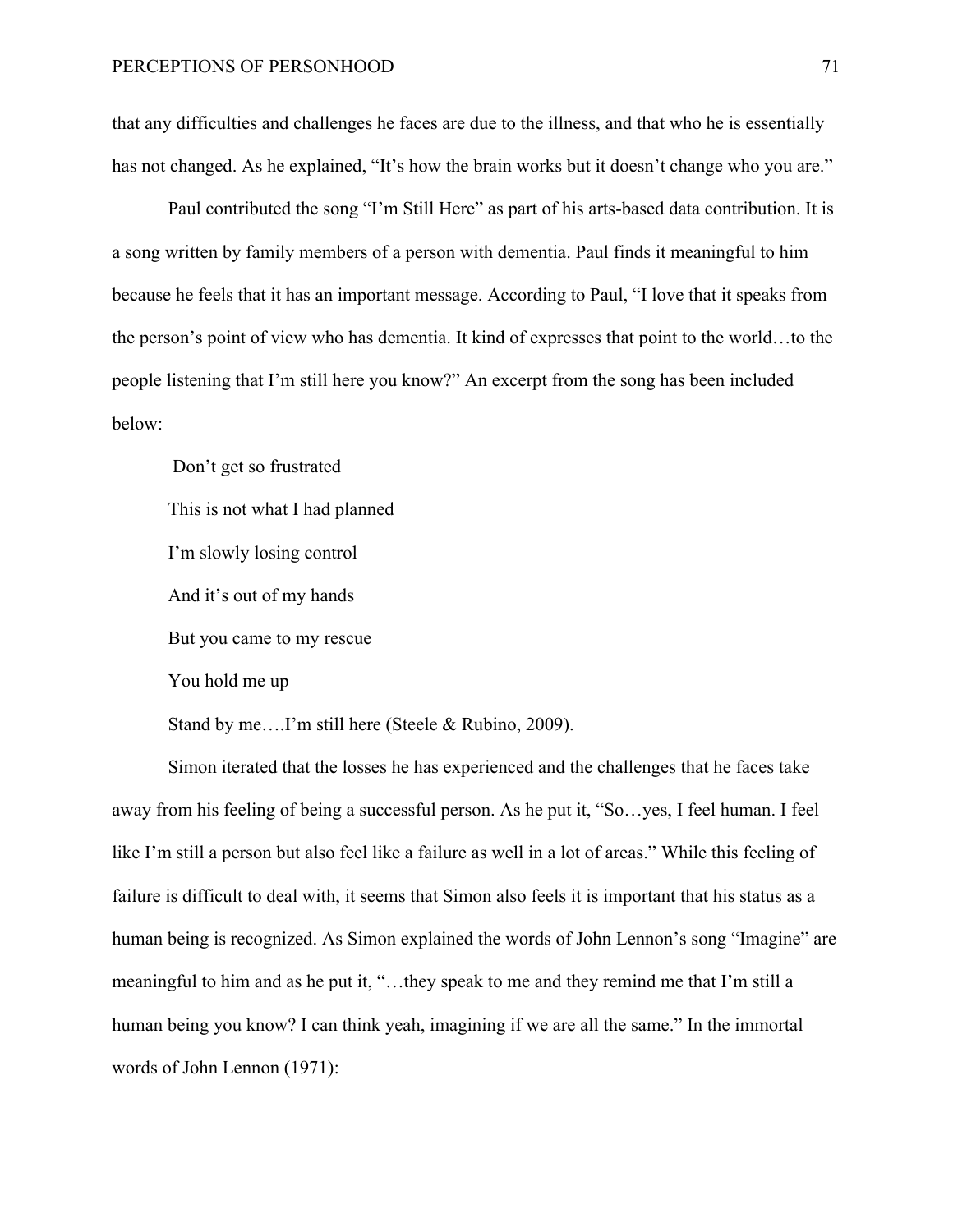You may say I'm a dreamer But I'm not the only one I hope someday you'll join us And the world will live as one

While dementia incurs losses that only increase over time, it seems vital to remember that the person, though possibly changed in many ways, is still here. It is likely very difficult for family to reconcile this notion with the changed person they see if front of them. However, this final theme connecting all of the participants' accounts reminds us that we are all people, despite our differences and our personal challenges, and despite the losses and changes a condition like EOD imposes, we are all living in a world where ideally we all should be able to "live as one".

# **Chapter Summary**

The super-ordinate themes that have emerged following data analysis amongst all four of the participants' accounts have now been presented. The findings have been supplemented by Joanne's daughter's point of view. The themes examined in this chapter, A Personal Journey, Navigating the System, The Stigma of Dementia, Staying Connected to the World, A Story Worth Telling and I'm Still Here represent the participants collective account of living with EOD. Through the use of interview transcript excerpts, song lyrics and original poetry, a picture of living as younger person with dementia has been interpreted: The "painting" is now revealed. The following chapter will consider how these findings answer the research question, what the implications of this study are to practice, and discuss the strengths and limitations of the study as a whole.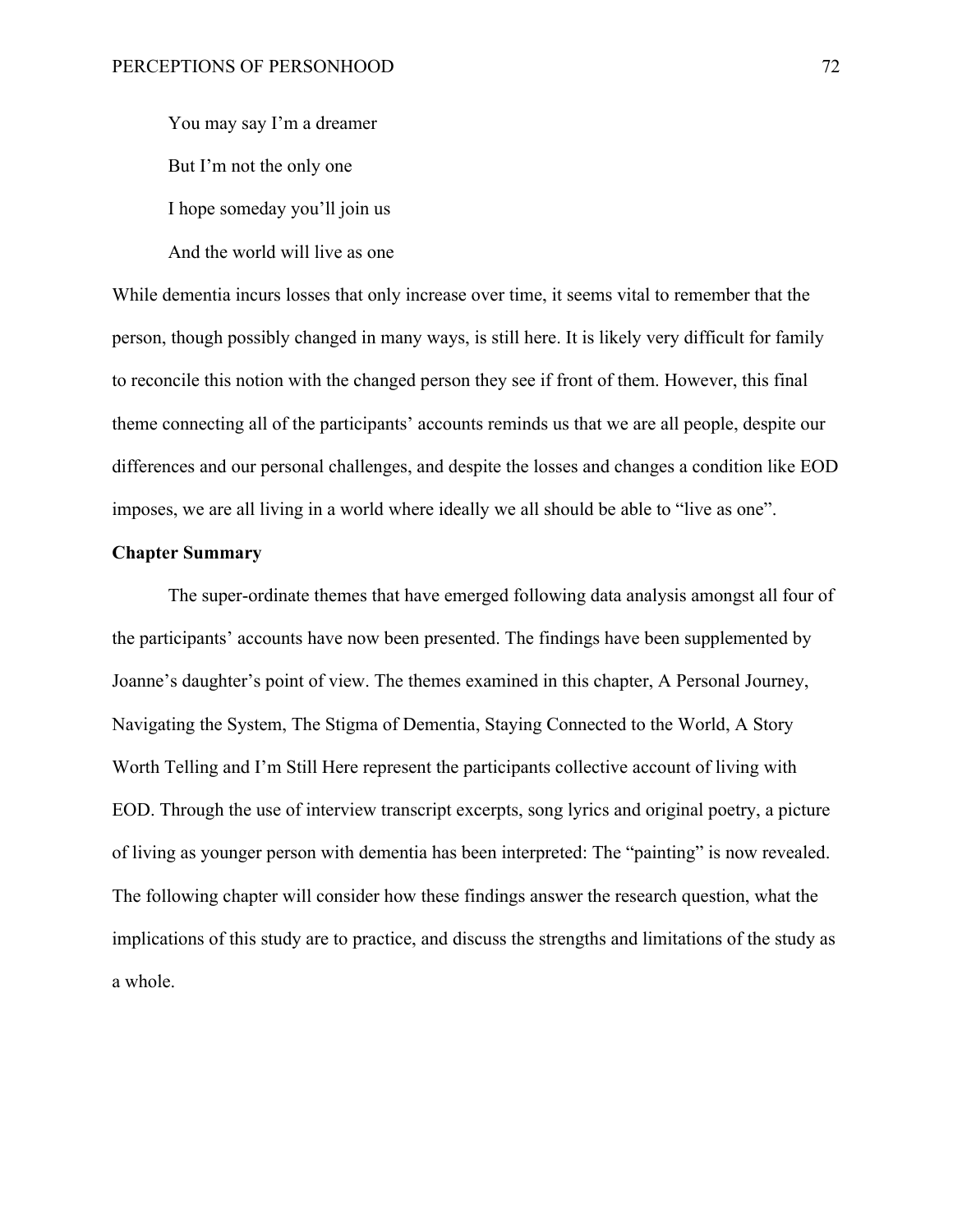### **Chapter V: Discussion**

# **Examining the Painting**

*They all try to understand, but losing your mind happens once a lifetime and their imaginations* 

*are lacking.5*

# **Overview**

Imagine you are standing in front of a painting and are trying to understand its particular meaning. In museums, there are often informative placards next to works of art, explaining their significance. The previous chapter has portrayed a collective account of the experience of living with EOD. This portrayal has meaning on a larger level and this chapter will endeavor to explain the "so what?" of this research study. In effect, this chapter is similar to the placards in the museum explaining the meaning and import of a display. In this case, this chapter will endeavor to describe how the study's findings fit into the body of EOD knowledge, as well as add to it. The interpretative rendering of the experience of EOD that is this research study, the almost completed work, is coalescing into a representation that hopefully has significance and purpose. The following pages will explore the findings and discuss how they relate to the research question. Implications for practice, as well as the limitations and strengths of this study are also considered.

#### **Reflecting on the Research Question**

As the researcher and analyst, my task was to try to make sense of the participants' experiences, as they were in turn trying to make sense of their experiences of living with EOD. The super-ordinate themes that tell the collective story reveal an illness and life experience that is being lived and understood by *people.* At first glance, this seems an obvious and perhaps trite

 <sup>5</sup> Thomas DeBaggio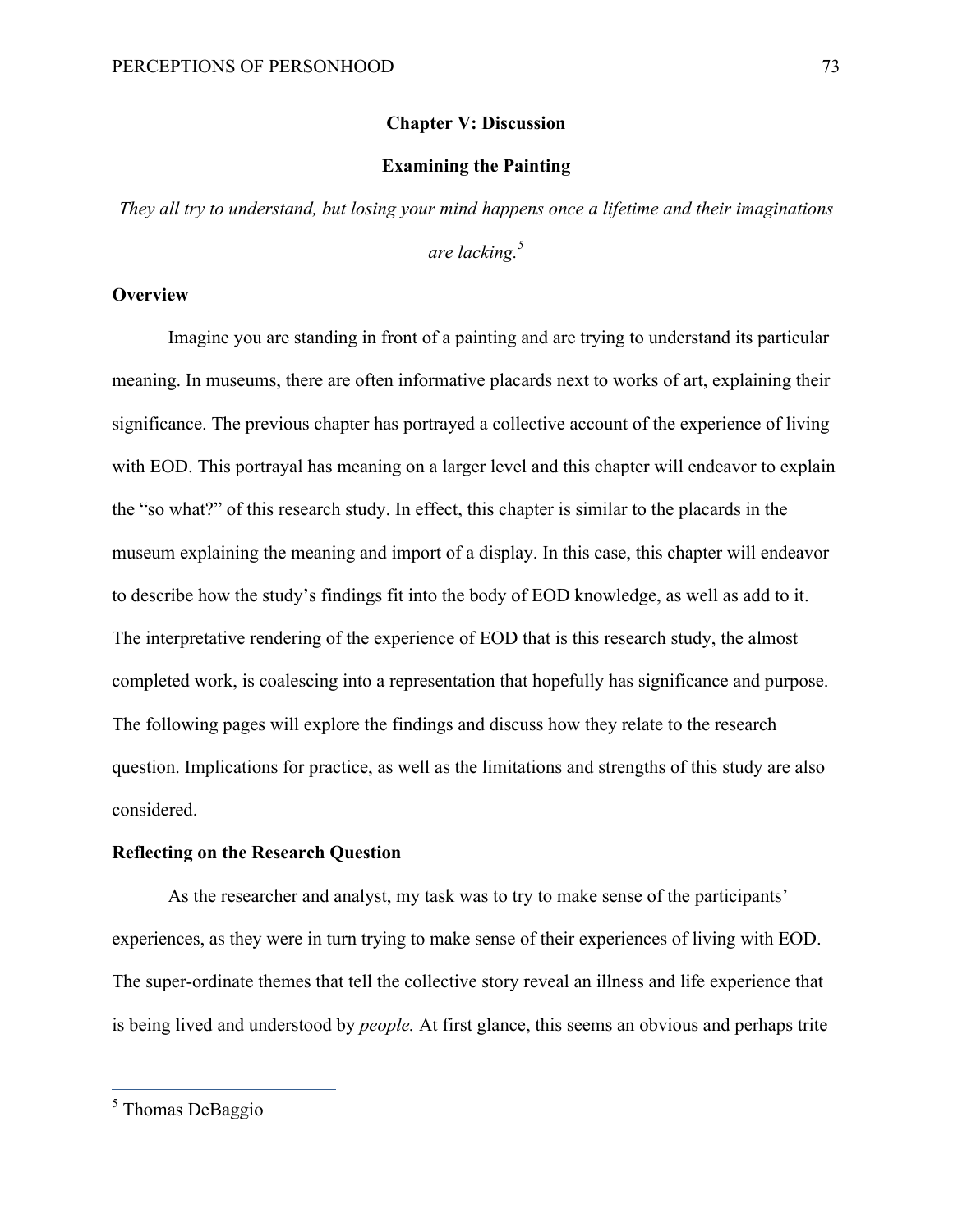observation. Yet, I feel this is important to state when considering the research question. To reiterate the research question, it was "*How do individuals with EOD perceive the impact of dementia on their sense of personhood*?"

When reflecting on the research question, it is evident throughout the combined narrative that a robust sense of personhood and of simply being people is present for the participants as a whole. Their story, as uncovered in the previous chapter, reveals that they are individual people living with EOD, each experiencing and dealing with the illness in his own personal way. This includes being a person who is either living well with or suffering from dementia. In fact, all six themes that emerged from the participants' stories reveal that living with EOD is a very personal experience, wrought with changes and losses, frustration, isolation and many challenges that are specific to each person. It is also a personal life and illness experience filled with new realizations, acceptance and for some, triumphs along the way. The participants' identities as men, fathers, husbands, friends, and undeniably people, are strongly portrayed. Of significance, they can also feel less of a person when others do not understand what they are going through, or when they feel that they cannot contribute and take part in the world around them.

Yet even this affected sense of self, of being different or changed from who they once were, adds to a fuller sense of personhood. This idea fits nicely with part of the discussion in Chapter Two, which considered that decline and change is in fact part of being a person, and does not in itself suggest becoming less of one (Lesser, 2006). Dementia is most often seen as a disease of ever growing losses that diminishes the person over time (Millett, 2011). For younger people, it can seem that the losses associated with dementia are magnified, as the disease takes hold in the prime of life. Thus, some may see the threat to personhood greater for younger people with dementia than for their older counterparts. Nevertheless, despite the great challenges the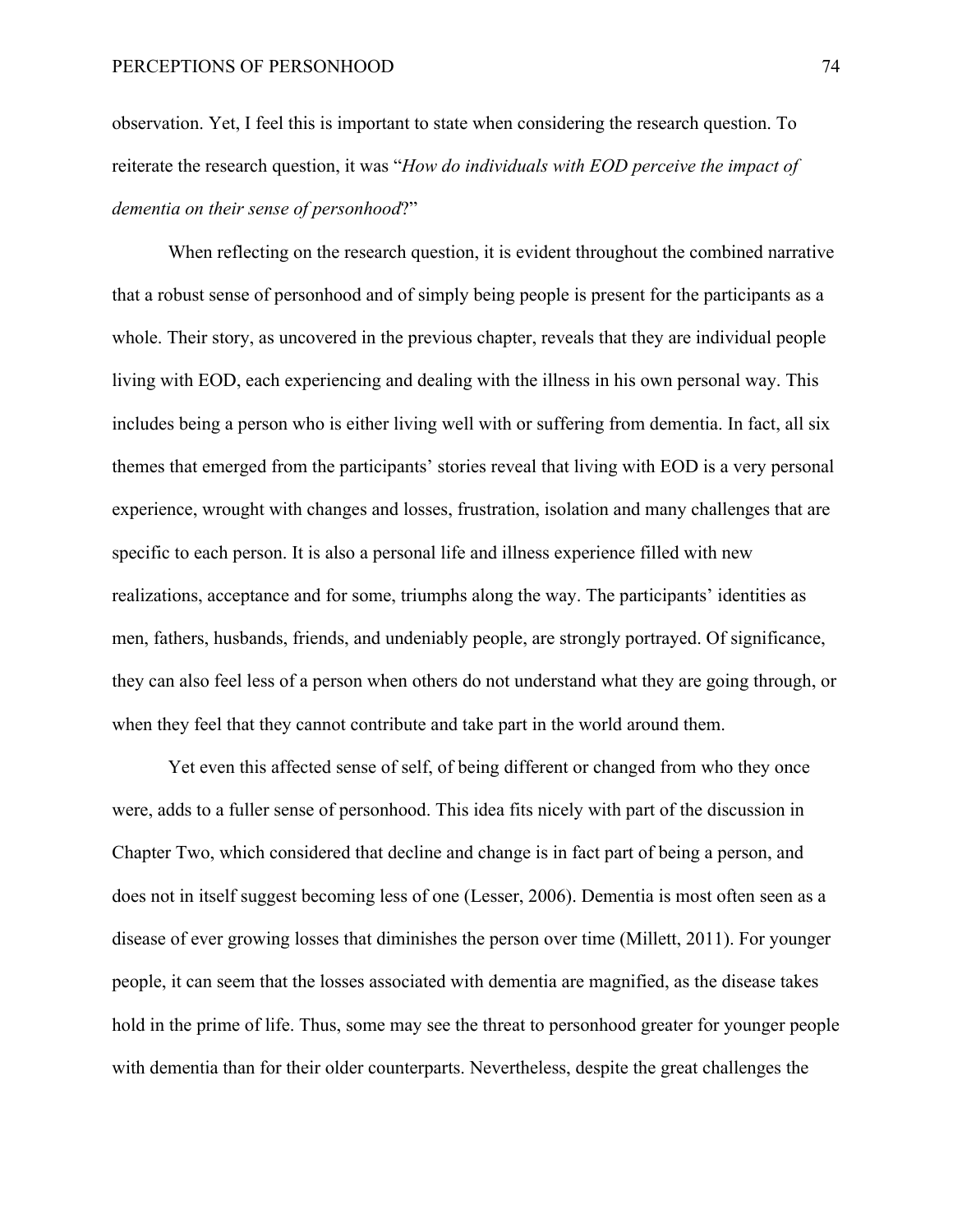participants face as younger people with dementia, their story in fact embodies personhood.

This sense of personhood is evident throughout each thematic thread, but none more so than in the theme I'm Still Here. Most importantly, the combined themes of A Personal Journey, Navigating the System, The Stigma of Dementia, Staying Connected to the World, A Story Worth Telling and I'm Still Here each relate in their own way to the greater human experience of being a person. This evokes the idea that as human beings, as people in our own right, we all have a personal journey to undertake, dealing with the challenges life throws our way. We all must navigate these challenges, which can be different depending on our life's circumstances. Some of us will experience more stigma than others, but we likely have all felt rejection and judgment at some point in our lives. As humans, we all have a desire to be connected to the world in some way, to be able to share our stories and experiences, and to have our presence in this world acknowledged.

To relate the combined thematic account to the human experience as a whole is not meant to diminish the specific EOD experience. Nor is it to detract from the very real challenges and experiences of being a person living with EOD. This is a disease that takes much away over time, in terms of one's ability to care for oneself, to communicate and to remember. Rather the participants' perceptions of their own personhood and how this connects to the human experience, serve to remind us of the human essence of each of the participants. They are all individuals and members of a greater community of people with EOD, and this must be recognized and remembered, especially as their disease progresses.

# **Implications for Practice**

The following paragraphs will discuss the implications of this study's findings and consider them within the context of the literature. Based on the participants' stories and on the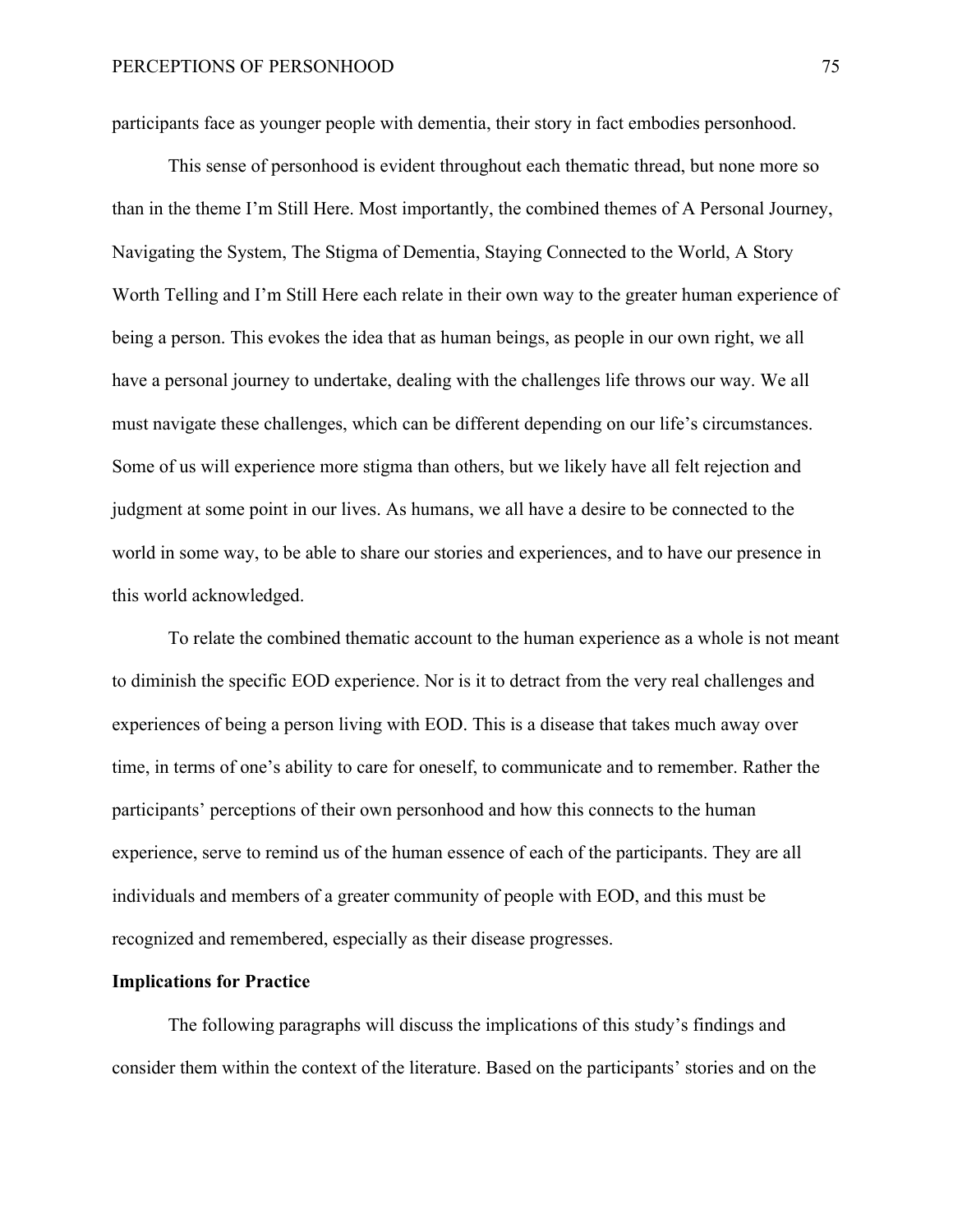super-ordinate themes that emerged from these narratives, several implications for practice have come to light. They include improving the diagnosis process, increasing and improving resources and supports, reducing stigma, honouring personhood and supporting caregivers and families.

# **Improving the Diagnosis Process**

It is well documented in the literature that it can take a long time for younger people to be diagnosed with dementia, a process that is lengthier than for those seeking a diagnosis of LOD (Martin, 2009; van Vliet et al., 2013). Findings from this study confirm this reality, as well as the fact that dealing with the medical system is both a discouraging and challenging process. As EOD is much less common than later onset dementias, it is not surprising that a diagnosis of dementia is not the first condition to come to mind for a physician attending to a younger person with memory or cognitive issues. It cannot be easy for physicians to have to diagnose a younger person with dementia. In fact, diagnosing any kind of dementia is in general indisputably difficult for physicians (Iliffe et al., 2005). One can understand why a doctor would want to be absolutely sure that the diagnosis of dementia is correct. This would appear to be particularly true when diagnosing younger adults, especially as it is vital to rule out any other causes for the presenting symptoms, as the differential diagnosis of a condition such as EOD can vary widely (McMurtray, Clark, Christine & Mendez, 2006).

It also must be difficult to have to tell a person that they have dementia, a devastating reality for patients to have to accept. Some feel there is a lack of systemic dementia education and training for health care professionals (Nadeem, 2013), which could exacerbate this problem. International studies have also demonstrated that primary care teams can be reluctant to make the diagnosis of dementia (Milne, 2010; Mitchell, McCollum & Monaghan, 2013). In some cases, barriers to making the diagnosis were attributed to lack of knowledge, as well as a reluctance to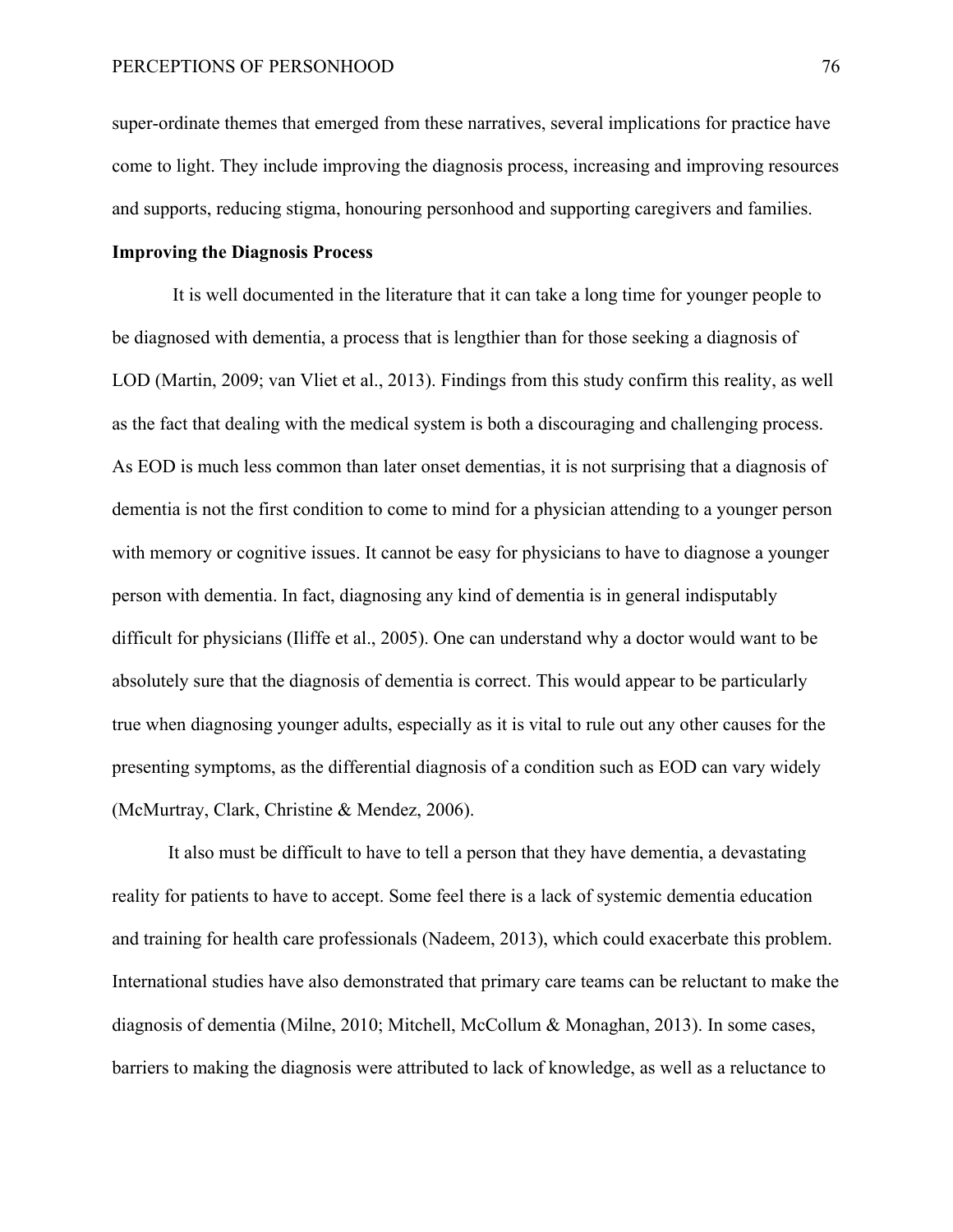disclose the diagnosis in the first place (Mitchell et al., 2013). Regardless of the various reasons for why it takes so long to receive the diagnosis, the lasting impact of each participant's very difficult journey to diagnosis is hard to ignore. Their frustration, concerns and anger with the medical system are palpable amongst all of their very personal accounts. It is interesting that the participants often did not feel "listened to" when they began seeing their doctors, trying to describe symptoms that they knew were more than just a depression. From the family point of view, it is also significant that family felt shut out of the diagnosis process. They had an important point of view and perspective of how the person was coping and what they saw was "going wrong" or "not quite right".

There certainly are clear consequences to delay in diagnosis. Timely diagnosis is crucial so as to most effectively manage symptoms and to allow the person time to adjust and come to terms with the diagnosis (Mitchell et al., 2013; Westerby & Howard, 2011). Thus, it is important that public knowledge of EOD be augmented, and this would include increasing the EOD knowledge of health care professionals (van Vliet, 2013). As more people are aware that EOD is a condition that can affect younger people and that dementia is not just an illness of the elderly, the possibility of EOD might be more readily considered when younger adults begin to exhibit or complain of dementia-like symptoms. Health care professionals must also be made aware of how difficult it is for younger people to go through the diagnosis process. The impact of the lengthy and difficult diagnosis journey is best understood and acknowledged by hearing the first hand accounts of the people who have had to go through this difficult process. More research is needed to hear younger adults' subjective points of view, in order to both better inform the general public and health professionals of their experiences and difficulties, as well as to elicit their opinions of what could be done to improve the diagnosis process.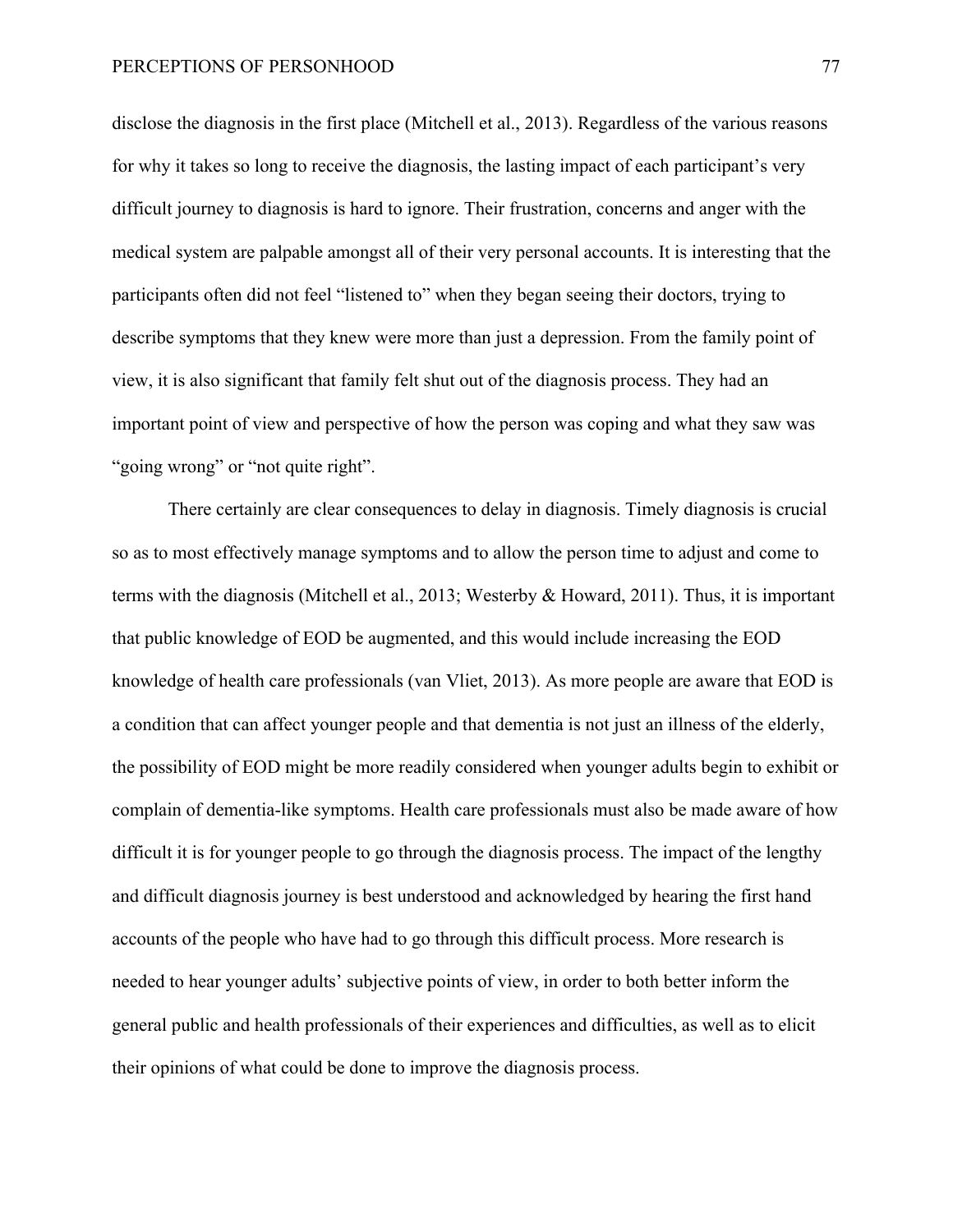### **Increasing and Improving Resources and Supports**

Findings from this study reinforce existing knowledge that resources and supports that are specific to younger adults are scarce and that most people with EOD must make do with services that have been set up for older adults (Roach et al, 2008). Moreover, this study also demonstrates that participants very much want to be able to continue contributing to society and engage in meaningful activity, and that finding supports and resources that would enable this would be helpful. Other research has demonstrated that younger people with dementia desire meaningful activity that gives them a sense of purpose (Roach & Drummond, 2014). It is significant that all of the participants spoke of the importance of finding something that is both meaningful to them and makes them feel that they are contributing to the world around them in some way. It is also interesting that how best to connect to the world varied substantially from person to person.

It is important to remember that the word "dementia" is a term that can be used to describe many different degenerative brain conditions. This was apparent in the fact that out of four participants, three different types of dementia were represented: Alzheimer's, Lewy Body and Frontal Temporal dementia. As evidenced in the theme A Personal Journey, all of the participants experienced their own form of EOD quite differently. Thus, finding an activity to take part in seems to depend not only on disease presentation and abilities, but also on what interests the person most. For the participants, meaningful activities varied from still being able to work, to advocacy, volunteering and to taking part in a hobby. The various disease presentations combined with different personal interests, speaks to the need to be as personfocused as possible in resource and care planning for people with dementia (Mendes, 2015; Nazarko, 2015). Thus, a variety of services need to be offered for the wide variety of people who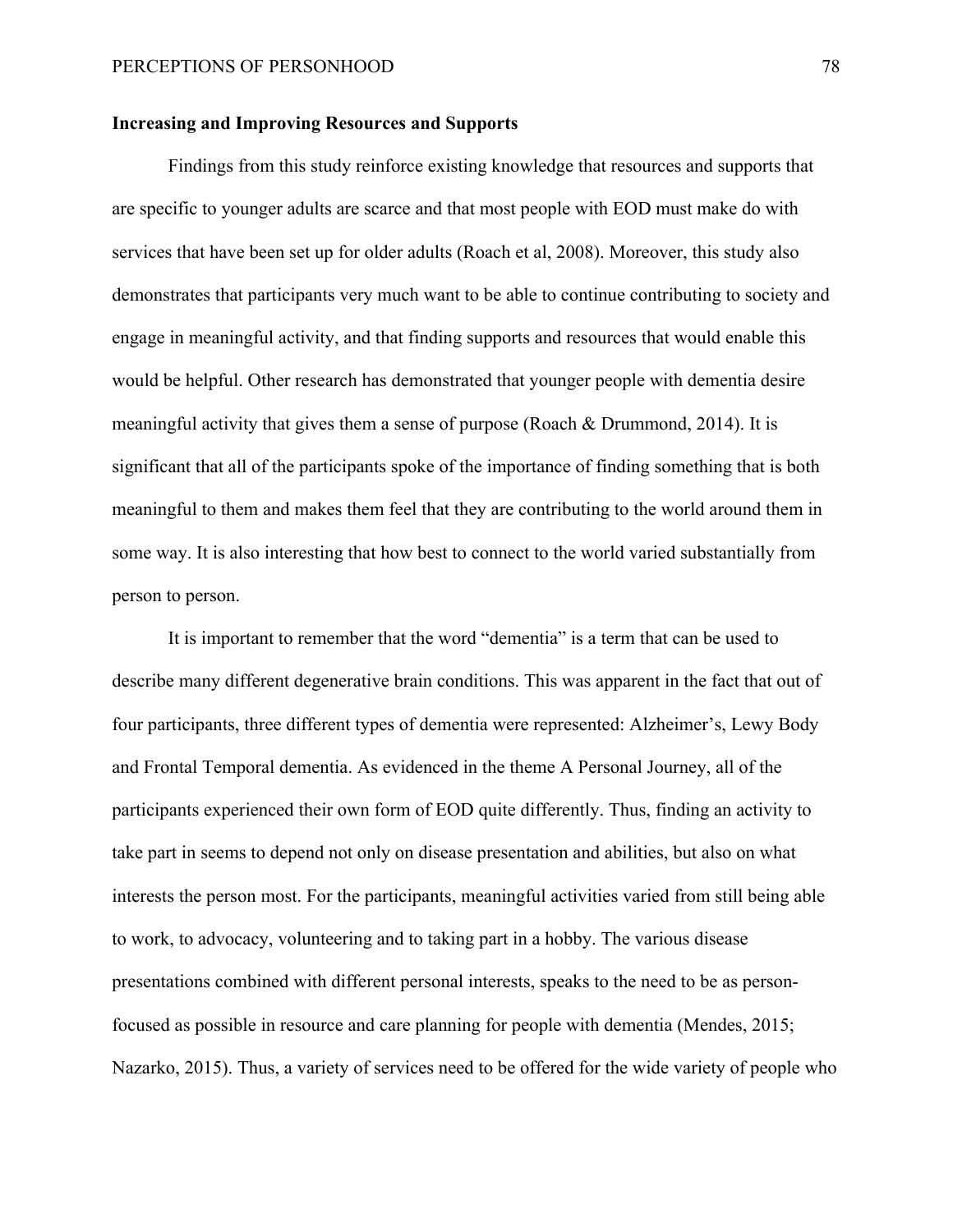live with EOD.

Support groups can be a helpful resource for those who need to talk to others experiencing similar circumstances, but from what this study has revealed, younger people want to be actively engaged in activities that give them a sense of having contributed to the world they live in. Support groups may not provide this sense of active contribution. Support groups also usually involve a professional facilitator, which can situate the person with dementia in a more passive role (Clare, Rowlands & Quin, 2008). This sense of passivity could lend to a feeling of not really contributing and actively taking part is something meaningful. It is significant that being involved in activities that were planned and arranged by other people with dementia was found to be empowering. Groups similar to what Mick has been involved with, likely create more of a feeling of overall contribution and meaning. As Clare et al. state (2008), groups that are not professionally facilitated "are likely to encourage an active search for meaning, emphasize empowerment through maximizing choice and control, and engage in advocacy and collective action aimed at changing social representations and attitudes" (p. 11). Activities that have a recreational focus have also been shown to be helpful or of interest, both in the literature (Kinney, Kart & Reddecliff, 2011) and in this study. Activities that emphasize shared social interactions and positive social identities, rather than focusing on the dementia symptoms or concerns, can foster a sense of wellbeing (Pipon-Young , Lee, Jones & Guss, 2011).

According to Beattie et al. (2002), specialized services for younger people with dementia are recommended. However, it is not clear what "specialized" signifies and more importantly, what this would mean for the people who would actually take advantage of these services. The Beattie et al. article (2002) did acknowledge that the discussion of younger adults' needs is unfortunately most often considered from the professionals' point of view, in terms of "others'"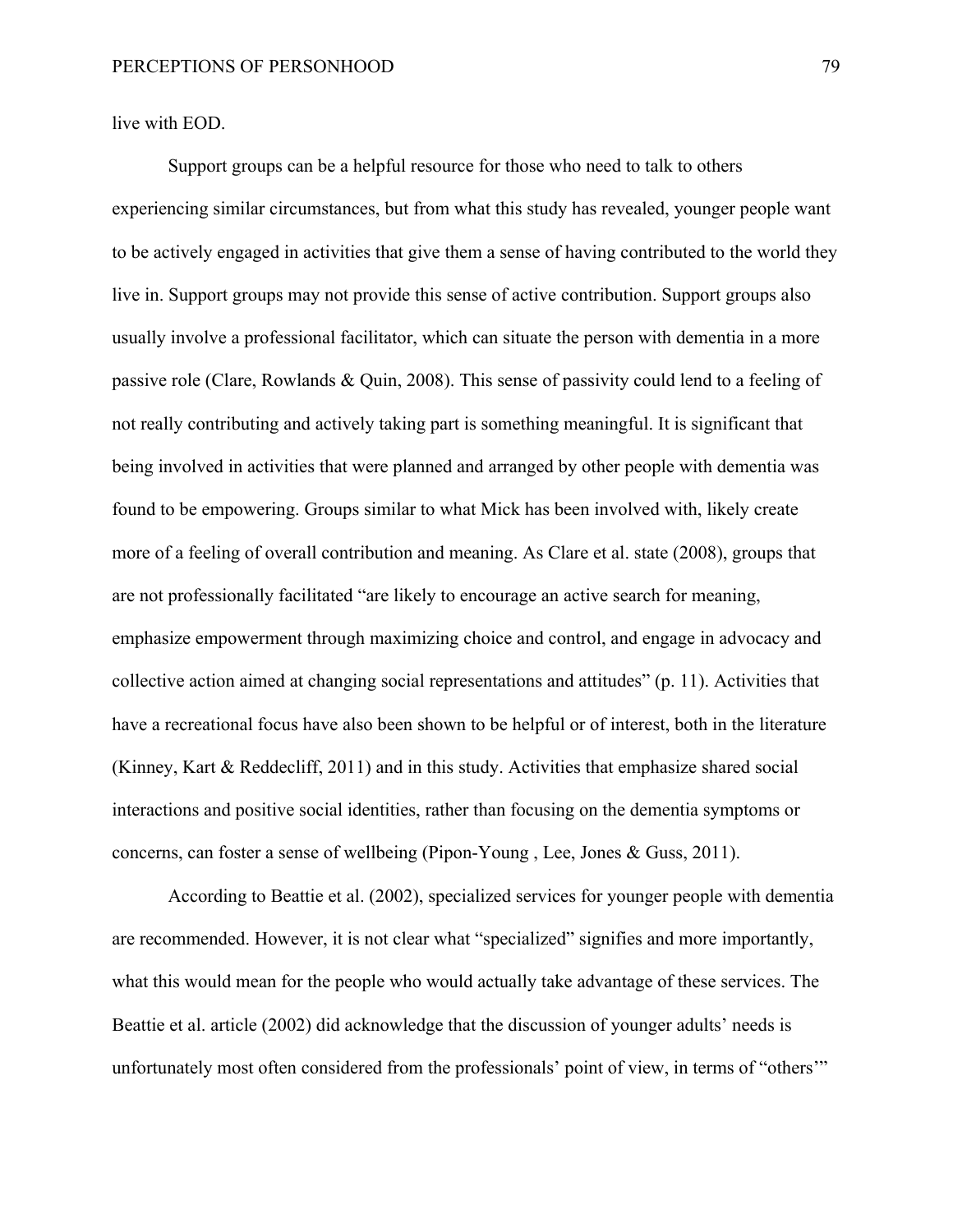perceptions of what those needs are. Similar to the discussion above, the people who would take advantage of specialized services, those with EOD, need to be involved in the discussion into how these services would look. Supports for people with dementia in general must recognize their unique needs and preferences as people (Veselinova, 2014), and this certainly is the case in point for those with EOD.

# **Reducing Stigma**

Reducing stigma is a concern that all people with dementia face, regardless of their age. In fact, it can in some ways define the entire experience of having dementia, whereby the label of "being demented" can become the most prominent feature of the person's life (Milne, 2010). It is unfortunate that the common and damaging point of view that people with dementia are "no longer the same person" persists (Millet, 2011). Additionally, there is the perception that people with dementia have little or no quality of life, creating an environment where the person's personal preferences and beliefs can be ignored (Garand, Lingler, Conner & Dew, 2009). The label of "being demented" is difficult to shed and for others to see beyond. Within the younger person's context, this stigma is particularly pronounced, as younger people do not "fit" the image of an older person with dementia, causing a further sense of being different. Stigma only adds to feelings of disconnection and disengagement with the world, as evidenced by the isolation participants were made to feel when others treated them as second-rate citizens. As preserving hope is crucial to maintaining well being when living with dementia (Wolverson et al., 2010), it seems especially important that the prevalent and "hopeless" view that those with dementia have little quality of life be challenged.

The participants' experiences with stigma confirm concepts such as Kitwood's (1997) malignant social psychology. When the participants were not recognized as people in their own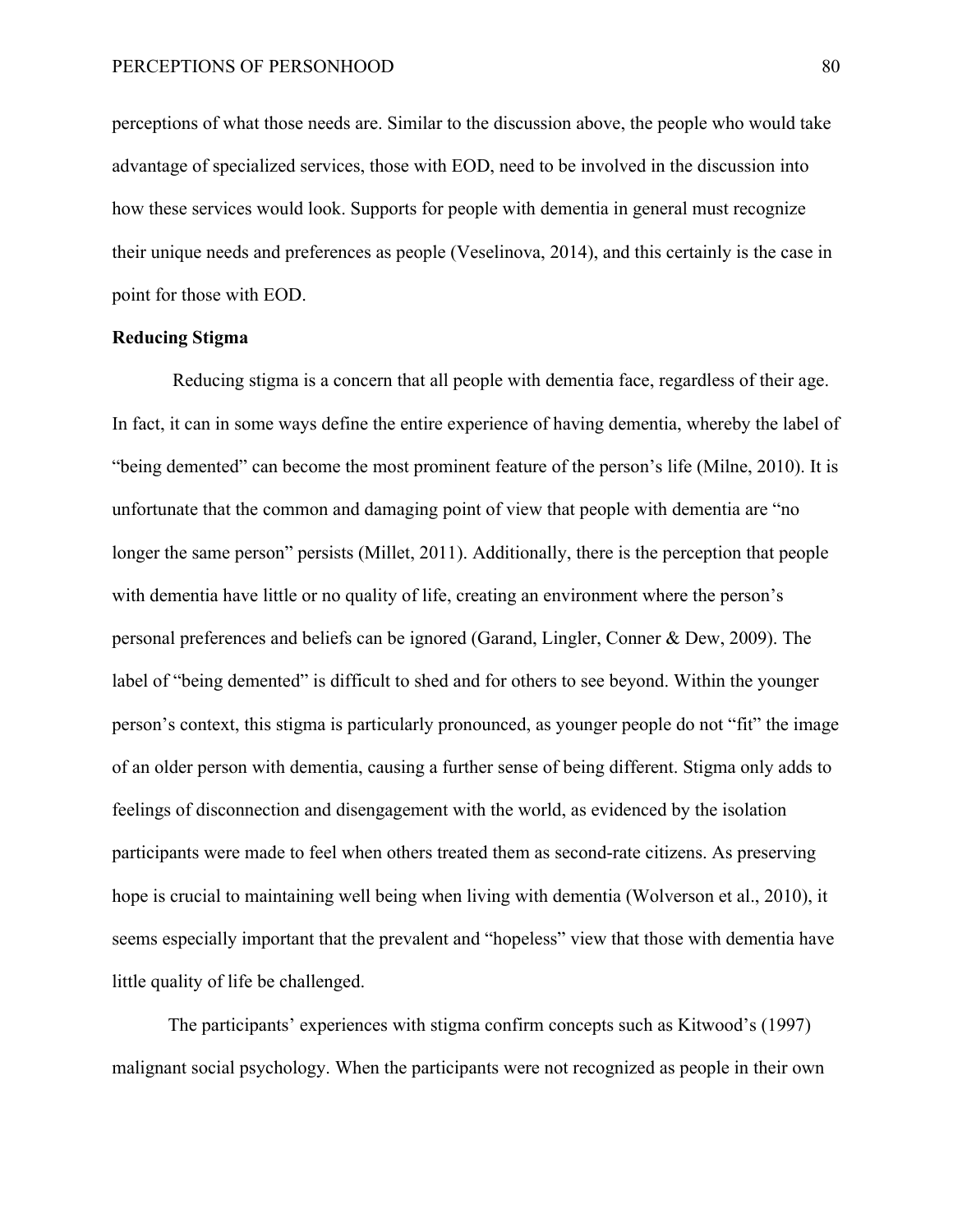#### PERCEPTIONS OF PERSONHOOD 81

right, but treated as individuals who could not hear or speak for themselves, this contributed to a further sense of isolation and was depersonalizing for them. The wider ramifications of stigma must also be considered, as it is felt that fear of stigma can affect a person's willingness to seek diagnosis in the first place, readiness to follow up with supports and possibly, inclination to participate in research (Garand et al., 2009; Swaffer, 2014). Stigma quite possibly could have been one of the factors that made recruitment difficult for this study. There are still few studies that involve people with dementia directly in research, which only serves to perpetuate stigma (Swaffer, 2014). It is important to involve people with dementia directly in research, not only to be able to gain access to and learn from their life stories and experiences, but to also affirm to them their value as people, worthy of being included in the body of dementia research.

# **Honouring Personhood**

It is significant that all of the participants verbalized that they felt that they were "still here" and that they continued to have a sense of who they are as people. It is also interesting that they could acknowledge personal losses and changes to their sense of self, which accompanied this continued sense of understanding of who they are as people. Other research has demonstrated that people with dementia can experience a "state of flux", in terms of a sense of both continuity and change in identity (Caddell & Clare, 2011). It has been stated that personal identity is "an immanent, continuous, and at the same time fluid concept" (Lawrence, 2007, p. 555). It makes sense that if a person with dementia can feel both changed and the same in terms of identity, then personhood could also be seen as an intrinsic and continuous concept or state of being. Thus, one could argue that personhood is constant and must be considered when planning for care and support. This speaks to the importance of providing person-centered care whenever possible, recognizing that each person with dementia is unique and that he or she will see the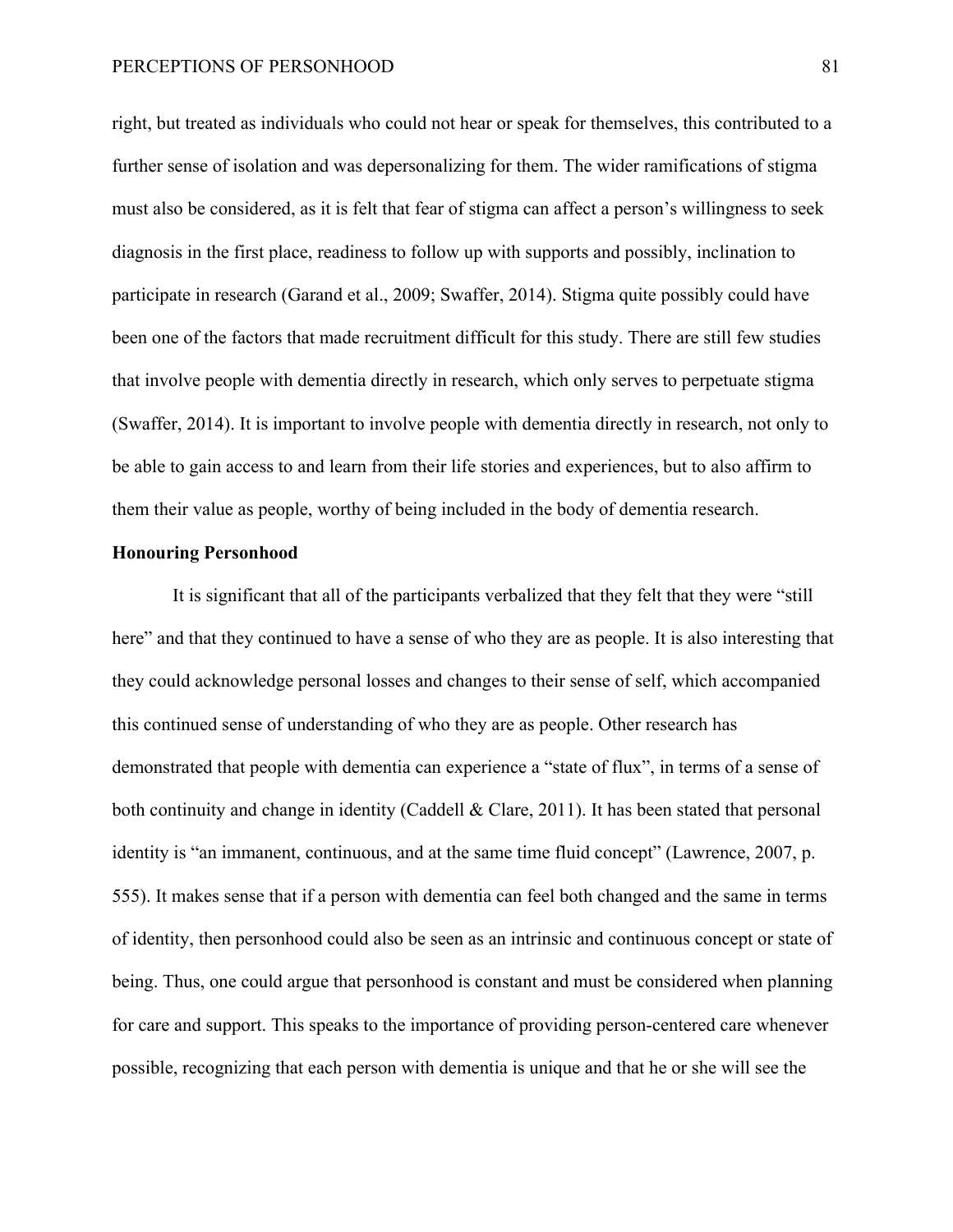#### PERCEPTIONS OF PERSONHOOD 82

world from a corresponding and distinctive point of view (Hurtley & Pitkin, 2013). As the dementia progresses, it is common for others to focus only on losses and changes, instead of on the person's continuing abilities and strengths (Ortigara  $\&$  McLean, 2013). Regardless of stage of illness, it seems vital that personhood be honoured. This would involve looking beyond symptoms, the dementia label and whatever other preconceptions and prejudices that are normally associated with dementia, and connecting foremost to the person. To refer back to Simon's simple yet powerful words, "treat me as you treated me before." This is an important message for healthcare professionals, and for the general public as well. We cannot forget to treat those with dementia, regardless of age, as *people*. This has implications in terms of the manner in which we talk about and to individuals with dementia and the language that is used to do this, as well as how we treat them in our communities and in care.

#### **Supporting Caregivers and Families**

Much has been discussed in terms of other people's perceptions of those with dementia, especially what can be seen as potentially damaging point of views, such as the person as a "shell" of who he or she once was. Despite indications from this study that reveal that people with EOD feel very much "still here" as people, and not an empty shell, it is difficult to ignore the point of view of family members and loved ones. While the person may feel still himself or herself, despite acknowledged changes and challenges, the person's family and loved ones can have very different perceptions, especially as the disease progresses. From my discussion with Beth, it was apparent that she and her family are very supportive of Joanne. It was also obvious that they "miss" the Joanne that they knew prior to dementia entering her life. Their view of her as a changed person in many ways was not meant to be hurtful or demeaning, it was simply the reality that they felt they were facing. The grief that Joanne's family share in the face of her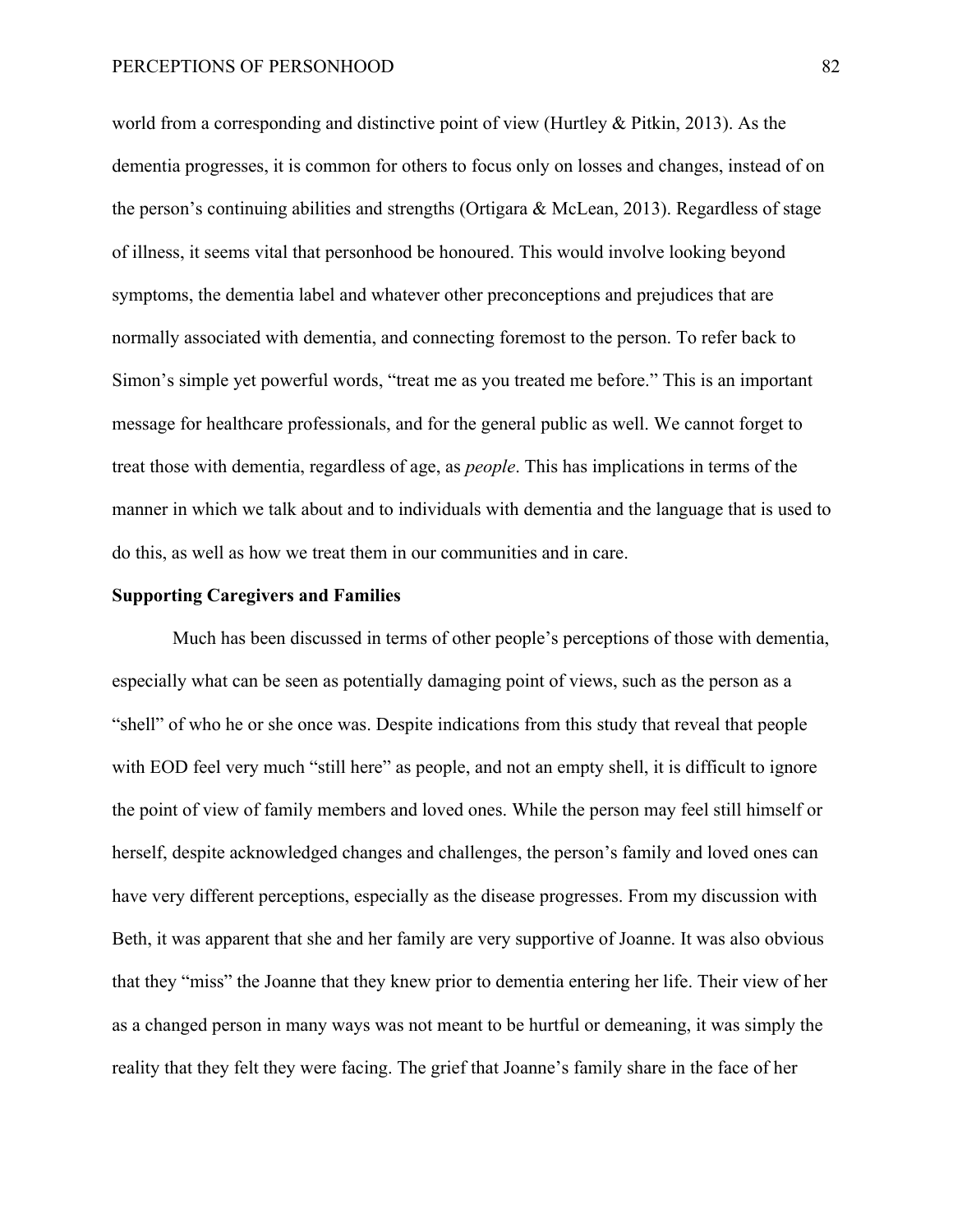progressive dementia was palpable in her daughter Beth's account. Although this study's intent was not to explore the caregiver or family point of view, an opportunity to begin to explore this very experience presented itself to me. Research has shown that the family's experience dealing with EOD is very difficult, especially for the children of the person diagnosed (Barca, Thorsen, Engedal, Haugen & Johannessen, 2014). It is not uncommon for family to feel that the person with dementia has been "lost" to them (Barca et al., 2014). In fact, after I interviewed Barry, his wife said to me "I'm losing my husband". This sense of loss is very real and needs to be acknowledged. Ongoing support is needed for families and caregivers to help them reconcile their feelings of losing the person whom they care for. At the same time, they also need to be supported to find ways to continue connecting with the person who is their loved one. Further research involving families and caregivers is required. It might be informative to conduct a study that examines personhood from a combined perspective of the person with EOD and his or her caregiver and family, as important differences in points of view could possibly be revealed.

#### **Study Limitations and Strengths**

All research studies have limitations and this study is no different. Unfortunately, this study did not include the perspective of any women living with EOD. It just happened that the only participants who came forward and who were eligible for the study were men. The fact that only men came forward does not reflect the possibility that EOD is more common in men. There is no evidence that incidence of dementia differs by gender (Alzheimer's Association, 2012). However, it would be interesting to know whether accounts of living with EOD, specifically with regard to perceptions of personhood, would differ in terms of a female perspective. It is also quite possible that those willing to participate in the study were people who were more open to talking about themselves and their experiences. Those who were not interested in participating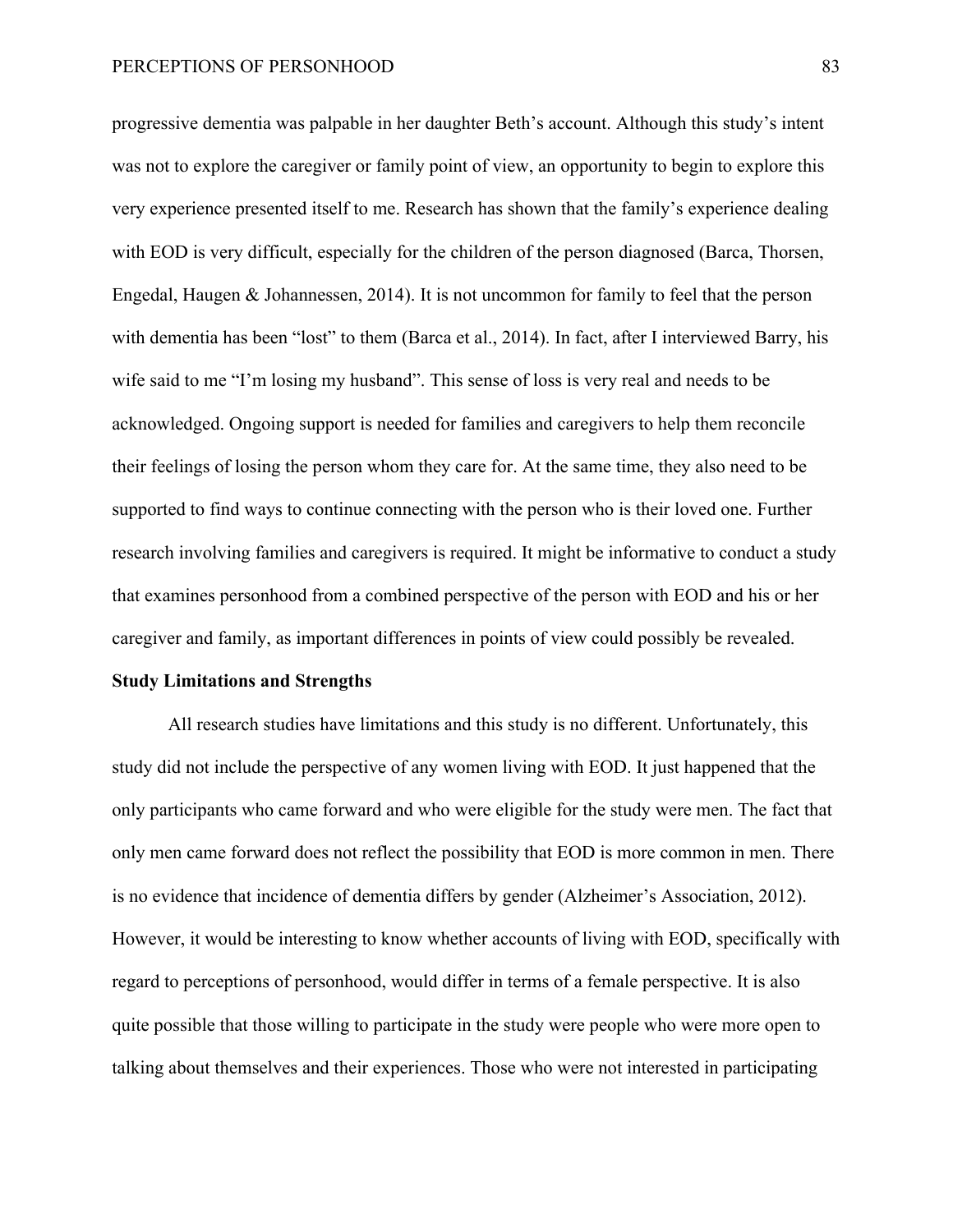may represent a segment of the EOD population who may have completely different perceptions of what it means to be a young person with dementia. However, as this was a qualitative study, which did not seek to reach generalizations, one can only hope that being able to elicit rich and explicit descriptions of the experiences of those who did participate, has allowed for interpretation of the EOD experience to be as genuine as possible. While it was not the intent of this study to generalize findings, the hope is that the deeper understandings of living with EOD that have come to light in this study, will resonate with nurses and other health care providers, and may be transferable to their care settings.

### **Ensuring Rigour and Validity**

In any study, the quality and credibility of the research are important consideration. As a qualitative researcher seeks to understand and explain rather than measure a phenomenon (Pyett, 2003), the challenge on the part of the analyst is to provide the most valid interpretation possible. How does a researcher know whether the interpretations are "right" and in fact, does a "right" interpretation exist? The researcher also needs to show that the process leading up to the final interpretation was conducted in a way that ensures valid results. Smith et al. (2009) discuss Yardley's four principles for assessing the quality of qualitative research: Sensitivity to context, commitment and rigour, transparency and coherence, and impact and importance (Yardley, 2000). This study has been considered with these four principles in mind.

*Sensitivity to context* refers to demonstrating an awareness of both the theoretical context of the study, as well as to the participants' sociocultural setting and perspective (Yardley, 2000). An attempt has been made to clearly situate this study within IPA's theoretical framework. In terms of demonstrating a sensitivity to the participants' perspective, considerable amount of verbatim extracts in the findings section of this work were included. A chief strength in this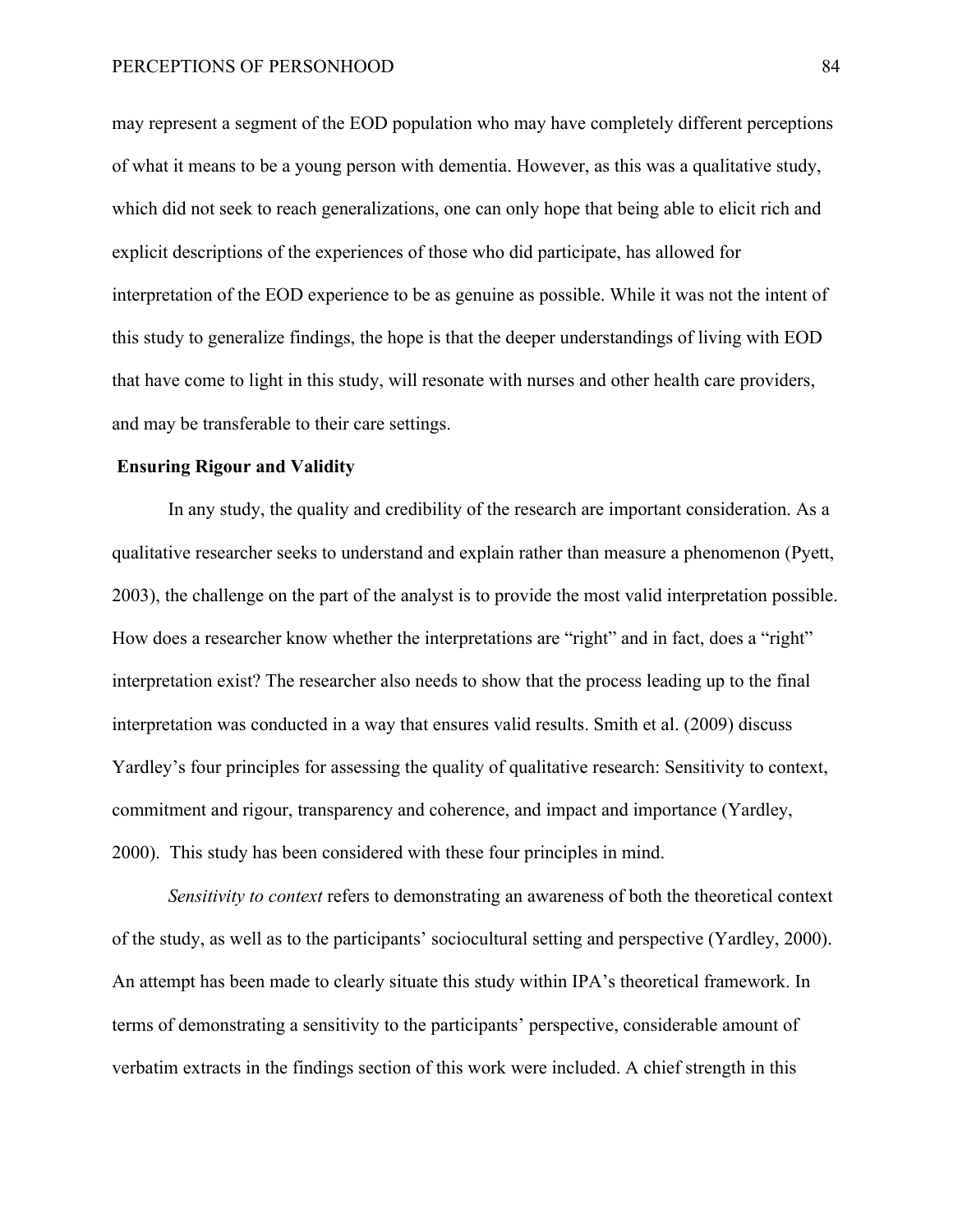#### PERCEPTIONS OF PERSONHOOD 85

study lies in its first-hand and subjective accounts of the experience of living with EOD. As this was a personhood study, it was essential that the person living with dementia be the focus and that they should be able to tell their own stories. Other dementia research has found that sense of self can be expressed via the stories that individuals tell, in effect their narratives of self (Rodriquez, 2013). This study is based on not just narratives or stories of self, but is a narrative of personhood and what it means to be a person with EOD. For those participants who chose to contribute poetry or music to enhance their personal accounts, this seemed to add to the personal sense of narrative. Overall, the sociocultural and subjective perspective of the participants as younger people with dementia is evident and clearly articulated as part of the findings discussion.

*Commitment and rigour* refer to the thoroughness in data collection, analysis and reporting (Yardley, 2000). As part of ensuring that a study has rigour, it is vital that the study show that the "methodological grounding is appropriate to the research question" (Maggs-Rapport, 2001, p.380) and that each step in the research process has evolved around addressing the research question. Great care was taken to keep the research question in mind throughout each step of the research process and to maintain an IPA perspective at all times. This involved an ongoing commitment to the idiographic nature of an IPA study: Each transcript was examined individually and themes for one transcript were developed prior to moving on to the next account. Super-ordinate themes were not developed until after all of the transcripts had been examined on their own basis and worth. The goal was to be able to "honour the richness of the individual's account" (Wilde & Murray, 2009, p. 237), and I feel that this has been successful. I was also able to send out an email to all of the participants with a description of each superordinate theme and I asked them to comment on the themes, inviting them to make suggestions,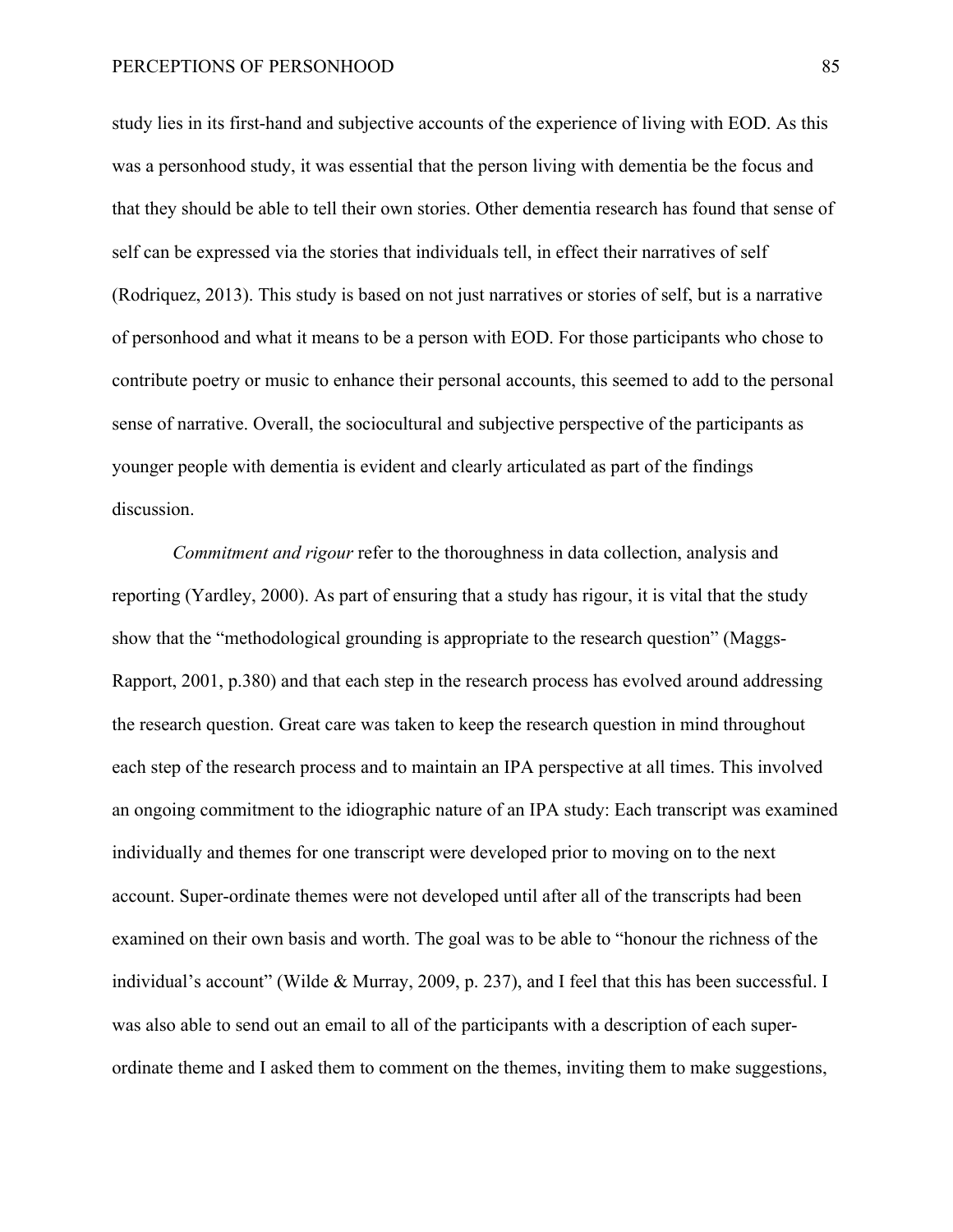especially if they felt that the themes were not meaningful to them. I received a response back from three of the four participants. Their responses included comments such as "you've hit the nail on the head", "I agree with your findings", "you've really listened to me" and the findings are "meaningful to me because they're happening to me". These responses are encouraging and seem to add to the validity of the interpretation. I also provided my thesis advisors with my lists of emerging and super-ordinate themes, and was able to discuss and review the thematic development with them. Overall, I have maintained an audit trail throughout the research process, which would allow for a person unfamiliar with the research to review my work and come to similar conclusions if they repeated the process that I carried out.

*Transparency and coherence* relate to the clarity of presentation, quality of the narrative and to the reflexivity of the researcher (Yardley, 2000). The need for reflexivity relates to how a researcher must "interpret, understand, and describe in a reflexive process" (Wilding & Whiteford, 2005, p. 99). It is important for qualitative researchers to acknowledge and reflect on their place in and their impact on the research process (Richards & Morse, 2013). It is also necessary for that process of reflection and reflexivity to be a visible and documented part of the research process (Davies & Dodd, 2002). As part of ensuring validity, thoughts and reflections have been documented in a reflexive journal throughout the research process. I was able to reflect back on these journal entries as I proceeded along, which helped me to not only stay focused but also ensured that any preconceptions and biases were actively considered and documented. Reflexive writing as part of the qualitative research process can also increase trustworthiness of a study, as well as add to the process of creativity and discovery (Jasper, 2005). I have included some of my reflexive thoughts below as part of my commitment to transparency and reflexivity.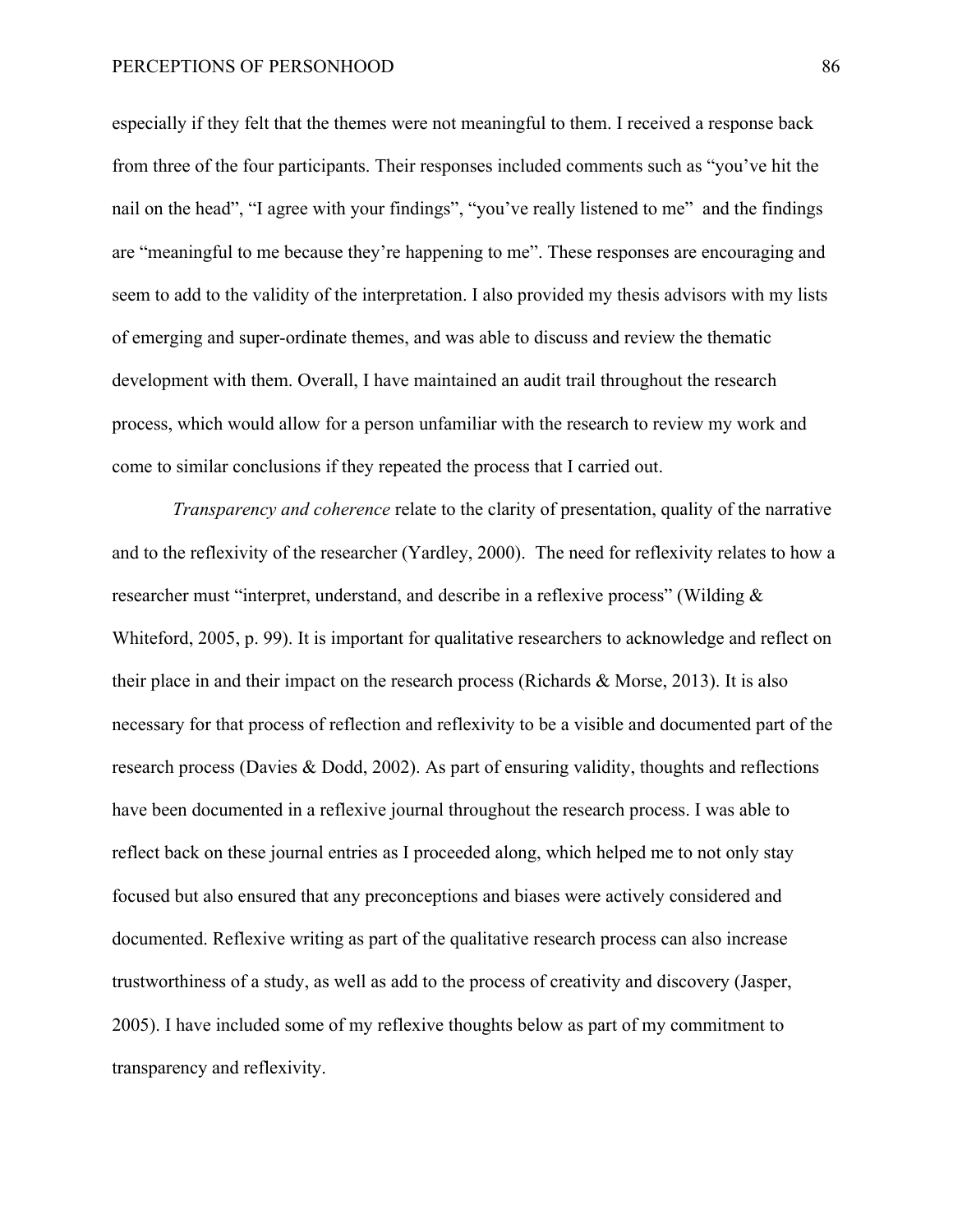**Reflexive thoughts.** While I was actively recruiting for this study, I came into contact with Paul's Club, a social and recreational group based in downtown Vancouver, first organized three years ago in order to provide activities for younger people with dementia. It is interesting that Barry brought up this recreational group in his interview not knowing that I was already in contact with its members. Although contacting the club did not lead to finding participants for the study, I was able to start volunteering there. This involved spending an afternoon about twice per month with the group, most often going on long walks around parts of the city. I became involved with the club for very personal reasons: I had been wanting to do some volunteer work for some time and here was an opportunity to help out with a cause that was of great interest to me. When I spent time with the club's members, I was not there because I was a researcher.

I mention this for although I was not there for my research, my time at Paul's Club has affected my perceptions as a researcher and of what it means to be a person living with dementia. All of the members at Paul's Club are treated with outmost respect and dignity and great effort is taken to not focus on their dementia. In keeping with this club directive, I very quickly became aware of the value of focusing on the person with dementia, on his or her abilities and not on the disease. Most of all, spending time with the people there has been fulfilling for me simply as one person spending some quality time with other people. In the spirit of the arts-based research approach that was utilized in this study, I ended up writing some reflexive poems about my experiences at Paul's Club.

I have included one of them here called "Strolling Around".

I first saw him

when I was waiting outside

He walked by and his walk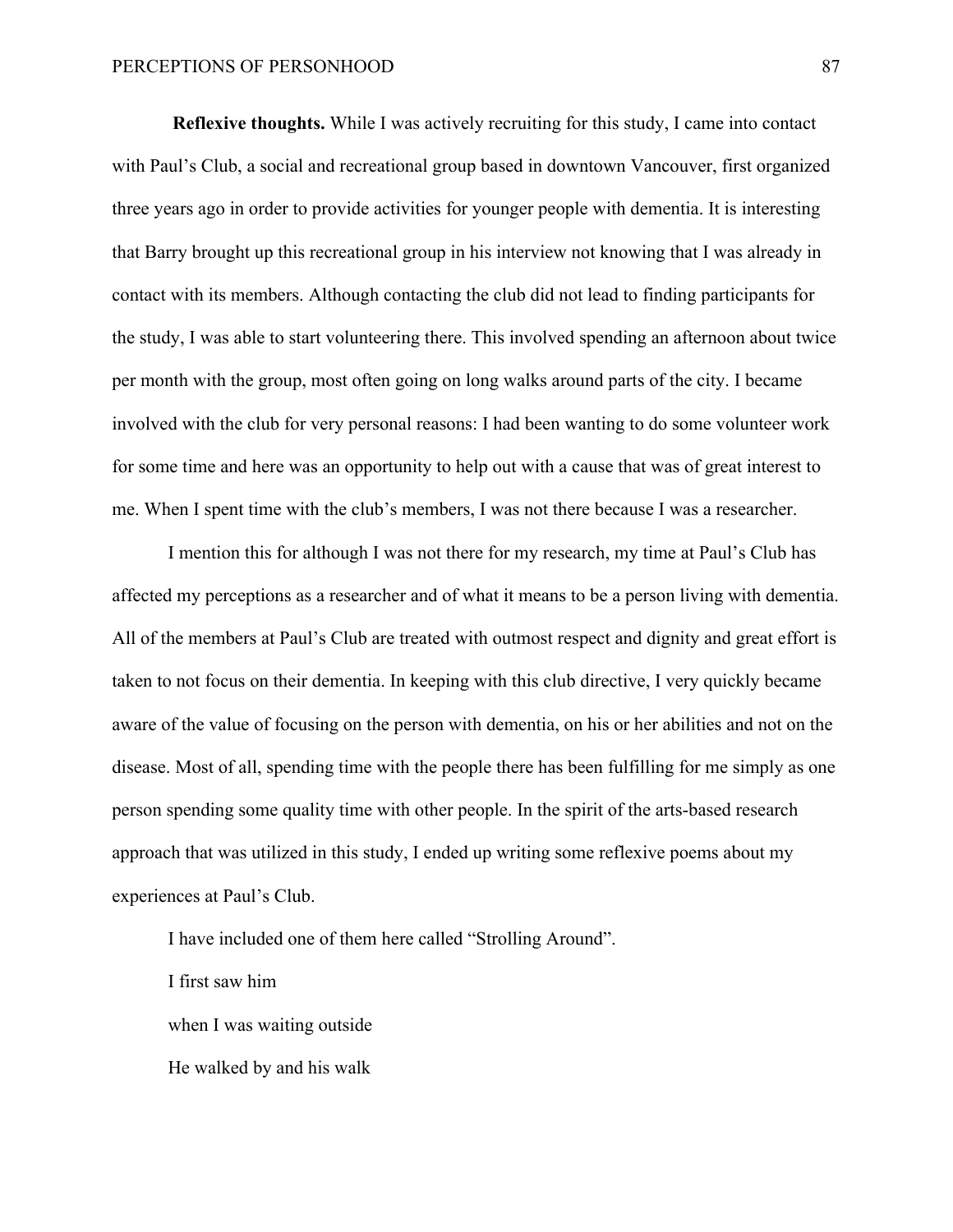alone seemed aimless Slouched, uncertain... Later, on our stroll he chatted about his past describing life on a houseboat and his adventures as a seaman His smile was certain his eyes expressive as he described and opened my mind to things I knew nothing about

This poem speaks to my realization that without being aware of it, I had a somewhat negative perception of a person with EOD, a forestructure of my own that I had not been aware of. I remember the first time I went to visit Paul's Club, and my first thought was "Wow, some of these people look so young and well, they don't look to me like a person with dementia." For those whose illness was more physically noticeable, in regards to mobility concerns and other visible symptoms, I was also surprised at my negative preconceptions regarding their ability to interact with other people. Yet, as my poem reveals, I was able to realize, by spending time with the club's members, that there was very much a person present that I could get to know, enjoy and learn from. I present these personal revelations as part of my reflexive stance. I tried to bracket these ideas while I was analyzing the data but I am aware that my increasing experience being around people with EOD, have likely contributed to analysis results. However, I do not feel that this is in itself a limiting factor, as existing forestructures can enrich the analytic process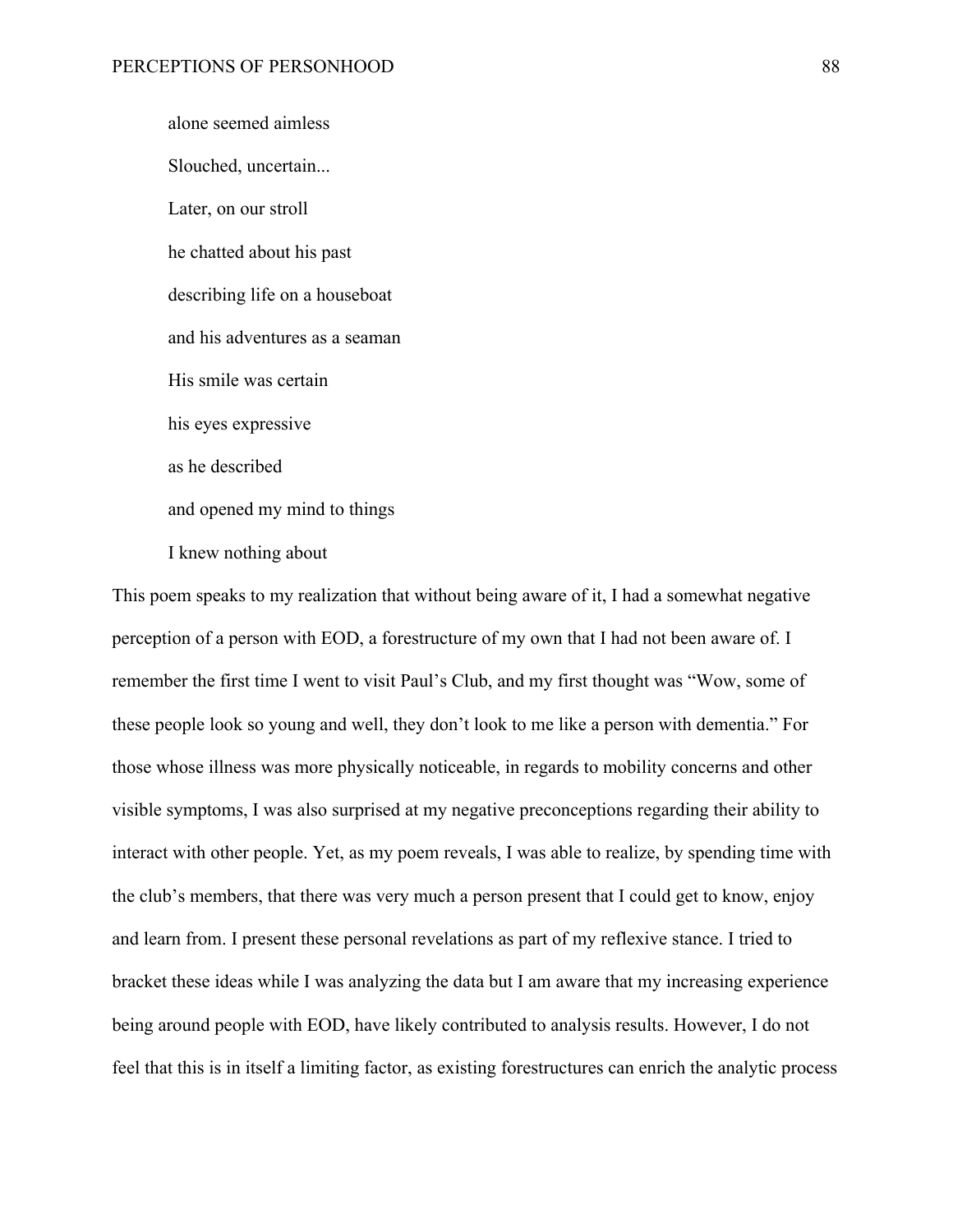# PERCEPTIONS OF PERSONHOOD 89

(Smith et al., 2009). Through my reflexivity as evidenced above, my voice and perspective as the researcher is clear (Darawsheh, 2014). In fact, my motivations for conducting this study and my interest in the EOD experience have been transparently presented from the start of this study.

The credibility of research is also measured by the *impact and importance* it reveals and whether it is able to ultimately yield interesting, important and useful information (Smith et al., 2009). As Yardley (2000) states: "The decisive criterion by which any piece of research must be judged is, arguably, its impact and utility" (p. 223). It is my sincere hope that this study has yielded important insight into the very personal and subjective experience of having dementia at a young age. In fact, it could be argued that many of the themes presented in this paper, are not only representative of the younger adults' experience, but could also be related to the experience of having dementia at any age.

## **Chapter Summary**

This chapter has examined the study's findings and has situated them within the existing EOD body of knowledge. Implications for practice based on what the participants' collective narrative account has revealed have also been discussed. Finally, the limitations and strengths of the study have been considered. The rendering that makes up the participants' experiences as people with EOD is almost complete. It has been possible to learn from them what it means to be a person living with EOD, and what many of their needs and concerns are. As this discussion nears conclusion, I invite you to think about your own sense of personhood and consider what your own perceptions are of what it would mean to be a person living with EOD.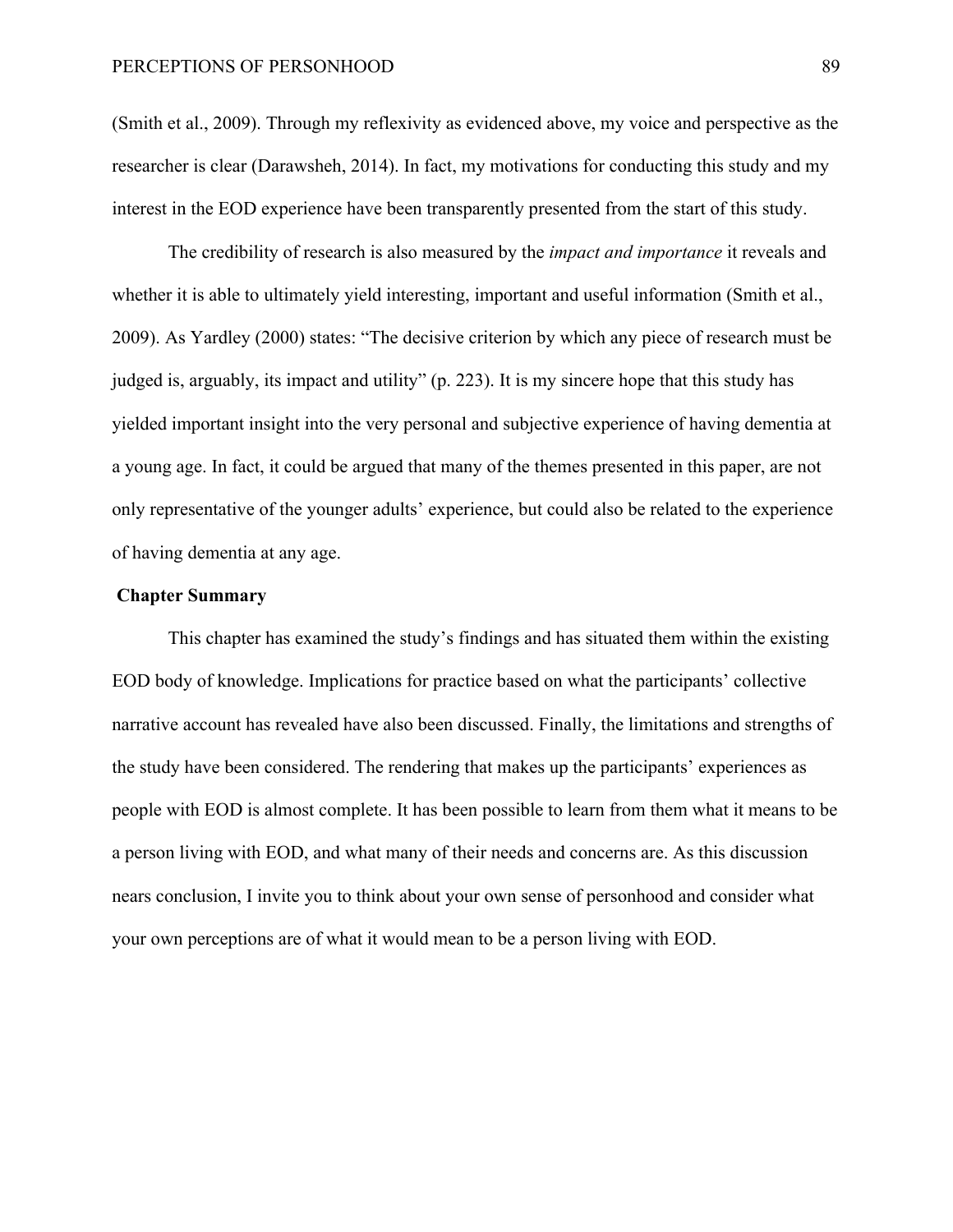### **Chapter VI: Conclusion**

# **Letting the Paint Dry**

*Doctors and advocates can help, but there is nothing like personal stories to humanize the silent, destructive power of this illness.<sup>6</sup>*

# **A New Perspective**

I have reflected on the initial thoughts that were first composed at the beginning of this thesis. If I were living with the illness, would I still know who I am: That sense of who I embody as the person that is me? I realize that I cannot truly answer this question myself, as although having entered middle life, I am not living with dementia. However, I feel that I am now closer to understanding what it would mean to be a person living with EOD. Through this study's examination of the participants' subjective EOD life and illness accounts, a realistic picture of the people living with this challenging disease has been generated. I hope that as the reader, you have been able to gaze upon the image portrayed and been able to see that the story is made up of very real people who are living their lives and embodying their personhood, dealing with their challenges, celebrating victories, and doing the best they can.

# **Revisiting the Purpose of this Study**

The goal of this study has not been to create a great work of art, but a representation of what it means to be a younger person living with dementia, one that is hopefully as true as possible to the participants' words. I am sincerely hopeful that this representation, this interpreted embodiment of being a younger person with dementia, has touched and resonated with the reader in some way. The goal of this study was to try to understand how those with EOD perceive themselves as younger people experiencing the disease. As this study's alternate

 <sup>6</sup> Thomas DeBaggio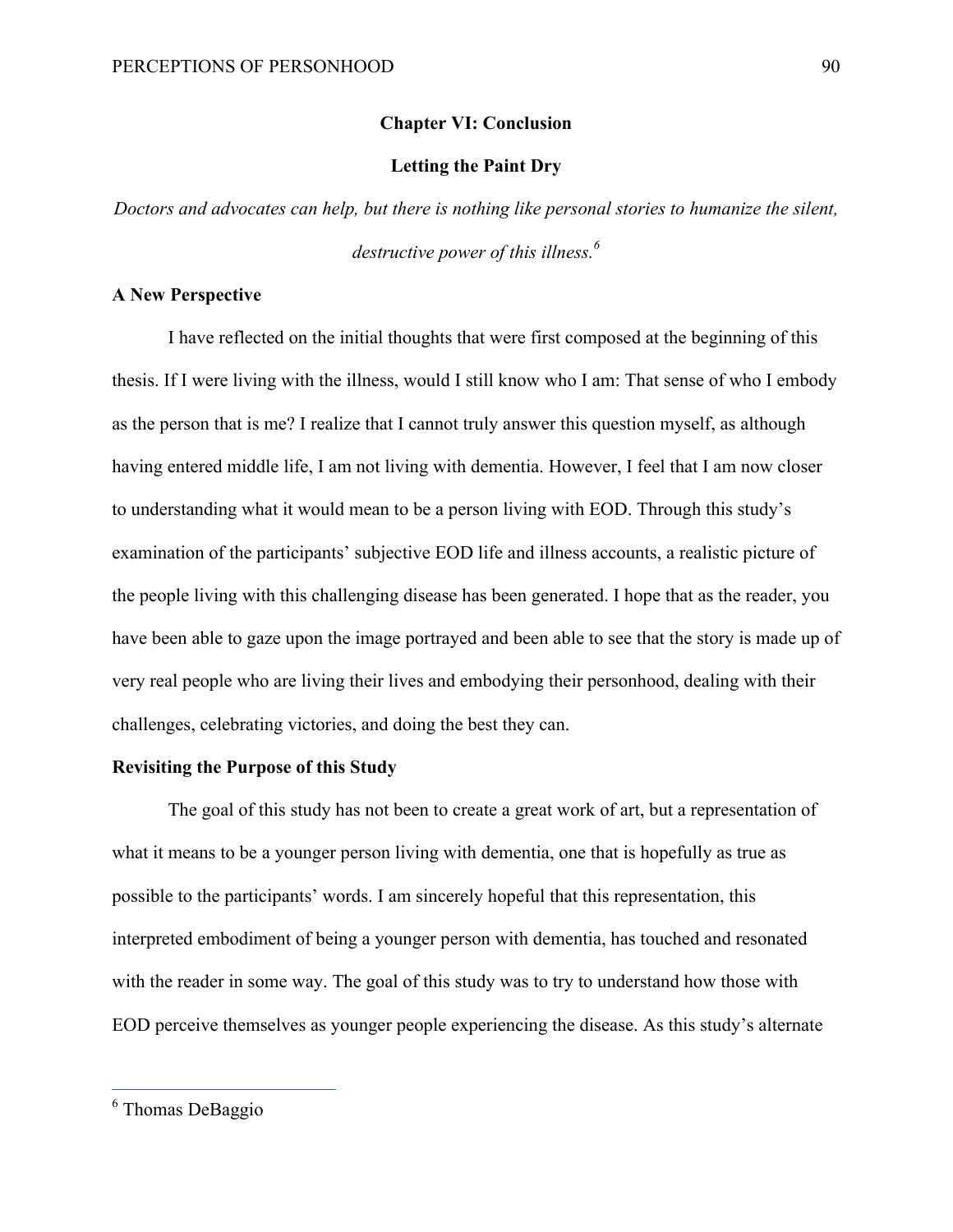title of "I'm Still Here" suggests, this study has revealed that people with EOD have a strong sense of personhood, one that deserves recognition, understanding and respect.

# **Recommendations**

Based on the discussion in the previous chapter, the following recommendations have been identified, that would help to recognize, understand and respect those living with EOD:

- 1. The diagnosis process for younger people with dementia needs to be improved.
- 2. Supports and resources that are meaningful to younger adults and that allow them to continue to feel that they are valuable to society are needed.
- 3. The stigma of having dementia must be reduced. The general public and all health professionals would benefit from information and education about living with EOD.
- 4. The personhood of the individual with dementia needs to be honoured.
- 5. Caregivers and families require ongoing support and involvement in the research process.

It is recommended that further research that directly involves the people diagnosed and living with EOD take place. Knowledge and understanding gained from the subjective accounts of the people living with EOD are extremely valuable and enlightening. It makes sense that the process of diagnosis, as well as the development of resources and supports, can only be improved if the experience and personal perspective of those living with the disease is better understood. Individuals living with EOD need to be asked directly how they feel, what their wants and needs are, and what they think will be helpful to them. It is also important to continue to examine the language we use to discuss dementia, as well as society's attitudes and perceptions of living with the illness, in order to reduce dementia-related stigma. Continued examination regarding what person-centered looks like from the person with dementia's point of view is needed. As people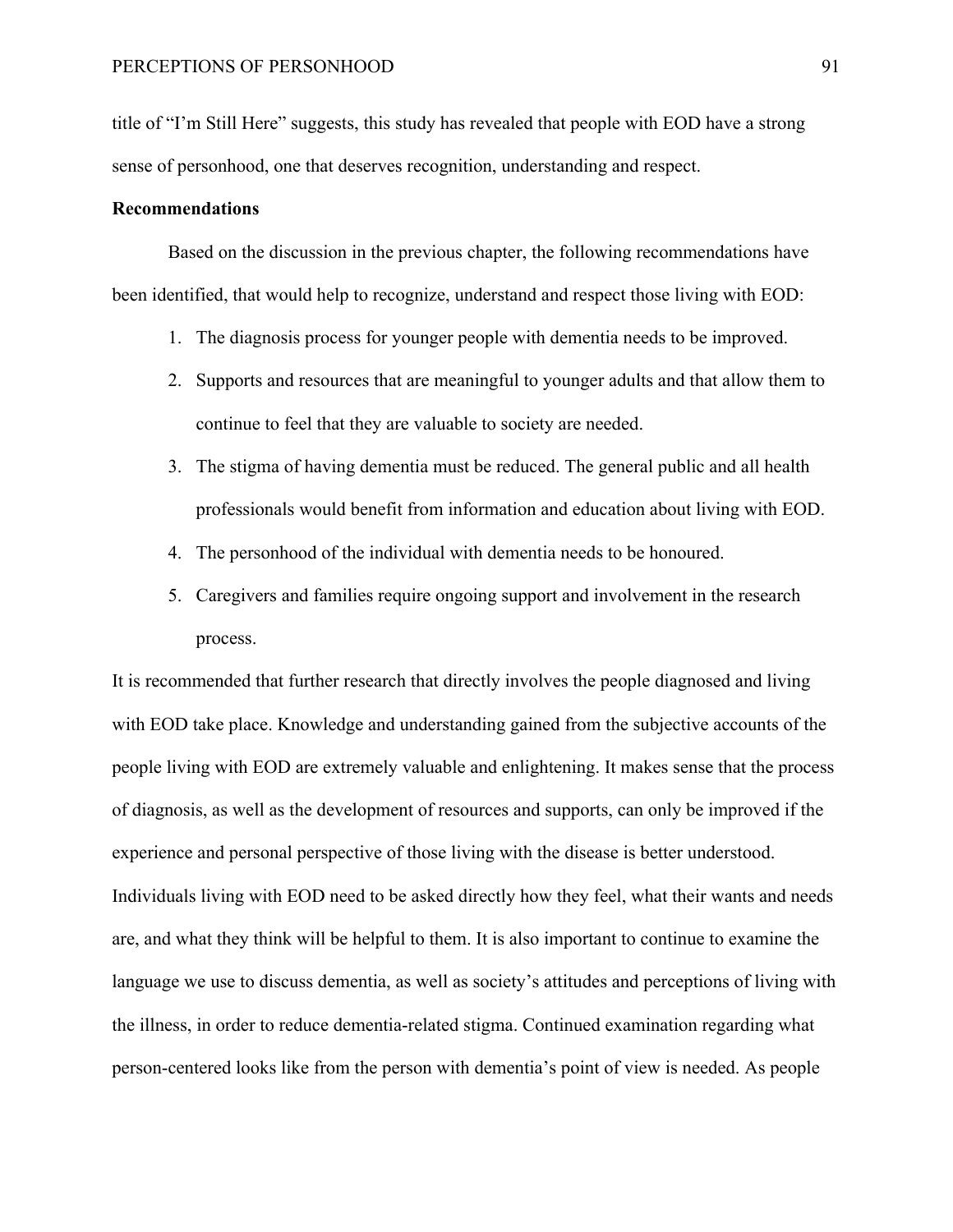with dementia must depend more on caregivers and family members as their dementia progresses, these people must also be well supported throughout the dementia journey, as well as involved in ongoing research efforts.

# **The Researcher's Journey**

Research generates knowledge but it is also a process that enables self-discovery. Working on this research study has inevitably made me reflect on my own state of personhood. The hermeneutical and phenomenological aspects of this study have not only shed light on the subjective experience of living with EOD, but have also revealed to me new ways of thinking as a nurse, a novice researcher, and as a person. More importantly, it has caused me to reflect on how I can better approach personhood from a nursing and caring perspective. When first embarking on this project, I had felt that I had a clear sense of being committed to a personcentered approach to care as a nurse. However, as I have come to know more about the life experience of being a person with EOD, I have also learned more of the importance of acknowledging and respecting personhood, of seeing beyond the diagnosis and the symptoms, and of remaining committed to the idea that each client that I encounter as a nurse, is foremost a person.

### **Epilogue**

The four participants, Paul, Barry, Simon and Mick, have graciously allowed their collective accounts of living with EOD to be analyzed and presented. So too have Joanne and her family permitted their story to be shared. There has been great worth in hearing their collective account of living with EOD and of trying to understand their perspective of being younger people with dementia. While we all share in the human experience, we cannot understand one another fully without hearing others' experiences first hand. Thus, their willingness to share their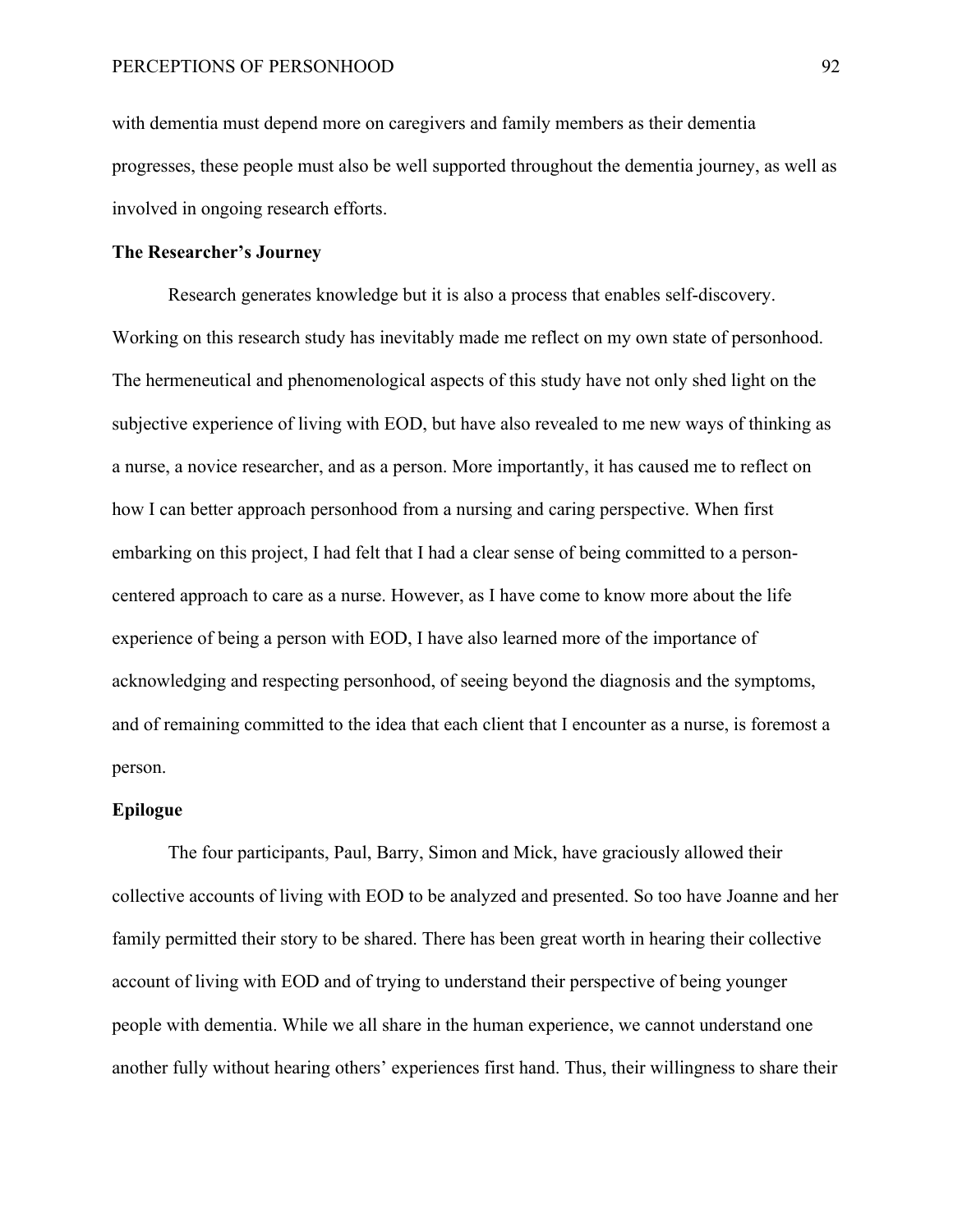# PERCEPTIONS OF PERSONHOOD 93

own accounts have allowed for greater understanding of the EOD experience to emerge. When I began this study, I wondered what would happen to me were I were to be diagnosed with dementia. I asked myself if I would continue to develop as a person? Reflecting on these questions, and on the insight gained from undertaking this study, I do not think that my personhood would resemble a faded and cracked painting, as alluded to in the first chapter of this work. Rather, I feel that the canvas of my life could still be added to: The colours might be different, the strokes of paint perhaps applied differently but the whole image would still be there, perhaps under more layers…but present and vibrant in its own way.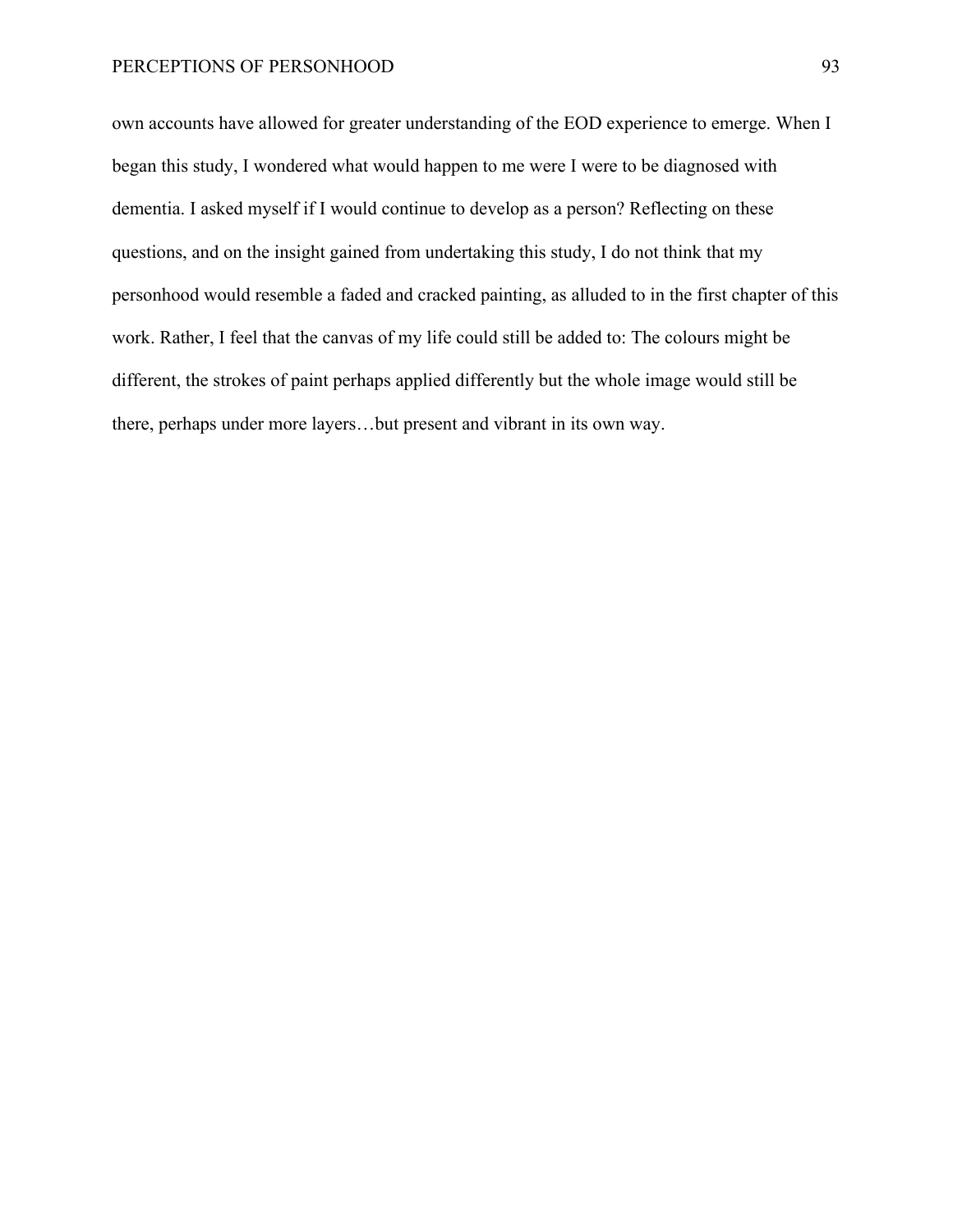#### References

- Aggarwal, N., Vass, A., Minardi, A., Ward, R., Garfield, C. & Cybyk, B. (2003). People with dementia and their relatives: Personal experiences of Alzheimer's and of the provision of care. *Journal of Psychiatric and Mental Health Nursing, 10*, 187-197. Retrieved from http://onlinelibrary.wiley.com/journal/10.111%28ISSN%291365-2850
- Aisbett, D. (2006). Interpretive phenomenological approaches to rural mental health research. *Rural Social Work & Community Practice, 11*, 52-58. Retrieved from http://library.usask.ca/find/jounrals/view.php?id+1000000000280978
- Alexander, S. (2010). 'As long as it helps somebody': Why vulnerable people participate in research. *International Journal of Palliative Nursing, 16*, 173-178. Retrieved from http://www.magonlinelibrary.com/toc/ijpn/current
- Alzheimer's Association. (2012). *2012 Alzheimer disease facts and figures.* Retrieved from http://www.alz.org/downloads/facts\_figures\_2012.pdf
- Alzheimer's Disease International. (2009). *World Alzheimer report 2009.* Retrieved from http://www.alz.co.uk/research/files/WorldAlzheimerReport.pdf
- Alzheimer's Disease International. (2010). *World Alzheimer report 2010: The global economic impact of dementia.* Retrieved from http://www.alz.org/documents/national/world \_alzheimer\_report\_2010.pdf
- Alzheimer's Disease International. (2012). *World Alzheimer report 2012: Overcoming the stigma of dementia.* Retrieved from http://www.alz.co.uk/research/WorldAlzheimer Report2012.pdf
- Alzheimer Europe. (2009). *Ethical issues: Participating in research.* Retrieved from http://www.alzheimer-europe.org/Research/Understanding-dementia-research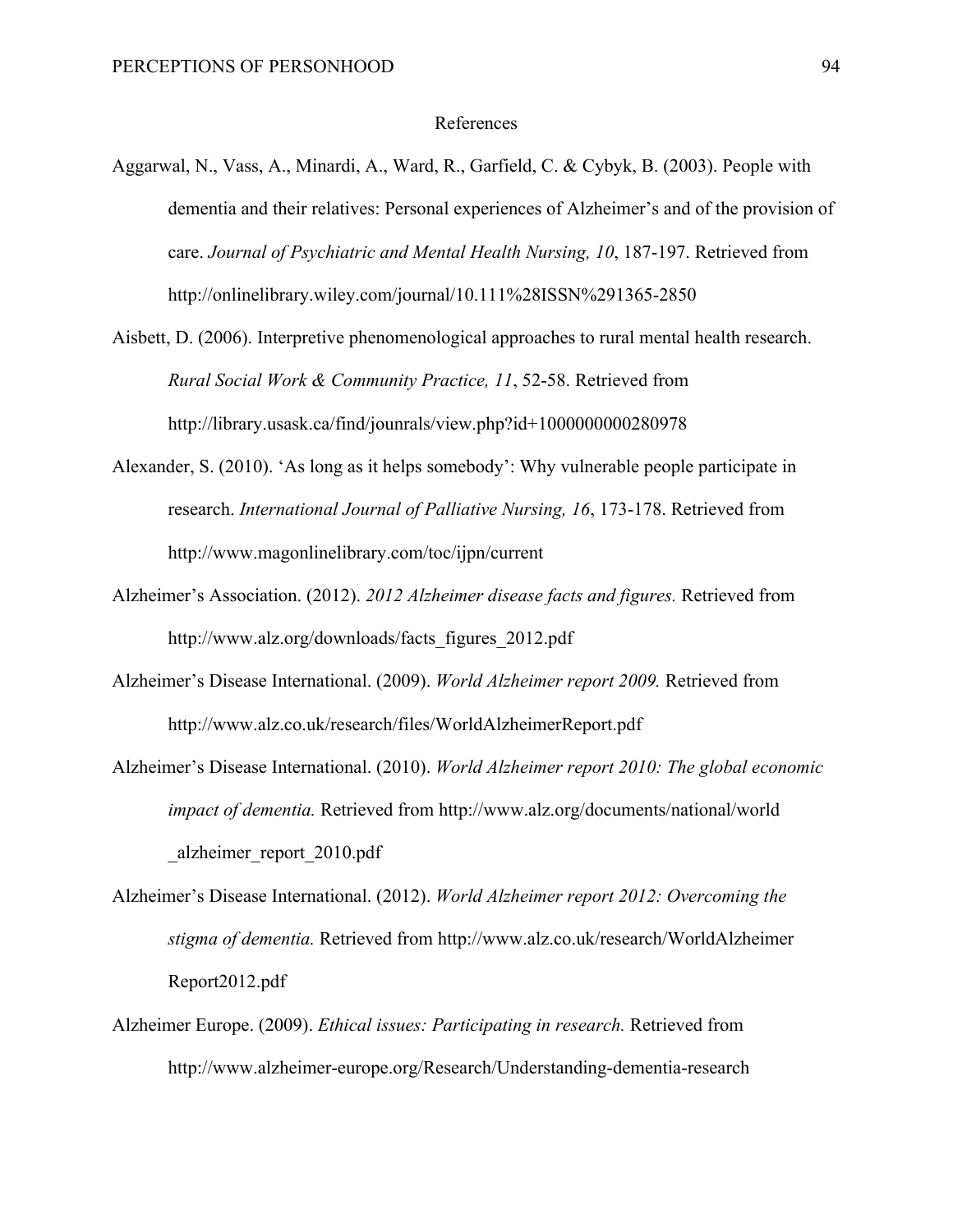/Participating-in-research/Ethical-issues

- Alzheimer Society Canada. (n.d.). *What is dementia?* Retrieved from http://www.alzheimer.ca/en/About-dementia/Dementias/What-is-dementia
- Alzheimer Society UK. (n.d.). *Younger people with dementia.* Retrieved from http://www.alzheimers.org.uk/site/scripts/documents\_info.php?documentID=164
- Alzheimer Society. (2009). *Dementia crisis looming for Canadians.* Retrieved from http://www.alzheimer.ab.ca
- Armari, E., Jarmolowicz , A. & Panegyres, P. (2013). The needs of patients with early onset dementia. *American Journal of Alzheimer's Disease and Other Dementias, 28, 42-46.* doi: 10.1177/1533317512466690
- Bakker, C. (2013). *Young onset dementia: Care needs & service provision.* Nijmegen, Netherlands: GVO Drukkers & Vormgevers.
- Bakker, C., de Vugt, M., van Vliet, D., Verhey, F., Pijnenburg, Y., Vernooy-Dassen, M. & Koopmans, R. (2013). The use of formal and informal care in young-onset dementia: Results from the NeedYD study. *American Journal of Geriatric Psychiatry, 21*, 37-45. doi:10.1016/jagp.2012.10.004
- Bakker, C., de Vugt, M., Vernooij-Dassen, M., van Vliet, D., Verhey, F. & Koopmans, R. (2010). Needs in early onset dementia: A qualitative case from the NeedYD study. *American Journal of Alzheimer's Disease & Other Dementias, 25*, 634-640. doi: 10. 1177/1533317510385811
- Balls, P. (2009). Phenomenology in nursing research: Methodology, interviewing and transcribing. *Nursing Times,* 105, 30-33. Retrieved from http://www.nursingtimes.net/phenomenology-in-nursing-research-methodology-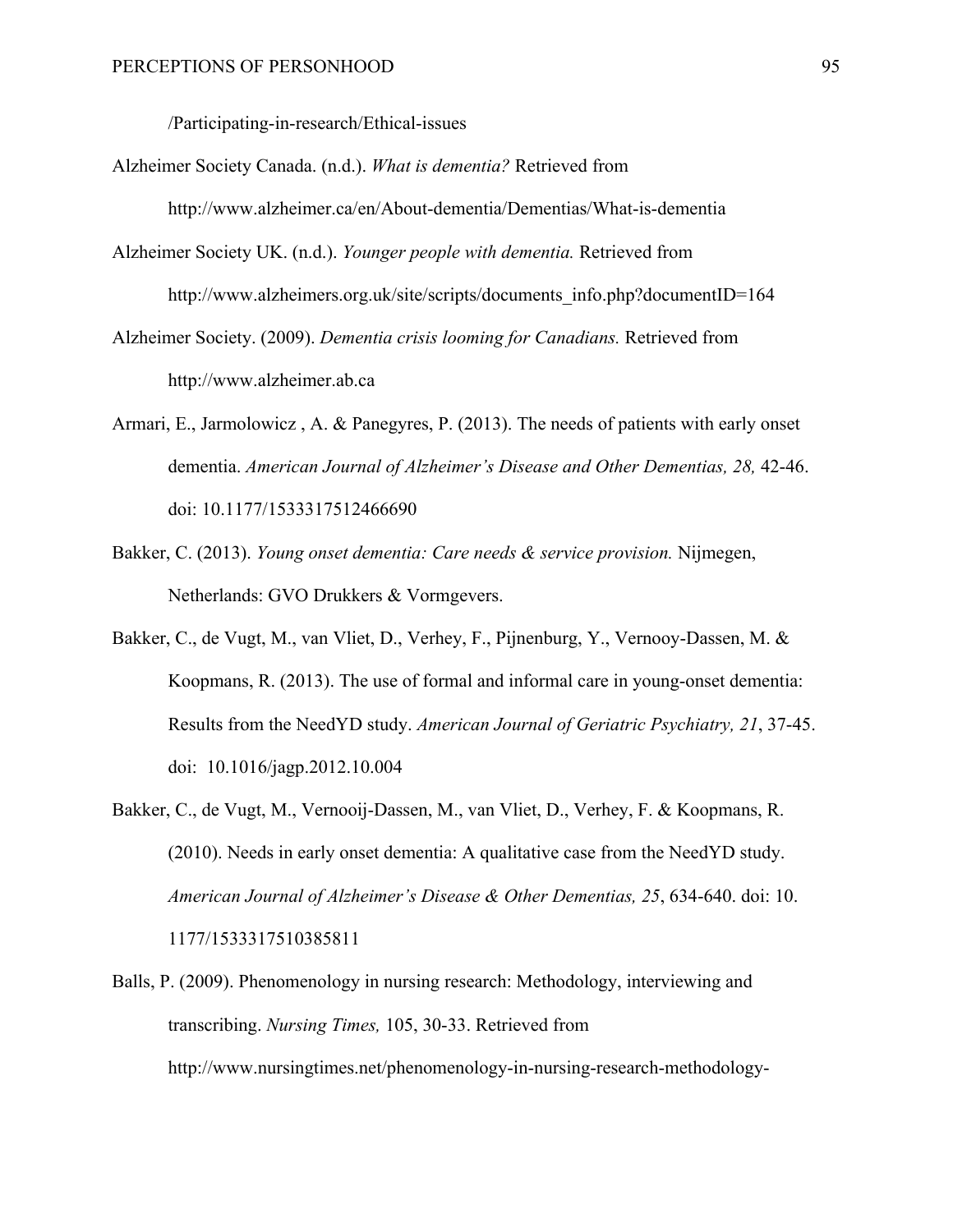interviewing-and-transcribing/5005138.article

- Barca, M., Thorsen, K., Engedal, K., Haugen, P. & Johannessen, A. (2014). Nobody asked me how I felt: Experiences of adult children of persons with young-onset dementia. *International Psychogeriatrics, 26*, 1935-1944. doi: 10.1017/S1041610213002639
- Barrs, K. (2012). Building bridges: An interpretive phenomenological analysis of nurse educators' clinical experience using the T.R.U.S.T. model for inclusive spiritual care. *International Journal of Nursing Education Scholarship, 9*, 1-17. doi: 10.1515/1548- 923X.2389
- Bartlett, R. & O'Connor, D. (2007). From personhood to citizenship: Broadening the lens for dementia practice and research. *Journal of Aging Studies, 21*, 107-118. doi: 10.1016/j.jaging.2006.09.002
- Beard, R. (2004). In their voices: Identity preservation and experiences of Alzheimer's disease. *Journal of Aging Studies, 18*, 415-428. doi: 10.1016/j.jaging.2004.06.005
- Beattie, A., Daker-White, G., Gilliard, J. & Means, R. (2002). Younger people in dementia care: A review of service needs, service provision and models of good practice. *Aging & Mental Health, 6*, 205-212. doi: 10.1080/13607860220142396
- Beattie, A., Daker-White, G., Gilliard, J. & Means, R. (2004). 'How can they tell?' A qualitative study of the views of younger people about their dementia and dementia care services. *Health and Social Care in the Community, 12*, 359-368. doi: 10.1111/j.1365- 2524.2004.00505.x
- Biggerstaff, D. & Thompson, A. (2008). Interpretative phenomenological analysis (IPA): A qualitative methodology of choice in healthcare research. *Qualitative Research in Psychology, 5,* 173-183. Retrieved from http://www.informaworld.com/smpp/content~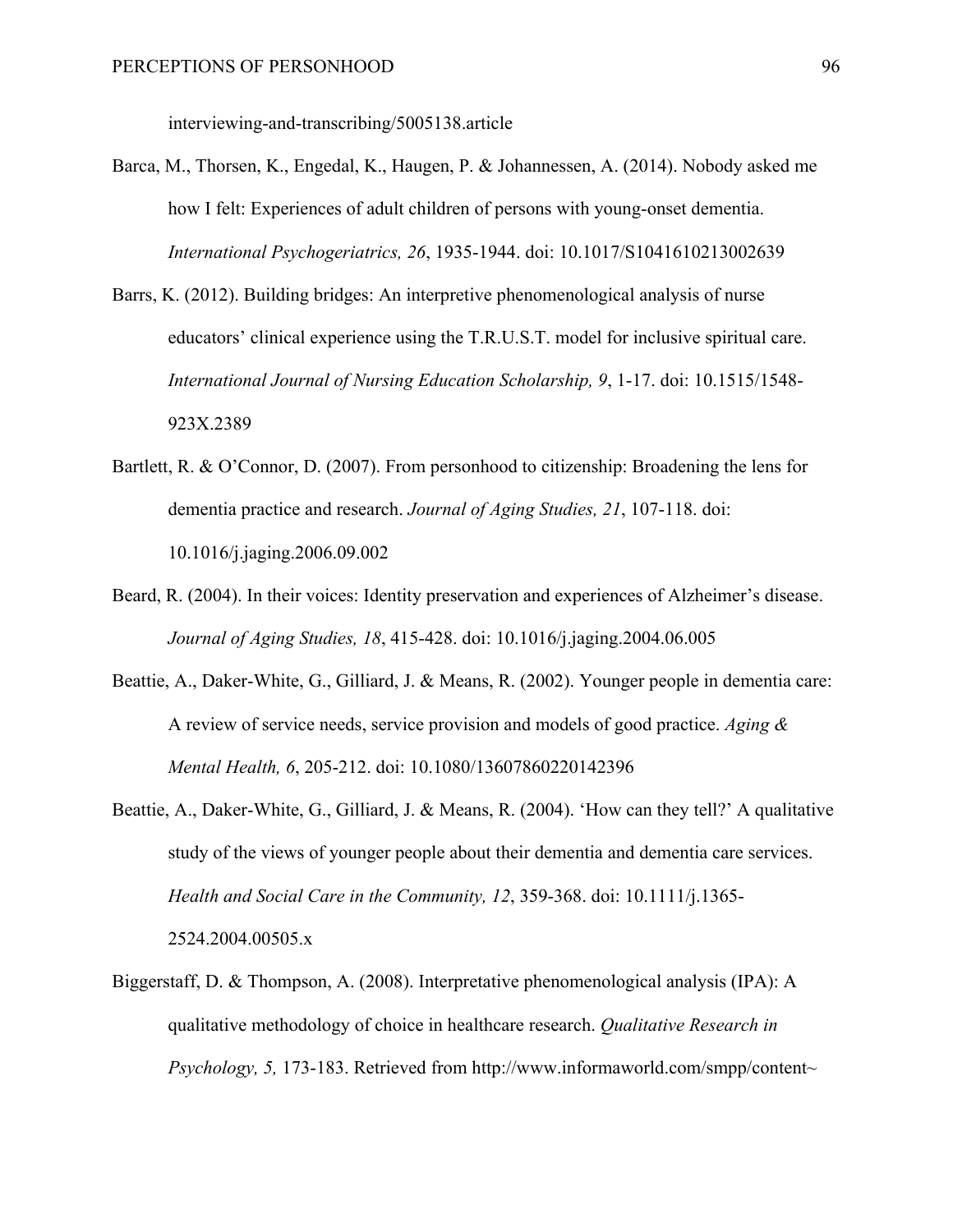content=a902651050~db=all~order=page

Boydell, K., Gladstone, B., Volpe, T., Allemang, B. & Stasiulis, E. (2012). The production and dissemination of knowledge: A scoping review of arts-based health research. *Forum: Qualitative Social Research, 13*, Art. 32. Retrieved from http://www.qualitativeresearch.net/index.php/fqs/article/view/1711

Burr, V. (2003). *Social constructionism.* New York, NY: Routledge.

- Caddell, L. & Clare, L. (2010). The impact of dementia on self and identity: A systematic review. *Clinical Psychology Review, 30*, 113-126. doi: 10.1016/j.cpr.2009.10.003
- Caddell, L. & Clare, L. (2011). I'm still the same person: The impact of early-stage dementia on identity. *Dementia, 10*, 379-398. doi: 10.1177/1471301211408255
- Campbell, S. & Scott, J. (2011). Process of conducting qualitative research. *Nurse Researcher, 18*, 4-6. Retrieved from http://rcnpublishing.com/journal/nrproduce
- Canadian Institutes of Health Research, Natural Sciences and Engineering Research Council of Canada, and Social Sciences and Humanities Research Council of Canada. (2010). *Tri-Council policy statement: Ethical conduct for research involving humans.* Retrieved from http://www.pre.ethics.gc.ca
- Cassidy, E., Reynolds, F., Naylor, S. & De Souza, L. (2011). Using Interpretative Phenomenological Analysis to inform physiotherapy practice: An introduction with reference to the lived experience of cerebellar ataxia. *Physiotherapy Theory and Practice, 27*, 668-277. doi: 10.3109/09593985.2010.488278
- Chaston, D. (2010). Younger adults with dementia: A strategy to promote awareness and transform perceptions. *Contemporary Nurse, 34*, 221-229. Retrieved from http:www.contemporarynurse.com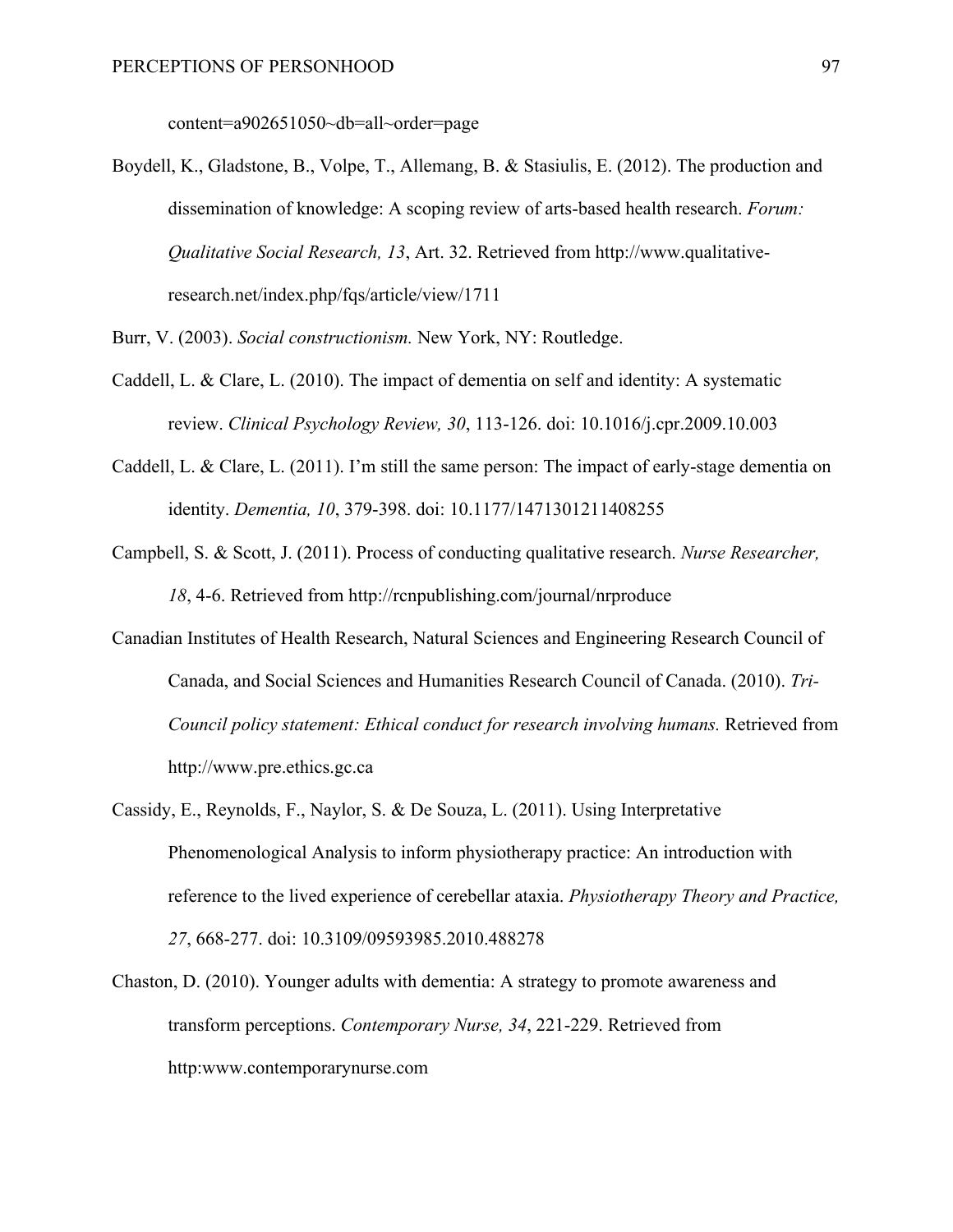- Clancy, M. (2013). Is reflexivity the key to minimizing problems of interpretation in phenomenological research? *Nurse Researcher, 20*, 12-16. Retrieved fromhttp://rcnpublishing.com/journal/nr
- Clare, L. (2003). Managing threats to self: Awareness in early-stage Alzheimer's disease. *Social Science and Medicine, 57*, 1017-1029. doi: 10.1016/S0277-9536(02)00476-8
- Clare. L., Roth, I. & Pratt, R. (2005). Perceptions of change over time in early-stage Alzheimer's disease: Implications for understanding awareness and coping style. *Dementia, 4*, 487- 520. doi: 10.1177/1471301205058304
- Clare, L., Rowlands, J. & Quin, R. (2008). Collective strength: The impact of developing a shared identity in early-stage dementia. *Dementia, 7*, 9-30. doi: 10.1177/1471301207085365
- Clarke, C. & Keady, J. (2002). Getting down to brass tacks: A discussion of data collection with people with dementia. In H. Wilkinson (Ed.), *The perspectives of people with dementia: Research and motivations* (pp. 25-46). London: Jessica Kingsley Publishers Ltd.
- Clemerson, G., Walsh, S. & Isaac, C. (2013). Towards living well with young onset dementia: An exploration of coping from the perspective of those diagnosed. *Dementia.* Advance online publication. doi: 10.1177/1471301212474149
- Converse, M. (2012). Philosophy of phenomenology: How understanding aids research. *Nurse Researcher, 20,* 28-32. Retrieved from http://rcnpublishing.com/journal/nr

Cowdell, F. (2008). Engaging older people with dementia in research: Myth or possibility. *International Journal of Older People Nursing, 3*, 29-34. doi: 10.1111/j.1748- 3743.2007.00096.x

Darawsheh, W. (2014). Reflexivity in research: Promoting rigour, reliability and validity in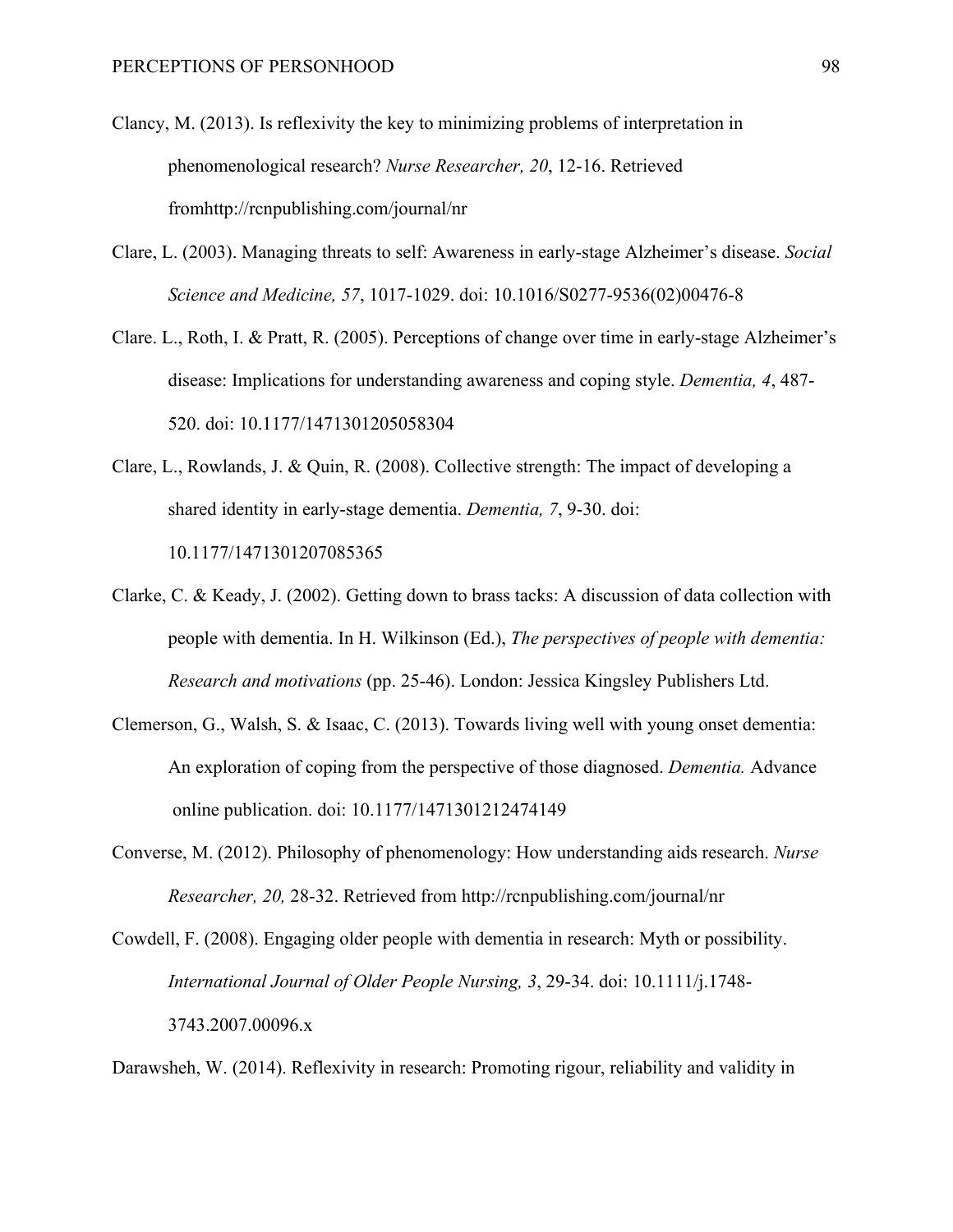qualitative research. *International Journal of Therapy and Rehabilitation, 21*, 560-568. doi: 10.12968/ijtr.2014.21.12.560

Davies, D. & Dodd, J. (2002). Qualitative research and the question of rigor. *Qualitative Health Research, 12*, 279-289. doi: 10.1177/104973230201200211DeBaggio, T. (2002). *Losing my mind.* New York, NY: The Free Press.

DeBaggio, T. (2002). *Losing my mind.* New York, NY: The Free Press.

- de Boer, M., Hertogh, C., Dros, R., Riphagen, I., Jonker, C. & Eefsting, J. (2007). Suffering from dementia – the patient's perspective: A review of the literature. *International Psychogeriatrics, 19,* 1021-1039. doi: 10.1017/S1041610207005765
- Dewing, J. (2002). From ritual to relationship: A person-centered approach to consent in qualitative research with older people who have a dementia. *Dementia, 1*, 157-171. doi: 10.1177/147130120200100204
- Dewing, J. (2008). Personhood and dementia: Revisiting Tom Kitwood's ideas. *International Journal of Older People Nursing, 3*, 3-13. doi: 10.1111/j.1748-3743.2007.00103.x
- Dowling, M. (2004). Hermeneutics: An exploration. *Nurse Researcher, 11*, 30-39. Retrieved from http:// rcnpublishing.com/journal/nr
- Dowling, M. (2007). From Husserl to van Manen. A review of different phenomenological 10.1016/j.ijnurstu.2005.11.026
- Dowling, M. & Cooney, A. (2012). Research approaches related to phenomenology: Negotiating a complex landscape. *Nurse Researcher, 20*, 21-27. Retrieved from http:// rcnpublishing.com/journal/nr
- DuBois, J., Beskow, L., Campbell, J., Dugosh, K., Festinger, D., Harz, S.,…Lidz, C. (2012). Restoring balance: A consensus statement on the protection of vulnerable research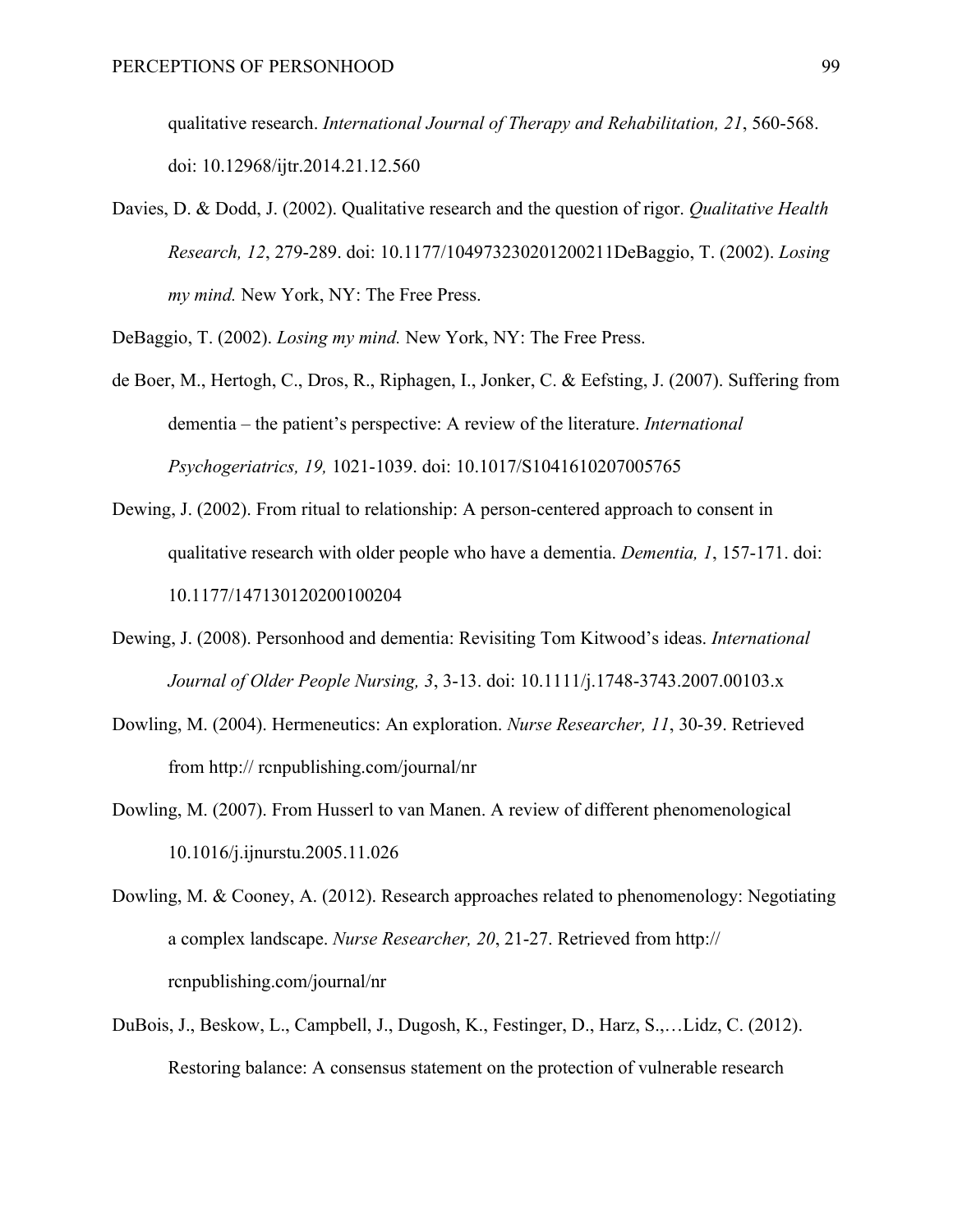participants. *American Journal of Public Health, 102*, 2220-2225. doi:

10.2105/AJPH.2012.300757

- Ducharme, F., Kergoat, M.J., Antoine, P., Pasquier, F. & Coulombe, R. (2013). The unique experience of spouses in early-onset dementia. *American Journal of Alzheimer's Disease & Other Dementias, 28*, 634-641. doi: 10.1177/1533317513494443
- Earle, V. (2010). Phenomenology as research method or substantive metaphysics? An overview of phenomenology's uses in nursing. *Nursing Philosophy, 11*, 286-296. doi: 10.1111/j.1466-769X.2010.00458.x.
- Edvardsson, D., Fetherstonhaugh, D. & Nay, R. (2010). Promoting a continuation of self and normality: Person-centered care as described by people with dementia, their family members and aged care staff. *Journal of Clinical Nursing, 19*, 2611-2618. doi: 10.111/ j.1365-2702.2009.03143.x

Erikson, E. (1980). *Identity and the life cycle.* New York, NY: W.W. Norton & Company, Inc.

- Fade, S. (2004). Using interpretative phenomenological analysis for public health nutrition and dietetic research: A practical guide. *Proceedings of the Nutrition Society, 63*, 647-653. doi: 10.1079/PNS2004398
- Fazio, S. (2013). The individual is the core and key to person-centered care. *Generations – Journal of the American Society on Aging, 37*, 16-22. Retrieved from http://asaging.org/blog/individual-core-and-key-person-centered-care
- Flynn, R. & Mulcahy, H. (2013). Early-onset dementia: The impact on family care-givers. *British Journal of Community Nursing,* 18, 598-606. Retrieved from http://www.magonlinelibrary.com/toc/bjcn/current

Freyne, A., Kidd, N., Coen, R. & Lawlor, B. (1999). Burden in carers of dementia patients: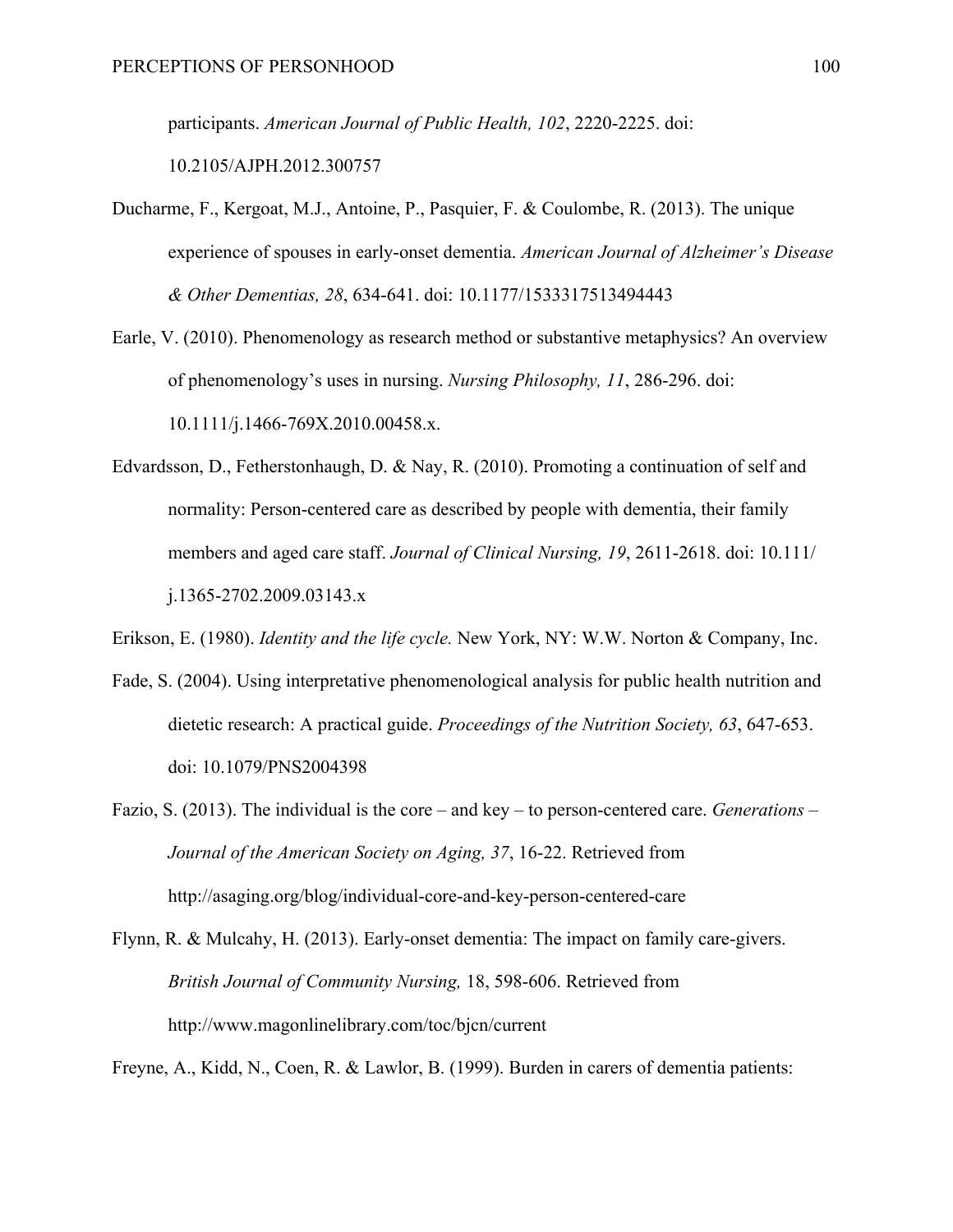Higher levels in cares of younger sufferers. *International Journal of Geriatric Psychiatry, 14*, 784-788. Retrieved from http://onlinelibrary.wiley.com/journal/10.1002 /%28ISSN%291099-1166

- Garand, L., Lingler, J. Conner, K. & Dew, M. (2009). Diagnostic labels, stigma, and participation in research related to dementia and mild cognitive impairment. *Research in Gerontological Nursing,* 2, 112-121. doi: 10.3928/19404921-20090401-04
- Gillies, B. & Johnston, G. (2004). Identity loss and maintenance: Commonality of experience in cancer and dementia. *European Journal of Cancer Care, 13*, 436-442 doi: 10.1111/j.1365-2354.2004.00550.x
- Harris, P. (2004). The perspective of younger people with dementia. *Social Work in Mental Health, 2*, 17-36. doi: 10.1300/J200v02n04\_02
- Harris, P. & Keady, J. (2009). Selfhood in younger onset dementia: Transitions and testimonies. *Aging & Mental Health, 13,* 437-444. doi: 10.1080/13607860802534609
- Hedman, R., Hansebo, G., Ternestedt, B, Hellstrom, I & Norberg, A. (2013). How people with Alzheimer's disease express their sense of self: Analysis using Rom Harre's theory of selfhood. *Dementia, 12*, 713-733. doi: 10.1177/147130121244453
- Heggestad, A., Nortvedt, P. & Slettebo, A. (2013). The importance of moral sensitivity when including persons with dementia in qualitative research. *Nursing Ethics, 20*, 30-40. doi: 10.1177/0969733012455564
- Hughes, J. (2001). Views of the person with dementia. *Journal of Medical Ethics, 27*, 86-91. doi: 10.1136/jme.27.2.
- Hunt, D. (2011). Young-onset dementia: A review of the literature and what it means for clinicians. *Journal of Psychosocial Nursing, 49*, 28-33. Doi: 10.3928/02793695-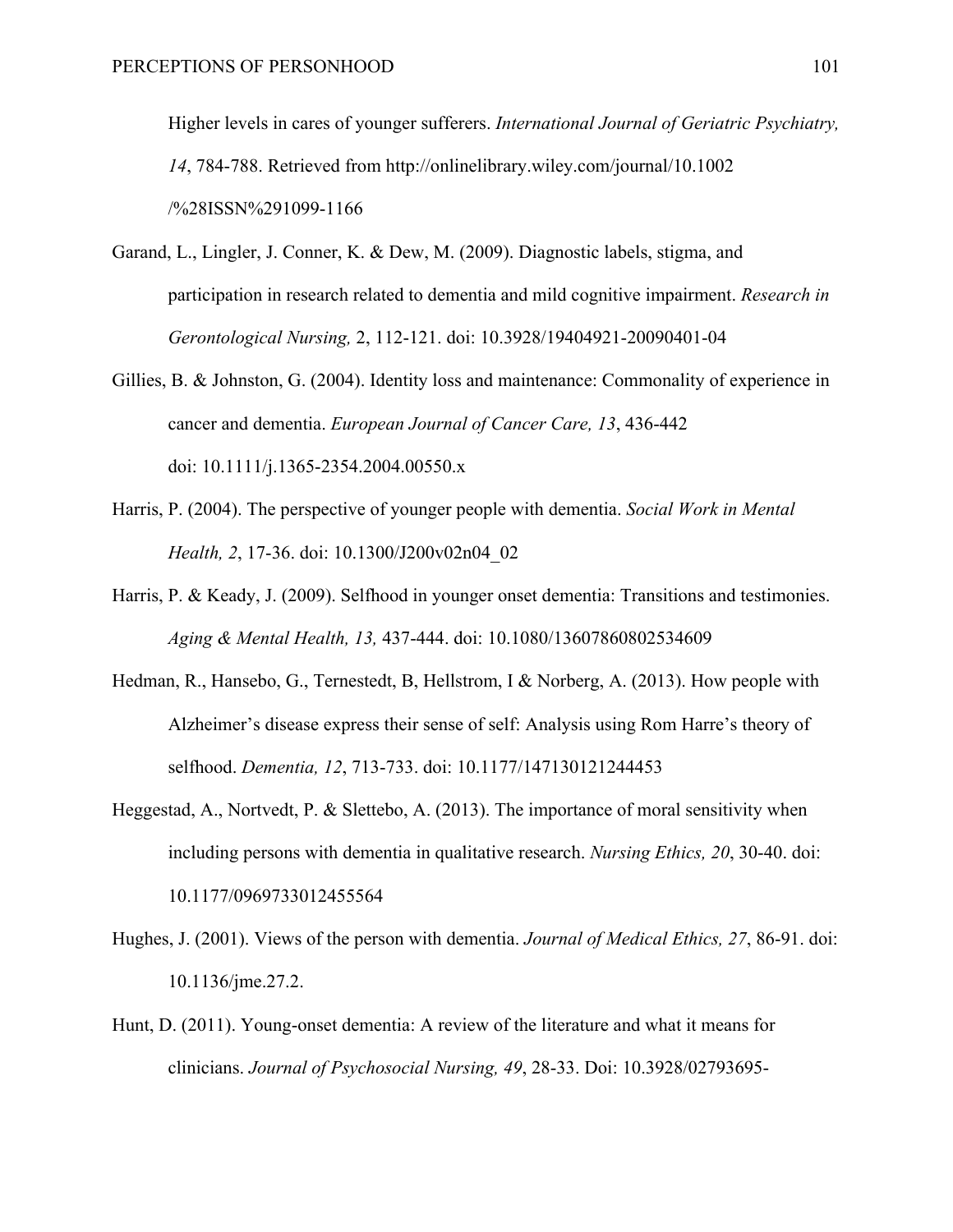#### 20110302-05

- Hurtley, R. & Pitkin, J. (2013). An overview of the support pathway for people with dementia. *Nursing and Residential Care, 15*, 619-621. Retrieved from http://www.magonlinelibrary.com/doi/abs/10.12968/nrec.2013.15.9.619
- Idiographic versus nomothetic approaches to psychology. (n.d.). Retrieved from http://cranepsych.edublogs.org/files/2009/07/idiographic versus nomothetic.pdf
- Iliffe, S., De Lepeleire, J., Van Hout, H., Kenny, G., Lewis, A., Vernooij-Dassen, M & The Diadem Group. (2005). Understanding obstacles to the recognition of and response to dementia in different European countries: A modified focus group approach using multinational, multi-disciplinary expert groups. *Aging & Mental Health, 9*, 1-6. doi: 10.1080/13607860412331323791
- Jasper, M. (2005). Using reflective writing within research. *Journal of Research in Nursing, 10*, 247-260. doi: 10.1177/174498710501000303
- Johannessen, A. & Moller, A. (2013). Experiences of persons with early onset dementia in everyday life: A qualitative study. *Dementia, 12*, 410-424. doi: 10.1177/1471301211430647
- Kaiser, S. & Panegyres, P. (2007). The psychosocial impact of young onset dementia on spouses. *American Journal of Alzheimer's Disease and Other Dementias, 21*, 398-402. doi: 10.1177/1533317506293259
- Kinney, J., Kart, C & Reddecliff, L. (2011). "That's me, the Goother": Evaluation of a program for individuals with early-onset dementia. *Dementia, 3*, 361-377. doi: 10.1177/147130121407806

Kitwood, T. (1997). *Dementia reconsidered: The person comes first.* Maidenhead: Open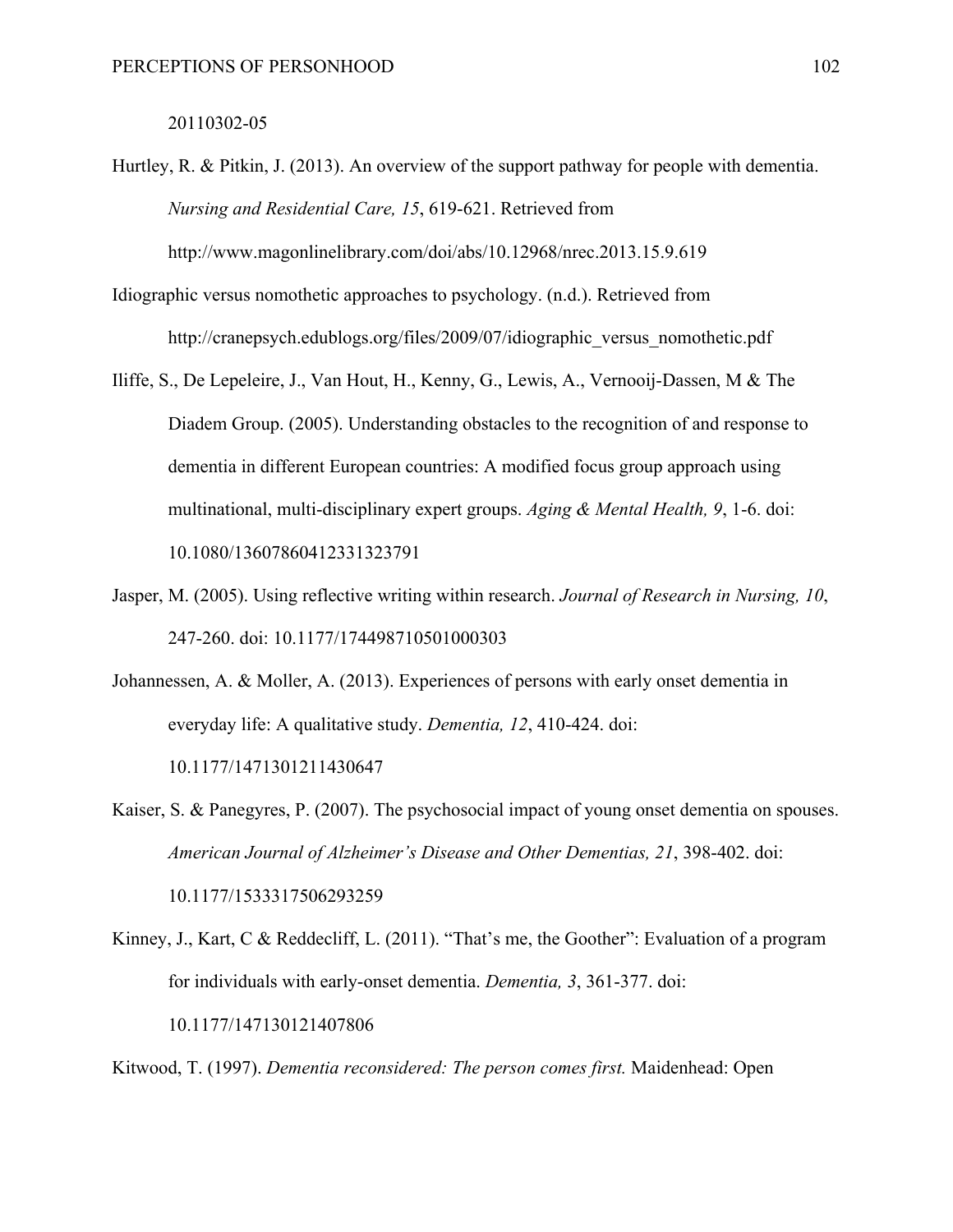University Press.

- Lachman, M. (2004). Development in midlife. *Annual Review of Psychology, 55*, 305-331. doi: 10.1146/annurev.psych.55.090902.141521
- Lawrence, R. (2007). Dementia. A personal legacy beyond words. *Mental Health, Religion & Culture, 10*, 553-562. doi: 10.1080/13674670601013608

Lennon, J. (1971). Imagine. On *Imagine* [Single]. London, England: Apple Records.

- Lesser, A. (2006). Dementia and personal identity. In J. Hughes, S. Louw & S. Sabat (Eds.), *Dementia: Mind, meaning and the person* (pp. 55-61). Oxford: Oxford University Press.
- Lopez, K. & Willis, D. (2004). Descriptive versus interpretive phenomenology: Their contributions to nursing knowledge. *Qualitative Health Research, 14*, 726-735. doi: 10.1177/1049732304263638
- MacRae, H. (2010). Managing identity while living with Alzheimer's disease. *Qualitative Health Research, 20*, 293-305. doi: 10.1177/1049732309354280
- Maggs-Rapport, F. (2000). Combining methodological approaches in research: Ethnography and interpretive phenomenology. *Journal of Advanced Nursing, 31*, 219-225. Retrieved from http://onlinelibrary.wiley.com/journal/10.1111/%28ISSN%291365-2648
- Maggs-Rapport, F. (2001). "Best research practice": In pursuit of methodological rigour. *Journal of Advanced Nursing, 35*, 373-383. Retrieved from http://onlinelibrary.wiley.com/journal/10.1111/%28ISSN%291365-
- Malloy, D. & Hadjistavropoulos, T. (2004). The problem of pain management among persons with dementia, personhood, and the ontology of relationships. *Nursing Philosophy, 5*, 147-159. doi: 10.1111/j.1466-769X.2004.00174.x

Martin, N. (2009). Alzheimer's: Reading the signs. *World of Irish Nursing and Midwifery, 17*,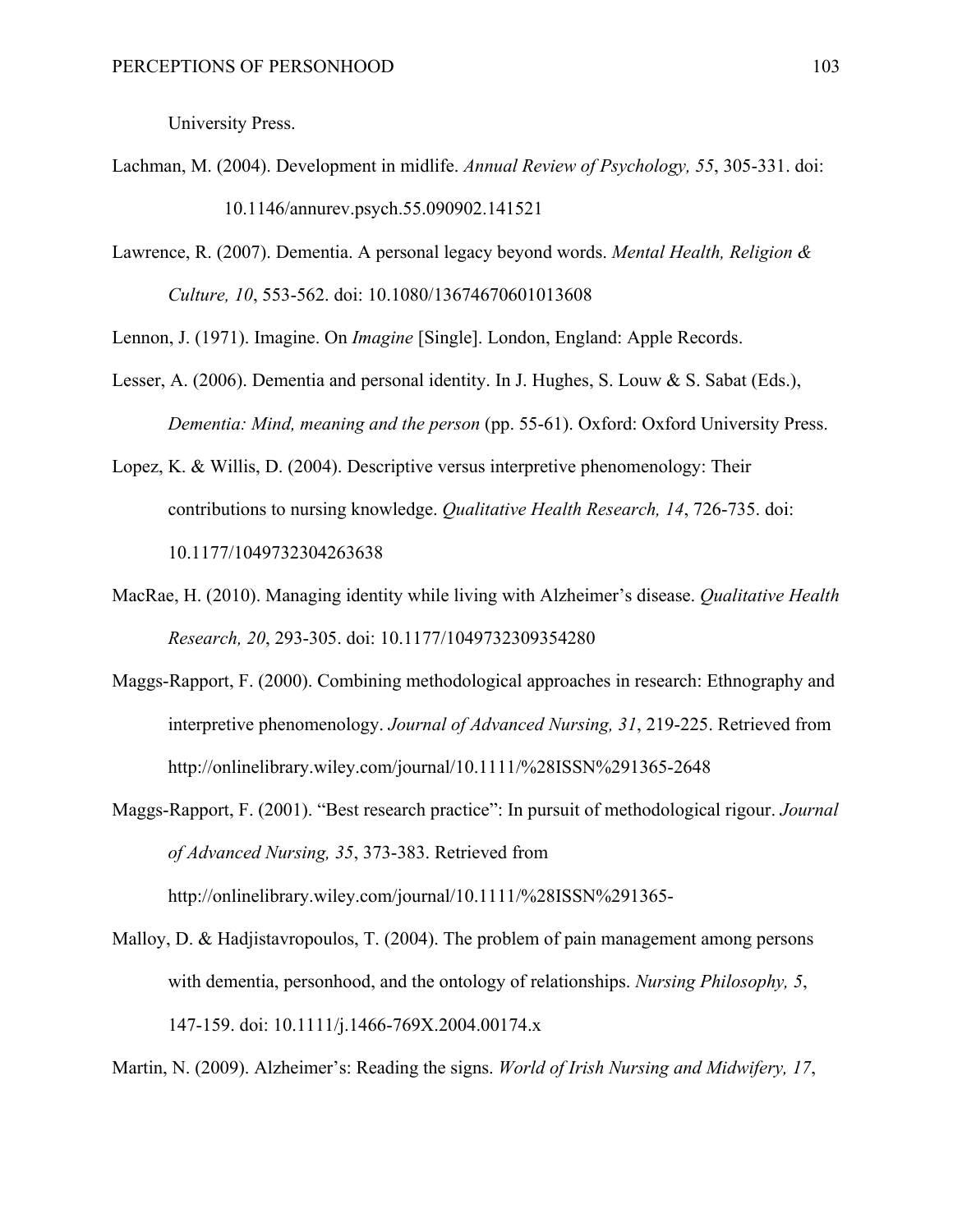28-29. Retrieved from http://catalogue.nli.ie/Record/vtls000302780

- Mast, B. (2009). Uncertainties in dementia: What do people with dementia experience? *American Society of Aging, 33,* 30-36. Retrieved from http://www.asaging.org/
- McCabe, J. & Homes, D. (2007). Nursing research and vulnerable populations: The contribution of humanism. *International Journal for Human Caring, 11*, 17-23. Retrieved from http://www.humancaring.org/
- McCrone, P. (2008). The economics of dementia. *British Journal of Healthcare Management, 14*, 437-440. Retrieved from http://www.magonlinelibrary.com
- McMurtray, A., Clark, D., Christine, D. & Mendez, M. (2006). Early-onset dementia: Frequency and causes compared to late-onset dementia. *Dementia and Geriatric Cognitive Disorders, 21*, 59-64. doi: 10.1159/000089546
- Mendes, A. (2015). Keeping up with the changing face of individualized dementia care. *Nursing and Residential Care, 17*, 100-102. doi: 10.12968/nrec.2015.17.2.100
- Milne, A. (2010). The "D" word: Reflections on the relationship between stigma, discrimination and dementia. *Journal of Mental Health, 19*, 227-233. doi: 10.3109/09638231003728166
- Millett, S. (2011). Self and embodiment: A bio-phenomenological approach to dementia. *Dementia, 10*, 509-522. doi: 10.1177/1471301211409374
- Mitchell, G., McCollum, P. & Monaghan, C. (2013). Disclosing a diagnosis of dementia: a background to the phenomenon. *Nursing Older People, 25*, 16-21. doi: 10.7748/nop2013.12.25.10.16.e497
- Miyoshi, K. (2009). What is 'early onset dementia'? *Psychogeriatrics, 9*, 67-72. doi: 10.1111/j.1479-8301.2009.00274.x

Nadeem, B. (2013). Wide variation found in diagnosis rates for dementia. *Nursing Older People,*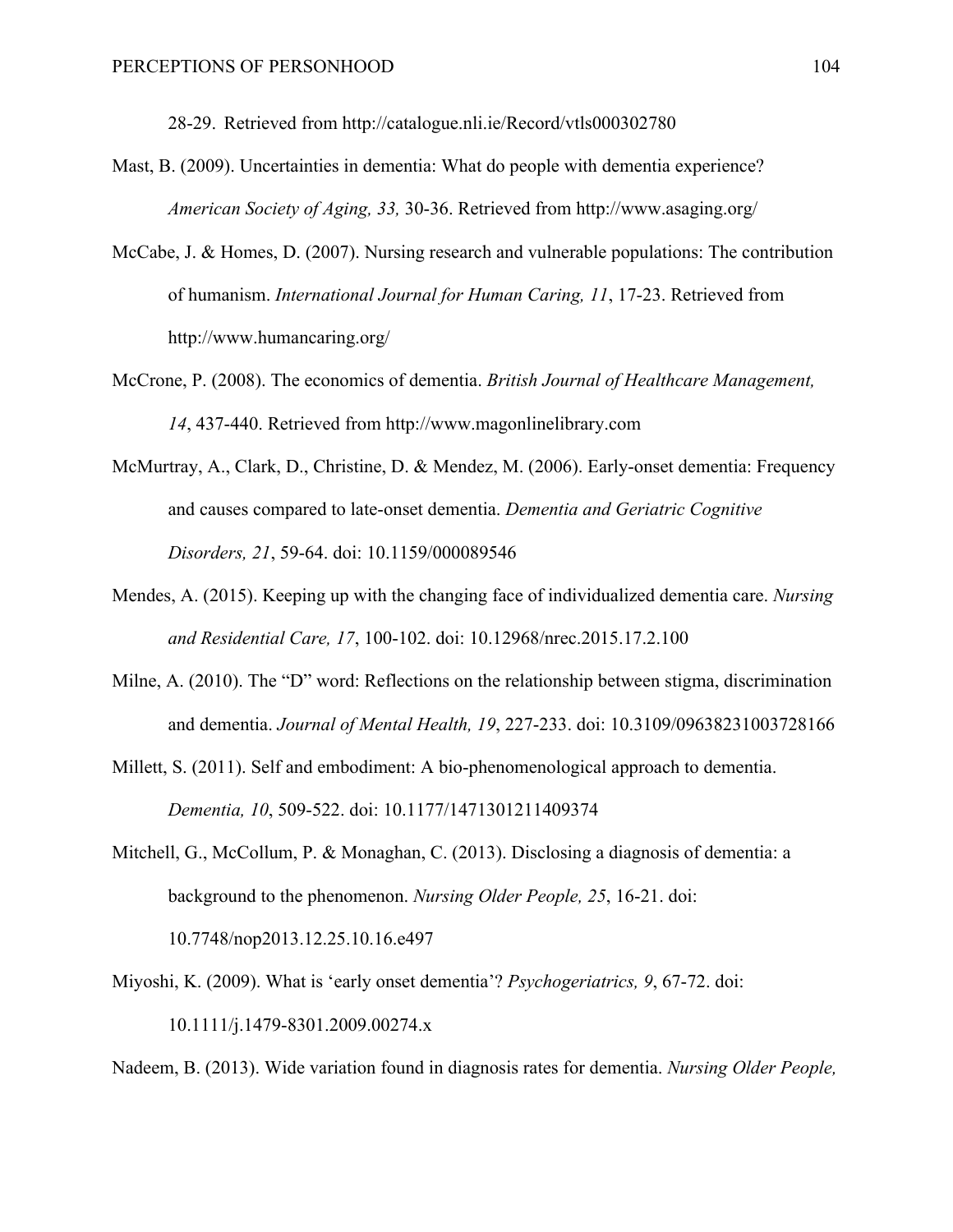*25*, 6-7. doi: 10.7748/nop2013.03.25.2.6.p10600

- National Council on Ethics in Human Research. (1996). *Facilitating ethical research: Promoting informed choice.* Retrieved from http://www.ncehr-cnerh.org/section2.html
- Naue, U. & Kroll, T. (2008). "The demented other": Identity and difference in dementia. *Nursing Philosophy, 10*, 26-33. doi: 10.1111/j.1466-769X.2008.00379.x

Nazarko, L. (2015). Hearing the voice of the person with dementia. *British Journal of Healthcare Assistants, 9*, 222-225. doi: 10.12968/bjha.2015.9.5.222

Nowell, Z., Thornton, A. & Simpson, J. (2013). The subjective experience of personhood in dementia care settings. *Dementia, 12*, 394-409. doi: 10.1177/1471301211430648

Nygard, L. (2006). How can we get access to the experience of people with dementia? *Scandinavian Journal of Occupational Therapy, 13*, 101-112. doi: 10.1080/11038120600723190

- O'Connor, D., Phinney, A., Smith, A., Small, J., Purves, B., Perry, J.,…Beattie, L. (2007). Personhood in dementia care: Developing a research agenda for broadening the vision. *Dementia, 6*, 121-142. doi: 10.1177/1471301207075648
- Ortigara, A. & McLean, R. (2013). Seeing the person first: Living with moderate-stage dementia. *Generations: Journal of the American Society on Aging, 37*, 66-69. Retrieved from http://generations.metapress.com/content/t7767r04307g5450/

Ortiz, M. (2009). Hermeneutics and nursing research: History, processes and exemplar. *Southern Online Journal of Nursing Research, 9*, February. Retrieved from http://www.resourcenter.net/images/snrs/files/sojnr\_articles2/vol09num01art01.html

Pearce, A., Clare, L. & Pistrang, N. (2002). Managing sense of self: Coping in the early stages of Alzheimer's disease. *Dementia, 1*, 173-191. doi: 10.1177/147130120200100205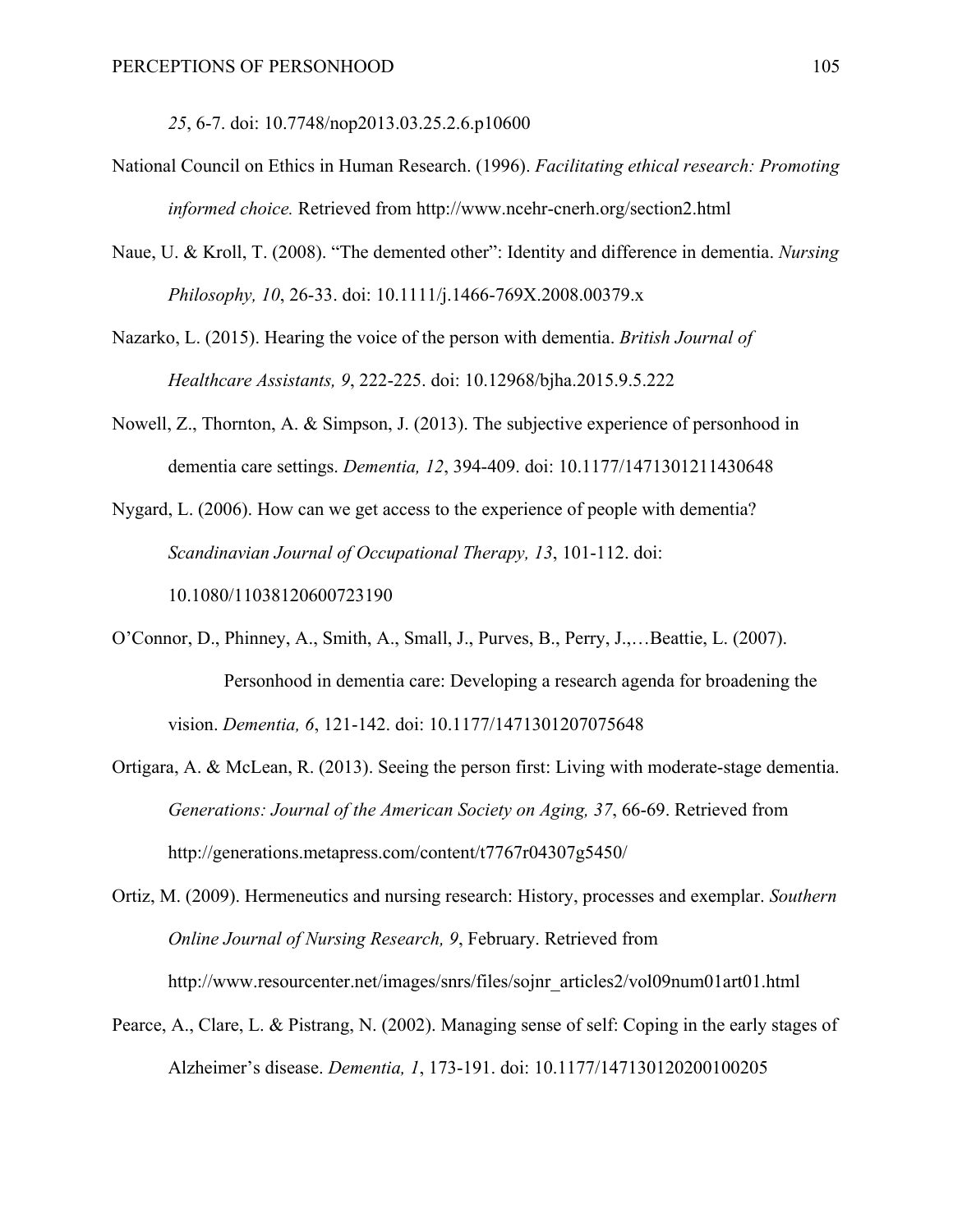- Pesonen, H., Remes, A. & Isola, A. (2011). Ethical aspects of researching subjective experiences in early-stage dementia. *Nursing Ethics, 18*, 651-661. doi: 10.1177/0969733011408046
- Phinney, A., Chaudhury, H. & O'Connor, D. (2007). Doing as much as I can do: The meaning of activity for people with dementia. *Aging & Mental Health, 11*, 384-393. doi:10.1080/13607860601086470
- Pipon-Young, F., Lee, K, Jones, F. 4 Guss, R. (2011). I'm not all gone, I can still speak: The experiences of younger people with dementia. An action study. *Dementia, 11*, 597-616. doi: 10.1177/1471301211421087
- Pringle, J., Drummond, J., McLafferty, E. & Hendry, C. (2011). Interpretive phenomenological analysis: A discussion and critique. *Nurse Researcher, 18*, 20-24. Retrieved from http:// rcnpublishing.com/journal/nr
- Pringle, J., Hendry, C. & McLafferty, E. (2011). Phenomenological approaches: Challenges and choices. *Nurse Researcher, 18,* 7-18. Retrieved from http://rcnpublishing.com/journal/nr
- Pyett, P. (2003). Validation of qualitative research in the "real world". *Qualitative Health Research, 13*, 1170-1179. doi: 10.1177/1049732303255686
- Rassool, S. & Nel, P. (2012). Experiences of causing an accidental death: An interpretative phenomenological analysis. *Death Studies, 36,* 832-857. doi: 10.1080/07481187.2011.610559
- Reid, D., Ryan, T. & Enderby, P. (2001). What does it mean to listen to people with dementia? *Disability & society, 16*, 377-392*.* doi: 10.1080/09687590120045941
- Richards, L. & Morse, J. (2013). *Readme first for a user's guide to qualitative methods.* Thousand Oaks, CA: Sage Publications, Inc.

Roach, P. & Drummond, N. (2014). "It's nice to have something to do": Early-onset dementia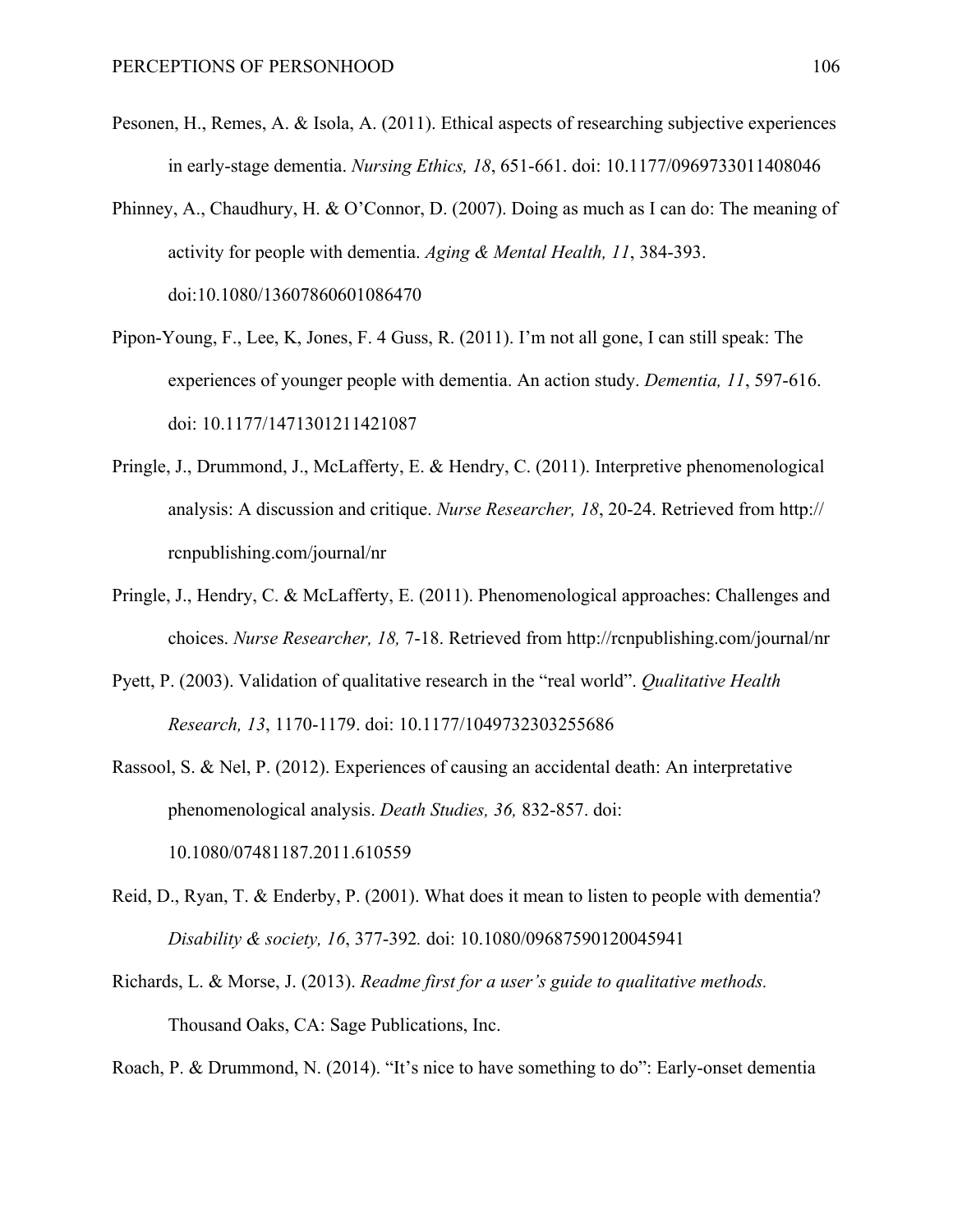and maintaining purposeful activity. *Journal of Psychiatric and Mental Health Nursing, 21*, 889-895. doi: 10.1111/jpm.12154

- Roach, P., Keady, J., Bee, P. & Hope, K. (2008). Subjective experiences of younger people with dementia and their families: Implications for UK research, policy and practice. *Reviews in Clinical Gerontology, 18*, 165-174. doi: 10.1017/S0959259809002779
- Roberts, T. (2013). Understanding the research methodology of interpretative phenomenological analysis. *British Journal of Midwifery, 21*, 215-218. doi: 10.12968/bjom.2013.21.3.215
- Robinson, L., Clare, L. & Evans, K. (2005). Making sense of dementia and adjusting to loss: Psychological reactions to a diagnosis of dementia in couples. *Aging & Mental Health, 9*, 337-347. doi: 10.1080/13607860500114555
- Rodriquez, J. (2013). Narrating dementia: Self and community in an online forum. *Qualitative Health Research, 23*, 1215-1227. doi: 10.1177/1049732313501725
- Rose, K., Yu, F., Palmer, J., Richeson, N. & Burgener, S. (2010). Care considerations for persons with early-onset dementia. *Alzheimer's Care Today, 11*, 151-161. doi: 10.1097/ACQ.0b013e3181ec0115
- Rosness, T., Haugen, P. & Engedal, K. (2008). Support to family carers of patients with frontotemporal dementia. *Aging & Mental Health, 12*, 462-466. doi: 10.1080/13607860802224334
- Sabat, S. (2002). Surviving manifestations of selfhood in Alzheimer's disease: A case study. *Dementia, 1*, 25-36. doi: 10.1177/147130120200100101
- Sabat, S., Johnson, A., Swarbrick, C. & Keady, J. (2011). The 'demented other' or simply 'a person'? Extending the philosophical discourse of Naue and Kroll through the situated self. *Nursing Philosophy, 12*, 282-292. doi: 10.1111/j.1466-769X.2011.00485.x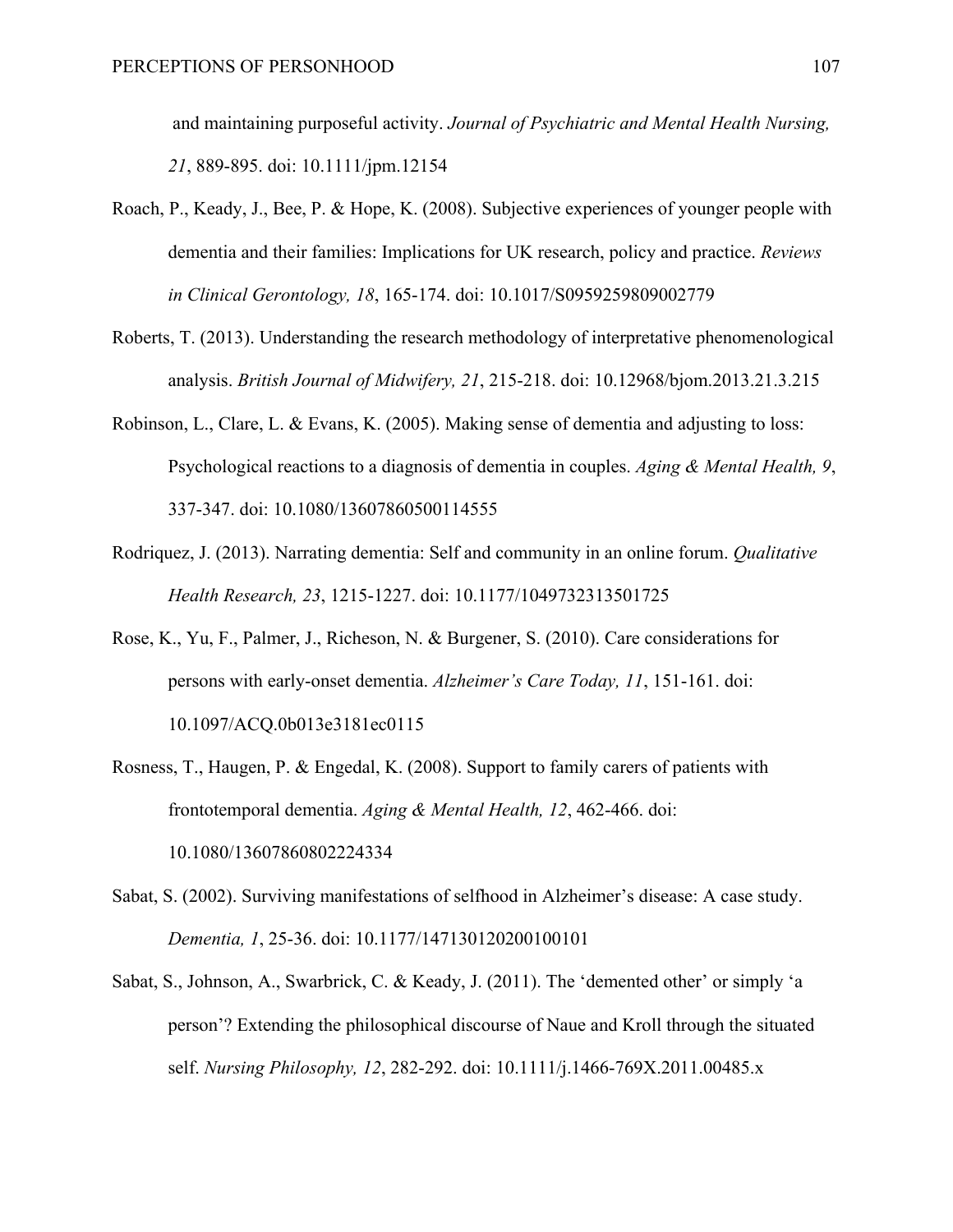- Sanders, S. & Morano, C. (2008). Alzheimer's disease and related dementias. *Journal of Gerontological Social Work, 50,* 191-214. doi:10.1080/01634370802137900
- Shaw, R. (2010). Embedding reflexivity within experiential qualitative psychology. *Qualitative Research in Psychology, 7*, 233-243. doi:10.1080/14780880802699092
- Sherratt, C., Soteriou, T. & Evans, S. (2007). Ethical issues in social research involving people with dementia. *Dementia, 6*, 463-479. doi: 10.1177/1471301207084365
- Simply Psychology. (2007). *Nomothetic idiographic debate.* Retrieved from http://www.simplypsychology.org/nomothetic-idiographic.html
- Slaughter, S., Cole, D., Jennings, E. & Reimer, M. (2007). Consent and assent to participate in research from people with dementia. *Nursing Ethics, 14*, 27-40. doi: 10.1177/0969733007071355
- Smith, J., Flowers, P. & Larkin, M. (2009). *Interpretative phenomenological analysis: Theory, method and research.* Thousand Oaks, CA: Sage Publications Ltd.
- Smith, J. & Osborn, M. (2008). Interpretative phenomenological analysis. In J. Smith (Ed.), *Qualitative psychology: A practical guide to research methods* (pp. 53-80). London: Sage Publications
- Spenceley, S.M. (2004). Out of fertile muck: The evolving narrative of nursing. *Nursing Philosophy, 5,* 201-207. doi:10.1111/j.1466-769X.2004.00187.x
- Steele, C. & Rubino, J. (2009). *I'm still here* [Video file]. Retrieved from https://www.youtube.com/watch?v=\_uk3xCkLvFA
- Swaffer, K. (2014). Dementia: Stigma, language, and dementia-friendly. *Dementia, 13*, 709-716. doi: 10.1177/1471301214548143

Tolhurst, E., Bhattacharyya, S. & Kingston, P. (2014). Young onset dementia: The impact of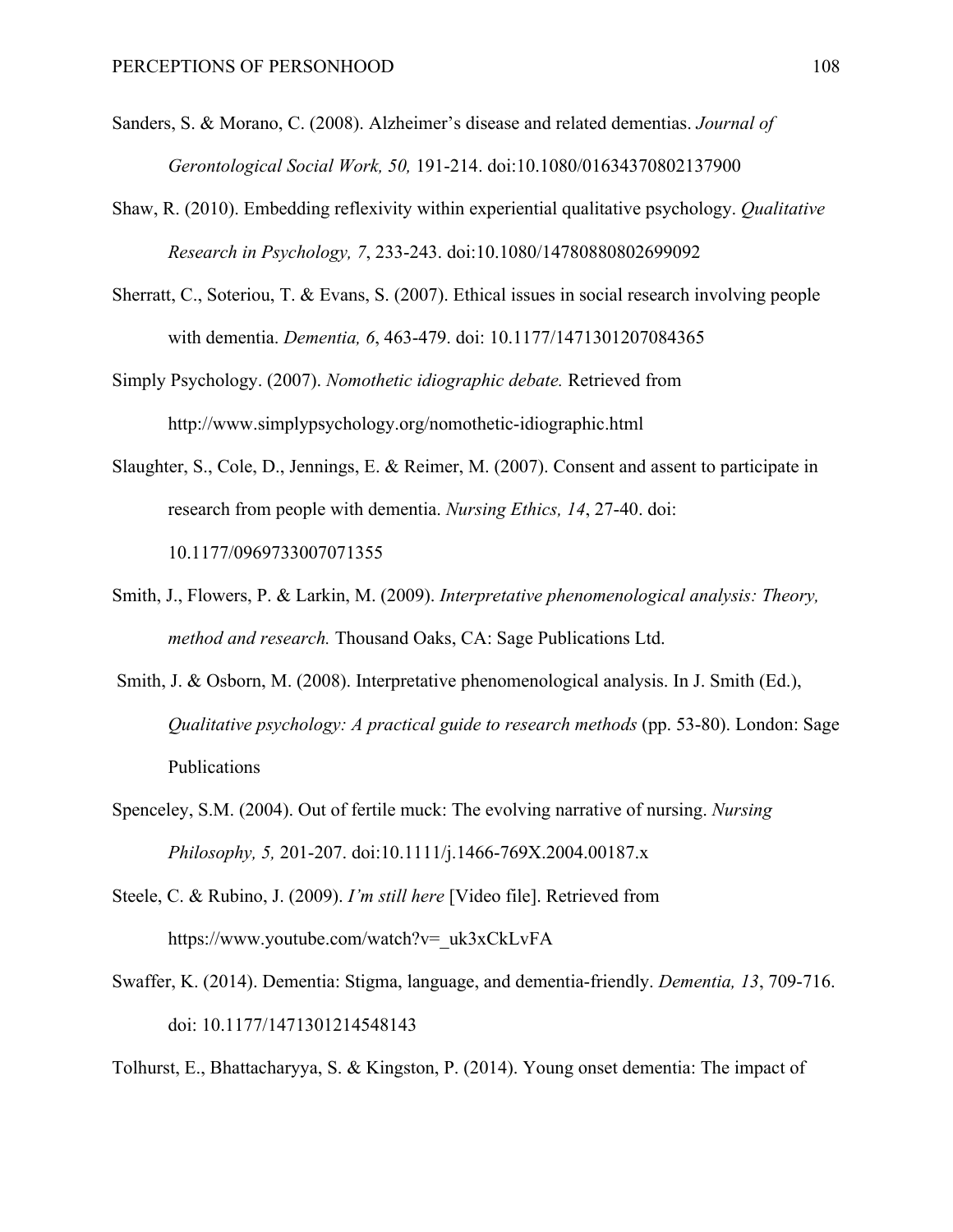emergent age-based factors upon personhood. *Dementia, 13*, 193-206. doi:

10.1177/1471301212456278

- Toyota, Y., Ikeda, M., Shinagawa, S., Matsumoto, T., Matsumoto, N., Hokoishi, K.,…Tanabe, K. (2007). Comparison of behavioral and psychological symptoms in early-onset and late-onset Alzheimer's disease. *International Journal of Geriatric Psychiatry, 22*, 896- 901 doi: 10.1002/gps.1760
- Tuohy, D., Cooney A., Dowling, M., Murphy, K. & Sixsmith, J. (2013). An overview of interpretive phenomenology as a research methodology. *Nurse Researcher, 20*, 17-20. doi: 10.7748/nr2013.07.20.6.17.e315
- van Manen, M. (1990). *Researching lived experiences: Human science for an action sensitive pedagogy.* London, ON: Althouse Press.
- van Vliet, d., de Vugt, M., Bakker, C., Koopmans, R. & Verhey, F. (2010). Impact of early onset dementia on caregivers: A review. *International Journal of Geriatric Psychiatry, 25*, 1091-1100. doi: 10.1002/gps.2439
- van Vliet, D., de Vugt, M., Pijnenburg, Y., Vernooij-Dassen, M., Koopmans, R. & Verhey, F. (2013). Time to diagnosis in young-onset dementia as compared with late-onset dementia. *Psychological Medicine, 43*, 423-432. doi: 10.1017/S0033291712001122
- Veselinova, C. (2014). Understanding equality, diversity and inclusion in dementia care. *Nursing and Residential Care, 16*, 406-409. doi: 10.12968/nrec.2014.16.7.406
- von Kutzleben, M., Schmid, W., Halek, M., Holle, B. & Bartholomeyczik, S. (2012). Community-dwelling persons with dementia: What do they need? What do they demand? What do they do? A systematic review on the subjective experiences of persons with dementia. *Aging & Mental Health, 3*, 378-390. doi: 10.10801.13607863.2011.614594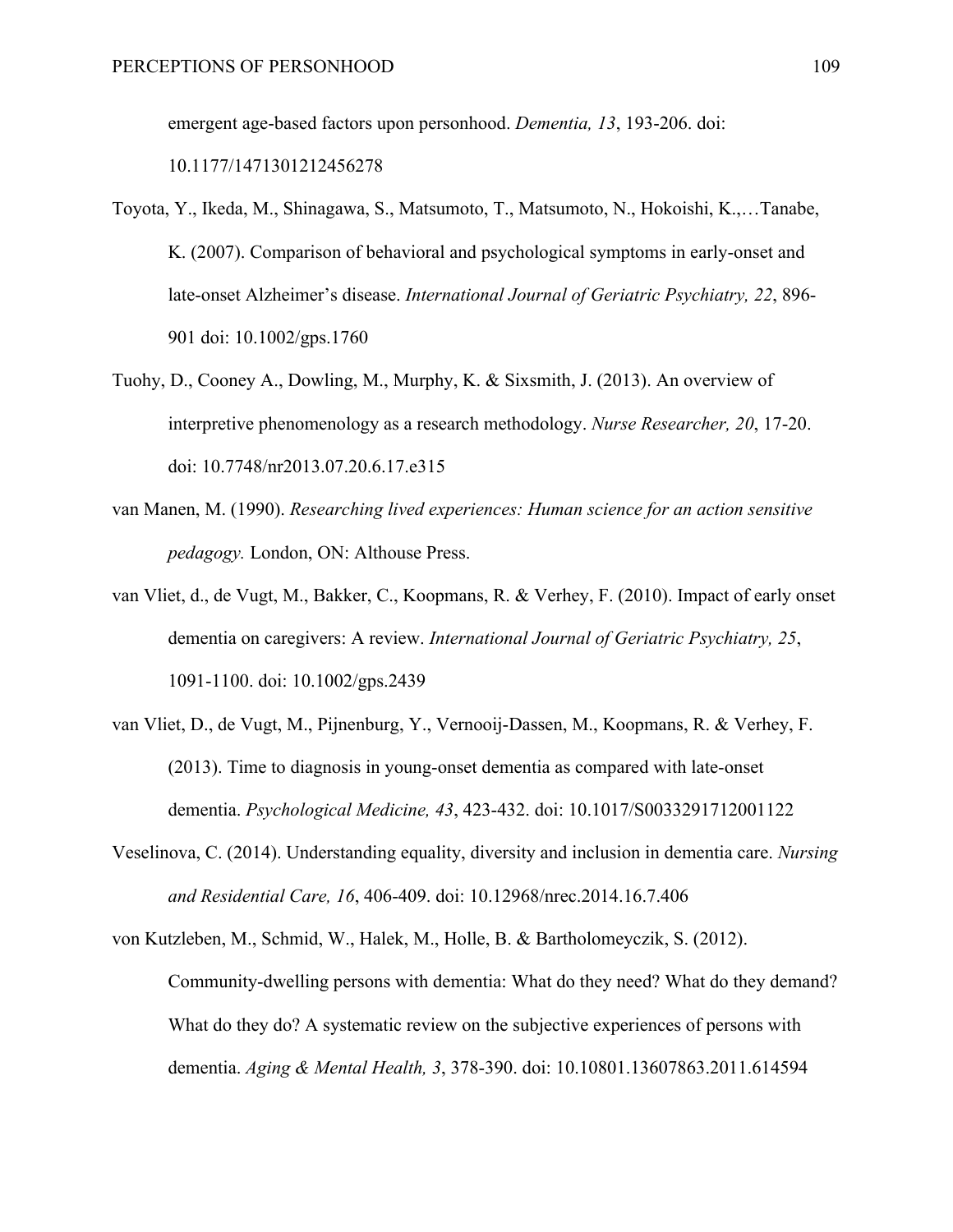- Wagstaff, C. & Williams, B. (2014). Specific design features of an interpretative phenomenological analysis study. *Nurse Researcher, 21*, 8-12. Retrieved from http://rcnpublishing.com/journal/nr
- Werner, P., Stein-Shvachman, I. & Korczyn, A. (2009). Early onset dementia: Clinical and social aspects. *International Psychogeriatrics, 21*, 631-636. doi: 10.1017/S1041610209009223
- Westerby, R. & Howards, S. (2011). Early recognition and diagnosis. *Practice Nurse, 42*, 42-47*.*  Retrieved from http://www.practicenurse.co.uk/
- Wilde, D. & Murray, C. (2009). The evolving self: Finding meaning in near-death experiences using Interpretative Phenomenological Analysis. *Mental Health, Religion & Culture, 12*, 223-239. doi: 10.1080/13674670802334910
- Wilding, C. & Whiteford, G. (2005). Phenomenological research: An exploration of conceptual, theoretical, and practical issues. *OTJR: Occupation, Participation and Health, 25*, 98- 104. Retrieved from http://www.healio.com/journals/OTJR
- Wilson, D. & Neville, S. (2009). Culturally safe research with vulnerable populations. *Contemporary Nurse, 33*, 69-79. Retrieved from http://www.contemporarynurse.com/
- Wilkinson, H. (2002). Including people with dementia in research: Methods and Motivations. In H. Wilkinson (Ed.), *The perspectives of people with dementia: Research and motivations*  (pp.9-24). London: Jessica Kingsley Publishers Ltd.

Williams, B., Blizard, T., Goode, P., Harada, C., Woodby, L., Burgio, K. & Sims, R. (2014). Exploring the affective dimensions of the life review process: Facilitators' interactional strategies for fostering personhood and social value among older adults with dementia. *Dementia, 13*, 498-524. doi: 10.1177/1471301213478811

World Health Organization. (2012). *Dementia: A public health priority.* Retrieved from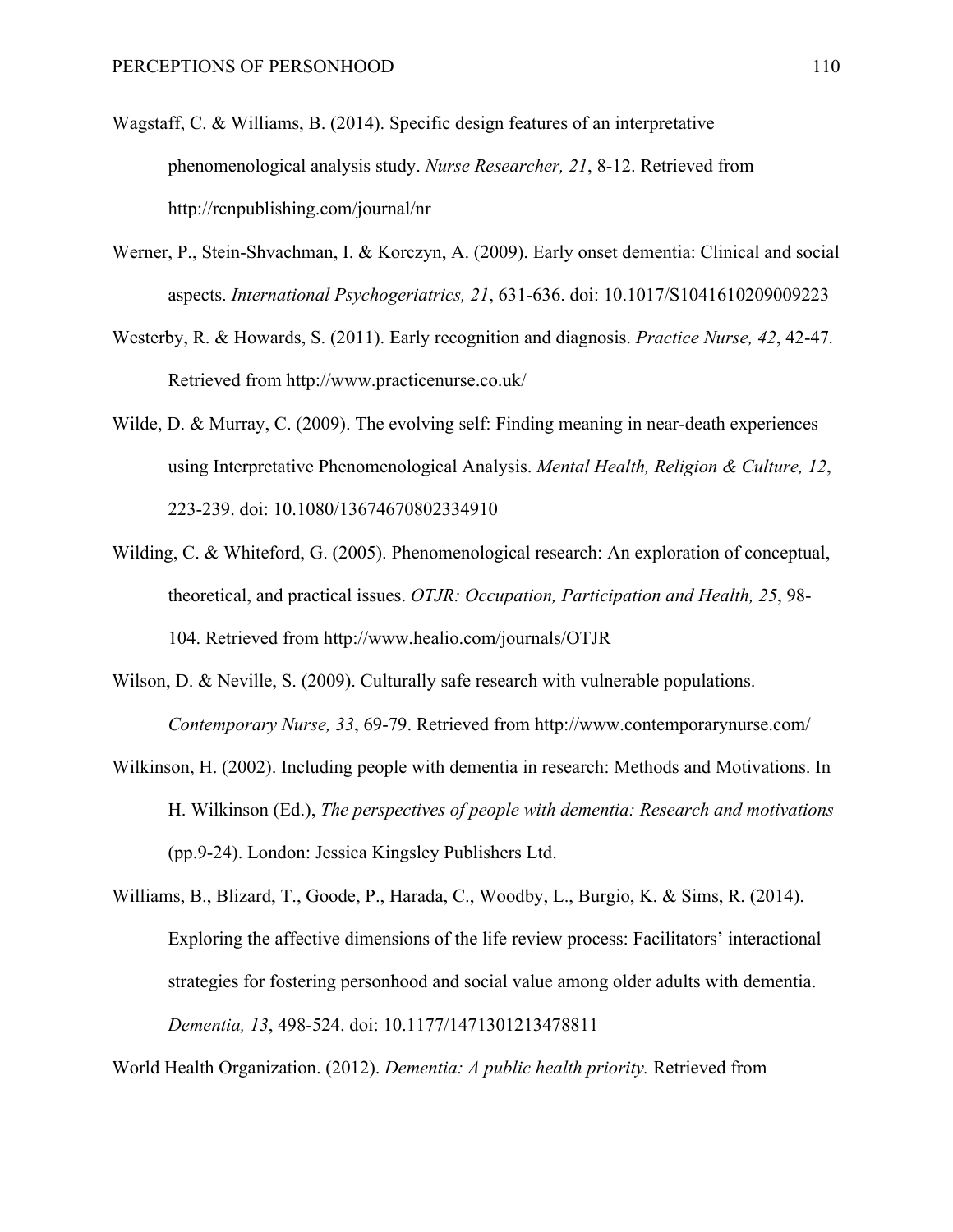http://apps.who.int/iris/bitstream/10665/78263/1/9789241564458\_eng.pdf?us=1

Wolverson, E., Clarke, C. & Moniz-Cook, E. (2010). Remaining hopeful in early-stage dementia: A qualitative study. *Aging & Mental Health, 14*, 450-460. doi: 10.1080/13607860903483110

Yardley, L. (2000). Dilemmas in qualitative health research. *Psychology and Health, 15*, 215- 228. doi: 10.1080/0887044000840030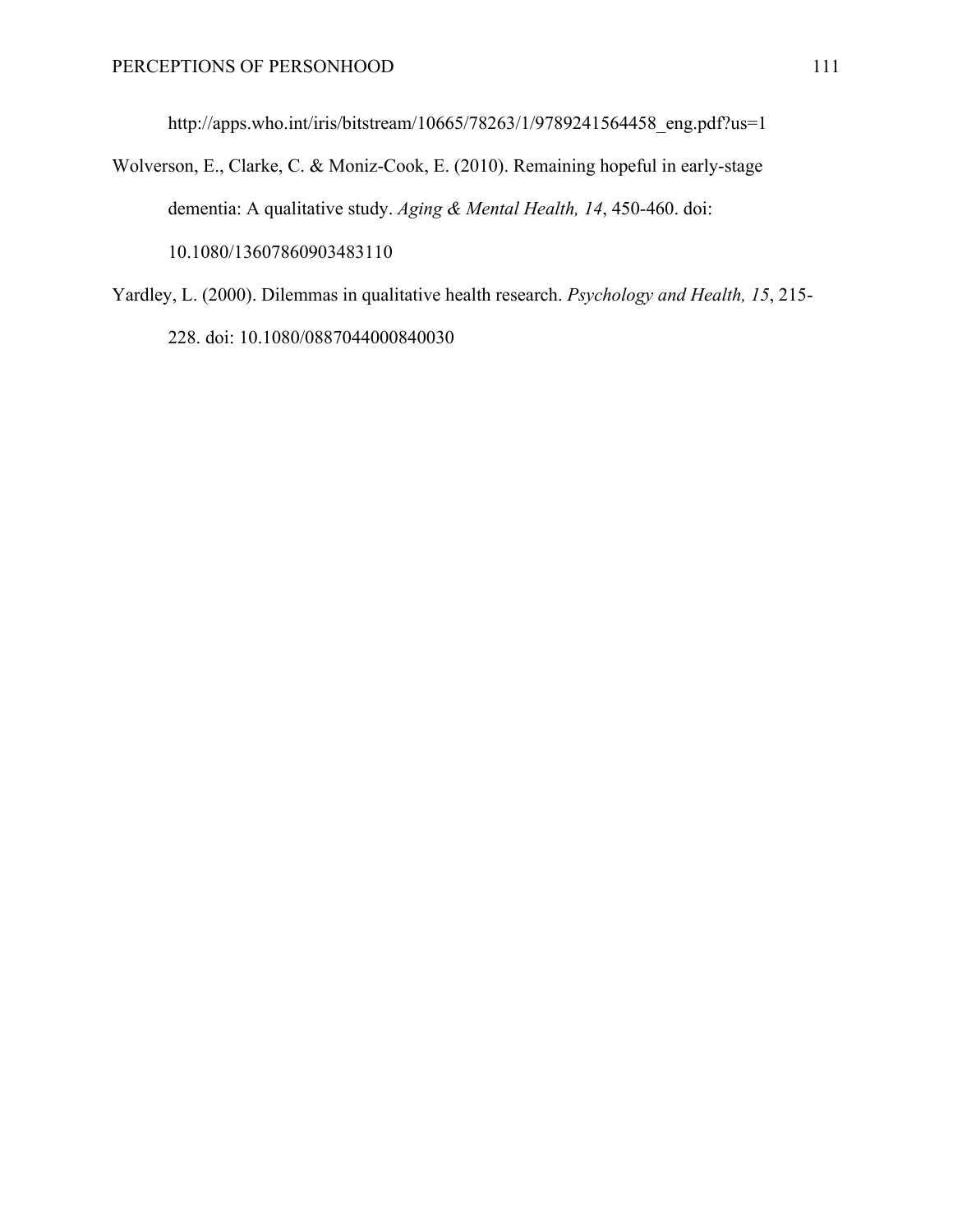**Appendix A**

**Recruitment Poster**



# **Seeking Volunteers for Early Onset Dementia Research**

Are you a person **under the age of 65** with Early Onset Dementia?

Are you willing to share your story?

**Purpose:** I am interested in understanding the experience of being a younger person with Early Onset Dementia. I would like to invite you to contribute your experiences by talking to me about how you view yourself as a person with dementia.

**What is Involved:** You will be asked to take part in an audiotaped interview in a location of your preference. You may share your experiences and your story in your own words. If you should choose so, you may also share photographs, drawings, music, or other forms of expression to help relate your experience of who you are as a younger person with dementia.

**For more information, please contact: Mariko Sakamoto, RN, BScN (604) 727-6099 or eodementia@gmail.com**

This study is being conducted as part of a Master's of Nursing thesis for Athabasca University. This study has been approved by the Athabasca University Research Ethics Board.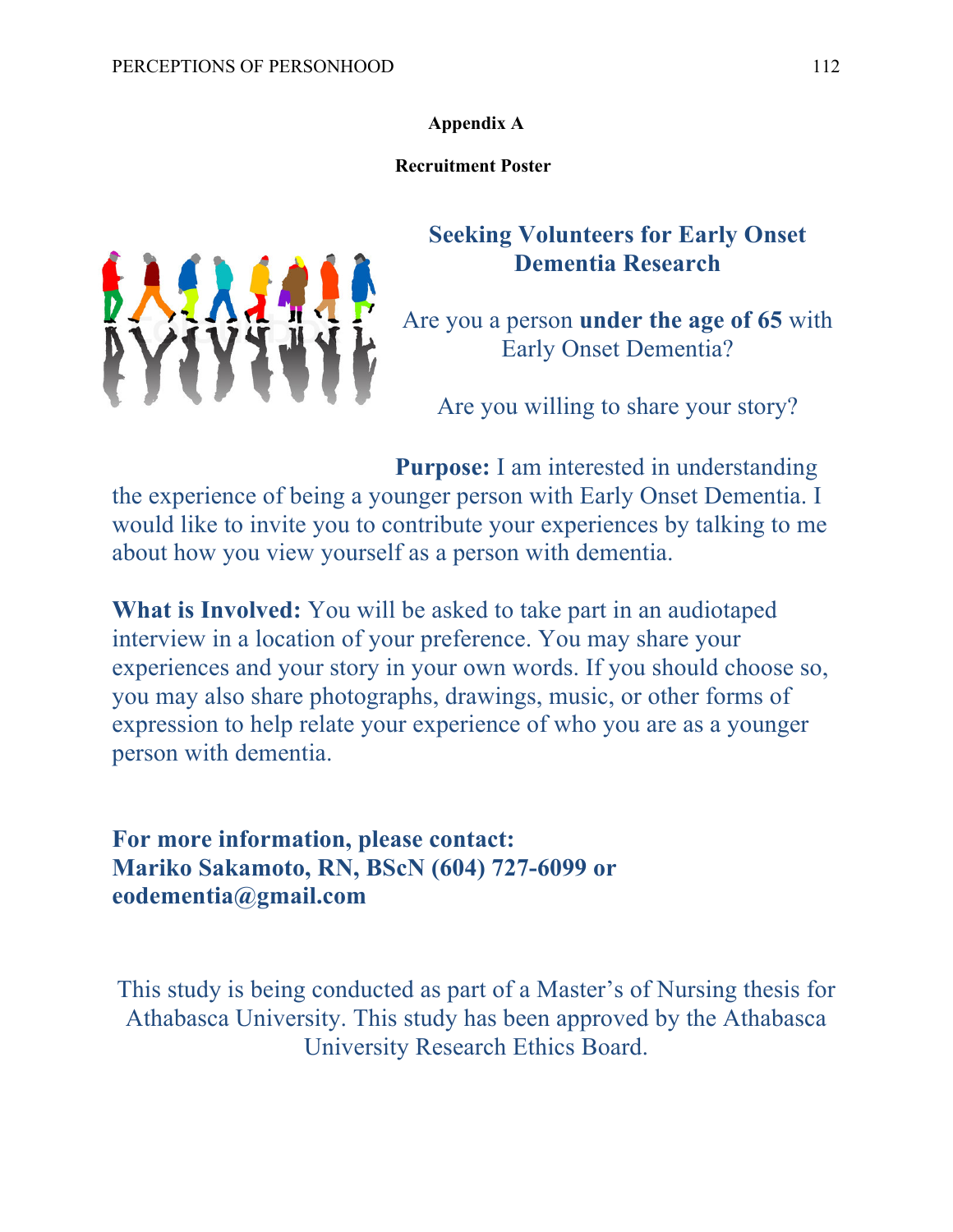## **Appendix B**

#### **Introduction Letter**

#### **Perceptions of Personhood and the Early Onset Dementia Experience**

#### **Principle Researcher: Supervisors:**

*Mariko Sakamoto*, RN, BScN Faculty Members Centre for Nursing and Health Studies Centre for Nursing and Health Studies Athabasca University Athabasca University eodementia@gmail.com *Dr. Steven Johnson* 604-727-6099 sjohnson@athabascau.ca

1-877-848-6903 *Dr. Sharon Moore* Sharon.moore@athabascau.ca 1-866-375-8570

**To:** (will be addressed to program staff and/or supervisors)

My name is Mariko Sakamoto and I am a registered nurse and a Master's student at Athabasca University. I am undertaking a research project as part of my degree qualification. The purpose of this study is to explore how people with early onset dementia view themselves as persons and how they experience their sense of self or personhood after diagnosis.

I would like to be able to recruit volunteer participants to take part in my study. I am seeking approval to be able to put up information posters in your waiting rooms and/or meeting rooms and invite people with early onset dementia to participate. Participation in my study is voluntary and will include involvement in an audiotaped interview. Recruitment will not involve any of your staff as gatekeepers or recruiters. Prospective participants will be able to contact me directly if they would like to take part in the research study.

Please see the enclosed copy of the information poster. I have also included the study information letter that will be sent to prospective participants. If you have any questions or concerns, please do not hesitate to contact me.

Sincerely,

Mariko Sakamoto, RN, BsN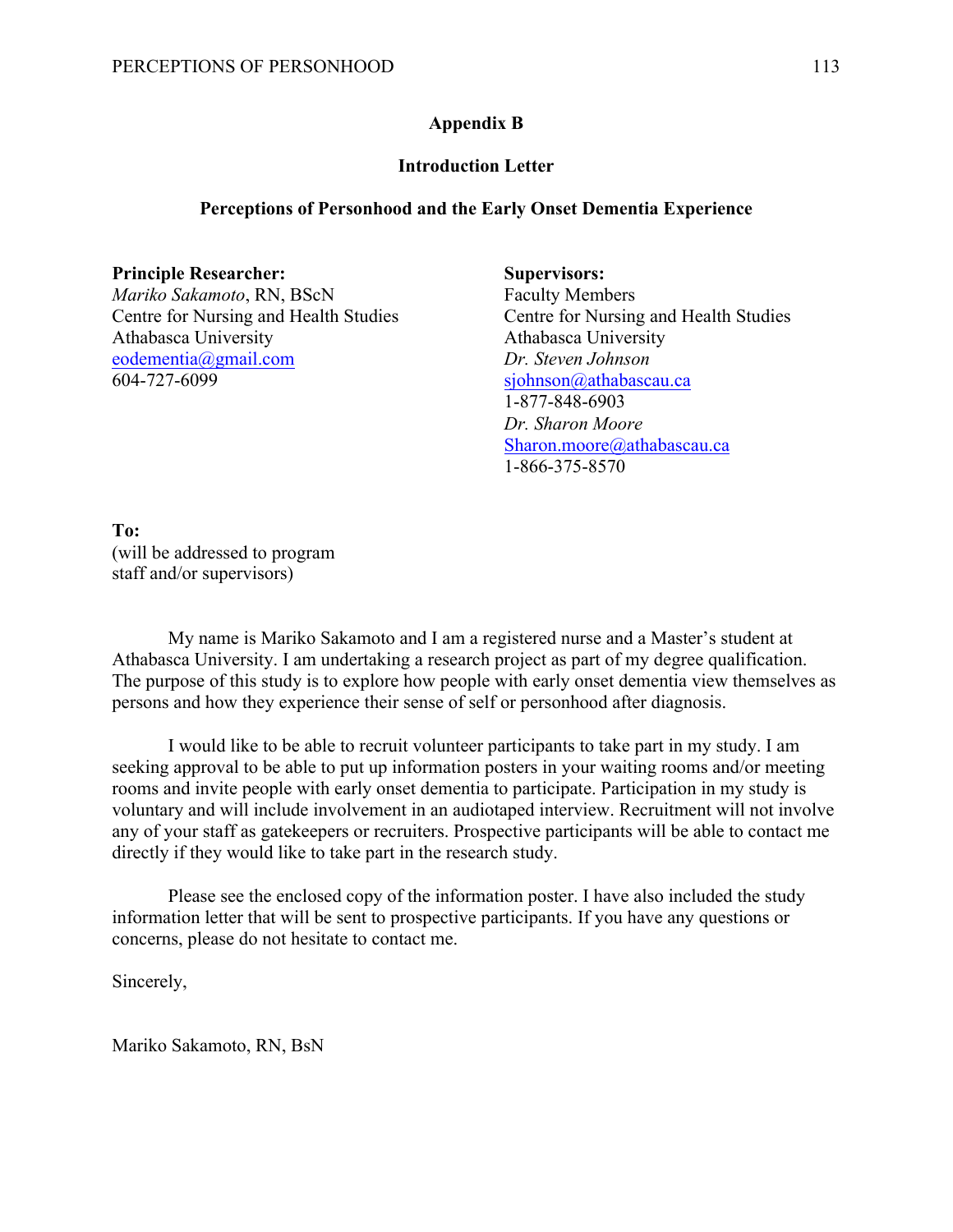## **Appendix C**

## **Perceptions of Personhood and the Early Onset Dementia Experience Information Letter**

| <b>Principle Researcher:</b>          | <b>Supervisors:</b>                   |
|---------------------------------------|---------------------------------------|
| Mariko Sakamoto, RN, BScN             | <b>Faculty Members</b>                |
| Centre for Nursing and Health Studies | Centre for Nursing and Health Studies |
| Athabasca University                  | Athabasca University                  |
| eodementia@gmail.com                  | Dr. Steven Johnson                    |
| 604-727-6099                          | sjohnson@athabascau.ca                |
|                                       | 1-877-848-6903                        |
|                                       | Dr. Sharon Moore                      |
|                                       | Sharon.moore@athabascau.ca            |
|                                       | 1-866-375-8570                        |

#### **Background**

You are invited to take part in a research study. This study is part of a master's thesis from Athabasca University. Taking part in this study is completely voluntary and you may withdraw from the study at any time.

#### **Purpose of the Study**

The purpose of this study is to explore how people with early onset dementia view themselves as persons.

#### **Purpose of this Letter**

This consent letter is to inform you about what you will be asked to do in this study. It also will explain what the possible risks and benefits of participating are.

#### **Who Will be Conducting the Study**

My name is Mariko Sakamoto and I am a registered nurse and a master's student at Athabasca University, and will be conducting the study. Throughout the study, Steven Johnson and Sharon Moore, who are my research supervisors, will be advising me. They both are part of the faculty of Nursing and Health Studies at Athabasca University.

#### **Study Design**

In this study, I will interview you by asking you a few questions about your experiences with dementia. The interview will likely last from 45-90 minutes and will be audiotaped. As part of the interview process, you may choose to also express yourself and your experiences with the use of photographs, drawings, music or in whatever format you may wish to use. The audio recordings will be typed into text. Each text will be identified with a number and your name will not appear on the typewritten text. I will use the text to try to understand the experience of having early onset dementia and what that means to you as a person. Your interview will be read along with others to see if there are similarities and differences in experiences.

#### **Who Can Participate**

You may participate in this study if you are a person under the age of 65 who has been diagnosed with early onset dementia. It is important that you can speak and understand English, and this is primarily because I speak English and want to be able to learn about and understand your experiences. You must be able to consent to participate in this study.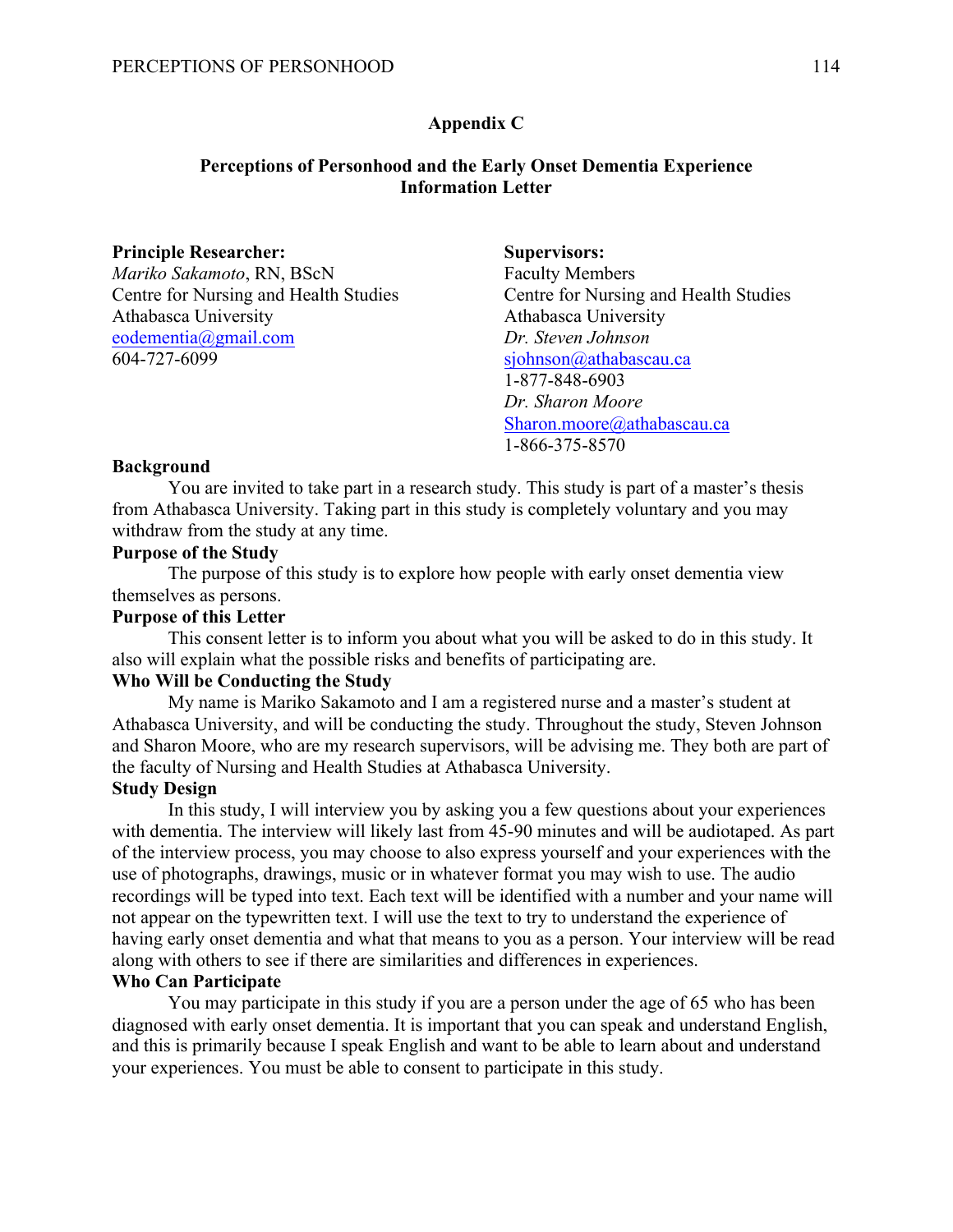#### **Possible Risks**

While there are no anticipated risks of participating in this study, sometime when people talk about certain subjects it is possible to feel sad or anxious. It this happens, please feel free to tell me. I have worked with many people who have experienced difficult times and I will watch for that. If talking about your experiences becomes difficult, we can take some time for you to gather your thoughts and return to the interview when you feel ready. I also know from experience that "telling your story" can help people feel better too. However, if at any time you feel that you would like to stop, we can do that and could carry on another time.

#### **Confidentiality**

Anything that you say during the interview will be kept strictly confidential. Only I will know your name. If you use artwork or photographs, or any other medium to help describe your experiences and thoughts, I will describe them in my text. I would also like to use copies of your art or photographs, unless you not want me to. The interview recordings and the written transcripts will be identified by number only and will not have any information attached to them that could identify you. They will only be accessible to me and to my thesis supervisors. The recording and one computer copy of your interview transcript will be kept in a secure location. I would like to be able to keep your data for possible future research use but again please be assured that this will be confidential information that cannot be used to identify you.

Your name and any other identifying information will not be used in any reports from the research. Short quotations from the interview transcripts may be used in the written thesis. Any quotations from your interview will not identify you in any way.

#### **Possible Benefits**

You may experience a sense of satisfaction in offering your unique point of view as part of this study. However, you will not likely have a direct benefit from this research. The results of this research may be useful for educating others and helping them understand what it means to have dementia. Information from this study could also be useful in helping to design services for people with early onset dementia.

## **Compensation**

There will be no compensation for participating in this study. However, as a small token of thanks, I will be giving participants a ten dollar Tim Horton's gift card.

Thank you very much for considering taking part in my research study.

If you decide you would like to take part in an interview, please contact me and we will then set up a time to meet at a time and place that most suits you. You can reach me at eodementia@gmail.com or 604-727-6099.

Sincerely,

Mariko Sakamoto, RN, BScN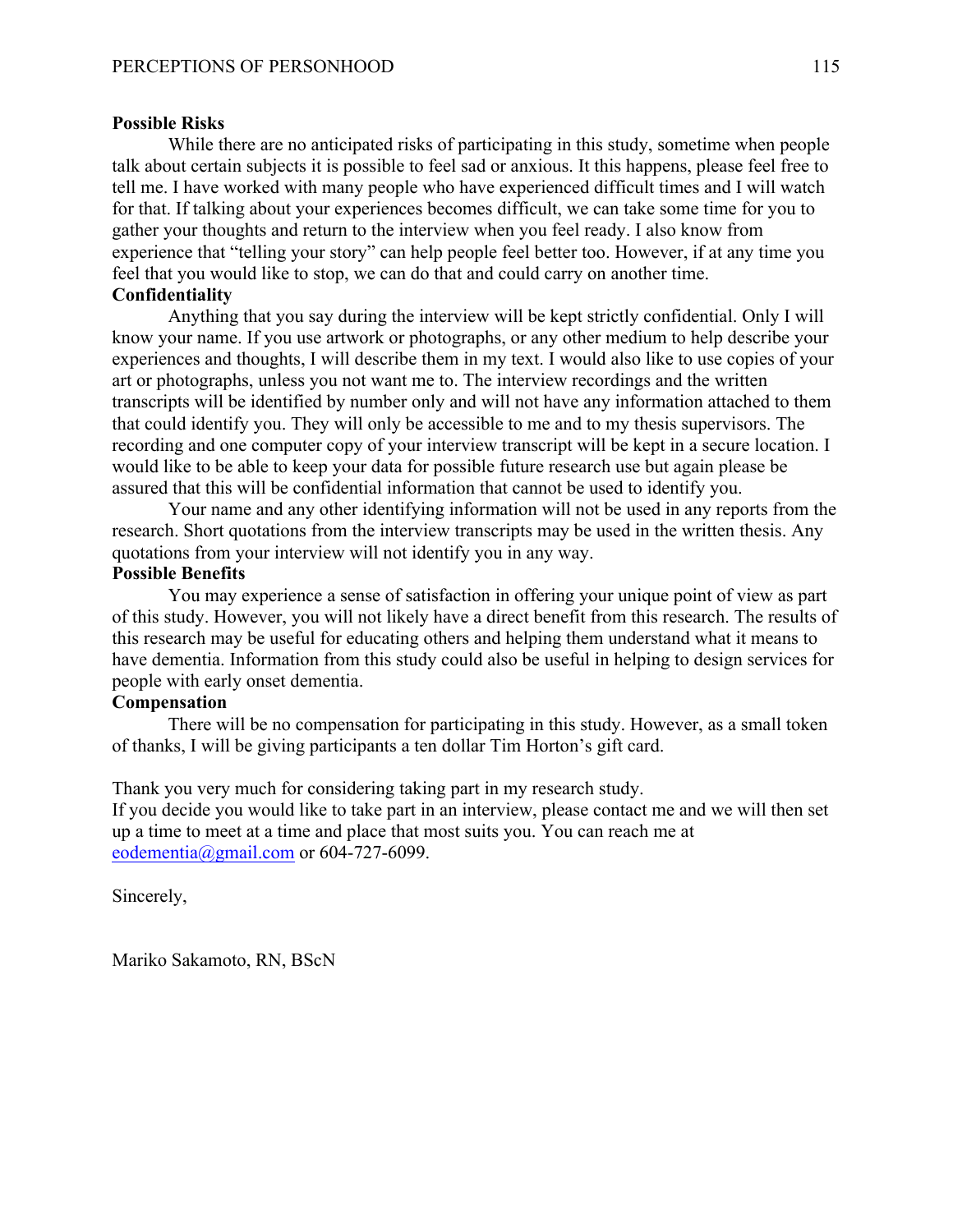## **Appendix D**

#### **Consent Form**

**Title of the Study:** Perceptions of Personhood and the Early Onset Dementia Experience

#### **Principle Researcher: Supervisors:**

Mariko Sakamoto, RN, BScN Faculty Members Centre for Nursing and Health Studies Centre for Nursing and Health Studies Athabasca University Athabasca University eodementia@gmail.com<br>604-727-6099 Dr. Steven Johnson<br>sjohnson@athabasca

sjohnson@athabascau.ca 1-877-848-6903 Dr. Sharon Moore Sharon.moore@athabascau.ca 1-866-375-8570

YES NO

| Do you understand that you have been asked to be in a research study?                       |                                                                                                                                               |      |  |  |  |  |
|---------------------------------------------------------------------------------------------|-----------------------------------------------------------------------------------------------------------------------------------------------|------|--|--|--|--|
| Have you received and read the Information Letter?                                          |                                                                                                                                               |      |  |  |  |  |
|                                                                                             | Do you understand that you will be interviewed about your experience<br>of having early onset dementia and how you view yourself as a person? |      |  |  |  |  |
| Do you understand the risks and benefits involved in taking part<br>in this research study? |                                                                                                                                               |      |  |  |  |  |
| Do you understand that you are free to leave the study at any time?                         |                                                                                                                                               |      |  |  |  |  |
| Has confidentiality been explained to you?                                                  |                                                                                                                                               |      |  |  |  |  |
| This study was explained to me by:                                                          | Name of Person                                                                                                                                |      |  |  |  |  |
| I agree to take part in this study:                                                         | Signature of Participant                                                                                                                      | Date |  |  |  |  |
|                                                                                             | <b>Printed Name</b>                                                                                                                           |      |  |  |  |  |
|                                                                                             | Signature of Witness                                                                                                                          | Date |  |  |  |  |

Printed Name

This study has been reviewed by the Athabasca University Research Ethics Board. Should you have any comments or concerns regarding your treatment as a participant in this study, please contact the Office of Research Ethics at 1-800-788-9041, ext. 6718 or email to rebsec@athabascau.ca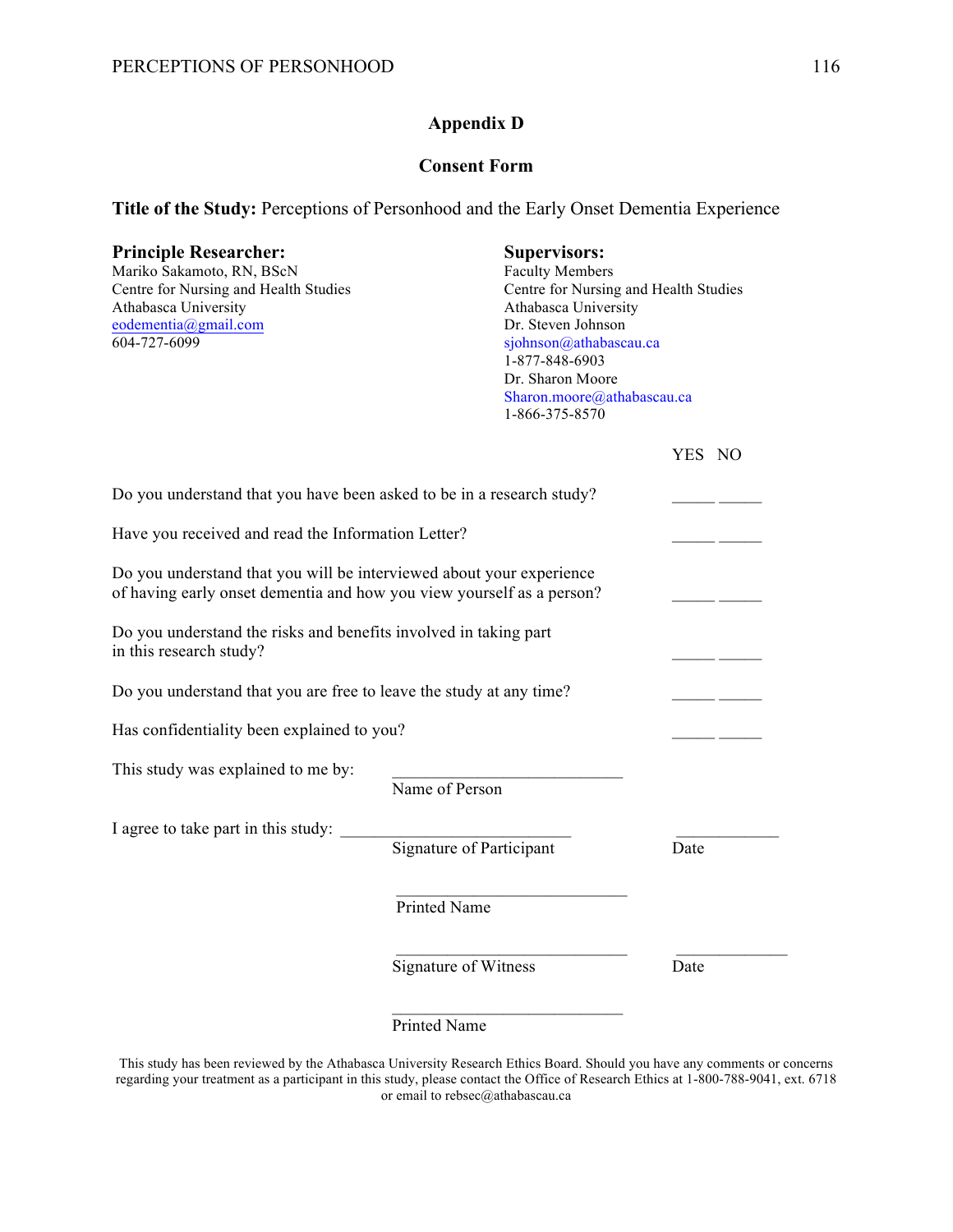## **Appendix E**

# **Interview Questions**

- 1. Can you tell me about yourself?
- 2. How would you describe yourself as a person?
- 3. How has dementia affected your life?
- 4. What is it like having dementia at your age?
- 5. In what ways has dementia affected how you see yourself as a person?
- 6. How do you think other people see you since your diagnosis of dementia?
- 7. What helps you feel most yourself as a person?
- 9. How do you see yourself in the future/as time goes on?
- 10. As time goes on, what do you think will help you feel most yourself?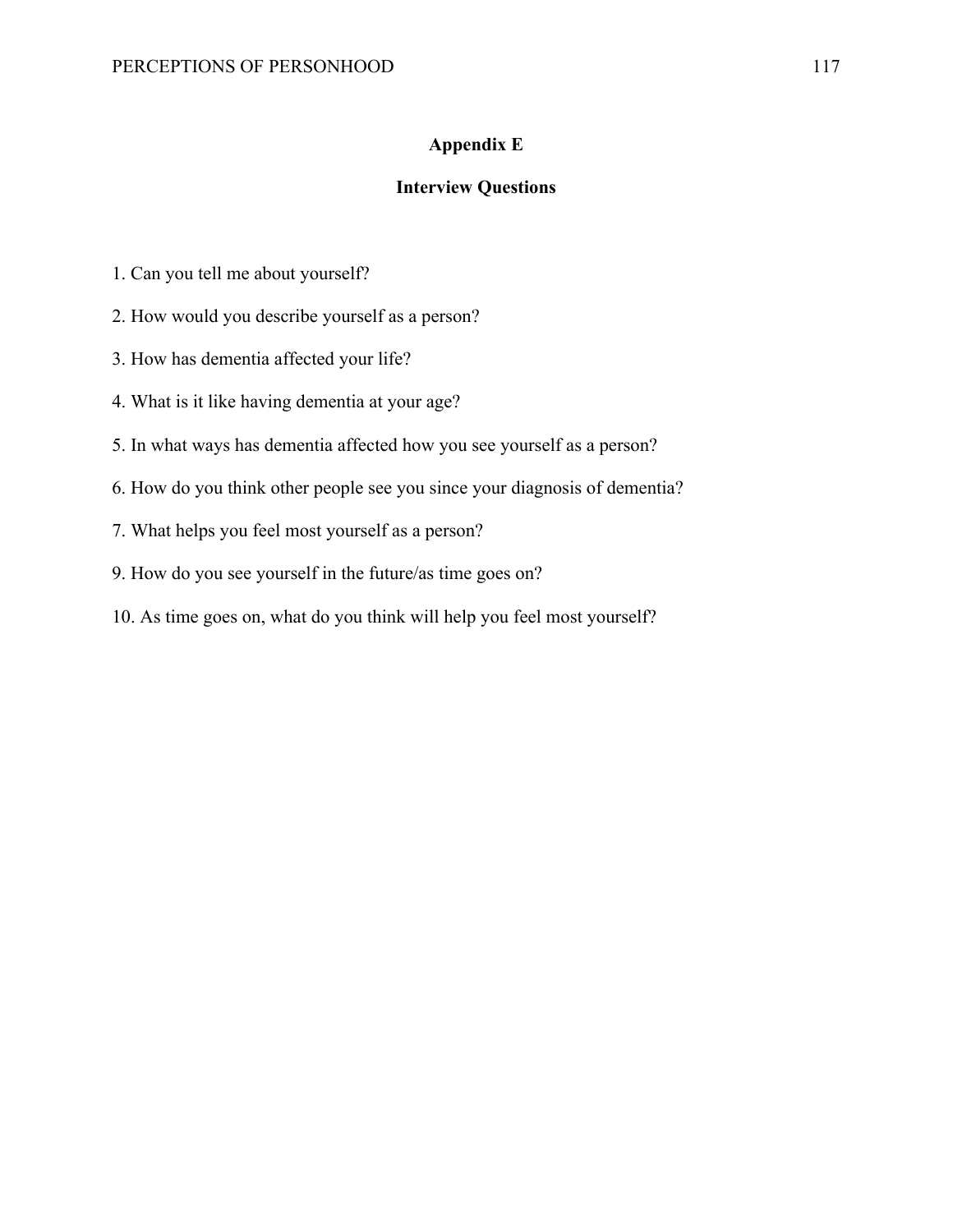# **Appendix F**

# **Initial Themes**

| The<br>Dementia<br><b>Journey</b>                                                                                                                                                                                                                                                                                         | The<br><b>Emotional</b><br><b>Ups and</b><br><b>Downs</b>                                                                                                                                                                                               | Recognition<br>of Changes                                                                                                                                                                                                               | <b>Growth</b> as<br>Part of the<br><b>Process</b>                                                                                                                                                                  | <b>Losses</b><br><b>Dealing</b><br>with<br>Dementia                                                                                                                                                                                                                                    | <b>Barriers</b><br>Along the<br>Way                                                                                                   | <b>The</b><br>Person<br>with<br>Dementia                                                                                                                                                                                                                                                                                                                                                                                                                                                                                                                                                               |
|---------------------------------------------------------------------------------------------------------------------------------------------------------------------------------------------------------------------------------------------------------------------------------------------------------------------------|---------------------------------------------------------------------------------------------------------------------------------------------------------------------------------------------------------------------------------------------------------|-----------------------------------------------------------------------------------------------------------------------------------------------------------------------------------------------------------------------------------------|--------------------------------------------------------------------------------------------------------------------------------------------------------------------------------------------------------------------|----------------------------------------------------------------------------------------------------------------------------------------------------------------------------------------------------------------------------------------------------------------------------------------|---------------------------------------------------------------------------------------------------------------------------------------|--------------------------------------------------------------------------------------------------------------------------------------------------------------------------------------------------------------------------------------------------------------------------------------------------------------------------------------------------------------------------------------------------------------------------------------------------------------------------------------------------------------------------------------------------------------------------------------------------------|
| -Dealing with<br>initial<br>symptoms<br>-Blaming<br>others<br>- Not<br>realizing<br>symptoms<br>$-Not$<br>recognizing<br>dementia<br>-Recognizing<br>problems and<br>symptoms<br>-Taking<br>ownership for<br>his feelings<br>-New<br>awareness of<br>limitations<br>-Symptoms<br>fluctuate<br>-Dealing with<br>challenges | -Depression<br>as a symptom<br>-Initial anger<br>-Frustration<br>-Feeling<br>abandoned<br>-Blaming<br>others<br>-Inability to<br>stay angry<br>-Letting go of<br>negative<br>emotions<br>-Feeling<br>contented<br>-Feeling<br>connected to<br>the world | -Recognizing<br>changes<br>-Recognizing<br>his memory is<br>to blame<br>-Recognizing<br>his own<br>mistakes<br>-Recognizing<br>that memory<br>cannot be<br>trusted<br>-Recognizing<br>limitations<br>-Recognizing<br>memory<br>problems | -Challenging<br>himself and<br>his brain<br>-Self-<br>discovery<br>-Discovering<br>new talents<br>-Developing<br>new talents<br>-Developing<br>new coping<br>skills<br>-Owning up<br>to limitations<br>-Acceptance | -Friends<br>distancing<br>themselves<br>-Loved ones<br>"pulling<br>away"<br>-Lack of<br>understanding<br>from others<br>-Losing trust<br>of others<br>-Facial<br>recognition<br>problems<br>-Poor short<br>term memory<br>-"Foggy<br>mornings"<br>-Can no<br>longer do<br>certain jobs | -Unhelpful<br>medical<br>system<br>-"they don't<br>see me"<br>$-$ Few<br>resources<br>-Does not "fit"<br>category"<br>-Feels left out | -Wants to<br>make a<br>contribution<br>to society<br>-Needs to stay<br>active<br>-Is a better<br>person since<br>Dementia<br>-Is not a shell<br>of who he<br>was<br>-He knows<br>himself / has<br>a clear sense<br>of self<br>-Has is own<br>logic and<br>beliefs<br>-Wants to<br>help others<br>-Trusts<br>himself<br>-He is proud<br>of himself<br>-Likes to stay<br>busy<br>-Feels<br>connected to<br>the world<br>-Feels that the<br>person's<br>consciousness<br>continues<br>-Is goal<br>oriented<br>-Feels<br>connected to<br>the world<br>-Is contented<br>-Is Accepting<br>-I'm Still<br>Here |

## **Table F1 – Participant 1**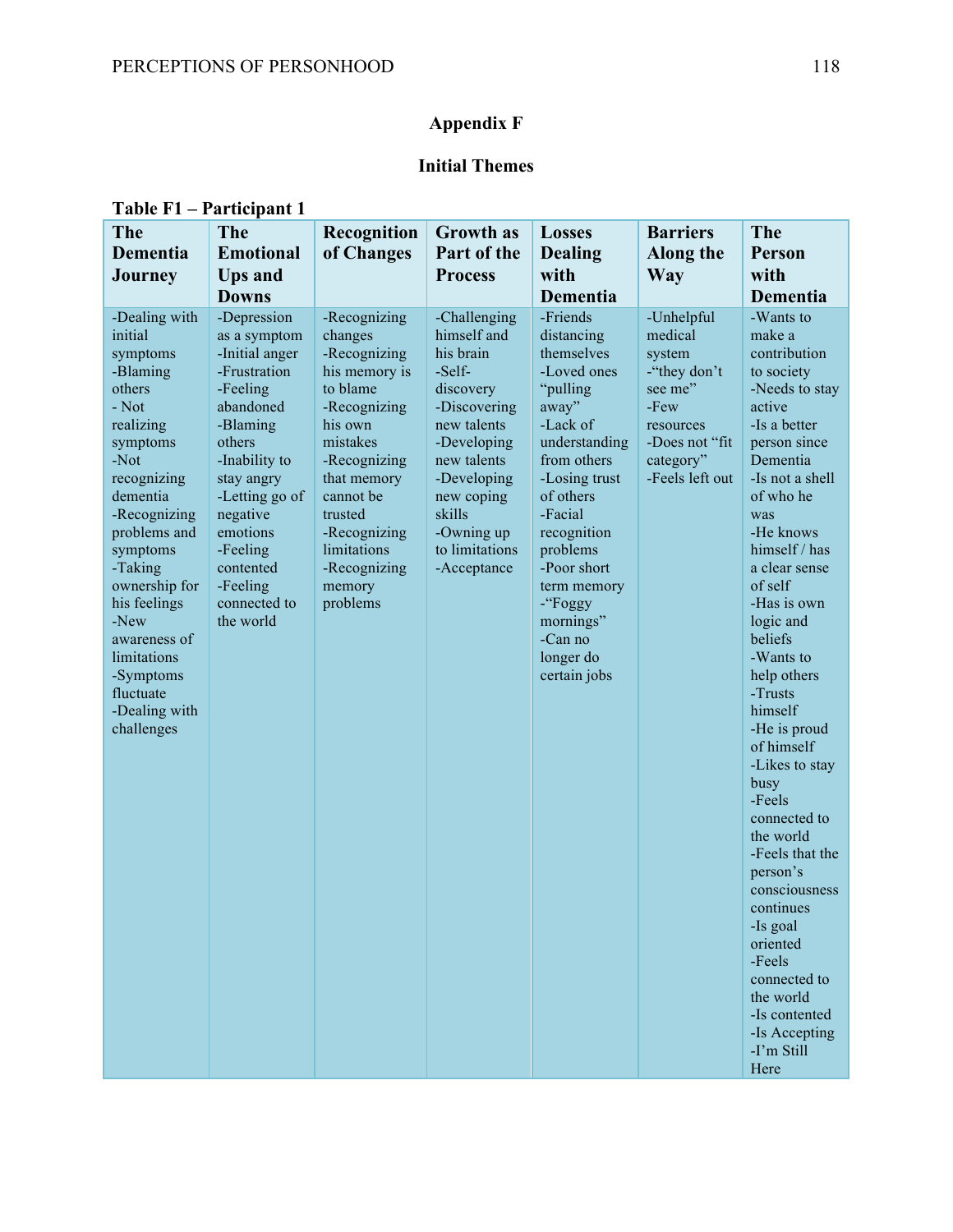| <b>His Own</b><br><b>Symptoms</b>                                                                                                                                                                                                                                                                                                                                                                                                                                                                                                                                                                                                                                                                                                                                                      | <b>How he</b><br><b>Copes/What</b><br><b>Helps</b>                                                                                                                                                                                                                             | $\mathbf{A}$<br>Personal<br><b>Process</b>                                                                                                                           | <b>Experiences</b><br>with<br><b>Medical</b><br><b>System</b>                                                                                                                                                                                                                                                                                                                                                                                                                                         | <b>Experiences</b><br>with Others                                                                                                                                                                                                                                                                                                                                                                                                                | When he<br><b>Looks</b> in<br>the<br><b>Mirror</b>                                                                                                                                                                                                             | <b>Losses</b>                                                                                                                                                                                                                                                                                                    |
|----------------------------------------------------------------------------------------------------------------------------------------------------------------------------------------------------------------------------------------------------------------------------------------------------------------------------------------------------------------------------------------------------------------------------------------------------------------------------------------------------------------------------------------------------------------------------------------------------------------------------------------------------------------------------------------------------------------------------------------------------------------------------------------|--------------------------------------------------------------------------------------------------------------------------------------------------------------------------------------------------------------------------------------------------------------------------------|----------------------------------------------------------------------------------------------------------------------------------------------------------------------|-------------------------------------------------------------------------------------------------------------------------------------------------------------------------------------------------------------------------------------------------------------------------------------------------------------------------------------------------------------------------------------------------------------------------------------------------------------------------------------------------------|--------------------------------------------------------------------------------------------------------------------------------------------------------------------------------------------------------------------------------------------------------------------------------------------------------------------------------------------------------------------------------------------------------------------------------------------------|----------------------------------------------------------------------------------------------------------------------------------------------------------------------------------------------------------------------------------------------------------------|------------------------------------------------------------------------------------------------------------------------------------------------------------------------------------------------------------------------------------------------------------------------------------------------------------------|
| -Initially<br>missed days of<br>work<br>-can no longer<br>work<br>-Retired early<br>-Future plans<br>derailed<br>-Has difficulty<br>figuring this<br>out<br>-Can no longer<br>drive<br>-Trouble with<br>decision<br>making<br>-vision changes<br>-Has daily and<br>extreme nausea<br>-Has poor<br>sense of time<br>-Medications<br>didn't help<br>-Poor sleep<br>-Has terrible<br>dreams<br>-Change in<br>taste<br>-Change in<br>appetite<br>-Often awake<br>at night<br>-Exhaustion<br>-Easily<br>overstimulated<br>-Easily stressed<br>out<br>-Struggles with<br>motivation<br>-Walking is<br>exhausting<br>-Poor short<br>term memory<br>-Memory is<br>unreliable<br>-Personality<br>changes<br>-Unusual<br>symptoms<br>-Has good and<br>bad days<br>-Bad days<br>outnumber<br>good | -Puts on a<br>brave face<br>-Open about<br>diagnosis<br>$-Not$<br>embarrassed<br>-Would like to<br>connect more<br>with others<br>-Has accepted<br>his diagnosis<br>-Tries to stay<br>active<br>-Would enjoy a<br>recreational<br>group<br>-It is<br>meaningful to<br>be heard | -Only $I$<br>know how it<br>feels<br>-my own<br>distinct<br>experience<br>-I am distinct<br>-Dementia is<br>different for<br>each person<br>-Has unusual<br>symptoms | -Diagnosis<br>process was<br>long and<br>difficult<br>-Not listened<br>to<br>-Frustrated<br>with the<br>medical<br>process<br>-Hard to deal<br>with<br>preconceptions<br>-Was<br>misdiagnosed<br>-Saw multiple<br>specialists<br>-Diagnosis<br>took a long<br>time<br>-Feels<br>mistreated by<br>the system<br>GP didn't<br>listen<br>-Specialists<br>unhelpful<br>-Medications<br>didn't help<br>-Frustration<br>-Nobody asks<br>me<br>-Felt<br>depersonalized<br>-Does not fit<br>dementia<br>image | -hard to deal<br>with<br>preconceptions<br>-Feels<br>frustration<br>-Nobody asks<br>me<br>-Poor<br>understanding<br>-People don't<br>see the<br>dementia<br>-Looks good to<br>others<br>-Others'<br>attitudes<br>irritating<br>-Does not fit<br>dementia<br>image<br>-Feels<br>dismissed by<br>others<br>-Not everyone<br>lives well with<br>dementia<br>-Challenges<br>making others<br>understand<br>-Support group<br>unhelpful and<br>boring | -Feels the<br>same but<br>different<br>-Still here<br>but also not<br>the same<br>-May look<br>good but<br>does not feel<br>good<br>-Does not fit<br>dementia<br>image<br>-Dementia is<br>not visible<br>or obvious<br>at first<br>glance<br>-I am<br>distinct | -Future is<br>bleak<br>-Losing<br>enjoyment in<br>life<br>-Can no<br>longer work<br>-Cannot<br>cooks like he<br>used to<br>-Saddened<br>by future<br>outlook<br>-Has lost<br>enjoyment in<br>life<br>-Loss of<br>hopes and<br>dreams<br>-Personality<br>changes<br>-Many parts<br>of life<br>unfulfilling<br>now |

**Table F2 – Participant 2**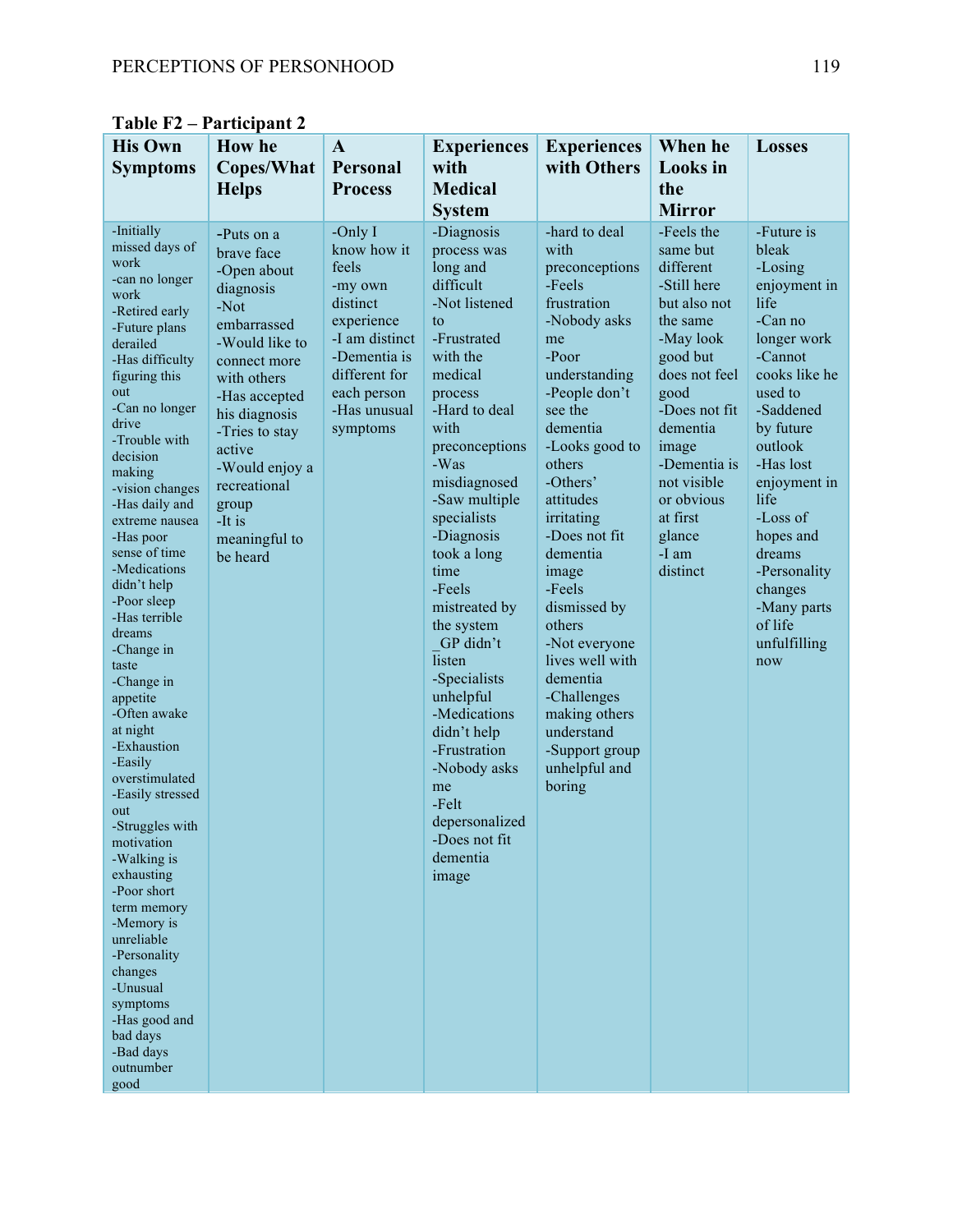| Dementia's<br><b>Toll</b>                                                                                                                                                                                                                                                                                                                                                                                                                                                                                                                                                  | Dementia<br>and the<br>Person                                                                                                                                                                                                                                                                                                                                                                                                                                                                                                                                                         | <b>Challenges</b><br>with the<br><b>System</b>                                                                                                                                          | The<br>Younger<br>Person's<br><b>Experience</b>                                                                                                                            | Coping<br><b>Strategies</b>                                                                                                                                                                                                                                                                                                                                                                            | <b>Needs and</b><br>Concerns                                                                                                                                                                                                                                                                                                                                                                                                                  | <b>His own</b><br><b>Experiences</b><br>/Symptoms                                                                                                                                                                                                                                                                                                                                                |
|----------------------------------------------------------------------------------------------------------------------------------------------------------------------------------------------------------------------------------------------------------------------------------------------------------------------------------------------------------------------------------------------------------------------------------------------------------------------------------------------------------------------------------------------------------------------------|---------------------------------------------------------------------------------------------------------------------------------------------------------------------------------------------------------------------------------------------------------------------------------------------------------------------------------------------------------------------------------------------------------------------------------------------------------------------------------------------------------------------------------------------------------------------------------------|-----------------------------------------------------------------------------------------------------------------------------------------------------------------------------------------|----------------------------------------------------------------------------------------------------------------------------------------------------------------------------|--------------------------------------------------------------------------------------------------------------------------------------------------------------------------------------------------------------------------------------------------------------------------------------------------------------------------------------------------------------------------------------------------------|-----------------------------------------------------------------------------------------------------------------------------------------------------------------------------------------------------------------------------------------------------------------------------------------------------------------------------------------------------------------------------------------------------------------------------------------------|--------------------------------------------------------------------------------------------------------------------------------------------------------------------------------------------------------------------------------------------------------------------------------------------------------------------------------------------------------------------------------------------------|
| -Diagnosis<br>took time<br>-Missed a lot<br>of work<br>-Can no<br>longer work<br>now<br>-Loss of<br>independence<br>-Loss of self-<br>worth<br>-Sense of<br>letting family<br>down<br>-Rug has been<br>pulled out<br>from under<br>him<br>-Dependence<br>on wife<br>-Struggle for<br>his family<br>-Losses for<br>his family<br>-Dementia<br>affects<br>everyone<br>-Feels<br>abandoned<br>-Family and<br>friends<br>contact less<br>often<br>-People pull<br>away<br>-Others get<br>uncomfortable<br>-People make<br>less effort<br>-No longer<br>part of regular<br>life | -A person<br>with a label<br>-Is still a<br>normal<br>person<br>-Feels less a<br>human being<br>-Has a thick<br>skin but still<br>difficult<br>-Avoids use<br>of term<br>"Dementia"<br>-Feels like a<br>third wheel<br>-Feels like a<br>third party<br>-We are all<br>human beings<br>-He is still a<br>human being<br>-I am the<br>same as other<br>people<br>-Dementia<br>varies from<br>person to<br>person<br>-Each<br>dementia<br>sufferer has<br>their own<br>story<br>-Not<br>everyone<br>lives well<br>with dementia<br>-He is a<br>drummer<br>-Living in the<br>world as one | -Diagnosis<br>too time<br>-EOD not<br>recognized by<br>the system<br>-Jumping<br>through<br>hoops<br>-Slow<br>resource<br>process<br>-System not<br>set up for<br><b>EOD</b><br>-Stigma | -A life veered<br>off course<br>-Typical mid-<br>life tasks<br>denied to him<br>-Personal<br>costs of<br>dementia-<br>Aware of age<br>gap<br>-Reverse<br>Ageism<br>-Stigma | -Keeps notes<br>-Needs quiet<br>time<br>-Feeling<br>productive<br>helps<br>-Avoids use<br>of term<br>"Dementia"<br>-Would prefer<br>people ask<br>questions<br>-Being open<br>about his<br>condition<br>-Feels good<br>to contribute<br>and<br>participate<br>-Sense of<br>purpose is<br>vital<br>-Music is<br>therapeutic<br>-Music quiets<br>his mind<br>-Drumming<br>brings<br>happiness and<br>joy | -Needs to still<br>contribute<br>-Wants to<br>share his<br>story<br>-Don't talk<br>over me<br>-Treat me the<br>same<br>-Needs quiet<br>time<br>-Does not<br>want to be a<br>burden<br>-Needs to feel<br>connected to<br>the world<br>-Needs to<br>contribute<br>-Needs to<br>connect with<br>others<br>-facility<br>$placement =$<br>end of life<br>-A sense of<br>purpose is<br>vital<br>-People need<br>to know<br>realities of<br>dementia | -Pain and lack<br>of sleep<br>exacerbate<br>symptoms<br>-Sleep<br>deprived<br>-Easily<br>overstimulated<br>-Needs quiet<br>time<br>-Hard to<br>switch brain<br>$\alpha$ ff<br>-Conscious of<br>memory<br>problems<br>-Feels an<br>outsider<br>-People<br>backing away<br>-Cannot<br>participate in<br>life<br>-Considerable<br>losses<br>-I suffer with<br>dementia<br>-Has good and<br>bad days |

**Table F3 – Participant 3**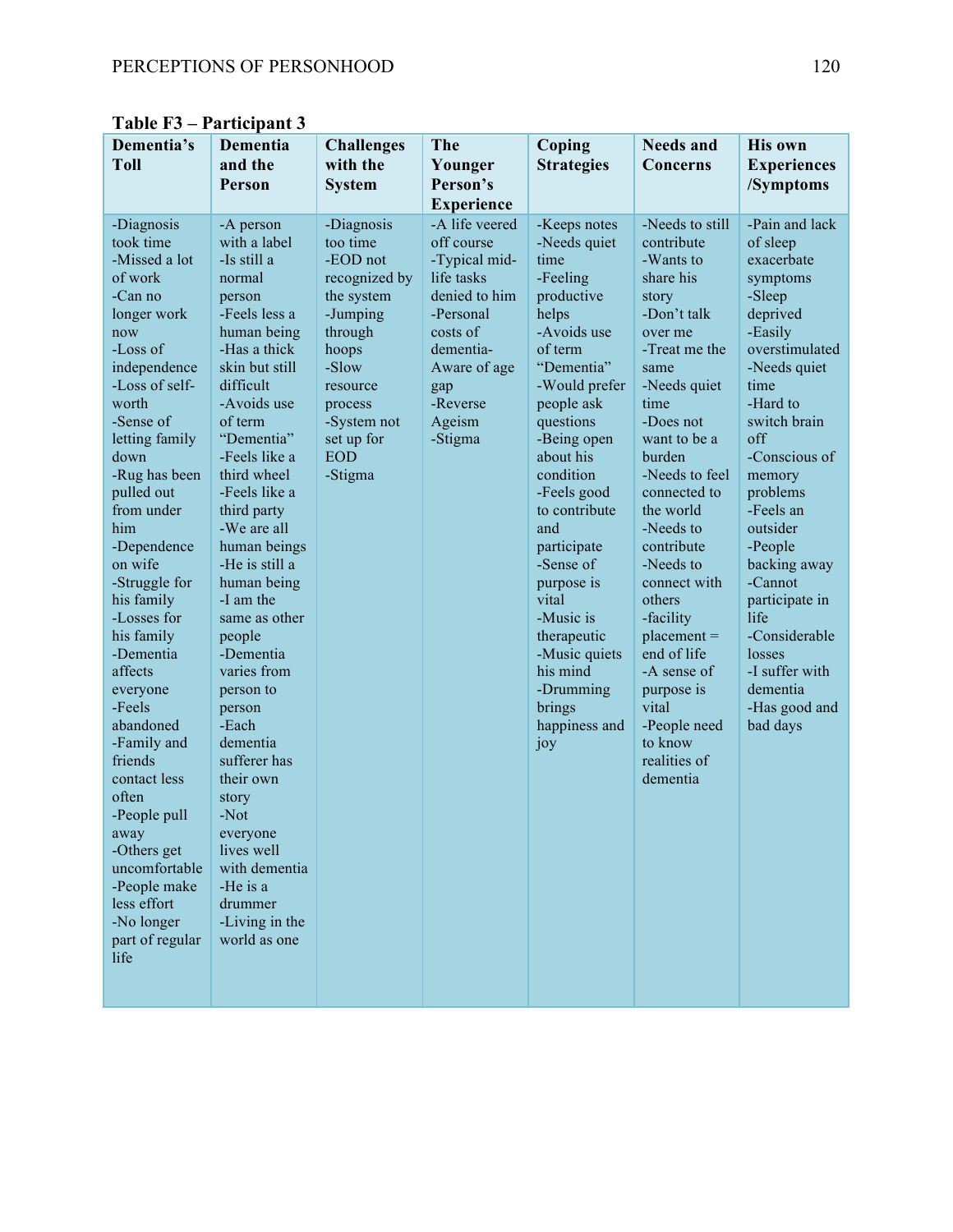| A                                                                                                                                                                                                                                                                                                                  | <b>His</b>                                                                                                                                                                                                                                                                                                        | <b>His Own</b>                                                                                                                                                                                                                                                                                                                                                                                                                                                                                                                                                   | Finding                                                                                                                                                                                                                                                                                                                                                                                                                                                                                                                                    | <b>Stigma</b>                                                                                                                                                                                                                                                                | Dementia                                                                                                                                                                                                              | <b>Focus</b> on                                                                                                                                                                                                                                                                                                                                                                                                                                                              |
|--------------------------------------------------------------------------------------------------------------------------------------------------------------------------------------------------------------------------------------------------------------------------------------------------------------------|-------------------------------------------------------------------------------------------------------------------------------------------------------------------------------------------------------------------------------------------------------------------------------------------------------------------|------------------------------------------------------------------------------------------------------------------------------------------------------------------------------------------------------------------------------------------------------------------------------------------------------------------------------------------------------------------------------------------------------------------------------------------------------------------------------------------------------------------------------------------------------------------|--------------------------------------------------------------------------------------------------------------------------------------------------------------------------------------------------------------------------------------------------------------------------------------------------------------------------------------------------------------------------------------------------------------------------------------------------------------------------------------------------------------------------------------------|------------------------------------------------------------------------------------------------------------------------------------------------------------------------------------------------------------------------------------------------------------------------------|-----------------------------------------------------------------------------------------------------------------------------------------------------------------------------------------------------------------------|------------------------------------------------------------------------------------------------------------------------------------------------------------------------------------------------------------------------------------------------------------------------------------------------------------------------------------------------------------------------------------------------------------------------------------------------------------------------------|
| Dementia                                                                                                                                                                                                                                                                                                           | Dementia                                                                                                                                                                                                                                                                                                          | <b>Journey</b>                                                                                                                                                                                                                                                                                                                                                                                                                                                                                                                                                   | <b>Empowerment</b>                                                                                                                                                                                                                                                                                                                                                                                                                                                                                                                         |                                                                                                                                                                                                                                                                              | touches                                                                                                                                                                                                               | the                                                                                                                                                                                                                                                                                                                                                                                                                                                                          |
| <b>Expert</b>                                                                                                                                                                                                                                                                                                      | <b>Symptoms</b>                                                                                                                                                                                                                                                                                                   |                                                                                                                                                                                                                                                                                                                                                                                                                                                                                                                                                                  |                                                                                                                                                                                                                                                                                                                                                                                                                                                                                                                                            |                                                                                                                                                                                                                                                                              | <b>Everyone</b>                                                                                                                                                                                                       | <b>Person</b>                                                                                                                                                                                                                                                                                                                                                                                                                                                                |
| -Talk to the<br>experts<br>-The person<br>as the source<br>-The person<br>with<br>dementia is<br>the expert<br>-Resources<br>for people<br>with<br>dementia<br>BY people<br>with<br>dementia<br>-Ask me!<br>-Understand<br>me!<br>-The power<br>of the<br>personal<br>story<br>-Include<br>people with<br>dementia | -Gave up<br>driving<br>-Speech<br>problems<br>-Symptoms<br>distinct to him<br>-Epileptic-like<br>attacks/episodes<br>-Sleep<br>difficulties<br>-mobility issues<br>-getting lost<br>-being sneaky<br>-comprehension<br>and memory<br>concerns<br>-Vision<br>challenges<br>-Difficulties<br>with<br>words/spelling | -Difficult<br>journey to<br>diagnosis<br>-The Dark<br>Place<br>-Felt like<br>giving up<br>-Needed to<br>find a<br>purpose<br>-Felt isolated<br>after<br>diagnosis<br>-Found<br>resources<br>useless<br>-Precautions<br>needed and<br>taken<br>-Connected<br>with others<br>-Discovered<br>inner poet<br>-A desire to<br>decrease<br>stigma<br>-Aware of<br>degenerative<br>aspect of<br>illness<br>-Does not<br>dwell on it<br>-Enjoys life<br>-Finding a<br>purpose<br>-Building a<br>bridge<br>-Moving<br>forward<br>-Living<br>positively<br>with<br>dementia | -Discovered his<br>inner poet<br>-Finding a purpose<br>-Connecting with<br>others<br>-Helping others<br>-Advocacy is<br>empowering<br>-Dementia does<br>not rule his life<br>-Dementia as a<br>disability<br>-Exercises choice<br>-Staying active<br>-Choosing to live<br>well with<br>dementia<br>-Dementia does<br>not rule his life<br>-Does not dwell<br>on it<br>-Enjoys life<br>-Resources for<br>people with<br>dementia BY<br>people with<br>dementia<br>-Build a bridge<br>-Moving forward<br>-Living positively<br>with dementia | -The<br>damage of<br>stigma<br>-more<br>stigma for<br>younger<br>people<br>-People fear<br>dementia<br>-Not a<br>visible<br>illness<br>-People<br>don't<br>understand<br>it<br>-Lack of<br>knowledge<br>by public<br>-Treated<br>differently<br>-The<br>distancing<br>effect | -The<br>challenge for<br>his family<br>-everyone<br>experiences<br>it differently<br>-Connecting<br>with others<br>makes a<br>difference<br>-Lack of<br>knowledge<br>by public<br>-Why don't<br>people<br>understand? | -Look<br>beyond<br>outward<br>appearances<br>-I am still<br>here<br>-The person<br>is still<br><b>THERE</b><br>$-Don't$<br>forget me<br>$-I'm$ not<br>deaf<br>-Having a<br>purpose<br>-It is the<br>brain not the<br>person<br>-Ask me!<br>$-Ask$<br>questions<br>-Treat me<br>the same as<br>you used to<br>-I am still<br>me<br>-Needs to be<br>needed<br>-Needs to<br>feel useful<br>-Need to<br>contribute<br>continues<br>-I am still an<br>individual<br>-I still feel |

**Table F4 – Participant 4**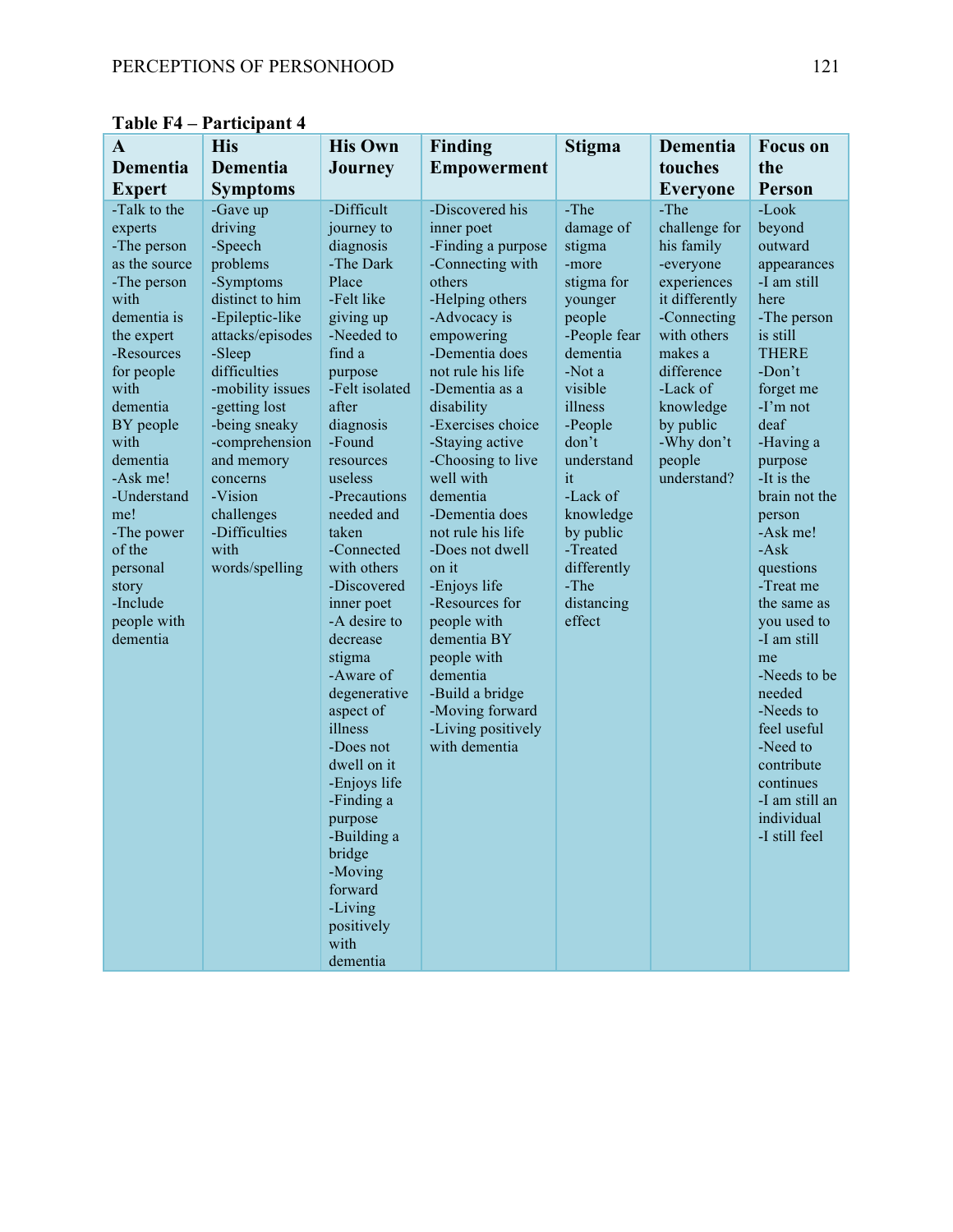# **Appendix G**

# **Super-Ordinate Themes**

| <b>A Personal Journey</b>                                                                                                                                                                                                                                                             | <b>Navigating</b><br>the System                                                                                                                            | The Stigma<br><b>Of Dementia</b>                                                                                                                                           | <b>Staying</b><br><b>Connected</b><br>to the<br>World                                                                                        | <b>A Story</b><br>Worth<br><b>Telling</b>                                                                                                        | I'm Still<br><b>Here</b>                                                                                                           |
|---------------------------------------------------------------------------------------------------------------------------------------------------------------------------------------------------------------------------------------------------------------------------------------|------------------------------------------------------------------------------------------------------------------------------------------------------------|----------------------------------------------------------------------------------------------------------------------------------------------------------------------------|----------------------------------------------------------------------------------------------------------------------------------------------|--------------------------------------------------------------------------------------------------------------------------------------------------|------------------------------------------------------------------------------------------------------------------------------------|
| -The Dementia Journey<br>-The Emotional ups and<br>Downs<br>-Recognition of Changes<br>-Growth as Part of the<br>Process<br>-His Own Symptoms<br>-A Personal Process<br>-Losses<br>-Dementia's Toll<br>-His Own<br>Experiences/Symptoms<br>-His Dementia Symptoms<br>-His Own Journey | -Barriers<br>Along the Way<br>-Experiences<br>with the<br>Medical<br>System<br>-Challenges<br>with the<br>System<br>-The Younger<br>Person's<br>Experience | -Losses Dealing<br>with Dementia<br>-Experiences<br>with Others<br>-Dementia's<br>Toll<br>-Dementia and<br>the Person<br>-The Younger<br>Person's<br>Experience<br>-Stigma | -The Person<br>with Dementia<br>-How He<br>Copes/What<br>Helps<br>-Coping<br>Strategies<br>-Needs and<br>Concerns<br>-Finding<br>Empowerment | -The Person<br>with<br>Dementia<br>-A Personal<br>Process<br>-Needs and<br>Concerns<br>-A Dementia<br>Expert<br>-Dementia<br>Touches<br>Everyone | -The Person<br>with<br>Dementia<br>-When he<br>Looks in the<br>Mirror<br>-Dementia<br>and the<br>Person<br>-Focus on<br>the Person |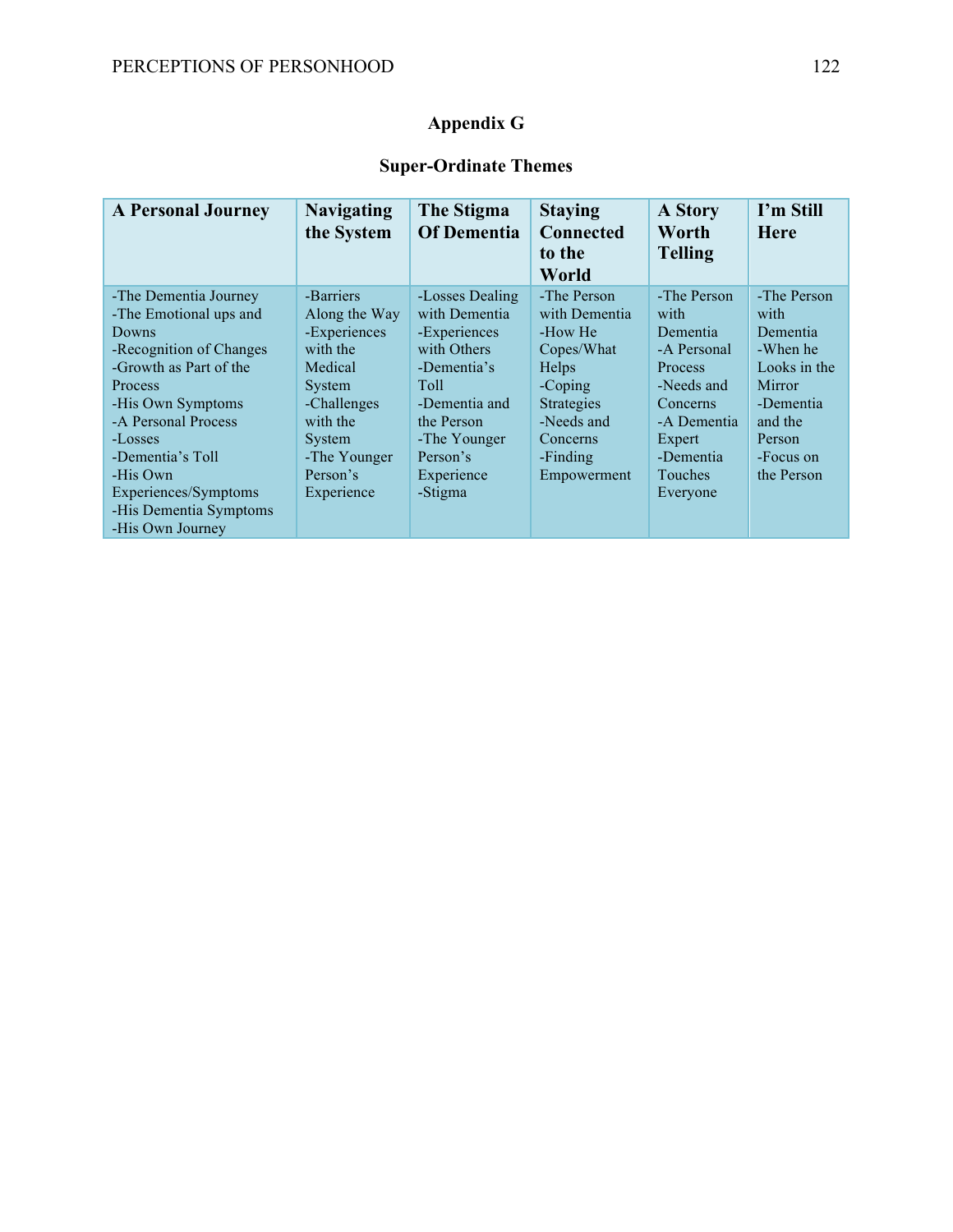#### **Appendix H**

#### **Ethics Approval**

November 18, 2014

Mrs. Mariko Sakamoto Faculty of Health Disciplines\Centre for Nursing & Health Studies Athabasca University

File No: 21626

Expiry Date: November 17, 2015

Dear Mrs. Mariko Sakamoto,

The Faculty of Health Disciplines Departmental Ethics Review Committee, acting under authority of the Athabasca University Research Ethics Board to provide an expedited process of review for minimal risk student researcher projects, has reviewed you project, 'Perceptions of Personhood and the Early Onset Dementia Experience'. Yours was a well done application for an interesting study.

Your application has been **Approved on ethical grounds** and this memorandum constitutes a *Certification of Ethics Approval*. You may begin the proposed research.

AUREB approval, dated November 17, 2014, is valid for one year less a day.

As you progress with the research, all requests for changes or modifications, ethics approval renewals and serious adverse event reports must be reported to the Athabasca University Research Ethics Board via the Research Portal.

To continue your proposed research beyond November 17, 2015, you must submit an Ethics Renewal Request form before October 15, 2015.

**When your research is concluded**, you must submit a Project Completion (Final) Report to close out REB approval monitoring efforts.

At any time, you can login to the Research Portal to monitor the workflow status of your application.

If you encounter any issues when working in the Research Portal, please contact the system administrator at research portal@athabascau.ca.

If you have any questions about the REB review & approval process, please contact the AUREB Office at (780) 675-6718 or rebsec@athabascau.ca.

Sincerely,

Sherri Melrose Chair, Faculty of Health Disciplines Departmental Ethics Review Committee